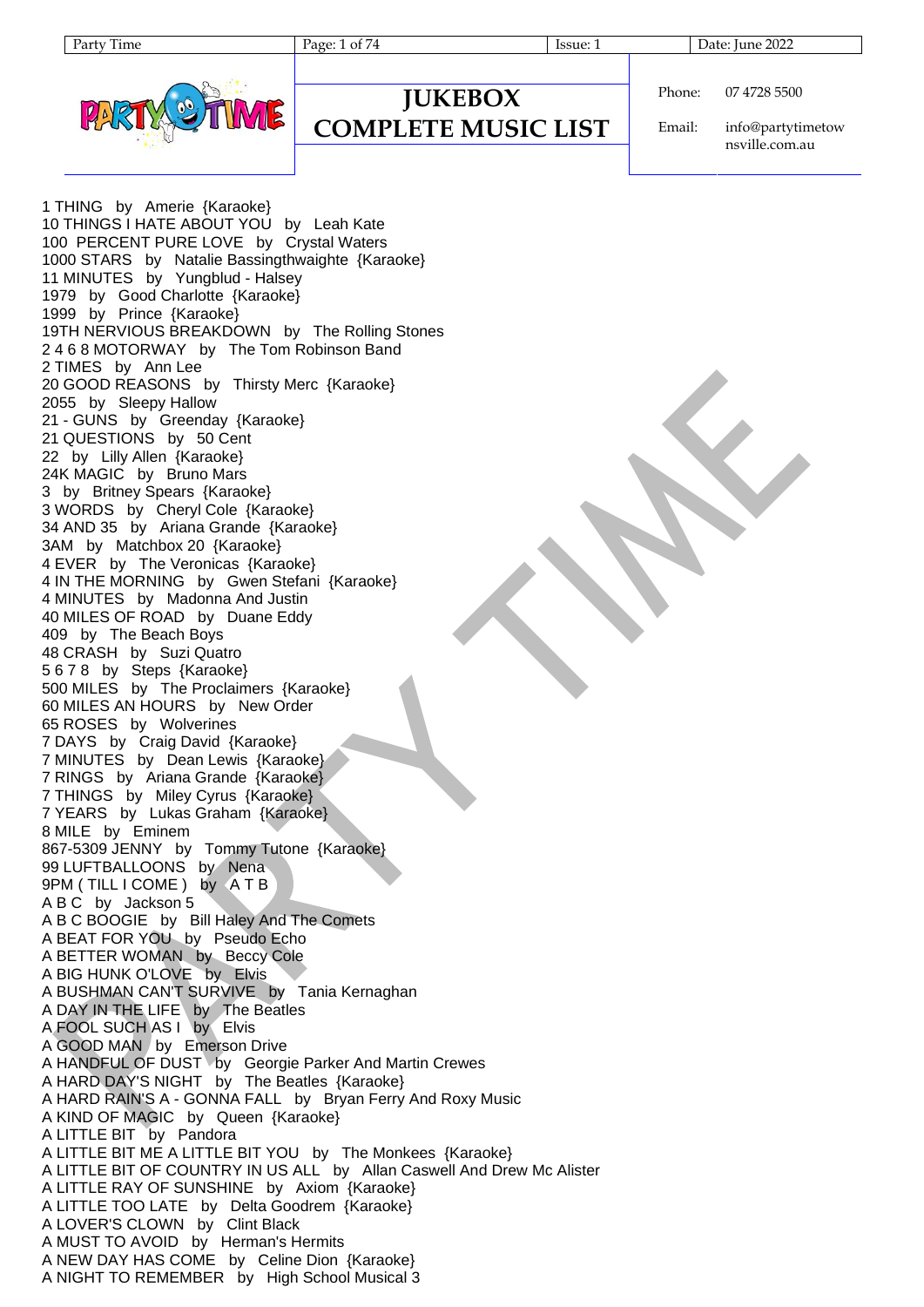Page: 2 of 74 Issue: 1 Issue: 1 Date: June 2022



#### Phone: 07 4728 5500

### **JUKEBOX COMPLETE MUSIC LIST**

Email: info@partytimetow nsville.com.au

A POP SONG SAVED MY LIFE by Lo - Tel A REAL FINE PLACE TO START by Sara Evans A S A P by Bardot A SOUL KIND OF FEELING by Dynamic Hepnotics A THOUSAND MILES by Vanessa Carlton {Karaoke} A TOWN CALLED MALICE by The Jam A VIEW TO A KILL by Duran Duran A WHOLE NEW WORLD by Peabo Bryson And Regina Belle {Karaoke} A WORLD OF MY OWN by The Seekers {Karaoke} ABOUT YOU NOW by Sugababes ABRACADABRA by Steve Miller Band {Karaoke} ABSOLUTELY EVERYBODY by Vanessa Amorosi {Karaoke} ACCIDENTALLY IN LOVE by Counting Crows {Karaoke} ACHY BREAKY HEART by Billy Ray Cyrus {Karaoke} ACT NATURALLY by The Beatles ADD IT UP by Violent Femmes ADDICATED TO BASS by Josh Abrahams ADDICTED by Enrique Iglesias {Karaoke} ADDICTED by Simple Plan {Karaoke} ADDICTED TO BASS by Puretone ADDICTED TO LOVE by Robert Palmer {Karaoke} ADDICTED TO YOU by Anthony Callea {Karaoke} ADELANTE by Sash ADRENALINE RUSH by Obie Trice ADVANCE AUSTRALIA FAIR by Traditional AFRICA by Weezer {Karaoke} AFTER THE LOVE HAS GONE by Steps AFTER THE RAIN by The Angels AGADOO by Black Lace {Karaoke} AGAINST THE WIND by Bob Seger {Karaoke} AIN'T GOING DOWN TILL THE SUN COMES UP by Garth Brooks AIN'T GONNA BUMP NO MORE WITH NO BIG FAT WOMAN by Joe Tex AIN'T NO MOUNTAIN HIGH ENOUGH by Jimmy Barnes AIN'T NO OTHER MAN by Christina Aguilera AIN'T NO SUNSHINE WHEN SHE'S GONE by Bill Withers {Karaoke} AIN'T THAT A SHAME by Fats Domino {Karaoke} AIN'T TO PROUD TO BEG by The Temptations AIR BALLOON by Lily Allen {Karaoke} AIRPLANES by B O B Feat Hayley Williams {Karaoke} ALARM by Anne-marie ALCOHOL by Brad Paisley ALEJANDRO by Lady Gaga {Karaoke} ALICE, WHO THE X IS ALICE by Gompie {Karaoke} ALIVE by Natalie Bassingthwaighte ALIVE by Pearl Jam ALL ALONG THE WATCH TOWER by Jimi Hendrix ALL AT ONCE by Whitney Houston {Karaoke} ALL DAY AND ALL OF THE NIGHT by The Kinks ALL DAY LONG I DREAM ABOUT SEX by J C Chasez ALL EYES ON ME by Monica ALL FOR ONE by High School Musical 2 ALL FOR YOU by Janet Jackson ALL I HAVE by Jennifer Lopez ALL I HAVE TO DO IS DREAM by Glen Campbell {Karaoke} ALL I HAVE TO DO IS DREAM by The Everly Brothers {Karaoke} ALL I NEED IS YOU by Guy Sebastian {Karaoke} ALL I WANNA DO by Dannii ALL I WANNA DO by Jo Jo Zep And The Falcons ALL I WANNA DO by Sheryl Crow {Karaoke} ALL I WANT IS YOU by Rockmelons ALL JACKED UP by Gretchen Wilson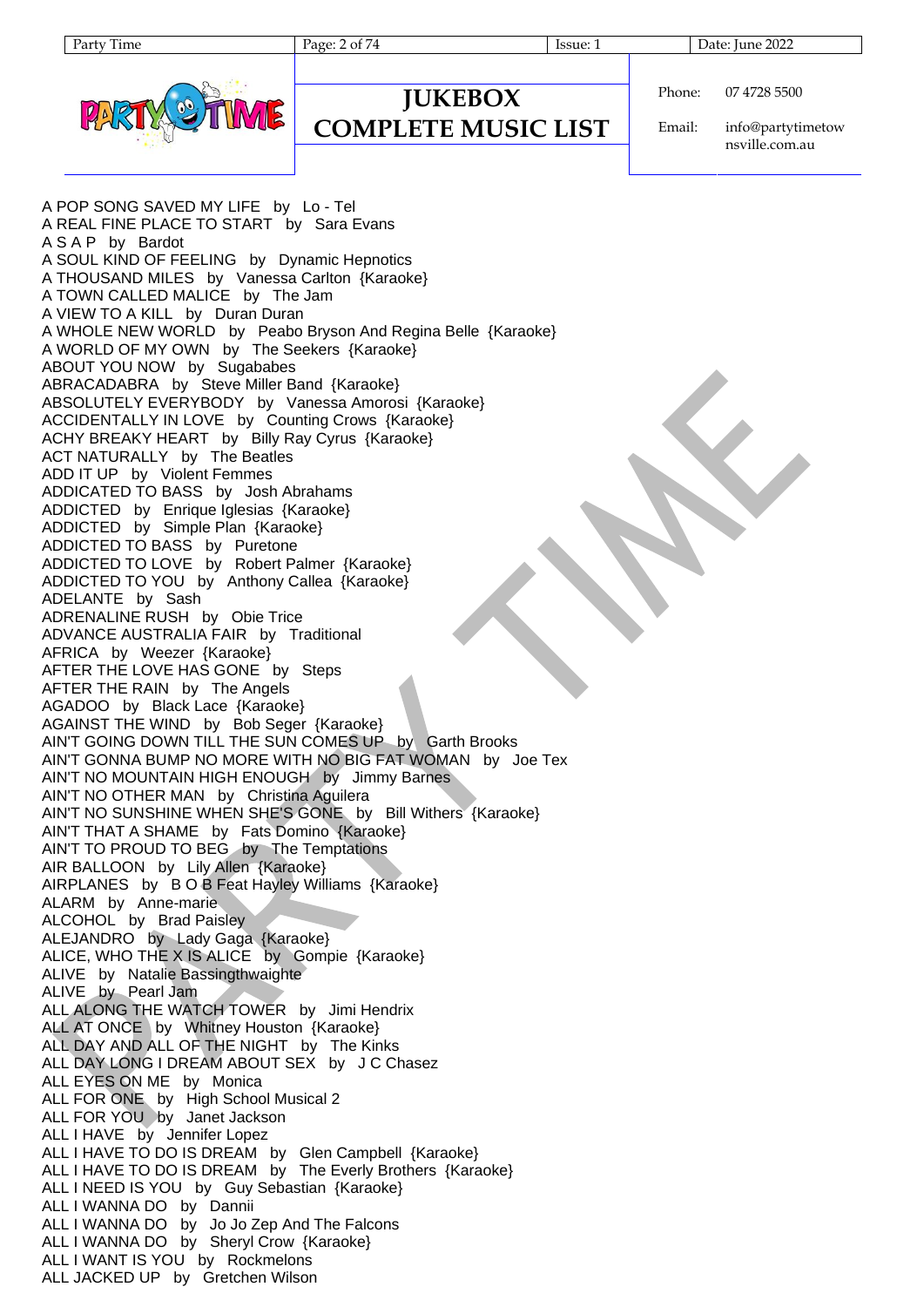| п | ۰<br>п<br>ı<br>16<br>H |
|---|------------------------|
|   |                        |

Page: 3 of 74 Issue: 1 Issue: 1 Date: June 2022

#### **JUKEBOX COMPLETE MUSIC LIST**

Phone: 07 4728 5500

Email: info@partytimetow nsville.com.au

ALL MY FRIENDS ARE GETTING MARRIED by Skyhooks {Karaoke} ALL MY LIFE by Foo Fighters ALL MY LOVE by Led Zeppelin ALL MY LOVING by The Beatles {Karaoke} ALL NIGHT ALL RIGHT by Peter Andre ALL NIGHT LONG by Lionel Richie ALL OF ME by Willie Nelson ALL OR NOTHING AT ALL by Cher ALL OUT OF LOVE by Air Supply {Karaoke} ALL RIGHT NOW by Free {Karaoke} ALL RISE by Blue {Karaoke} ALL SEATS TAKEN by Bec Cartright ALL SHOOK UP by Billy Joel {Karaoke} ALL SHOOK UP by Elvis {Karaoke} ALL STAR by Smash Mouth {Karaoke} ALL SUMMER LONG by Kid Rock ALL THAT SHE WANTS by Ace Of Base {Karaoke} ALL THE LOVERS by Kylie {Karaoke} ALL THE SMALL THINGS by Blink 182 {Karaoke} ALL THE THINGS SHE SAID by T A T U ALL THINGS by Widelife ALL TO MYSELF by Guy Sebastian {Karaoke} ALL TOGETHER NOW by The Beatles ALL TORN DOWN by The Living End ALL YOU NEED IS LOVE by The Beatles {Karaoke} ALLEY OOP by The Hollywood Argyles ALMOST GROWN by Ol'55 ALMOST HERE by Delta Goodrem And Brian Mc Fadden {Karaoke} ALONE AT THE DRIVE - IN MOVIE by Grease ALONE WITH YOU by Sunny Boys {Karaoke} ALONG CAME JONES by The Coasters ALONG THE ROAD TO GUNDAGAI by Slim Dusty ALREADY GONE by Kelly Clarkson ALRIGHT by Supergrass ALWAYS by Bon Jovi ALWAYS by Samantha Jade {Karaoke} ALWAYS BE MY BABY by Mariah Carey {Karaoke} ALWAYS BE WITH YOU by Human Nature ALWAYS LATE WITH YOUR KISSES by Dwight Yoakam ALWAYS LOOK ON THE BRIGHT SIDE OF LIFE by Monte Python {Karaoke} ALWAYS SOMETHING THERE TO REMIND ME by Naked Eyes AM I EVER GOING TO SEE YOUR FACE AGAIN by Angels {Karaoke} AM I EVER GONNA SEE THE BIFF AGAIN by Reg Reagan {Karaoke} AMAZING by Aerosmith AMAZING by Alex Lloyd {Karaoke} AMERICA THE BEAUTIFUL by Frank Sinatra {Karaoke} AMERICAN BOY by Estelle Feat Kanye West AMERICAN GIRL by Bonnie Mc Kee {Karaoke} AMERICAN HONKY TONK BAR ASSOCIATION (LIVE) by Garth Brooks AMERICAN IDIOT by Greenday {Karaoke} AMERICAN PIE by Don Mc Lean {Karaoke} AMERICAN WOMAN by Lenny Kravitz {Karaoke} AMERICAN WOMAN by The Guess Who {Karaoke} AND I LOVE HER SO by The Beatles {Karaoke} AND SHE WAS by Talking Heads ANGEL by Aerosmith ANGEL by Amanda Perez {Karaoke} ANGEL by Shaggy {Karaoke} ANGEL EYES by Paulini {Karaoke} ANGEL OF HARLEM by U2 {Karaoke} ANGELS by Robbie Williams {Karaoke}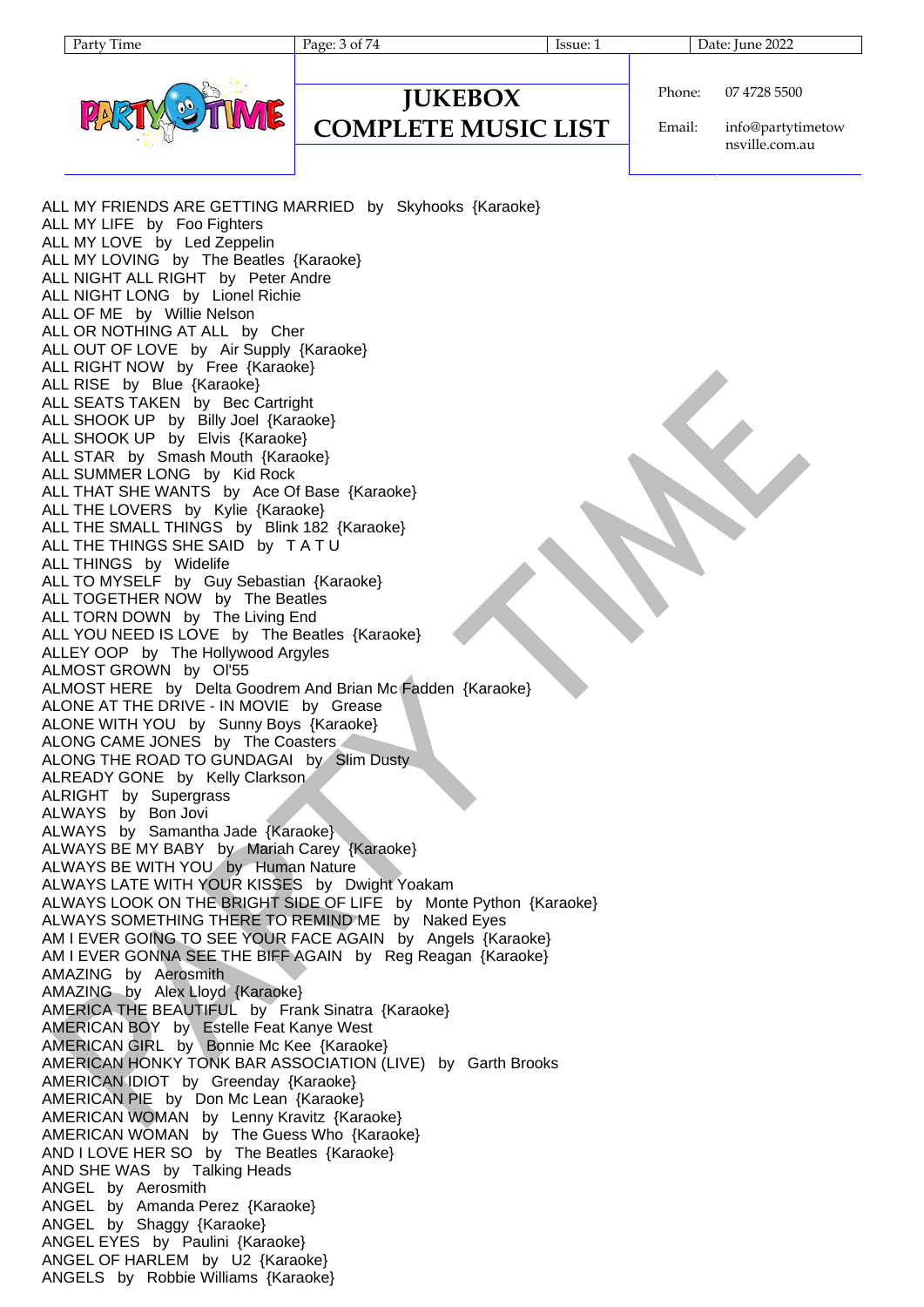#### Phone: 07 4728 5500

#### **JUKEBOX COMPLETE MUSIC LIST**

Party Time Page: 4 of 74 Issue: 1 Date: June 2022

Email:

info@partytimetow nsville.com.au

ANGELS BROUGHT ME HERE by Guy Sebastian {Karaoke} ANGIE by Rolling Stones {Karaoke} ANIMAL by Pearl Jam ANIMALS by Nickelback ANNIE'S SONG by John Denver {Karaoke} ANOTHER BRICK IN THE WALL by Pink Floyd {Karaoke} ANOTHER CHANCE by Roger Sanchez {Karaoke} ANOTHER NIGHT by Real Mc Coy ANOTHER ONE BITES THE DUST by Queen {Karaoke} ANOTHER POINT OF VIEW by Db Boulervard {Karaoke} ANT MUSIC by Adam Ant {Karaoke} ANY TIME AT ALL by The Beatles {Karaoke} ANYTHING FOR YOU by Lee Harding {Karaoke} ANYWAY by Martina Mc Bride APPLAUSE by Lady Gaga APPLE EYES by Swoop APRIL SUN IN CUBA by Dragon {Karaoke} AQUARIUS - LET THE SUN SHINE IN by The 5th Dimension ARE YOU GOING MY WAY by Lenny Kravitz ARE YOU GONNA BE MY GIRL by Jet {Karaoke} ARE YOU IN IT FOR LOVE by Ricky Martin ARE YOU LONESOME TONIGHT by Elvis {Karaoke} ARE YOU OLD ENOUGH by Dragon {Karaoke} ARE YOU READY by Shakaya ARE YOU WITH ME by Lost Frequencies ARMY OF TWO by Olly Murs {Karaoke} AROUND THE WORLD by Aqua {Karaoke} AROUND THE WORLD by Red Hot Chili Peppers ART OF LOVE by Guy Sebastian Feat Jordan Sparks AS FAR AS IT GOES by George Strait AS GOOD AS I ONCE WAS by Toby Keith AS I AM by Miley Cyrus AS LONG AS YOU FOLLOW by Fleetwood Mac {Karaoke} AS LONG AS YOUR EYES ARE BLUE by Georgie Parker ASHES TO ASHES by David Bowie ASK ME WHY by The Beatles {Karaoke} AT LAST by Etta James {Karaoke} AT NIGHT by Shake Down AT THE HOP by Danny And The Juniors {Karaoke} ATTENTION by Charlie Puth AULD LANG SYNE by Traditional AUSSIE MEDLEY by Various AUTHORITY SONG by John Cougar Mellencamp AVALON by Bryan Ferry {Karaoke} AYO TECHNOLOGY by 50 Cent BABY by Justin Bieber {Karaoke} BABY BOY by Beyonce BABY CAN I HOLD YOU by Tracey Chapman {Karaoke} BABY COME BACK by Pato Banton BABY DID A BAD BAD THING by Chris Isaak {Karaoke} BABY DON'T GET HOOKED ON ME by Mac Davis {Karaoke} BABY GIRL by Sugarland BABY I LOVE YOUR WAY by Will To Power {Karaoke} BABY I'M A WANT YOU by Bread {Karaoke} BABY I'M GETTING BETTER by Gyroscope {Karaoke} BABY IT'S YOU by Promises BABY JANE by Rod Stewart BABY ONE MORE TIME by Britney Spears {Karaoke} BABY PLEASE DON'T GO by Ac Dc BABY'S GOT A TEMPER by Prodigy BACHELOR BOY by Cliff Richard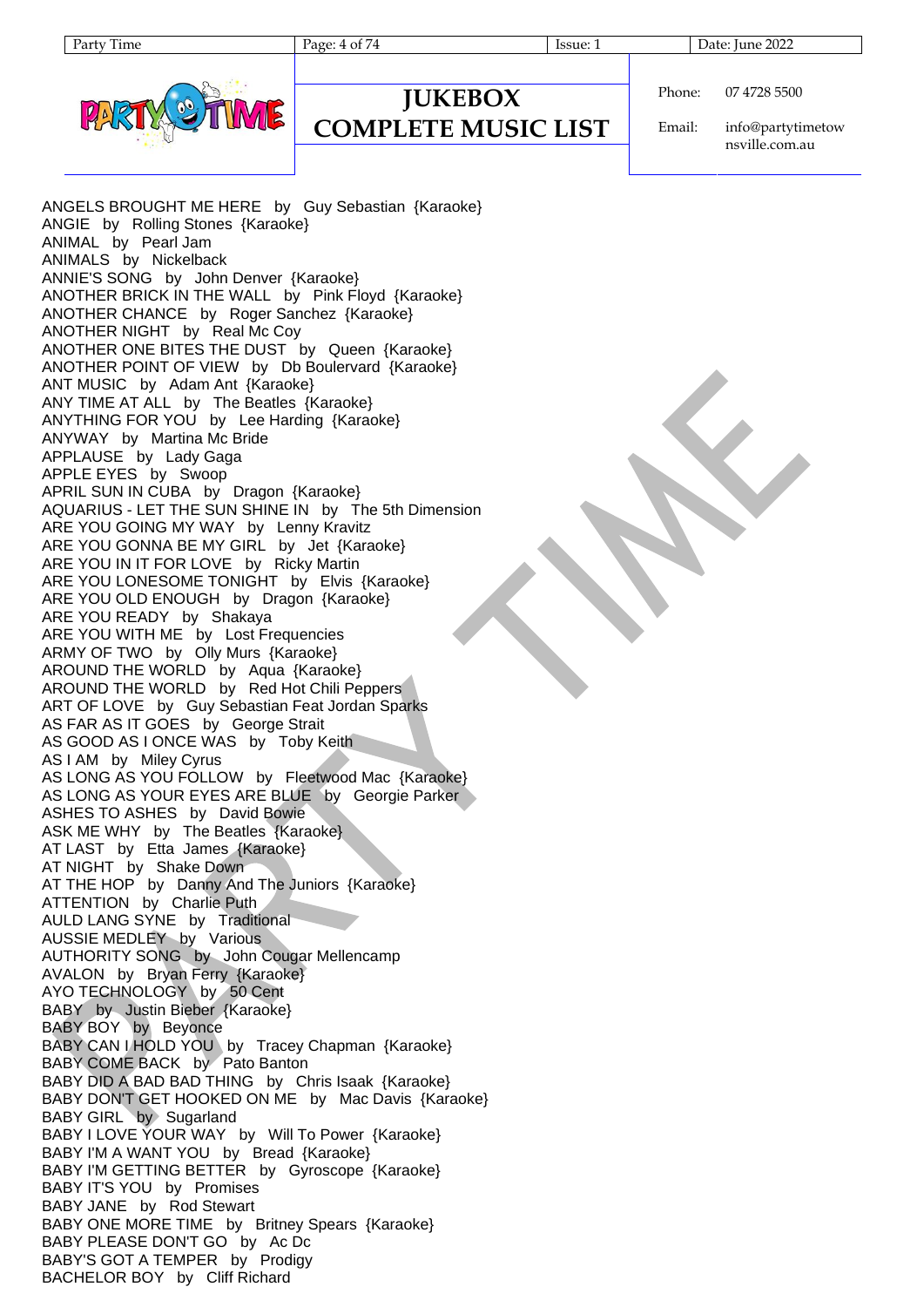Page: 5 of 74 Issue: 1 Issue: 1 Date: June 2022



#### **JUKEBOX COMPLETE MUSIC LIST**

Phone: 07 4728 5500

Email: info@partytimetow nsville.com.au

BACK AT ONCE by Brian Mc Knight {Karaoke} BACK HOME AGAIN by John Denver BACK IN BLACK by Ac Dc {Karaoke} BACK IN MY LIFE by Alice D J {Karaoke} BACK IN THE U S S R by The Beatles {Karaoke} BACK IN TIME by Pitbull BACK OF THE BARN by Tania Kernaghan BACK ON THE CHAIN GANG by The Pretenders BACK SEAT OF MY CADILLAC by Hot Chocolate BACK TO LIFE by Soul 2 Soul Feat BACK WHEN by Tim Mc Graw BACKSEAT OF MY MIND by Thelma Plum {Karaoke} BAD by Michael Jackson {Karaoke} BAD BOY FOR LOVE by Rose Tattoo BAD CASE OF LOVING YOU by Robert Palmer {Karaoke} BAD DAY by Daniel Powter {Karaoke} BAD GIRL by Monifah BAD GIRLS by Donna Summer BAD INFLUENCE by Pink BAD MEDICINE by Bon Jovi BAD MOON RISING by Creedence Clearwater Revival {Karaoke} BAD ROMANCE by Lady Gaga {Karaoke} BAD TO THE BONE by George Thorogood {Karaoke} BAD TOUCH by Bloodhound Gang {Karaoke} BAILAMOS by Enrique Iglesias {Karaoke} BAKED BEANS by Mother Goose BALLA BABY by Chingy BALLROOM BLITZ by The Sweet BALWYN CALLING by Skyhooks BAMBOOGIE by Bamboo BANG BANG BANG by Business Intl Feat Q-tip And Mndr BANKS OF THE OHIO by Olivia Newton John {Karaoke} BARBARA ANN by The Beach Boys {Karaoke} BARBARA ANN by The Regents BARBIE GIRL by Aqua BASS GOT ME MOVIN by Love Tatoo BAT OUT OF HELL by Meatloaf BATTLE by Gangstarr BATTLEFIELD by Jordin Sparks BE ALRIGHT by Dean Lewis {Karaoke} BE FAITHFUL by Fatman Scoop BE GOOD JOHNNY by Men At Work BE MY BABY by The Ronettes {Karaoke} BE MY LOVER by La Bouche {Karaoke} BE THE ONE by Dua Lipa {Karaoke} BE TOGTHER by T-funk BE WITH YOU by Atomic Kitten BEACH BABY by First Class {Karaoke} BEACH BOYS MEDLEY by The Beach Boys BEAST OF BURDEN by Bette Midler {Karaoke} BEAST OF BURDEN by Rolling Stones {Karaoke} BEAT IT by Michael Jackson {Karaoke} BEATING AROUND THE BUSH by Adam Brand BEAUTIFUL by Akon BEAUTIFUL by Bazzi {Karaoke} BEAUTIFUL by Disco Montego {Karaoke} BEAUTIFUL DAY by U2 {Karaoke} BEAUTIFUL GHOSTS by Taylor Swift BEAUTIFUL GIRLS by Sean Kingston {Karaoke} BEAUTIFUL LIAR by Beyonce And Shakira BEAUTIFUL PEOPLE by Australian Crawl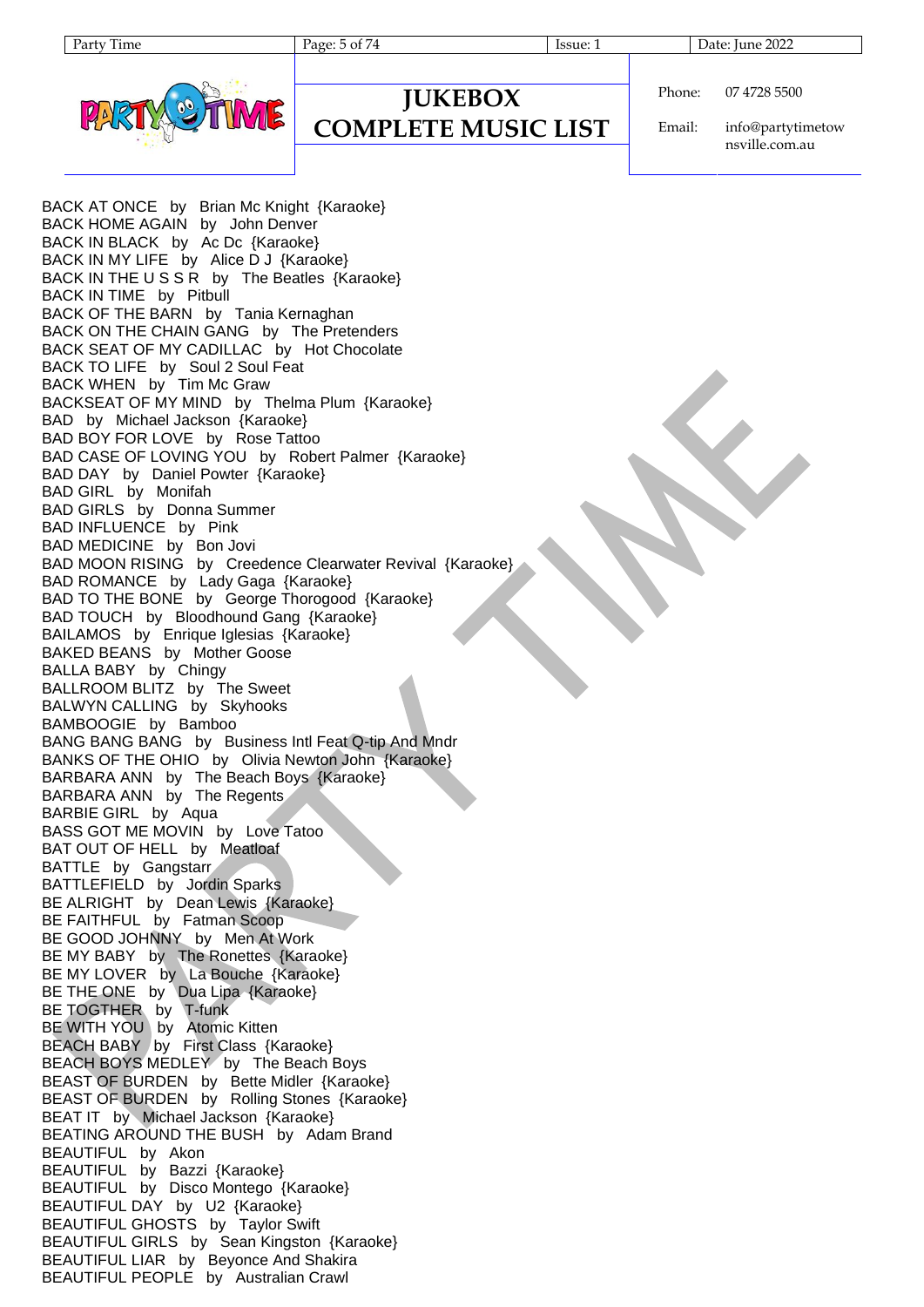

### **JUKEBOX**

## **COMPLETE MUSIC LIST**

Party Time Page: 6 of 74 Issue: 1 Date: June 2022

Phone: 07 4728 5500

Email: info@partytimetow nsville.com.au

BEAUTIFUL PEOPLE by Chris Brown Feat Benny Benassi BEAUTIFUL SOUL by Jesse Mc Cartney {Karaoke} BEAUTIFUL STRANGER by Madonna BEAUTIFUL WORLD by Devo BEAUTY SCHOOL DROP - OUT by Grease ( Frankie Avalon ) BEAUTY'S IN THE EYE by Adam Harvey BECAUSE by Jessica Mauboy BECAUSE I GOT HIGH by Afroman BECAUSE OF YOU by Kelly Clarkson {Karaoke} BECAUSE OF YOU by Reba Mc Entire Feat Kelly Clarkson BECAUSE WE WANT TO by Billie BED OF LIES by Nicki Minaj And Skylar {Karaoke} BED OF ROSES by Bon Jovi {Karaoke} BEDS ARE BURNING by Midnight Oil {Karaoke} BEEN A LONG TIME by Wes Carr {Karaoke} BEEN THERE DONE THAT by Greg Champion BEEN WAITING by Jessica Mauboy {Karaoke} BEEP by The Pussycat Dolls BEFORE I GO by Guy Sebastian {Karaoke} BEFORE THE WORST by The Script BEFORE TO LONG by Paul Kelly {Karaoke} BEGIN TO SPIN ME ROUND by Danni Minogue Vs Dead Or Alive BEHIND CLOSED DOORS by Charlie Rich {Karaoke} BEHIND THESE HAZEL EYES by Kelly Clarkson {Karaoke} BEING NOBODY by Richard X Vs Lberty X BELIEVE by Cher {Karaoke} BEN by Michael Jackson {Karaoke} BENNIE AND THE JETS by Elton John {Karaoke} BENT by Matchbox 20 {Karaoke} BEST DISCO IN TOWN by Ritchie Family BEST OF BOTH WORLDS by Midnight Oil BEST OF MY LOVE by Eagles {Karaoke} BEST OF MY LOVE by The Emotions BEST SONG EVER by One Direction {Karaoke} BEST THING I NEVER HAD by Beyonce BEST YEARS OF OUR LIVES by Baha Men {Karaoke} BET ON IT by High School Musical 2 {Karaoke} BETH by Kiss {Karaoke} BETTE DAVIS EYES by Gwyneth Paltrow {Karaoke} BETTE DAVIS EYES by Kim Carnes BETTER by Screaming Jets BETTER BE HOME SOON by Crowded House {Karaoke} BETTER DAYS by Pete Murray {Karaoke} BETTER IN TIME by Leona Lewis {Karaoke} BETTER LIFE by Keith Urban BETTER MAN by Robbie Williams {Karaoke} BETTER OFF ALONE by Alice Deejay {Karaoke} BETTER THAN by John Butler Trio {Karaoke} BETTER THAN ME by Hinder {Karaoke} BEWARE OF THE BOYS by Panjabi Mc BICYCLE RACE by Queen {Karaoke} BIG BLONDE AND BEAUTIFUL by Hairspray BIG BLONDE AND BEAUTIFUL (REPRISE) by Hairspray BIG CITY LIFE by Mattafix BIG GIRL by Mika {Karaoke} BIG GIRLS DON'T CRY by Fergie {Karaoke} BIG GIRLS DON'T CRY by Frankie Valli And The Four Seasons {Karaoke} BIG GUN by Ac Dc BIG JET PLANE by Angus And Julia Stone {Karaoke} BIG RIVER by Bill Chambers With Kevin Bennett BIG SPENDER by Shirley Bassey {Karaoke}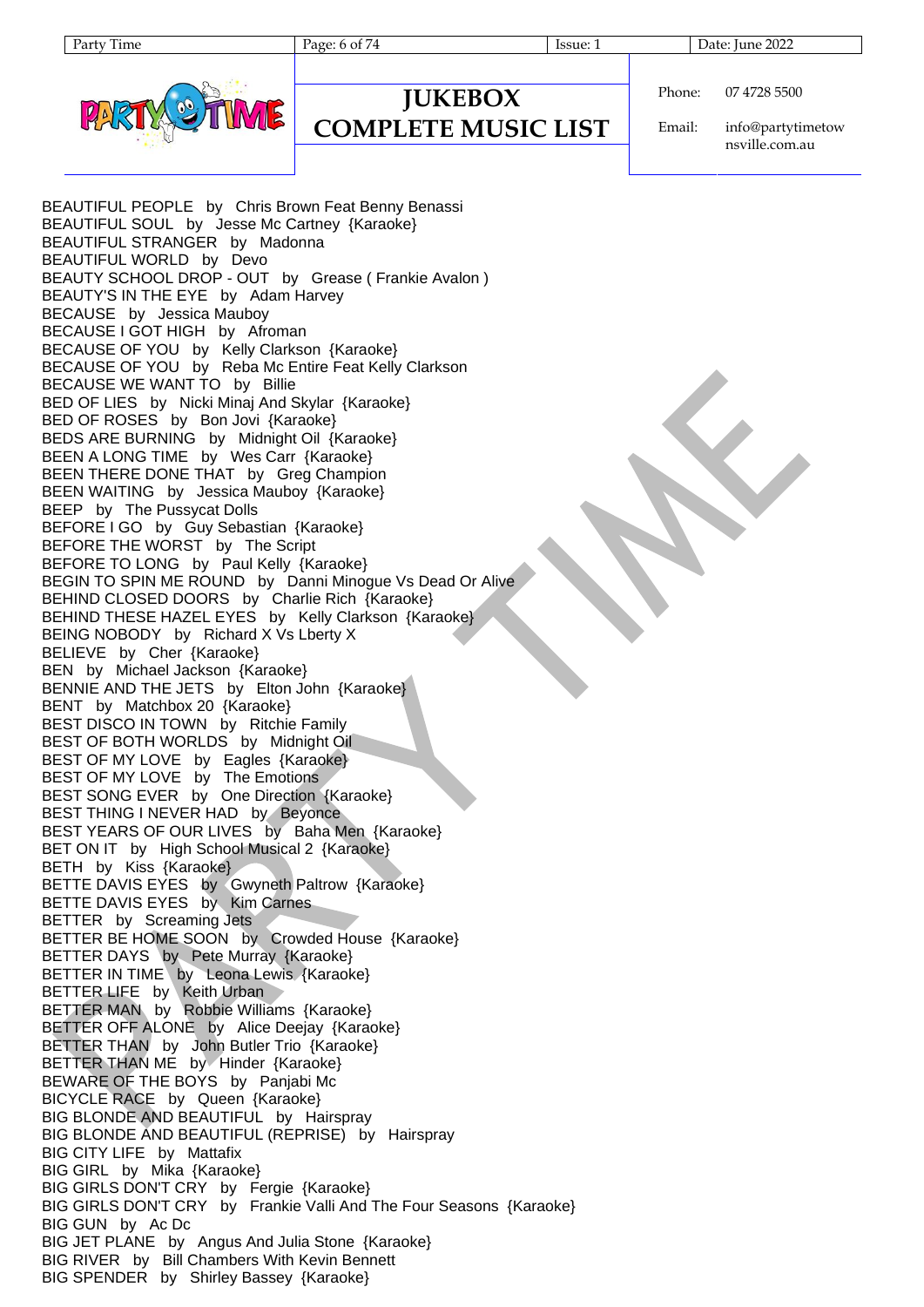Page: 7 of 74 Issue: 1 Issue: 1 Date: June 2022



#### **JUKEBOX COMPLETE MUSIC LIST**

Phone: 07 4728 5500

Email: info@partytimetow nsville.com.au

BIG TIME by Big And Rich BIG WORLD SMALL WORLD by Melinda Schneider BIG YELLOW TAXI by Counting Crows {Karaoke} BIGGER THAN US by Hannah Montana BIKELING by Jay Laga'aia BILLIE JEAN by Michael Jackson {Karaoke} BILLIE JEAN by The Soundbluntz BILLIONAIRE by Travie Mc Coy Feat Bruno Mars BINGO BANGO by Basement Jaxx BIOLOGY by Girls Aloud BIRD DOG by The Everly Brothers {Karaoke} BIRDIE DANCE by Oompa Band BIRTHDAY by The Beatles {Karaoke} BITCH by Rolling Stones {Karaoke} BITTERSWEET by Hoodoo Gurus BLACK AND GOLD by Sam Sparro {Karaoke} BLACK BETTY by Ram Jam BLACK BETTY by Spiderbait {Karaoke} BLACK BOX by Stan Walker {Karaoke} BLACK BUGS by Regurgitator {Karaoke} BLACK DOG by Led Zeppelin BLACK FINGERNAILS RED WINE by Eskimo Joe {Karaoke} BLACK FRIDAY by Grinspoon BLACK MAGIC by Little Mix {Karaoke} BLACK MAGIC WOMAN by Santana {Karaoke} BLACK NIGHT by Deep Purple BLACK OR WHITE by Michael Jackson BLACK SUITS COMIN by Will Smith BLACK WATER by Doobie Brothers {Karaoke} BLAH BLAH BLAH by Kesha BLAME IT ON ME by George Ezra {Karaoke} BLAME IT ON THE BOOGIE by Big Fun BLAME IT ON THE BOOGIE by The Jacksons {Karaoke} BLANK SHEET OF PAPER by Tim Mc Graw BLAZE OF GLORY by Bon Jovi BLEEDING LOVE by Leona Lewis {Karaoke} BLESS THE BROKEN ROAD by Rascal Flatts BLISTER IN THE SUN by Violent Femmes {Karaoke} BLOCKBUSTER by Sweet BLOKE by Chris Franklin BLOOD by Pearl Jam BLOW by Kesha {Karaoke} BLOW UP THE POKIES by The Whitlams {Karaoke} BLOWN AWAY by Bachelor Girl BLUE by Eiffel 65 BLUE by Leann Rimes BLUE ANGEL by Roy Orbison {Karaoke} BLUE BAYOU by Roy Orbison {Karaoke} BLUE DANUBE WALTZ OP 314 by J Strauss Jr BLUE JEANS by David Bowie BLUE JEANS by Skyhooks {Karaoke} BLUE MONDAY by New Order BLUE MOON by Grease ( Sha Na Na ) {Karaoke} BLUE MOON by Marcels {Karaoke} BLUE SIDE OF LONESOME by George Jones BLUE SUEDE SHOES by Carl Perkins BLUE SUEDE SHOES by Elvis {Karaoke} BLUEBERRY HILL by Fats Domino {Karaoke} BLUER SKIES by Anne Kirkpatrick BODIES by Robbie Williams {Karaoke} BODY by Funky Green Dogs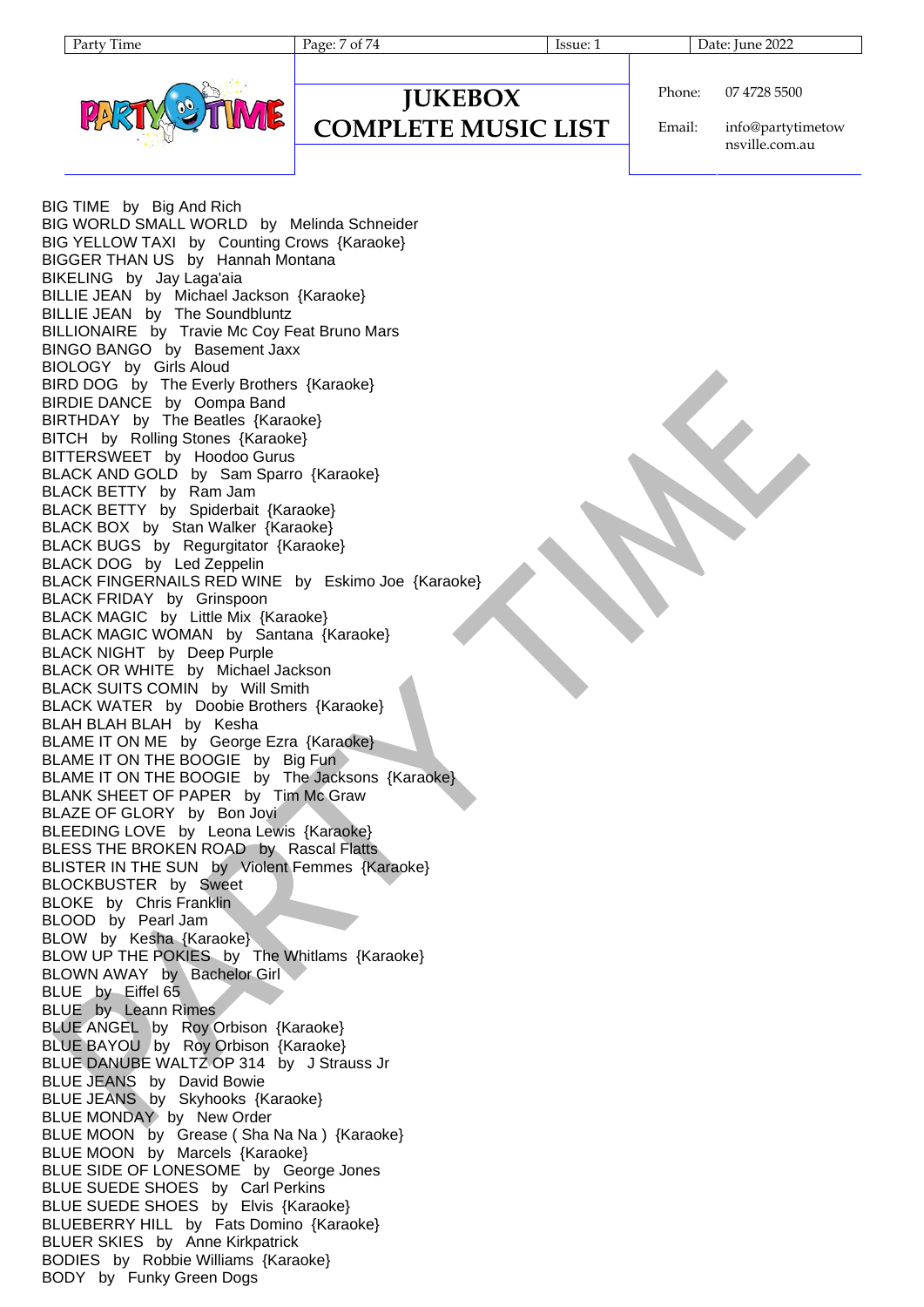

#### **JUKEBOX COMPLETE MUSIC LIST**

Phone: 07 4728 5500

Email: info@partytimetow nsville.com.au

BODY by Loud Luxury BODY MOVIN by Beastie Boys BODY ROCK by Moby BOHEMIAN RHAPSODY by Queen {Karaoke} BOM BOM by Sam And The Womp {Karaoke} BON APPETIT by Katy Perry {Karaoke} BONES by Galantis {Karaoke} BONKERS by Dizzee Rascal BOOGIE FEVER by The Sylvers BOOGIE OOGIE OOGIE by Taste Of Honey {Karaoke} BOOGIE SHOES by K C And The Sunshine Band {Karaoke} BOOGIE WONDERLAND by Earth Wind And Fire {Karaoke} BOOM by Anastacia BOOM by P O D BOOM - SHAKE THE ROOM by Jazzy Jeff And Fresh Prince BOOM BOOM by John Lee Hooker BOOM BOOM BEAT by Hi 5 BOOM BOOM BOOM by Paul Lekakis BOOM BOOM BOOM BOOM by Vengaboys BOOM BOOM POW by Black Eyed Peas BOOMBASTIC by Shaggy BOOMIN' by Selwin BOOT SCOOTIN' BOOGIE by Brooks And Dunn BOOTYLICIOUS by Destiny's Child {Karaoke} BOP BOP BABY by Westlife BORN IN THE USA by Bruce Springsteen {Karaoke} BORN ON THE WIND by Roy Orbison BORN THIS WAY by Lady Gaga BORN TO BE ALIVE by Patrick Hernandez BORN TO BE WILD by Steppenwolf {Karaoke} BORN TO HAND JIVE by Grease ( Sha Na Na ) BORN TO RUN by Bruce Springsteen BORN TO SURVIVE by Troy Cassar Daley BORN TO TRY by Delta Goodrem {Karaoke} BOTH OF US by B O B Feat Taylor Swift BOTH SIDES NOW by Glen Campbell BOTTLE POP by Pussycat Dolls BOULEVARD OF BROKEN DREAMS by Greenday {Karaoke} BOUNCE by Sarah Connor {Karaoke} BOW WOW ( THAT'S MY NAME ) by Lil Bow Wow BOYFRIEND by Ashlee Simpson {Karaoke} BOYS by Britney Spears BOYS by Sabrina BOYS by The Beatles {Karaoke} BOYS FROM BATHURST by Lee Kernaghan BOYS FROM THE BUSH by Lee Kernaghan {Karaoke} BOYS IN BOOTS by Tania Kernaghan BOYS LIGHT UP by Australian Crawl {Karaoke} BOYS LIKE YOU by 360 Feat Gossling BOYS OF SUMMER by Dj Sammy BRAND NEW KEY by Melanie {Karaoke} BRASS IN POCKET by The Pretenders BRAVE by Mishelle Bradford Jones BRAVEHEART by Neon Jungle BREAK EVEN by The Script {Karaoke} BREAK FREE by High School Musical BREAK ME SHAKE ME by Savage Garden BREAK MY STRIDE by Matthew Wilder BREAK MY STRIDE by Unique I I BREAK ON THROUGH by The Doors BREAK THE ICE by Britney Spears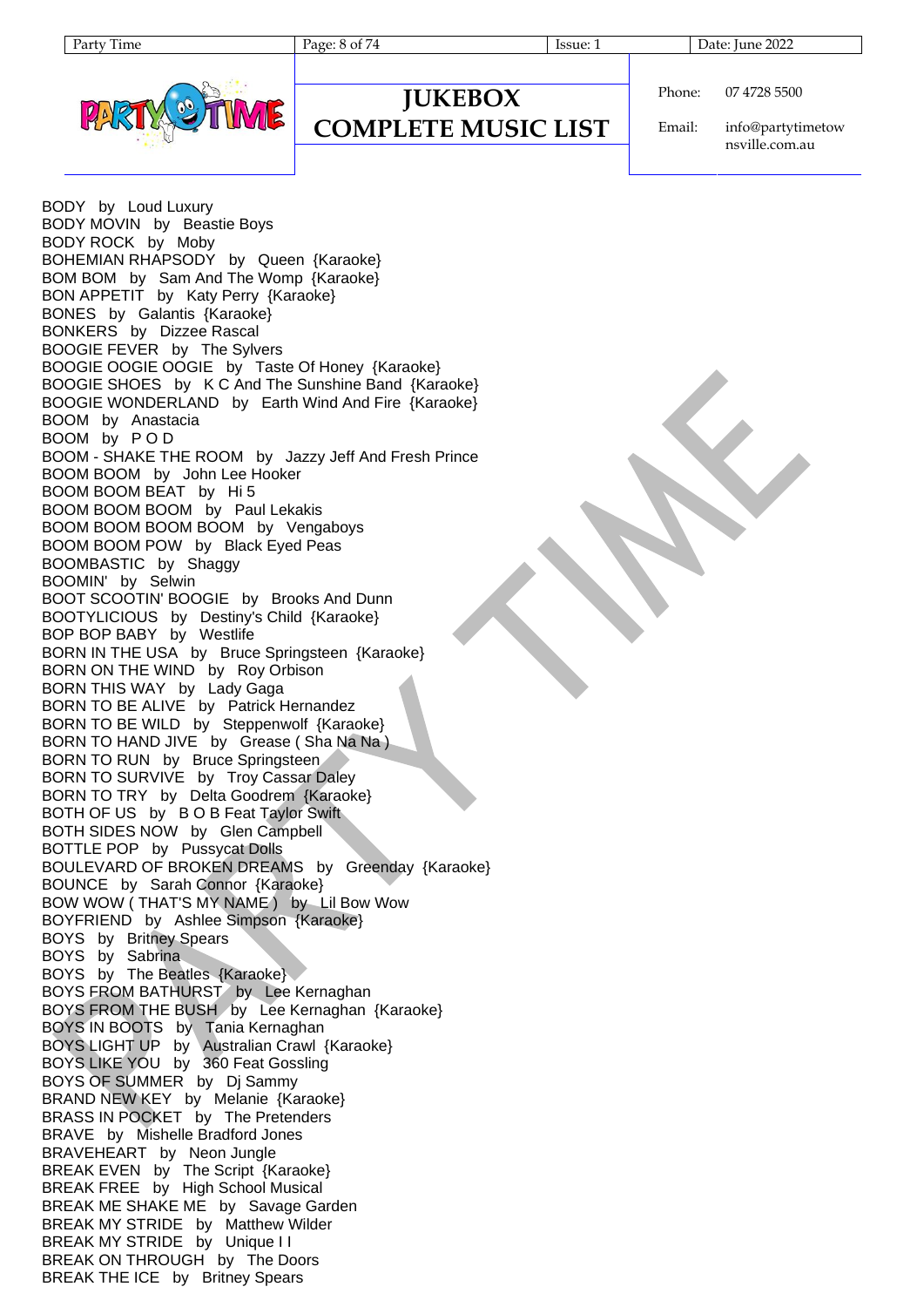Page: 9 of 74 Issue: 1 Issue: 1 Date: June 2022



# **JUKEBOX**

**COMPLETE MUSIC LIST**

Phone: 07 4728 5500

Email: info@partytimetow nsville.com.au

BREAK YOUR HEART by Taio Cruz BREAKAWAY by Kelly Clarkson {Karaoke} BREAKING IN MY HEART by Tania Kernaghan BREATHE by Blu Cantrell BREATHE by Kylie BREATHE by Ricki Lee {Karaoke} BREATHLESS by Corrs {Karaoke} BREATHLESS by Gerry Lee Lewis BRICK TRACK VS GITTY UP by Salt N Pepa BRIDAL CHORUS by Traditional BRIDGE OF LIGHT by Pink {Karaoke} BRIDGE OVER TROUBLED WATERS by Simon And Garfunkle {Karaoke} BRIGHT LIGHTS by Matchbox 20 {Karaoke} BRIMFUL OF ASHA by Cornershop {Karaoke} BRING IT ALL BACK by S Club 7 {Karaoke} BRING ME DOWN by Miranda Lambert BRING ME TO LIFE by Evanescence {Karaoke} BROADWAY by Goo Goo Dolls BROKEN by Seether {Karaoke} BROKEN BONES by Love Inc BROKEN HALOS by Chris Stapleton BROKEN HEARTED GIRL by Beyonce {Karaoke} BROTHER by Matt Corby BROWN EYED GIRL by Van Morrison {Karaoke} BROWN SUGAR by Rolling Stones {Karaoke} BUBBLY by Colbie Caillat {Karaoke} BUICKS TO THE MOON by Alan Jackson BUILD ME UP BUTTERCUP by The Foundations {Karaoke} BUILT FOR SPEED by Adam Brand BULLET PROOF by La Roux {Karaoke} BUMBLE BEES by Aqua BUMP by B J Caruana BUMP BUMP BUMP by B2k BURN by Jessica Mauboy BURN by Usher BURN FOR YOU by Inxs {Karaoke} BURN IT DOWN by Linkin Park {Karaoke} BURNIN' THE HONKY TONKS DOWN by Alan Jackson BURNING DOWN THE HOUSE by Tom Jones With The Cardigans {Karaoke} BURNING LOVE by Elvis {Karaoke} BUS STOP by The Hollies BUSES AND TRAINS by Bachelor Girl {Karaoke} BUSINESS by Eminem BUST A MOVE by Young M C {Karaoke} BUSTOP by Fatback BUT IT'S BETTER IF YOU DO by Panic At The Disco {Karaoke} BUTTERFLY by Crazy Town {Karaoke} BUTTONS by Pussycat Dolls BY THE TIME I GET TO PHOENIX by Glen Campbell {Karaoke} BY THE WAY by Red Hot Chili Peppers BYE BYE BABY by Bay City Rollers {Karaoke} BYE BYE BYE by N Sync {Karaoke} BYE BYE LOVE by The Everly Brothers {Karaoke} C'EST LA VIE by B Witched C'EST LA VIE by Bob Seger {Karaoke} C'MON AUSSIE C'MON by Shannon Noll {Karaoke} C'MON EVERYBODY by Eddie Cochran CA PLANE POUR MOI by Plastic Bertrand CAKE BY THE OCEAN by Dnce {Karaoke} CALENDAR GIRL by Neil Sedaka {Karaoke} CALIFORNIA GIRLS by David Lee Roth {Karaoke}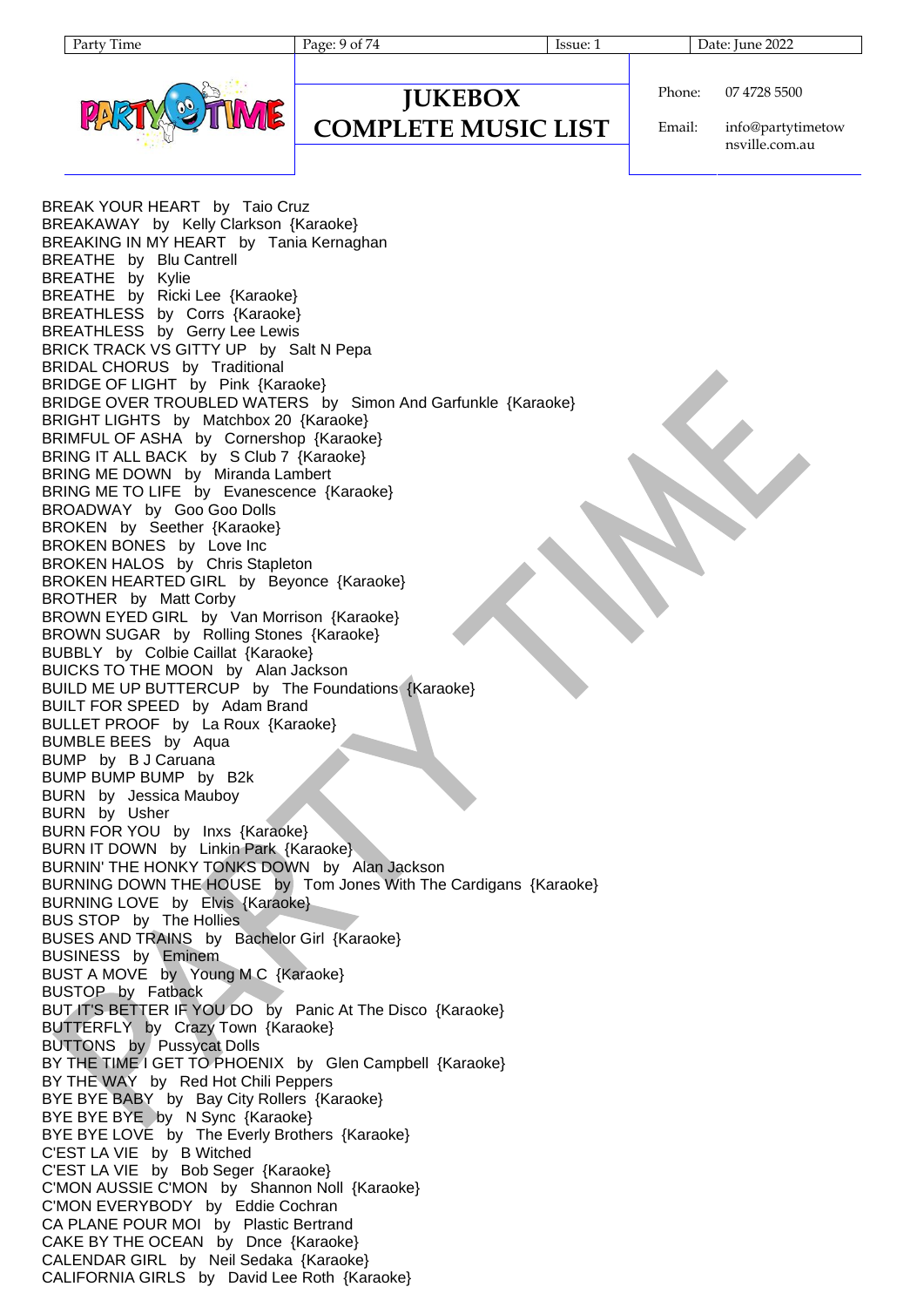Page: 10 of 74 Issue: 1 Issue: 1 Date: June 2022



Phone: 07 4728 5500

**JUKEBOX COMPLETE MUSIC LIST**

Email: info@partytimetow nsville.com.au

CALIFORNIA GIRLS by Gretchen Wilson CALIFORNIA GIRLS by The Beach Boys {Karaoke} CALIFORNIA GURLS by Katy Perry {Karaoke} CALL ME by Blondie {Karaoke} CALL ME THE BREEZE by J J Cale CALL ME WHEN YOU'RE SOBER by Evanesence CALL ON ME by Eric Prydz CALLIN' BATTON ROUGE by Garth Brooks CALLING ELVIS by Dire Straits CALLING YOUR NAME by Marilyn CALM DOWN by Killing Heidi {Karaoke} CALYPSO by John Denver CALYPSO by Spiderbait {Karaoke} CAN CAN by Traditional CAN I HAVE THIS DANCE by High School Musical 3 CAN THE CAN by Suzi Quatro CAN WE FIX IT by Bob The Builder {Karaoke} CAN YOU FEEL by Taxi Ride CAN YOU FEEL IT by The Jacksons CAN YOU FEEL THE LOVE TONIGHT by Elton John CAN'T BE TAMED by Miley Cyrus {Karaoke} CAN'T BUY ME LOVE by The Beatles {Karaoke} CAN'T FEEL MY FACE by The Weeknd CAN'T FIGHT THE MOONLIGHT by Leann Rimes CAN'T GET ENOUGH by Bad Company CAN'T GET ENOUGH by Soul Searcher CAN'T GET ENOUGH OF YOU BABY by Smash Mouth {Karaoke} CAN'T GET ENOUGH OF YOUR LOVE BABY by Barry White {Karaoke} CAN'T GET YOU OUT OF MY HEAD by Kylie {Karaoke} CAN'T HELP FALLING IN LOVE by Ub40 CAN'T HELP FALLING IN LOVE WITH YOU by Elvis {Karaoke} CAN'T HOLD US by Macklemore And Ryan Lewis Feat Ray Dalton CAN'T HOLD US DOWN by Christina Aguilera CAN'T NOBODY by Kelly Rowland CAN'T SING A DIFFERENT SONG by Ricki Lee CAN'T STOP by Red Hot Chili Peppers CAN'T STOP MYSELF FROM LOVING YOU by William Shakespeare {Karaoke} CAN'T STOP THE FEELING by Justin Timberlake {Karaoke} CAN'T TELL ME NOTHING by Tim Mc Graw CAN'T TOUCH IT by Ricki Lee CAN'T YOU HEAR MY HEARTBEAT by Herman's Hermits {Karaoke} CANDLE IN THE WIND by Elton John {Karaoke} CANDY by Mandy Moore CANDY MAN by Roy Orbison CANDY MAN ( LIVE ) by Roy Orbison CANDY SHOP by 50 Cent CANDYMAN by Christina Aguilera CANNED HEAT by Jamiroquai CAPTAIN ZERO by The Mixtures {Karaoke} CAR WASH by Christine Aguilera And Missy Elliott {Karaoke} CAR WASH by Rose Royce {Karaoke} CARAMEL by City High CARIBBEAN QUEEN by Billy Ocean {Karaoke} CARRY ON by J J Cale {Karaoke} CARTOON HEROS by Aqua CASANOVA by Ultimate Kaos CASE OF THE EX by Mya {Karaoke} CATCH A WAVE by The Beach Boys CATCH MY DISEASE by Ben Lee {Karaoke} CATCH MY FALL by Billy Idol {Karaoke} CATCHING FEELINGS by Drax Project {Karaoke}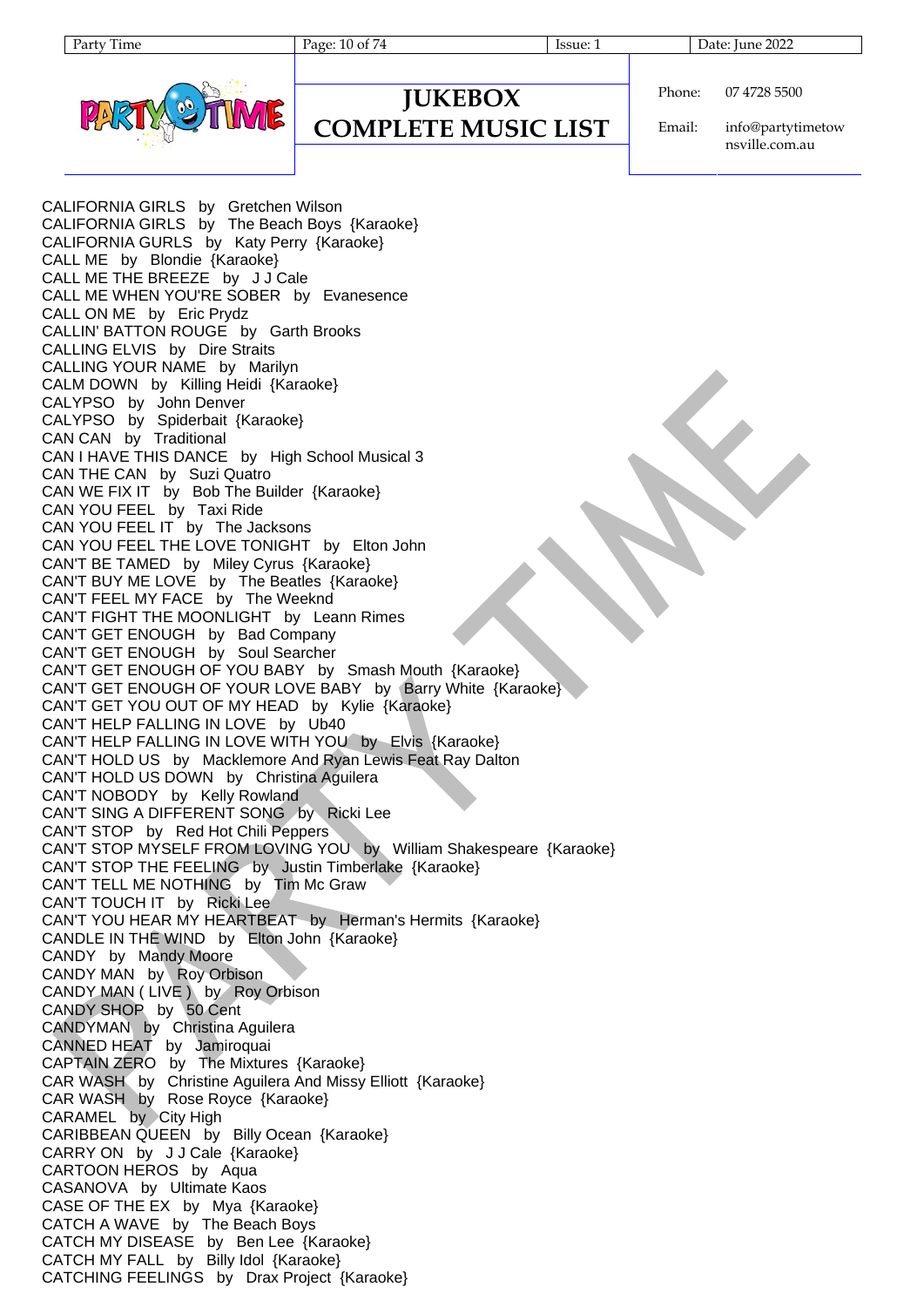Page: 11 of 74 Issue: 1 Issue: 1 Date: June 2022



Phone: 07 4728 5500

**COMPLETE MUSIC LIST**

**JUKEBOX**

Email: info@partytimetow nsville.com.au

CATER 2 U by Destiny's Child CATHY'S CLOWN by The Everly Brothers CAUGHT IN THE CROWD by Kate Miller - Heidke {Karaoke} CAUGHT OUT THERE by Kelis CAUGHT UP by Usher CECILIA by Simon And Garfunkle {Karaoke} CELEBRATE by Hi 5 CELEBRATE by Kylie CELEBRATION by Kool And The Gang {Karaoke} CELEBRATION by Madonna CELEBRITY SKIN by Hole {Karaoke} CENTREFOLD by J Geils Band {Karaoke} CHAIN OF FOOLS by Jimmy Barnes {Karaoke} CHAIN REACTION by Diana Ross CHAIN REACTION by John Farnham CHAINED TO YOU by Savage Garden CHAINS by The Beatles {Karaoke} CHAINS by The Cookies {Karaoke} CHAMPAGNE SHOWERS by Lmfao CHANGE YOUR LIFE by Little Mix {Karaoke} CHANGES by David Bowie CHANTILLY LACE by The Big Bopper {Karaoke} CHAPEL OF LOVE by Dixie Cups {Karaoke} CHASE THAT FEELING by Hilltop Hoods CHASE THE SUN by Planet Funk CHASING CARS by Snow Patrol {Karaoke} CHATEAU by Angus And Julia Stone CHEAP WINE by Cold Chisel {Karaoke} CHEATING by Sara Evans CHECK IT OUT by John Cougar Mellencamp {Karaoke} CHECK YES JULIET by We The Kings CHEEKY SONG TOUCH MY BUM by Cheeky Girls CHEERS by Rihanna CHEMICAL HEART by Grinspoon {Karaoke} CHEMISTRY by Mondo Rock {Karaoke} CHEQUERED LOVE by Kim Wilde CHERISH by Madonna {Karaoke} CHERISH by Pappa Bear CHERRY CHERRY by Neil Diamond CHERRY LIPPS ( GO BABY GO ) by Garbage {Karaoke} CHERRY PIE by Warrant CHEYENNE by Jason Derulo {Karaoke} CHILDREN OF THE REVOLUTION by T Rex CHILLIN by Modjo CHINA GIRL by David Bowie CHINA GROVE by Doobie Brothers {Karaoke} CHIQUITITA by Abba CHIRPY CHIRPY, CHEEP CHEEP by Middle Of The Road {Karaoke} CHOCOLATE SALTY BALLS by Chef CHOIR GIRL by Cold Chisel {Karaoke} CHOOSE YOU by Stan Walker CHURCH OF THE POISON MIND by Culture Club CINDERELLA by Phillip Rushton CINDERELLA by Shakaya CINEMA by Benny Benassi Feat Gary Go CIRCUS by Britney Spears CLARITY by Zedd {Karaoke} CLASSIC by Adrian Gurvitz {Karaoke} CLASSICAL GAS by Mason Williams CLEANING OUT MY CLOSET by Eminem CLEAR by Miley Cyrus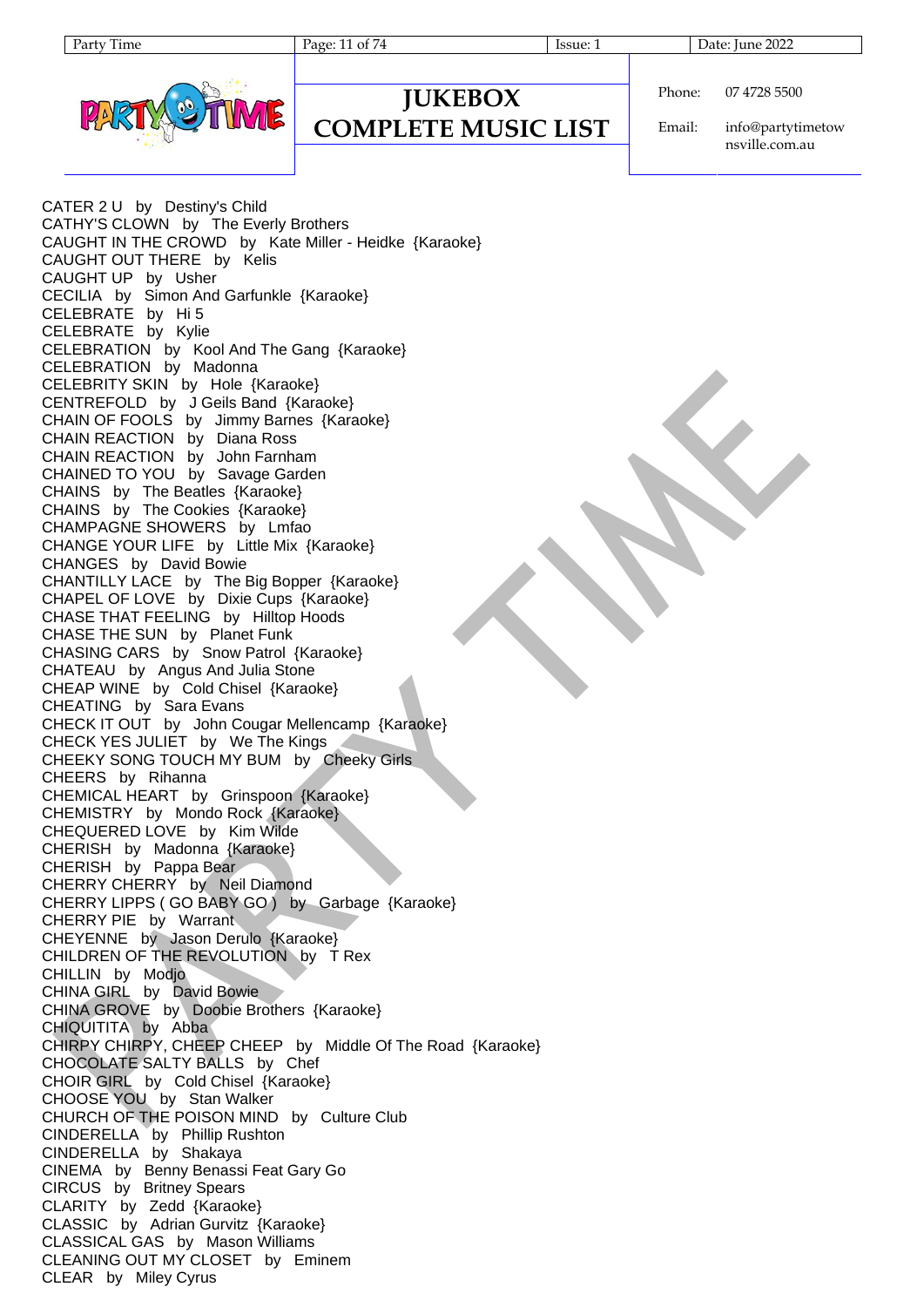Page: 12 of 74 Issue: 1 Issue: 1 Date: June 2022



#### **JUKEBOX COMPLETE MUSIC LIST**

Phone: 07 4728 5500

Email: info@partytimetow nsville.com.au

CLICKETY CLACK by Jay Laga'aia CLIMB EVERY MOUNTAIN by The Sound Of Music Sound Track CLINT EASTWOOD by Gorillaz CLOCKS by Coldplay {Karaoke} CLOSE AS A WHISPER (THE GIFT) by Lee Kernaghan CLOSE TO ME by Ellie Goulding - Diplo - Swae Lee CLOSE TO YOU by John Butler Trio {Karaoke} CLOSER by Ne-yo CLOSER TO THE EDGE by 30 Seconds To Mars CLOTHES OFF by Gym Class Heroes CLUB CAN'T HANDLE ME by Flo Rida Feat David Guetta COCAINE by J J Cale {Karaoke} COCO JAMBOO by Mr President {Karaoke} COLA by Camelphat Elderbrook COLD AS ICE by Foreigner {Karaoke} COLD DAY IN JULY by Dixie Chicks COLD HARD BITCH by Jet {Karaoke} COLOUR MY LOVE by Barbarella COME A LITTLE CLOSER by Dierks Bently COME BACK AGAIN by Daddy Cool {Karaoke} COME DANCE AND SING by Jay Laga'aia COME INTO MY WORLD by Kylie COME ON AND TAKE MY HAND by Johnny O'keefe COME ON EILEEN by Dexy's Midnight Runners COME ON LET'S GO by Los Lobos COME ON OVER BABY by Christina Aguilera {Karaoke} COME SAIL AWAY by Eric Cartman COME SO FAR by Hairspray COME TO BED by Gretchen Wilson COME TO ME by P Diddy COME TOGETHER by The Beatles {Karaoke} COME WHAT MAY by Nicole Kidman And E Macgregor COMIN' HOME by The Radiators COMIN' TO YOUR CITY by Big And Rich COMING DOWN by The Angels COMING HOME by Diddy - Dirty Money COMING HOME by Sheppard {Karaoke} COMPANY by Justin Bieber {Karaoke} COMPLICATED by Avril Lavigne {Karaoke} COMPLICATED SONG by Weird Al Yankovic COMPUTER GAMES by Mi Sex CONFESSIONS PART I I by Usher CONGRATULATIONS by Cliff Richard {Karaoke} CONTROVERSY by Prince COOL by Gwen Stefani {Karaoke} COOL WATER by Frankie Laine COOL WORLD by Mondo Rock {Karaoke} COOLER THAN ME by Mike Posner COOPED UP by Post Malone - Roddy Ricch COOTIES by Hairspray COPACABANA by Barry Manilow COPPERHEAD ROAD by Steve Earle {Karaoke} COSBY SWEATER by Hilltop Hoods COTTON EYE JOE by Rednex COTTON FIELDS by The Beach Boys COULD I HAVE THIS DANCE by Anne Murray COULD I HAVE THIS DANCE by Lynn Anderson COUNTING THE BEAT by The Swingers {Karaoke} COUNTRY GIRL by Primal Scream COUNTRY GIRLS by Lee Kernaghan COUNTRY'S REALLY BIG THESE DAYS by Lee Kernaghan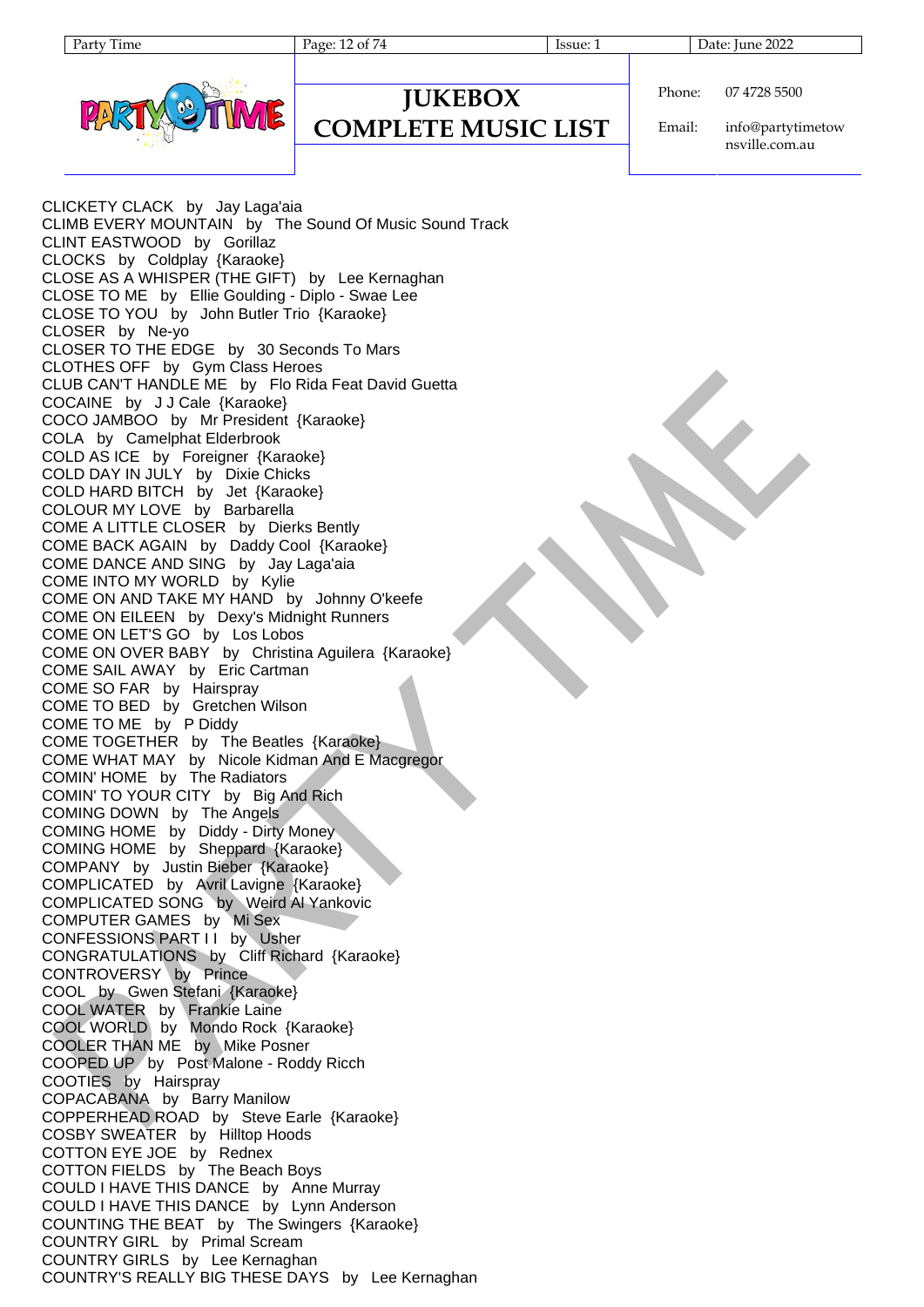| Phone: | 07 4728 5500 |
|--------|--------------|

### **JUKEBOX COMPLETE MUSIC LIST**

Email: info@partytimetow nsville.com.au

COURTESY OF THE RED, WHITE AND BLUE by Toby Keith COVER ME by Bruce Springsteen {Karaoke} COWARD OF THE COUNTY by Kenny Rogers {Karaoke} COWBOY by Kid Rock COWBOY TAKE ME AWAY by Dixie Chicks COWBOYS LIKE US by George Strait COWS WITH GUNS by Dana Lyons {Karaoke} COZ I LUV YOU by Slade CRACK A BOTTLE by Eminem Feat Dr Dre And 50 Cent CRACKLIN' ROSIE by Neil Diamond {Karaoke} CRANK THAT by Soulja Boy CRASH by Chloe CRASH AND BURN by Motley Crue CRASH AND BURN by Savage Garden {Karaoke} CRAZY by Aerosmith CRAZY by Britney Spears CRAZY by Gnarls Barkley {Karaoke} CRAZY by K - Ci And Jo Jo {Karaoke} CRAZY by Willie Nelson CRAZY BEAT by Blur CRAZY FOR YOU by Madonna {Karaoke} CRAZY FROG by Axel F CRAZY IN LOVE by Beyonce {Karaoke} CRAZY LITTLE THING CALLED LOVE by Queen {Karaoke} CRAZY MAMA by J J Cale {Karaoke} CRAZY PEOPLE by Scott Cain CREAM by Prince {Karaoke} CROCODILE ROCK by Elton John {Karaoke} CRUEL SUMMER by Bananarama CRUNCHY GRANOLA by Neil Diamond CRUSH by Darren Hayes {Karaoke} CRUSH by Jennifer Paige {Karaoke} CRUSH ON YOU by Aaron Carter CRUSH THE LOSERS by Regurgitator CRY FOR YOU by September {Karaoke} CRYING by Aerosmith CRYING by Roy Orbison {Karaoke} CRYING AT THE DISCOTHEQUE by Alcatraz {Karaoke} CRYING IN THE RAIN by The Everly Brothers {Karaoke} CRYNG ( LIVE ) by Roy Orbison CUM ON FEEL THE NOISE by Quiet Riot CUM ON FEEL THE NOISE by Slade {Karaoke} CUNNAMULLA FELLER by Slim Dusty CUP OF LIFE by Ricky Martin D I S C O by Ottowan D'YER MAK'ER by Led Zeppelin DA DA DA by Trio {Karaoke} DA DOO RON RON by The Crystals DA YA THINK I'M SEXY by Rod Stewart DADDY DON'T YOU WALK SO FAST by Charlie Rich DAMMIT by Blink 182 DAMMIT JANET by Rocky Horror {Karaoke} DANCE ACROSS THE FLOOR by Jimmy Bo Horne DANCE AWAY by Bryan Ferry And Roxy Music {Karaoke} DANCE DANCE DANCE by Chic DANCE DANCE DANCE by The Beach Boys DANCE FLOOR ANTHEM by Good Charlotte DANCE FOR ME by Sisqo DANCE HALL DAYS by Wang Chung DANCE LITTLE LADY DANCE by Tina Charles DANCE THE NIGHT AWAY by The Mavericks {Karaoke}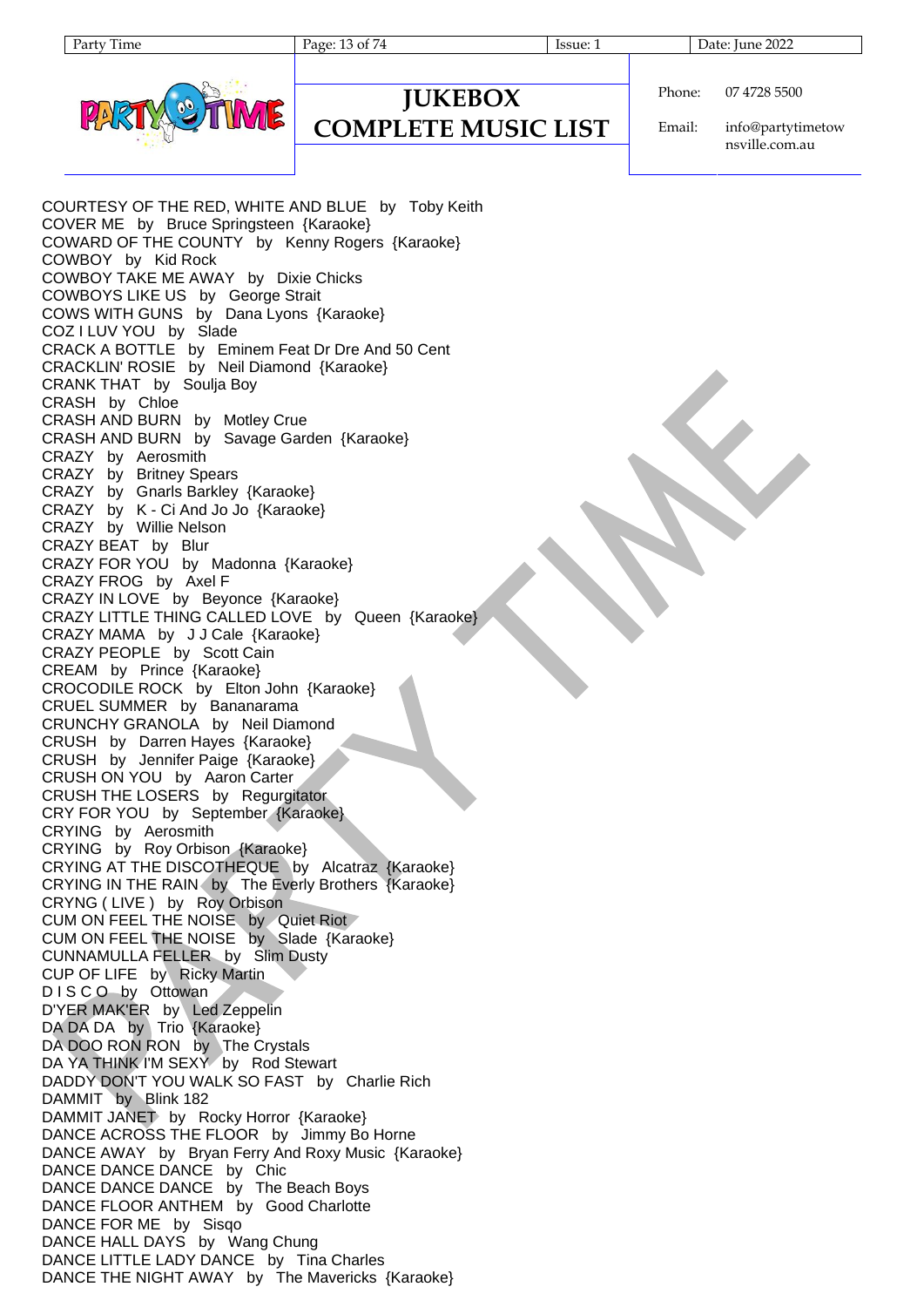Page: 14 of 74 Issue: 1 Issue: 1 Date: June 2022



**JUKEBOX COMPLETE MUSIC LIST**

Phone: 07 4728 5500

Email: info@partytimetow nsville.com.au

DANCE THE WAY I FEEL by Ou Est Le Swimming Pool {Karaoke} DANCE WITH ME by 112 DANCE WITH ME by Debelah Morgan DANCE WITH THE SURFIN' BAND by Hal Blane And The Young Cougars DANCE WIV ME by Dizzee Rascal DANCING by Kylie Minogue {Karaoke} DANCING FACE by Justine Clarke DANCING IN THE DARK by Bruce Springsteen DANCING IN THE MOONLIGHT by Toploader {Karaoke} DANCING IN THE STREET by David Bowie And Mick Jagger DANCING ON A SATURDAY NIGHT by Barry Blue DANCING ON THE CEILING by Lionel Richie DANCING QUEEN by Abba {Karaoke} DANCING SHOES by Jo Jo Zep And The Falcons {Karaoke} DANCING WITH A STRANGER by Sam Smith And Normani DANCING WITH MYSELF by Billy Idol DANGEROUS by Roxette DANGEROUS NIGHT by Thirty Seconds To Mars DANGEROUS WOMAN by Ariana Grande DANI CALIFORNIA by Red Hot Chili Peppers DANIEL by Elton John {Karaoke} DARE by Gorillaz {Karaoke} DARLING IT HURTS by Paul Kelly DAUGHTER by Pearl Jam DAWN by Frankie Valli And The Four Seasons DAY AND NIGHT by Billie {Karaoke} DAY TRIPPER by The Beatles {Karaoke} DAYDEAM BELIEVER by The Monkees {Karaoke} DAYLIGHT by Maroon 5 {Karaoke} DAYS GO BY by Keith Urban DAYS OF THUNDER by Brooks And Dunn DAYTONA DEMON by Suzi Quatro DE DO DO DO DE DA DA DA by The Police {Karaoke} DEAR MR PRESIDENT by Pink {Karaoke} DEATH DEFYING by Hoodoo Gurus DECEMBER 1963 by Frankie Valli And The Four Seasons {Karaoke} DECODE by Paramore DEDICATED TO THE ONE I LOVE by Shirelles DEEPER UNDERGROUND by Jamiroquai DEEPER WATER by Dead Star DEJA VU by Beyonce DELILAH by Tom Jones {Karaoke} DELTA LADY by Joe Cocker DEMONS EYE by Deep Purple DEPARTMENT OF YOUTH by Alice Cooper {Karaoke} DESERT CHILD by John Williamson DESIRE by U2 DESPACITO by Justin Bieber DESPERADO by Eagles {Karaoke} DESPERATELY by George Strait DESTINATION CALABRIA by Alex Caudino DETROIT ROCK CITY by Kiss DEVIL GATE DRIVE by Suzi Quatro {Karaoke} DEVIL IN DISGUISE by Elvis {Karaoke} DEVIL INSIDE by Inxs DEVIL'S GOT A DISGUISE by Aerosmith DIAMONDS by Sam Smith DIANA by Paul Anka {Karaoke} DID IT AGAIN by Kylie {Karaoke} DIE YOUNG by Kesha {Karaoke} DIGITAL LOVE by Daft Punk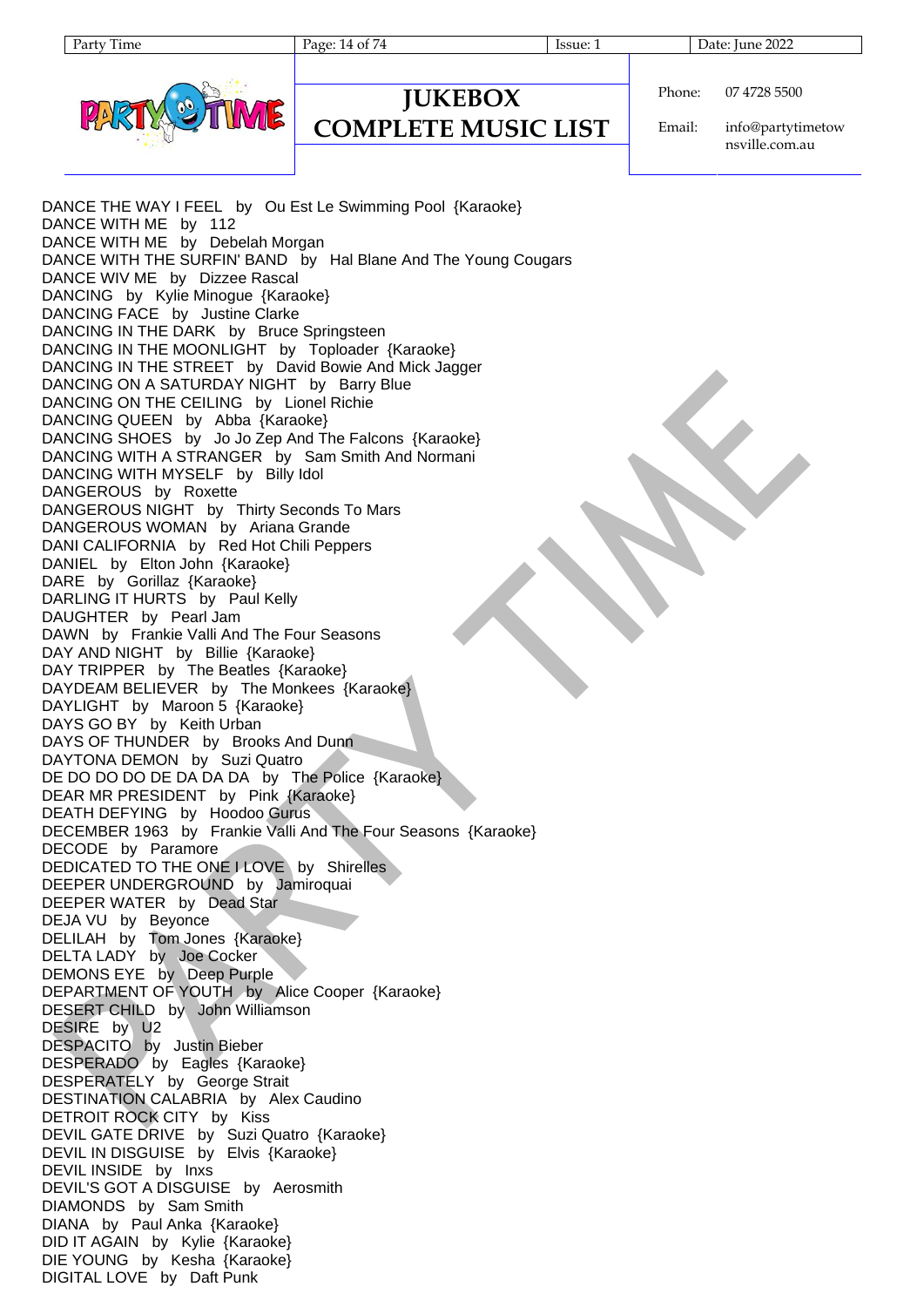Page: 15 of 74 Issue: 1 Issue: 1 Date: June 2022



| Phone: | 07 |
|--------|----|
|        |    |

#### **JUKEBOX COMPLETE MUSIC LIST**

Email: info@partytimetow nsville.com.au

4728 5500

DILEMMA by Nelly DIRRTY by Christina Aguilera DIRT TRACK COWBOY by Adam Brand DIRTY CREATURES by Split Enz DIRTY DEEDS DONE DIRT CHEAP by Ac Dc {Karaoke} DIRTY HARRY by Gorillaz DIRTY PICTURE by Taio Cruz Feat Kesha DISCOHOPPING by Klubbheads DISCOTHEQUE by U2 DISEASE by Matchbox 20 {Karaoke} DISTURBIA by Rihanna DIXIELAND MEDLEY by Various DIZZY MISS LIZZY by The Beatles DJ GOT US FALLING IN LOVE by Usher Feat Pitbull DO IT by Sherbet DO IT AGAIN by Cassie Davis DO IT AGAIN by The Beach Boys {Karaoke} DO IT LIKE THAT by Ricki Lee DO IT WITH MADONNA by The Androids {Karaoke} DO RE MI by The Sound Of Music Sound Track DO SOMETHIN' by Britney Spears {Karaoke} DO THAT TO ME ONE MORE TIME by The Captain And Tennille {Karaoke} DO WAH DIDDY DIDDY by Manfred Mann {Karaoke} DO YA THINK I'M SEXY by N Trance DO YOU LOVE ME by Kiss DO YOU REALLY WANT TO HURT ME by Culture Club {Karaoke} DO YOU REMEMBER by Jay Sean DO YOU SEE WHAT I SEE by Hunters And Collectors DO YOU WANNA DANCE by Cliff Richard DO YOU WANT FRIES WITH THAT by Tim Mc Graw DO YOU WANT MY LOVE by Coco Lee DO YOU WANT TO KNOW A SECRET by The Beatles {Karaoke} DO YOUR THING by Basement Jaxx DOCTOR DOCTOR by Thompson Twins {Karaoke} DOCTOR PRESSURE by Mylo Vs Miami Sound Machine DOES YOUR CHEWING GUM LOSE IT'S FLAVOUR by Lonnie Donnegan DOES YOUR MOTHER KNOW by Abba DOGHOUSE by Adam Harvey DOIN THE DO by Betty Boo DOIN' FINE by Ol'55 DOMINO by Jessie J {Karaoke} DON'T BE CRUEL by Cheap Trick {Karaoke} DON'T BE STUPID by Shania Twain {Karaoke} DON'T BOTHER by Shakira DON'T CALL ME BABY by Madison Avenue DON'T CHA by Pussycat Dolls DON'T CHANGE by Grinspoon DON'T CHANGE by Inxs {Karaoke} DON'T CRY by Human Nature DON'T FORGET MY LOVE by Diplo - Miguel DON'T FORGET TO REMEMBER by Bee Gees {Karaoke} DON'T GIVE UP by Chicane Featuring Bryan Adams DON'T GIVE UP by Shannon Noll And Natalie Bassingthwaighte {Karaoke} DON'T GO AWAY MAD by Motley Crue DON'T GO BREAKING MY HEART by Elton John And Kiki Dee {Karaoke} DON'T HOLD BACK by The Potbelleez {Karaoke} DON'T KNOW WHY by Norah Jones {Karaoke} DON'T LEAVE ME ALONE by David Guetta - Anne Marie DON'T LEAVE ME THIS WAY by Communards DON'T LEAVE ME THIS WAY by Thelma Houston {Karaoke} DON'T LET ME DOWN by The Chainsmokers {Karaoke}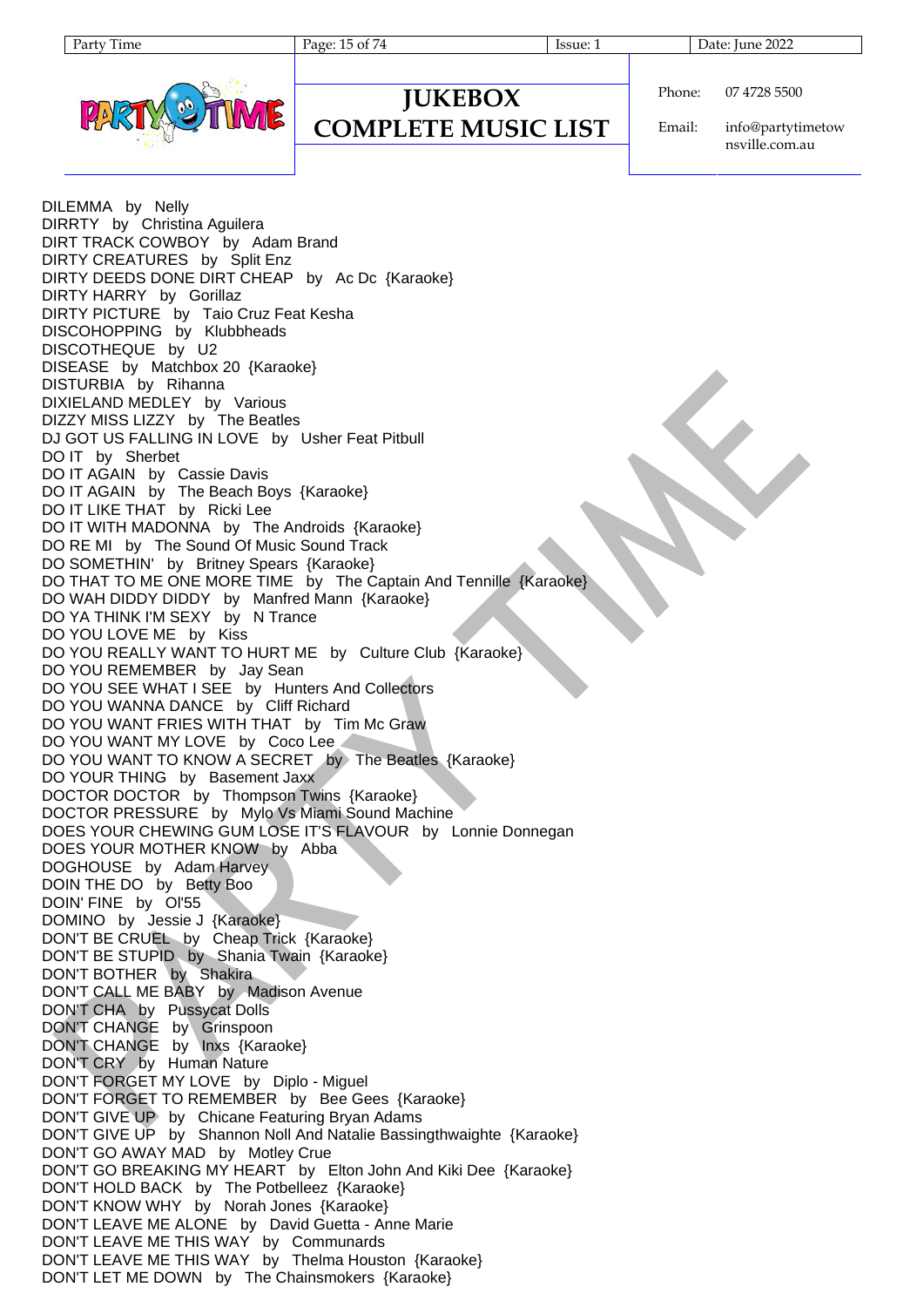Page: 16 of 74 Issue: 1 Issue: 1 Date: June 2022



#### **JUKEBOX COMPLETE MUSIC LIST**

Phone: 07 4728 5500

Email: info@partytimetow nsville.com.au

DON'T LET ME GET ME by Pink DON'T LIE by The Black Eyed Peas DON'T MAKE ME WAIT by Sting And Shaggy DON'T MATTER by Akon {Karaoke} DON'T MESS WITH THE RADIO by Nivea {Karaoke} DON'T NEED A GUN by Billy Idol DON'T PHUNK WITH MY HEART by Black Eyed Peas {Karaoke} DON'T ROCK THE JUKEBOX by Alan Jackson DON'T RUIN IT FOR THE REST OF US by Joe Nichols DON'T STAND SO CLOSE by The Police DON'T START NOW by Dua Lipa DON'T STOP BELIEVIN' by Glee Cast {Karaoke} DON'T STOP MOVING by S Club 7 {Karaoke} DON'T STOP THE MUSIC by Rihanna DON'T STOP THE PARTY by Black Eyed Peas DON'T STOP TILL YOU GET ENOUGH by Michael Jackson DON'T TAKE THE GIRL by Tim Mc Graw DON'T TELL ME by Avril Lavigne {Karaoke} DON'T THROW YOUR LOVE AWAY by The Searchers {Karaoke} DON'T TREAD ON ME by Metallica DON'T TRUST ME by 3oh!3 DON'T WAKE ME UP by Chris Brown DON'T WANNA BE THE ONE by Midnight Oil DON'T WANNA COME DOWN by Jo Jo Zep And The Falcons DON'T WANNA GO HOME by Jason Derulo {Karaoke} DON'T WANNA GO TO BED NOW by Gabriella Cilmi DON'T WANNA LET YOU GO by Five {Karaoke} DON'T WANNA LOSE by Dannii Minogue DON'T WASTE YOUR HEART by Dixie Chicks DON'T WORRY BE HAPPY by Bobby Mc Ferrin {Karaoke} DON'T YOU by Simple Minds DON'T YOU KNOW by Alexia DON'T YOU KNOW WHO I AM by Happyland DON'T YOU WANNA FEEL by Rogue Traders {Karaoke} DON'T YOU WANT ME by Alcazar {Karaoke} DON'T YOU WANT ME BABY by Human League {Karaoke} DONT STOP by Fleetwood Mac {Karaoke} DOODAH by Cartoons {Karaoke} DOOP by Sidney Berlin Ragtime Band DOROTHY ( WOULD YOU LIKE TO DANCE ) by The Wiggles DOUBLE SHOT OF MY BABY'S LOVE by The Cockroaches DOV'E L'AMORE by Cher DOWN by Jay Sean DOWN AGAIN by The Superjesus DOWN AMONG THE DEAD MEN by Flash And The Pan DOWN BOY by Holly Valance DOWN BY THE RIVER by Albert Hammond DOWN DOWN by Status Quo {Karaoke} DOWN IN THE BOONDOCKS by Billy Joe Royal DOWN ON THE BEACH TONIGHT by The Drifters DOWN ON THE CORNER by Creedence Clearwater Revival {Karaoke} DOWN ON THE FARM by Tim Mc Graw DOWN THE DUSTPIPE by Status Quo DOWN UNDER by Men At Work {Karaoke} DOWNHEARTED by Australian Crawl DOWNTOWN by Petula Clark {Karaoke} DR FEELGOOD by Motley Crue DR JONES by Aqua {Karaoke} DRACULA'S TANGO by Toto Coelo DRAGGIN' THE LINE by R E M DREAM by Roy Orbison {Karaoke}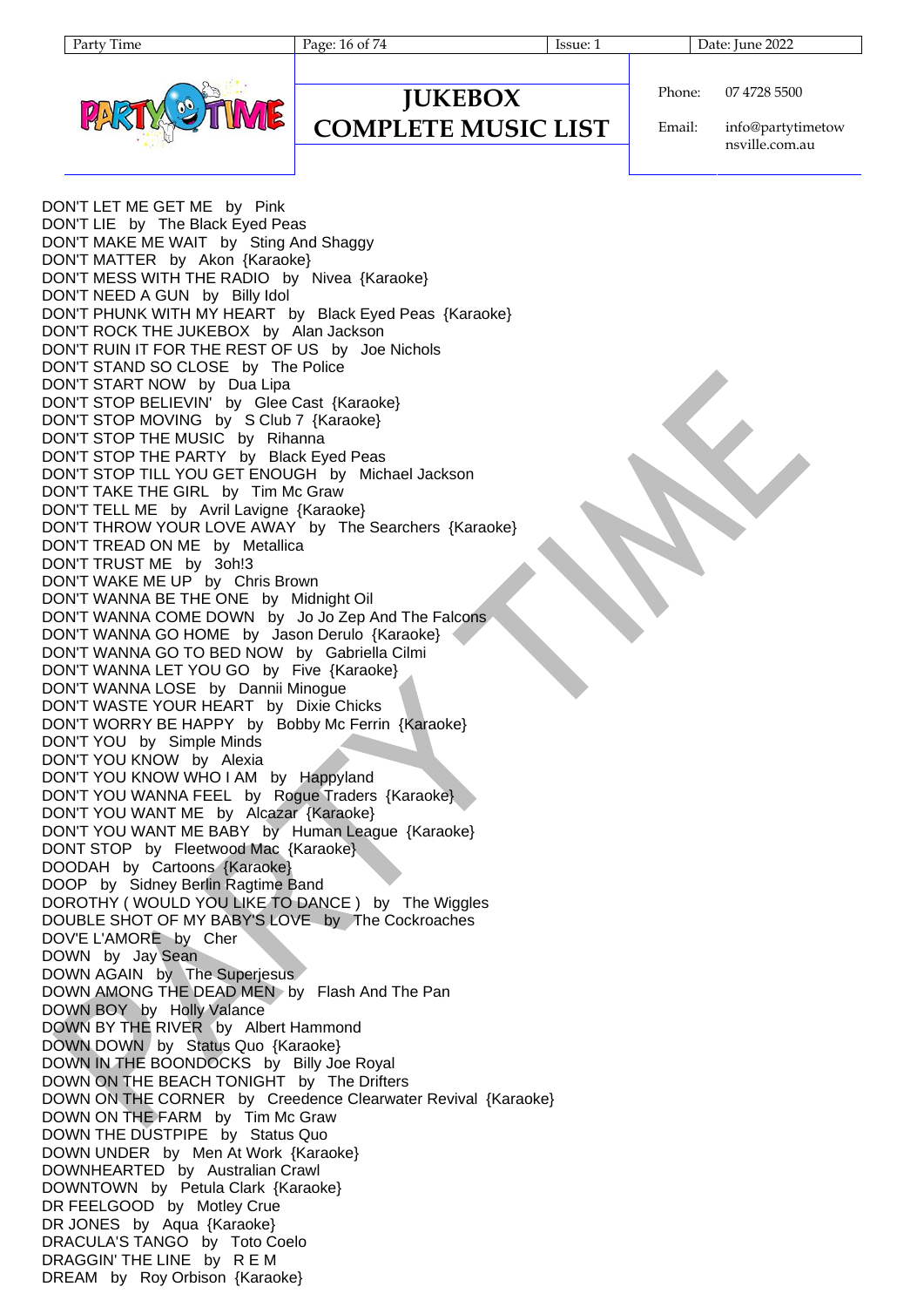Page: 17 of 74 Issue: 1 Issue: 1 Date: June 2022

**JUKEBOX**

**COMPLETE MUSIC LIST**

#### Phone: 07 4728 5500

Email: info@partytimetow nsville.com.au

DREAM A LITTLE DREAM OF ME by Mamas And The Papas {Karaoke} DREAM BABY ( LIVE ) by Roy Orbison DREAM CATCH ME by Newton Faulkner {Karaoke} DREAM LOVER by Glen Shorrock {Karaoke} DREAM ON by Aerosmith DREAM ON by Hi 5 DREAM POLICE by Cheap Trick DREAM YOU (LIVE) by Roy Orbison DREAMER by Supertramp {Karaoke} DREAMING by Cliff Richard DREAMING SO NICE by Scribe DREAMS by David Guetta - Morten - Lanie Gardner DREAMS by Deep Dish Feat Stevie Nicks DREAMS by Fleetwood Mac {Karaoke} DRIVE by Alan Jackson DRIVE by Shannon Noll {Karaoke} DRIVE BY by Train {Karaoke} DRIVE MY CAR by The Beatles DRIVING WHEELS by Jimmy Barnes DROP IT LIKE IT'S HOT by Snoop Dog DROP THE PILOT by Joan Armatrading DROPS OF JUPITER by Train {Karaoke} DROWNING NOT WAVING by Bachelor Girl DRUGS OR JESUS by Tim Mc Graw DRUNK by Ed Sheeran {Karaoke} DRY LAND CROP by The Sunny Cowgirls DUDE ( LOOKS LIKE A LADY ) by Aerosmith {Karaoke} DUMB THINGS by Paul Kelly {Karaoke} DUNCAN by Slim Dusty {Karaoke} DUNE BUGGY by Presidents Of The Usa {Karaoke} DYNAMITE by Taio Cruz E I by Nelly E T by Katy Perry {Karaoke} EAGLE ROCK by Daddy Cool {Karaoke} EARTH ANGEL by Crew Cuts EAST NORTHUMBERLAND HIGH by Miley Cyrus EAT YOU ALIVE by Limp Bizkit EBONY AND IVORY by Paul Mc Cartney And Stevie Wonder EBONY EYES by Bob Welch ECHO BEACH by Martha And The Muffins {Karaoke} EDDIE by Rocky Horror EDELWEISS by The Sound Of Music Sound Track EENIE MEENIE by Justin Bieber And Sean Kingston EGO by Skyhooks {Karaoke} EIGHT DAYS A WEEK by The Beatles {Karaoke} ELASTIC HEART by Sia ELECTRIC AVENUE by Eddy Grant ELENORE RIGBY by The Beatles {Karaoke} ELEVATION by U2 {Karaoke} ELEVATOR by Flo Rida ELEVATOR LOVE by Guy Sebastian {Karaoke} EMANCIPATE MYSELF by Thirsty Merc EMOTIONAL RESCUE by Rolling Stones EMPEROR WALTZ OP 437 by J Strauss Jr EMPIRE STATE OF MIND by Jay-z Feat Alicia Keys END GAME by Taylor Swift Feat Ed Sheeran {Karaoke} ENDLESS LOVE by Diana Ross And Lionel Richie ENJOY YOURSELF by A+ ENTER SANDMAN by Metallica ERIC THE HALF A BEE by Monte Python ERROL by Australian Crawl {Karaoke}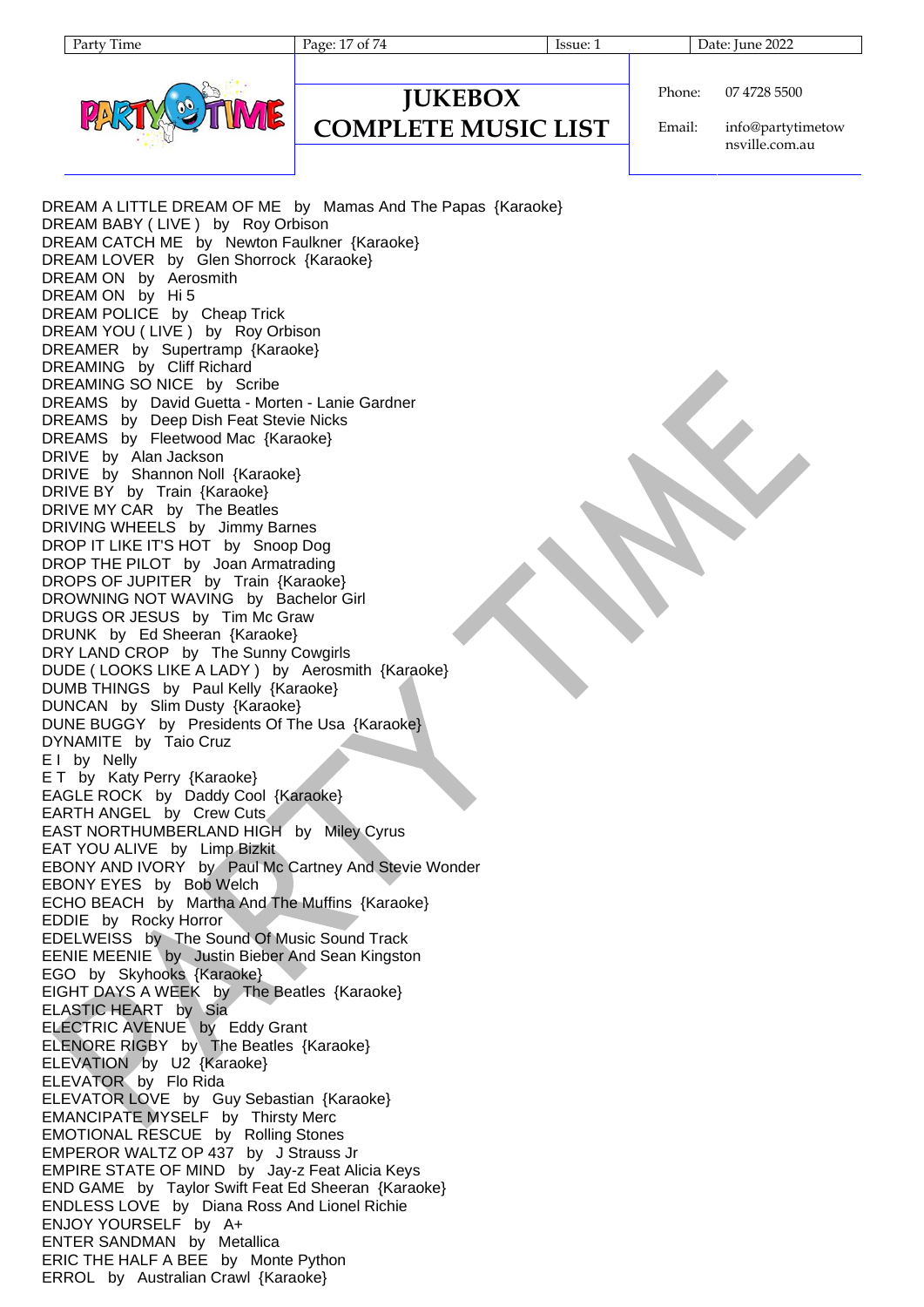Page: 18 of 74 Issue: 1 Issue: 1 Date: June 2022

**JUKEBOX COMPLETE MUSIC LIST** Phone: 07 4728 5500

Email: info@partytimetow nsville.com.au

ESCAPE ( THE PINA COLADA SONG ) by Rupet Holmes {Karaoke} EUPHORIA by Loreen EVACUATE THE DANCE FLOOR by Cascada EVE OF DESTRUCTION by Screaming Jets EVERGREEN by Barbara Streisand EVERY BREATH YOU TAKE by The Police {Karaoke} EVERY DAY I RIGHT THE BOOK by Elvis Costello {Karaoke} EVERY LITTLE STEP by Mercury 4 EVERY MORNING by Sugar Ray {Karaoke} EVERY NIGHT by Phoebe Snow EVERY TEARDROP IS A WATERFALL by Coldplay EVERY TIME YOU GO AWAY by Paul Young {Karaoke} EVERY YOU EVERY ME by Placebo EVERYBODY by Backstreet Boys EVERYBODY by Martin Solveig {Karaoke} EVERYBODY EVERYBODY by Black Box EVERYBODY GET UP by Five EVERYBODY HATES ME by Tim Mc Graw EVERYBODY HURTS by R E M {Karaoke} EVERYBODY LOVES A CLOWN by Gary Lewis EVERYBODY LOVES SOMEBODY SOMETIME by Dean Martin EVERYBODY NEEDS SOMEBODY by Blues Brothers EVERYBODY ON THE FLOOR by Tokyo Ghetto Pussy EVERYBODY WANTS TO RULE THE WORLD by Tears For Fears EVERYBODY'S FOOL by Evanescence {Karaoke} EVERYBODY'S FREE by Global Deejays Feat Rozzalla EVERYBODY'S FREE ( TO WEAR SUNSCREEN ) by Quindon Tarver EVERYBODY'S MAKING IT BIG BUT ME by Dr Hook EVERYBODY'S TALKING by Nilsson EVERYBODY'S TALKING AT ME by Harry Nilsson EVERYBODY'S TRYING TO BE MY BABY by The Beatles EVERYDAY by Bon Jovi {Karaoke} EVERYDAY by Buddy Holly {Karaoke} EVERYDAY by High School Musical 2 EVERYDAY FORMULA by Regurgitator {Karaoke} EVERYTHING by M 2 M EVERYTHING ABOUT YOU by Frazier River EVERYTHING I LOVE by Alan Jackson EVERYTHING I WANTED by Billie Eilish {Karaoke} EVERYTHING I'M NOT by The Veronicas EVERYTHING SHE DOES IS MAGIC by The Police {Karaoke} EVERYTHING YOU NEED by Madison Avenue EVERYTHING YOU WANT by Vertical Horizon EVERYTIME by Britney Spears {Karaoke} EVERYTIME YOU CRY by John Farnham And Human Nature {Karaoke} EVERYTIME YOU NEED ME by Fragma {Karaoke} EVERYWHERE by Moustache {Karaoke} EVERYWHERE I GO by Q E D EVERYWHERE YOU GO by Taxi Ride EVIE (PART 1) by Stevie Wright EVIE PARTS 1, 2 AND 3 by The Wrights EVIL ON YOUR MIND by Jan Howard EVIL WOMAN by E L O EX - GIRLFRIEND by No Doubt {Karaoke} EXIT SIGN by Hilltop Hoods EXPLICIT by Linkin Park EXPRESS YOURSELF by Madonna EXS AND OHS by Elle King {Karaoke} EYE OF THE TIGER by Lee Harding EYE OF THE TIGER by Survivor F'KEN AWESOME by Spiderbait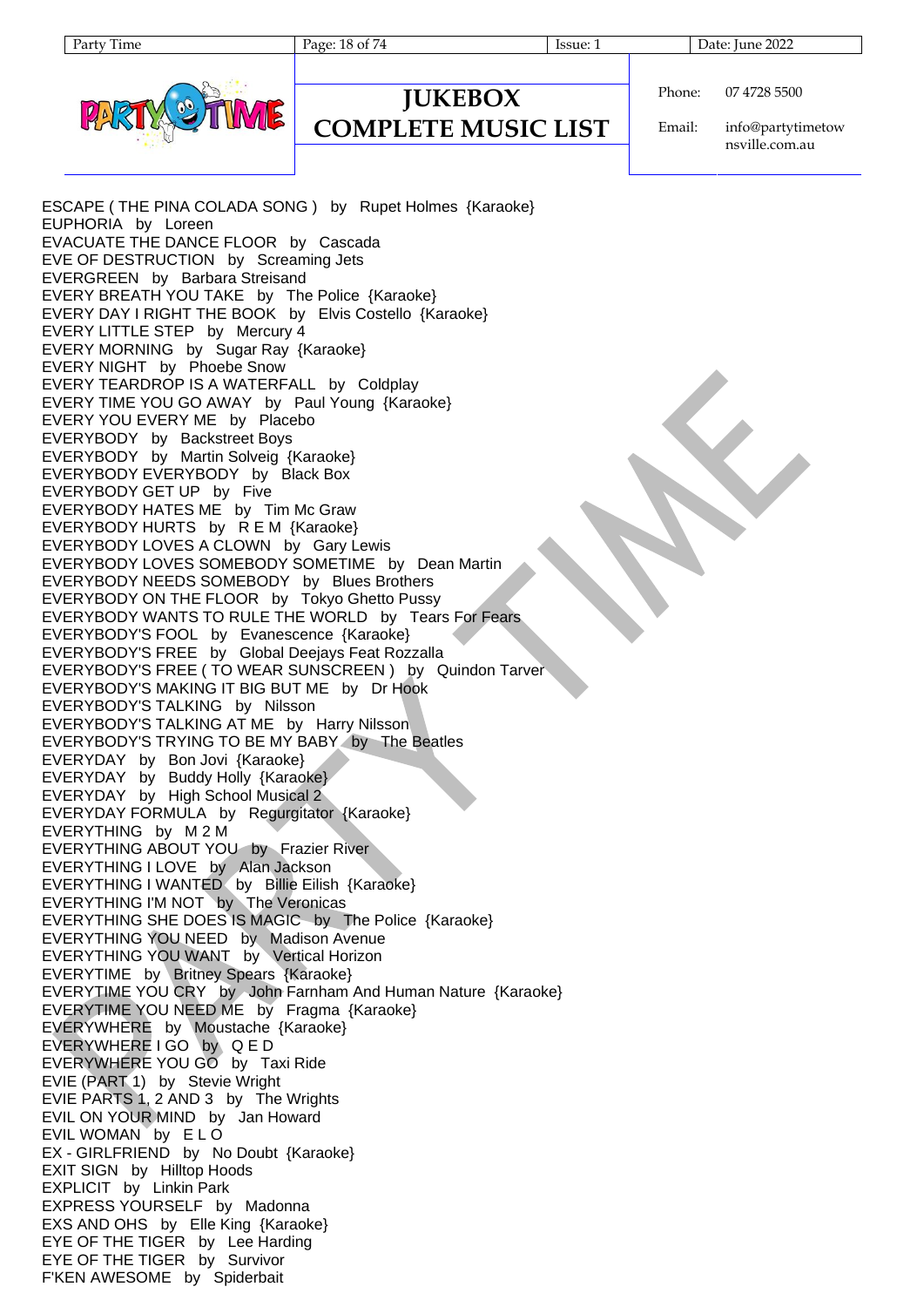Page: 19 of 74 Issue: 1 Issue: 1 Date: June 2022

| Phone: | 07 4728 |
|--------|---------|

### **JUKEBOX COMPLETE MUSIC LIST**

Email: info@partytimetow nsville.com.au

5500

F--K IT ( I DON'T WANT YOU BACK ) by Eamon {Karaoke} FABULOUS by High School Musical 2 FADE OUT LINES by The Avener {Karaoke} FADE TO GREY by Visage FADED by Alan Walker {Karaoke} FAINT by Linkin Park FALL DOWN by Will-i-am FALL OF ROME by James Reyne {Karaoke} FALL TO THE GROUND by Bodyjar {Karaoke} FALLING IN LOVE by Aerosmith FALLING STAR by Sunset Strippers FAME by Irene Cara FAME'90 REMIX by David Bowie FAMOUS IN A SMALL TOWN by Miranda Lambert FANFARE - DON'T DREAM IT by Rocky Horror FANTASY by Black Box FAR AWAY by Nickelback {Karaoke} FASCINATION by Human League FASHION by David Bowie FAST CAR by Jonas Blue {Karaoke} FAST CAR by Tracey Chapman {Karaoke} FAT BOTTOMED GIRL by Queen {Karaoke} FATHER & SON by Boyzone FATHER AND SON by Cat Stevens {Karaoke} FAVOURITE THINGS by Big Bovaz FE FI FO FUM by Candy Girls FEEL GOOD INC by Gorillaz {Karaoke} FEEL GOOD TIME by Pink FEEL IT by The Tamperer Feat Maya FEEL IT BOY by Beenie Man FEEL LIKE MAKING LOVE by Pauline Henry FEELINGS by Morris Albert {Karaoke} FEELS LIKE by Wes Carr {Karaoke} FEELS LIKE I'M IN LOVE by Kelly Marie FERGALICIOUS by Fergie FERNANDO by Abba {Karaoke} FERRY CROSSED THE MERSEY by Gerry And The Pacemakers {Karaoke} FEVER FOR THE FLAVA by Hot Action Crop FIGHT FOR YOUR RIGHT by N Y C C {Karaoke} FIGHT MUSIC by D - 12 FIGHTER by Christina Aguilera {Karaoke} FIGURED YOU OUT by Nickelback {Karaoke} FILL ME IN by Craig David {Karaoke} FINALLY by Cece Peniston FINESSE by Bruno Mars FIRE by Jimi Hendrix FIRE AND RAIN by James Taylor {Karaoke} FIRE WATER BURN by Bloodhound Gang FIREBALL by Deep Purple FIRECRACKER by Josh Turner FIREFLIES by Owl City {Karaoke} FIREWORK by Katy Perry {Karaoke} FIRST TIME by Ellie Goulding Feat Kygo FIVE SENSES by Hi 5 FLAME by Cheap Trick FLASH by Queen {Karaoke} FLASH by Queen And Vanguard FLASHDANCE by Deep Dish {Karaoke} FLAUNT IT by Rock Tv FLAWLESS by George Michael FLESH FOR FANTASY by Billy Idol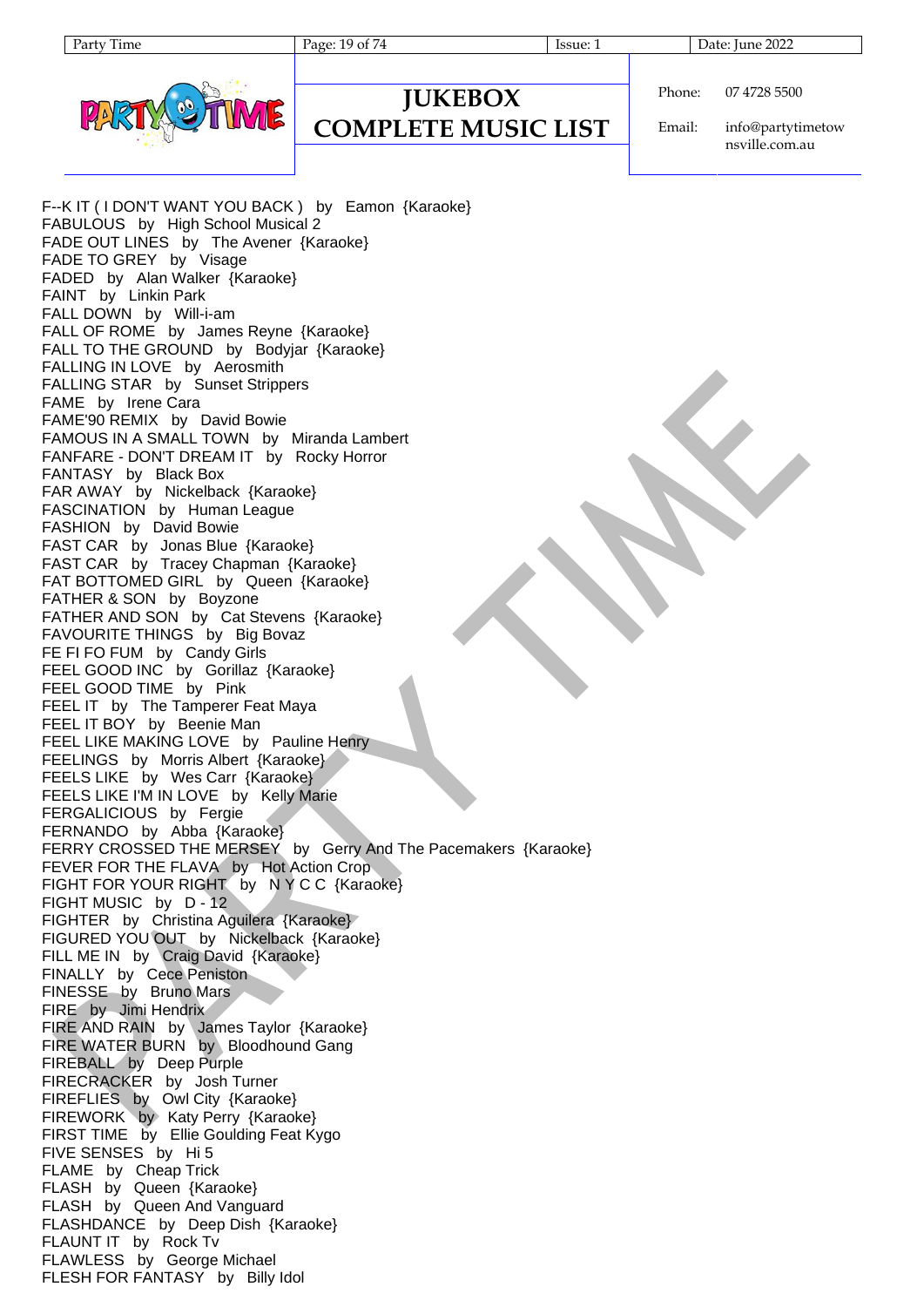

#### **JUKEBOX COMPLETE MUSIC LIST**

Phone: 07 4728 5500

Email: info@partytimetow nsville.com.au

FLY by Hilary Duff {Karaoke} FLY AWAY by John Denver FLY AWAY by Lenny Kravitz FLY AWAY by Tones And I {Karaoke} FLY LIKE AN EAGLE by Steve Miller Band FLY ROBIN FLY by Silver Convention FOGGY MOUNTAIN BREAKDOWN by Flatt And Scruggs FOLLOW THE LEADER by L C D FOLLOWING THE SUN by Super-hi X Neeka {Karaoke} FOLSOM PRISON BLUES by Johnny Cash FOOL TO CRY by Rolling Stones {Karaoke} FOOLISH by Ashaniti {Karaoke} FOOTLOOSE by Kenny Loggins {Karaoke} FOR A LITTLE WHILE by Tim Mc Graw FOR HE'S A JOLLY GOOD FELLOW by Traditional FOR MY PEOPLE by Missy Elliott FOR ONCE IN MY LIFE by Stevie Wonder {Karaoke} FOR THE FIRST TIME by The Script {Karaoke} FOREVER by Kid Rock FOREVER by Tina Cousins FOREVER AND EVER by Dennis Roussos FOREVER NOW by Cold Chisel {Karaoke} FOREVER YOUNG by Youth Group {Karaoke} FORGOTTEN YEARS by Midnight Oil FORTUNATE SON by Creedence Clearwater Revival FOUR DOWN AND TWELVE ACROSS by George Strait FOUR TO THE FLOOR by Starsailor {Karaoke} FOX ON THE RUN by The Sweet FREAK LIKE ME by Sugarbabes FREDDY MY LOVE by Grease ( Cindy Bullens ) FREE by Mya {Karaoke} FREE by Pete Murray {Karaoke} FREE by Ultra Nate FREE FALLING by Tom Petty FREE THE PEOPLE by Sherbet FREEDOM OF CHOICE by Devo {Karaoke} FREEEK by George Michael FREESTYLER by Bombfunk M C {Karaoke} FREEZE FRAME by The J Geils Band {Karaoke} FRESHMINT by Regurgitator FRIDAY ON MY MIND by The Easybeats {Karaoke} FRIEND by Bob Evans FRIENDS by Justine Clarke FRIENDS IN LOW PLACES by Garth Brooks FROM BAKERSFIELD TO SAIGON by Anne Mc Cue FROM ME TO YOU by The Beatles {Karaoke} FROM THE BOTTOM OF MY HEART by Britney Spears {Karaoke} FROM THE SEA by Eskimo Joe {Karaoke} FROM THIS MOMENT by Shania Twain FRUIT SALAD by The Wiggles FUEL by Metallica FULL TANK by Travis Colins FUN FUN FUN by The Beach Boys {Karaoke} FUNHOUSE by Pink {Karaoke} FUNK U UP by Joel Turner And The Modern Day Poets FUNKY TONIGHT by John Butler Trio FUNKY TOWN by Lipps Inc {Karaoke} FUNKY TOWN by Pseudo Echo GALAXY by Jessica Mauboy And Stan Walker {Karaoke} GALAXY SONG by Monte Python GALVESTON by Glen Campbell {Karaoke}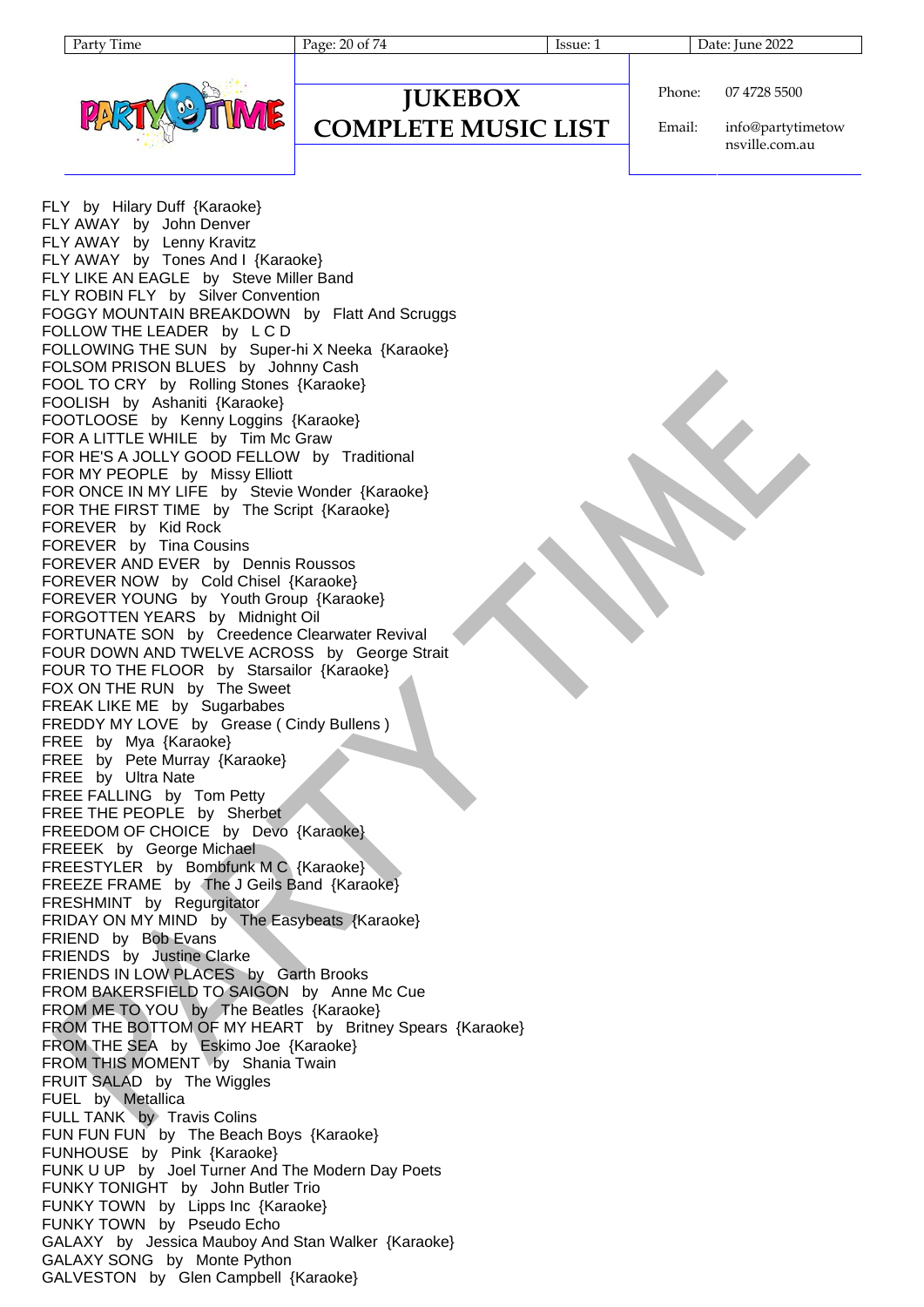| aг | 11me |
|----|------|
|----|------|



#### **JUKEBOX COMPLETE MUSIC LIST**

Phone: 07 4728 5500

Email: info@partytimetow nsville.com.au

GANGNAM STYLE by Psy GANGSTA LOVIN by Eve GANGSTA'S PARADISE by Coolio GEAORGIA IN A JUG by Blake Shelton GEE BABY by Peter Shelley GEMINI DREAM by Moody Blues GENERAL AND MAJORS by Xtc GENIE IN A BOTTLE by Christina Aguilera {Karaoke} GENTLE ON MY MIND by Glen Campbell GENTLEMAN by Psy GENTLEMEN by Lou Bega GET A JOB by Ol'55 GET A LIFE by Freestylers GET ALONG by Don Walker GET BACK by The Beatles {Karaoke} GET BUSY by Sean Paul GET DANCING by Disco Tex And The Sexolettes GET DOWN ON IT by Peter Andre GET DOWN TONIGHT by K C And The Sunshine GET FREE by The Vines GET IT ON by Power Station {Karaoke} GET IT ON by T Rex {Karaoke} GET LOUD by Adam Brand GET LUCKY by Daft Punk Feat Pharrell Williams {Karaoke} GET ME OUTTA HERE by Jet {Karaoke} GET ME SOME by Mercury 4 GET MY PARTY ON by Shaggy GET OFF OF MY CLOUD by The Rolling Stones GET OUTTA MY DREAMS GET INTO MY CAR by Billy Ocean {Karaoke} GET OVER YOU by Sophie Ellis Bextor GET READY by Shawn Desman GET RHYTHM by Johnny Cash GET RIGHT by Jennifer Lopez GET SET by Taxi Ride GET SHAKY by Ian Carey Project GET THE MUSIC ON by Sophie Monk GET THE PARTY STARTED by Pink {Karaoke} GET TOGETHER by Madonna GET TOGETHER by The Youngbloods {Karaoke} GET UP AND BOOGIE by Silver Convention GET'CHA HEAD IN THE GAME by High School Musical GET'CHA HEAD IN THE GAME FEAT B5 by High School Musical GETTIN JIGGY WIT IT by Will Smith {Karaoke} GETTIN' OVER YOU by David Gyetta Feat Fergie GETTING BETTER by The Beatles GHOST TOWN by Adam Lambert {Karaoke} GHOSTBUSTERS by Ray Parker Jnr GIANT by Calvin Harris GIMME A LITTLE SIGN by Peter Andre {Karaoke} GIMME ALL YOUR LOVING by Z Z Top GIMME GIMME by Whigfield GIMME GIMME GIMME by Abba {Karaoke} GIMME HEAD by Radiators {Karaoke} GIMME MORE by Britney Spears GIMME SOME LOVIN' by Blues Brothers GIMME SOME LOVIN' by Spencer Davis Group GIRL by Destiny's Child GIRL CRAZY by Hot Chocolate GIRL ON FIRE by Alicia Keys Feat Nicki Minaj {Karaoke} GIRL U WANT by Devo GIRLFRIEND by Avril Lavigne {Karaoke}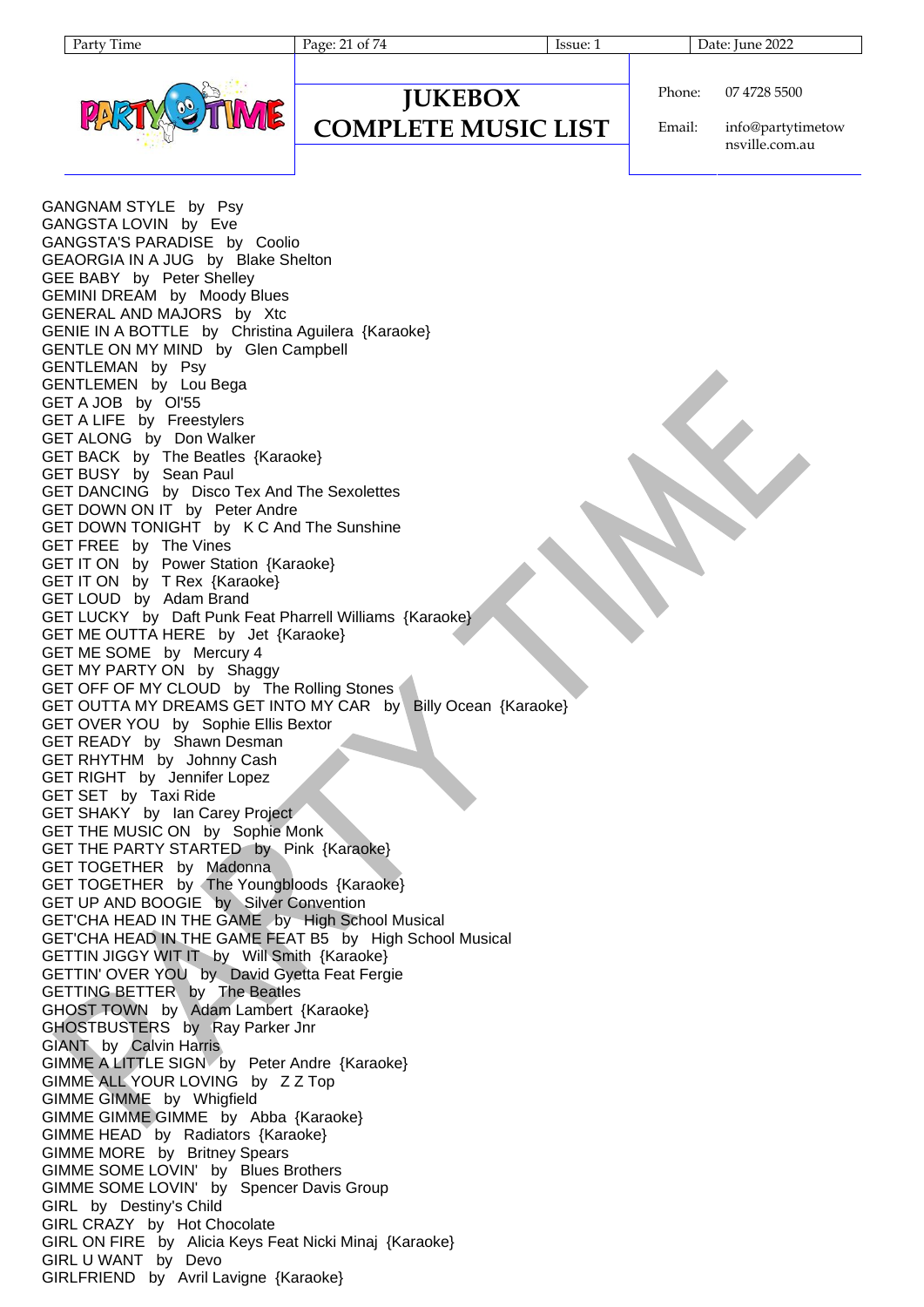Party Time Page: 22 of 74 Issue: 1 Date: June 2022



#### **JUKEBOX COMPLETE MUSIC LIST**

Phone: 07 4728 5500

Email: info@partytimetow nsville.com.au

GIRLFRIEND by N Sync {Karaoke} GIRLS AND BOYS by Good Charlotte {Karaoke} GIRLS CAN GET IT by Dr Hook {Karaoke} GIRLS GIRLS GIRLS by Jay Z GIRLS GIRLS GIRLS by Sailor {Karaoke} GIRLS JUST WANT TO HAVE FUN by Cyndi Lauper {Karaoke} GIRLS LIKE by Tinie Tempah Zara Larsson GIRLS NIGHT OUT by Miley Cyrus GIRLS ON FILM by Duran Duran GIRLS ON TOP by Girl Thing GIRLS TALK by Dave Edmunds GIVE A LITTLE BIT by Supertramp {Karaoke} GIVE A LITTLE LOVE by Sirens GIVE IT 2 U by Robin Thicke GIVE IT AWAY by Red Hot Chili Peppers GIVE IT TO ME by Madonna {Karaoke} GIVE IT TO ME by Timbaland ( Furtado And Timberlake ) GIVE IT UP by Cut 'n' Move GIVE IT UP by K C And The Sunshine Band {Karaoke} GIVE IT UP TO ME by Sean Paul GIVE ME ONE REASON by Tracey Chapman {Karaoke} GIVES YOU HELL by The All American Rejects {Karaoke} GIVING YOU UP by Kylie {Karaoke} GLAD ALL OVER by Hush {Karaoke} GLAMOROUS by Fergie GLASS OF CHAMPAGNE by Sailor {Karaoke} GLORIA by Laura Brannigan {Karaoke} GLORIA by Van Morrison {Karaoke} GLORY DAYS by Bruce Springsteen GO ALL THE WAY by The Raspberries GO WEST by Village People GO YOUR OWN WAY by Fleetwood Mac {Karaoke} GOD GAVE ROCK AND ROLL TO YOU by Kiss GOD IS A D J by Pink GOD IS A WOMAN by Ariana Grande GOD MADE BEER by Adam Harvey GOD SAVE THE QUEEN ( LONG ) by Traditional GOD SAVE THE QUEEN ( SHORT ) by Traditional GOD'S BEEN GOOD TO ME by Keith Urban GODS PLAN by Drake {Karaoke} GOIN' DOWN by Melanie C GOING OUT by Hi 5 GOING UNDER by Evanescence {Karaoke} GOLD by Guy Sebastian GOLD DIGGER by Kanye West GOLD ON THE CEILING by The Black Keys GOLDEN by Harry Styles {Karaoke} GOLDEN YEARS by David Bowie GONE by Montgomery Gentry GONE COUNTRY by Alan Jackson GONE CRAZY by Alan Jackson GONNA MAKE YOU SWEAT by C And C Music Factory GOOD AND BROKEN by Miley Cyrus GOOD DAY SUNSHINE by The Beatles {Karaoke} GOOD FOR YOU by Selena Gomez Feat Asap Rocky GOOD GIRLS GO BAD by Cobra Starship Feat Leighton Meester {Karaoke} GOOD GOLLY MISS MOLLY by Little Richard GOOD GOLLY MISS MOLLY by The Swinging Blue Jeans GOOD LIFE by Kanya West Feat T-pain GOOD LOVING by The Rascals GOOD LUCK by Basement Jaxx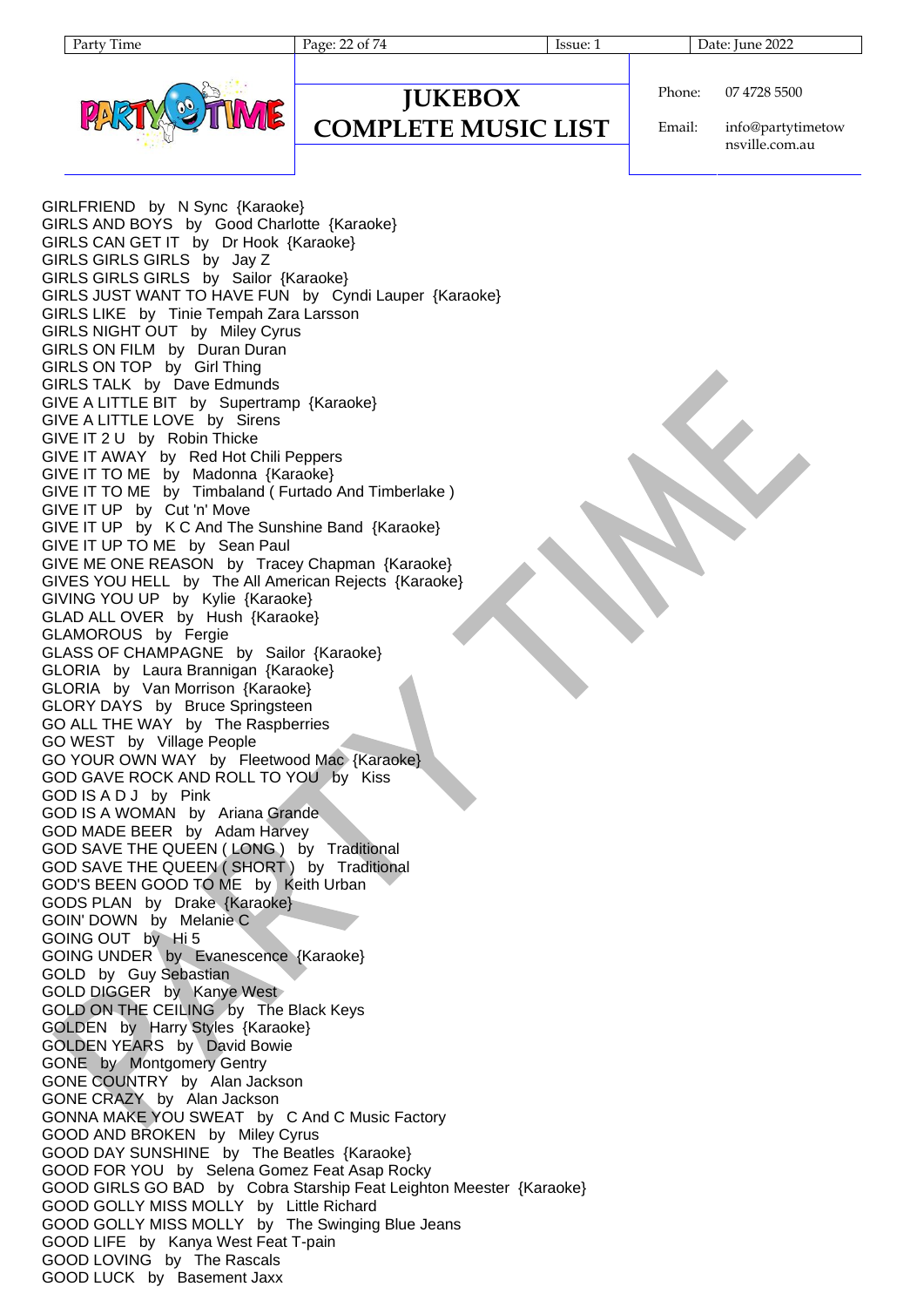Party Time Page: 23 of 74 Issue: 1 Date: June 2022



Phone: 07 4728 5500

**JUKEBOX COMPLETE MUSIC LIST**

Email: info@partytimetow nsville.com.au

GOOD LUCK CHARM by Elvis {Karaoke} GOOD MORNING BALTIMORE by Hairspray {Karaoke} GOOD MORNING STARSHINE by Oliver {Karaoke} GOOD THING by Fine Young Cannibals GOOD TIME CHARLIE'S GOT THE BLUES by Dwight Yoakam GOOD TIMES by Hoodoo Gurus GOOD TIMES by Jimmy Barnes GOOD VIBRATIONS by Marky Mark And The Funky Bunch GOOD VIBRATIONS by The Beach Boys GOODBYE by Sneaky Sound System GOODBYE CRUEL WORLD by James Darren GOODBYE EARL by Dixie Chicks GOODNIGHT SWEETHEART by Ol'55 GOSSIP FOLKS by Missy Elliott GOT IT GOING by Human Nature GOT THE FEELING by Five GOT TO GET by Leila K GOT TO GET IT by Sisqo GOT TO GET YOU INTO MY LIFE by The Beatles {Karaoke} GOT TO HAVE YOUR LOVE by Liberty X GOTTA BE MOVIN ON UP by P M Dawn GOTTA BE SOMEBODY by Nickelback {Karaoke} GOTTA GET THROUGH THIS by Daniel Bedingfield GOTTA GO MY OWN WAY by High School Musical 2 {Karaoke} GOTTA TELL YOU by Samantha Mumba {Karaoke} GRACE KELLY by Mika {Karaoke} GRADUATION (FRIENDS FOREVER) by Vitamin C GRAND TOUR by Dwight Yoakam GRANDMA'S FEATHER BED by John Denver GREASE MEGA MIX by Grease GREASED LIGHTNIN' by Grease {Karaoke} GREAT BALLS OF FIRE by Jerry Lee Lewis {Karaoke} GREATEST LOVE OF ALL by Whitney Houston {Karaoke} GREEN GREEN GRASS OF HOME by Tom Jones {Karaoke} GREEN RIVER by Creedence Clearwater Revival {Karaoke} GRENADE by Bruno Mars GRILLZ by Nelly GROOVE IS IN THE HEART by Deee - Lite GROOVE JET by Spiller {Karaoke} GUDBUY TO JANE by Slade GUITARS, CADILLACS by Dwight Yoakam GUNS AND ROSES by T I Feat Pink GYPSIES TRAMPS AND THIEVES by Cher HALFWAY GONE by Lifehouse HALL OF FAME by The Script Feat Will I Am HALO by Beyonce HALO - WALKING ON SUNSHINE by Glee Cast HANDS UP by Ottowan HANG ON SLOOPY by The Mc Coys {Karaoke} HANGING BY THE MOMENT by Life House {Karaoke} HAPPENIN' ALL OVER AGAIN by Young Divas {Karaoke} HAPPIER THAN EVER by Billie Eilish {Karaoke} HAPPY by Ashanti HAPPY ANNIVERSARY by Little River Band HAPPY BABY by Bill Haley And The Comets HAPPY BIRTHDAY by Altered Images {Karaoke} HAPPY BIRTHDAY by Stevie Wonder {Karaoke} HAPPY BIRTHDAY by Traditional HAPPY ENDING by Mika {Karaoke} HAPPY MESSY LOVE by Rachel Kane HAPPY TOGETHER by Turtles {Karaoke}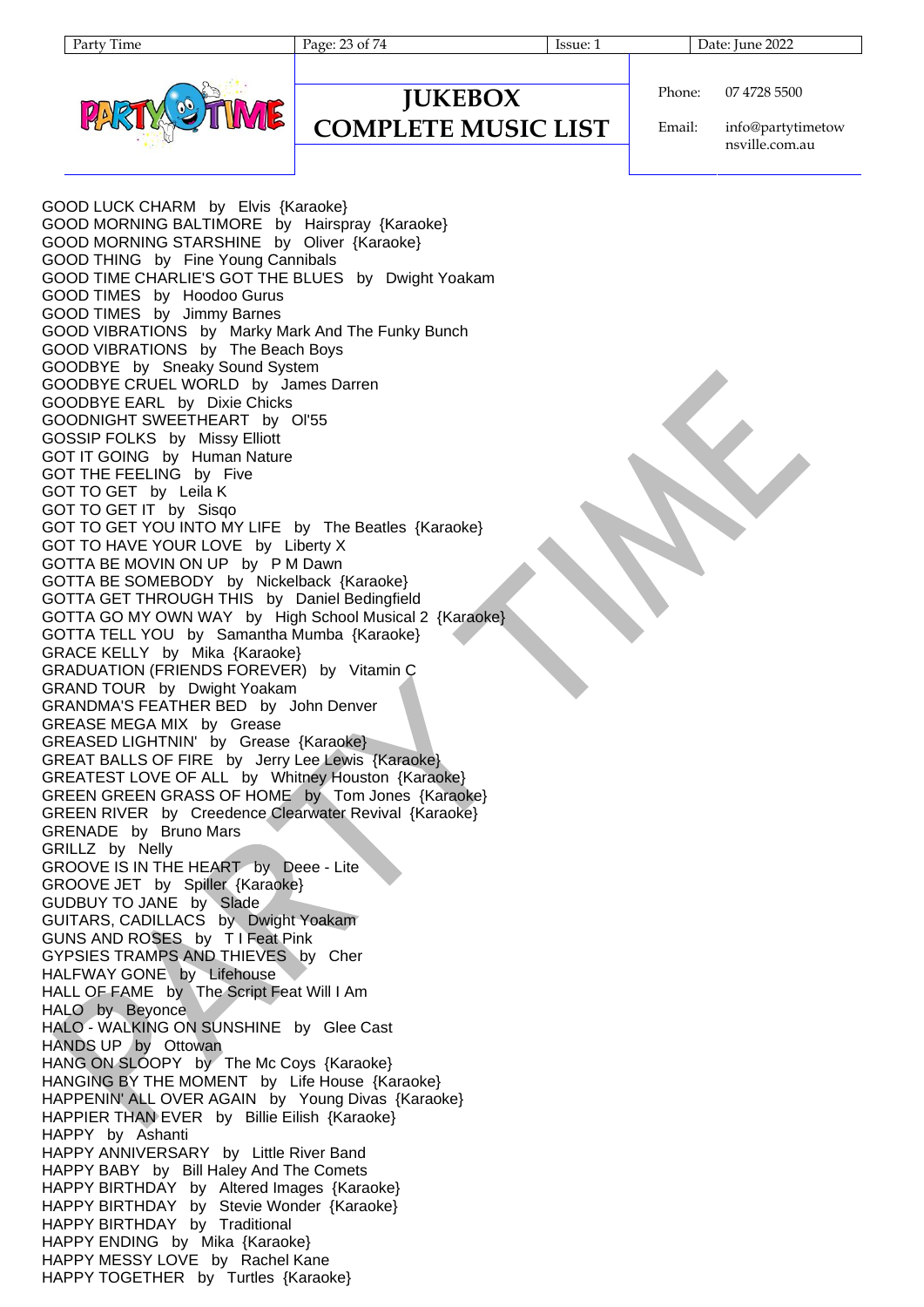Party Time Page: 24 of 74 Issue: 1 Date: June 2022



#### **JUKEBOX COMPLETE MUSIC LIST**

Phone: 07 4728 5500

Email: info@partytimetow nsville.com.au

HAPPY XMAS (WAR IS OVER) by John Lennon HARD HEADED WOMAN by Elvis HARD WORKIN' MAN by Brooks And Dunn HARDER BETTER FASTER STRONGER by Daft Punk HARDER TO BREATHE by Maroon 5 {Karaoke} HARLEM SHUFFLE by Rolling Stones {Karaoke} HARPER VALLEY P T A by Jeannie C Riley HATS OFF TO LARRY by Del Shannon HAVE A LOOK by Vannessa Amorosi HAVE A NICE DAY by Bon Jovi {Karaoke} HAVE I TOLD YOU LATELY by Van Morrison {Karaoke} HAVE IT ALL by Jason Mraz {Karaoke} HAVE YOU EVER SEEN THE RAIN by Creedence Clearwater Revival {Karaoke} HAVEN'T MET YOU YET by Michael Buble {Karaoke} HAVEN'T STOPPED DANCING YET by Gonzalez HAWAII by Beach Boys HAYWIRE by Clint Black HAZARDOUS by Vanessa Amorosi {Karaoke} HE AINT HEAVY HE'S MY BROTHER by The Hollies {Karaoke} HE DON'T LOVE YOU by Human Nature {Karaoke} HE WASN'T MAN ENOUGH by Toni Braxton {Karaoke} HE'S A REBEL by Crystals {Karaoke} HE'S MY NUMBER 1 by Christie Allen {Karaoke} HE'S SO FINE by The Chiffons HEAD AROUND YOU by The Offspring HEADLIGHTS by Robin Schulz Feat Ilsey {Karaoke} HEART OF GLASS by Blondie {Karaoke} HEART OF STONE by The Rolling Stones HEARTACHE TONIGHT by Eagles {Karaoke} HEARTACHES BY THE NUMBERS by Dwight Yoakam HEARTBEAT by Buddy Holly {Karaoke} HEARTBEAT by Enrique Iglesias {Karaoke} HEARTBREAK HOTEL by Elvis {Karaoke} HEARTBREAK TOWN by Dixie Chicks HEARTBREAK WARFARE by John Mayer {Karaoke} HEARTBREAKER by Dionne Warwick {Karaoke} HEARTBREAKER by Pat Benatar HEATSTROKE by Calvin Harris HEATWAVE by Martha And The Vandellas {Karaoke} HEAVEN by Bryan Adams {Karaoke} HEAVEN by Dj Sammy HEAVEN by Live HEAVEN ( CANDLELIGHT MIX ) by Dj Sammy {Karaoke} HEAVEN (MUST BE THERE) by Eurogliders HEAVEN IS A PLACE ON EARTH by Belinda Carlisle HEAVEN IS MISSING AN ANGEL by George Strait HEAVEN'S JUST A SIN AWAY by Lynn Anderson HEAVEY CROSS by Gossip {Karaoke} HELL NO by Ricki Lee HELL'S BELLS by Ac Dc HELLA GOOD by No Doubt HELLO by Adele {Karaoke} HELLO by Stafford Brothers HELLO DARLIN' by George Jones HELLO GOODBYE by The Beatles {Karaoke} HELLO I LOVE YOU by The Doors {Karaoke} HELLO MARY LOU by Ricky Nelson {Karaoke} HELLO MR HEARTBREAK by Dixie Chicks HELP by The Beatles {Karaoke} HELP ME by Nick Carter HELP ME RHONDA by Jan And Dean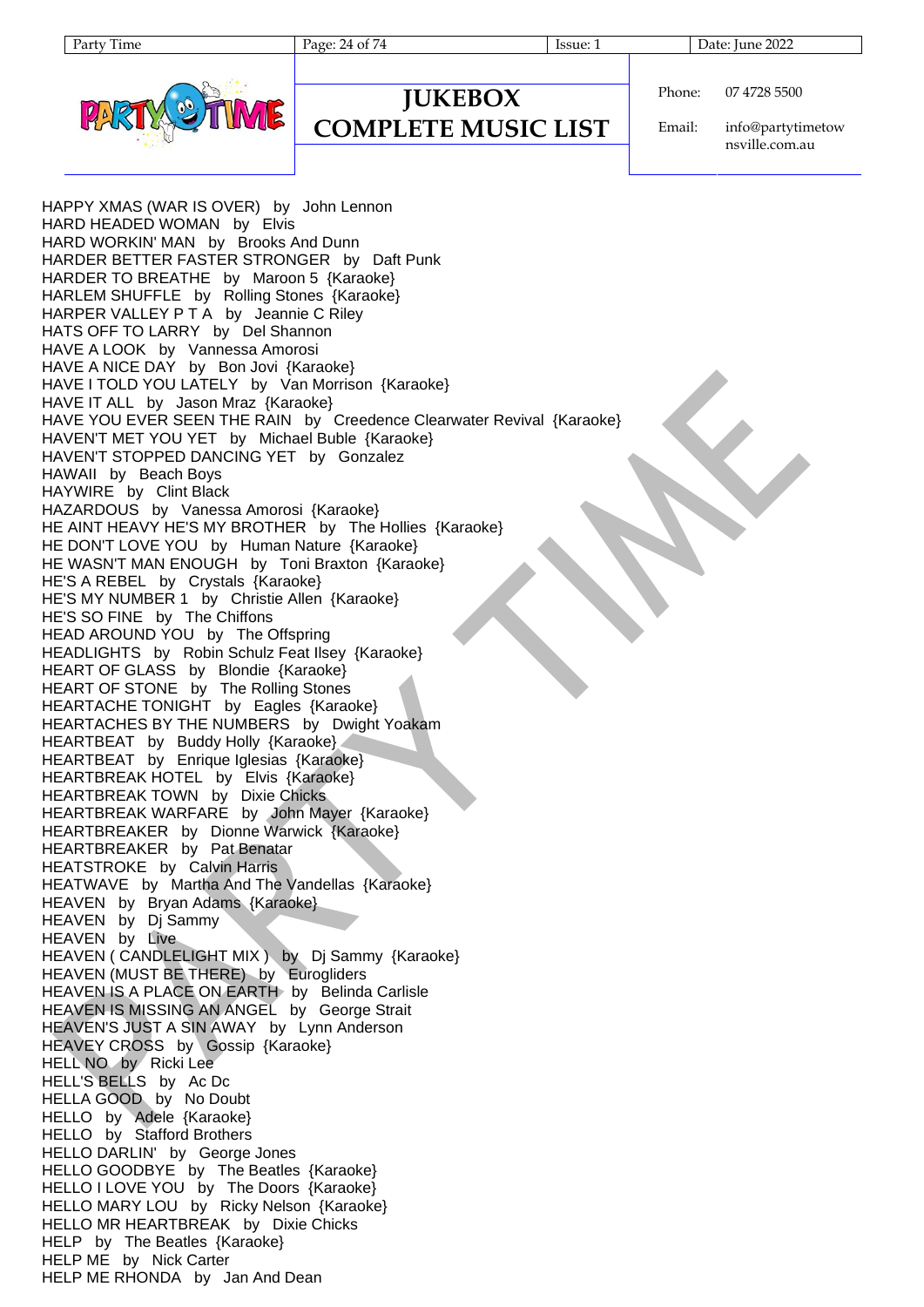Party Time Page: 25 of 74 Issue: 1 Date: June 2022



#### **JUKEBOX COMPLETE MUSIC LIST**

Phone: 07 4728 5500

Email: info@partytimetow nsville.com.au

HELP ME RHONDA by The Beach Boys {Karaoke} HELP SOMEBODY by Van Zant HELP YOURSELF by Tom Jones {Karaoke} HER DIAMONDS by Rob Thomas {Karaoke} HERCULES by Midnight Oil HERE COMES THAT RAINY DAY FEELING AGAIN by The Fortunes {Karaoke} HERE COMES THE HOT STEPPER by Ini Kamoze HERE COMES THE SUN by The Beatles {Karaoke} HERE COMES THE SUNSHINE by Love Inc HERE I AM by Natalie Gauci HERE I GO AGAIN by Mario {Karaoke} HERE I GO AGAIN by The Hollies HERE SHE COMES by The Androids HERE TO GO by Devo HERE TO STAY by Korn HERE WITHOUT YOU by 3 Doors Down {Karaoke} HERE'S TO NEVER GROWING UP by Avril Lavigne {Karaoke} HEROES by David Bowie HEROES by Icehouse HEROES AND VILLIANS by The Beach Boys HEY BABY by Bruce Channel HEY BABY by Dj Otzi {Karaoke} HEY BABY by No Doubt {Karaoke} HEY BITTY by Nitty HEY BOY HEY GIRL by Chemical Bros HEY BOYS AND GIRLS by Evermore {Karaoke} HEY HEY HEY by Laurent Wery Feat Swiftkid HEY JEALOUSY by Gin Blossom HEY JUDE by The Beatles {Karaoke} HEY MAMA by Black Eyed Peas HEY SEXY LADY by Shaggy HEY SOUL SISTER by Train {Karaoke} HEY ST PETER by Flash And The Pan {Karaoke} HEY THERE DELILAH by Plain White T's {Karaoke} HEY TONIGHT by Creedence Clearwater Revival {Karaoke} HEY YA by Outkast {Karaoke} HI 5 THEME by Hi 5 HIDE U by Kosheen HIGH by Lighthouse Family {Karaoke} HIGH COUNTRY by Lee Kernaghan HIGH NOON (DO NOT FORSAKE ME) by Frankie Laine HIGH ROLLING MAN by Johnny O'keefe HIGH SCHOOL CONFIDENTIAL by Gerry Lee Lewis HIGH SCHOOL MUSIC by High School Musical 3 HIGH VOLTAGE by Ac Dc HIGHER GROUND by Red Hot Chili Peppers {Karaoke} HIGHER GROUND by Stevie Wonder {Karaoke} HIGHEST IN THE ROOM by Travis Scott HIGHWAY STAR by Deep Purple HIGHWAY TO HELL by Ac Dc {Karaoke} HIPPY HIPPY SHAKE by Swinging Blue Jeans HIPPY HIPPY SHAKE by The Georgia Satelites {Karaoke} HIPS DON'T LIE by Shakira HIS LATEST FLAME by Elvis HISTORY NEVER REPEATS by Split Enz HIT AND RUN by Jo Jo Zep And The Falcons HIT ME UP by Gia Farrell HIT ME WITH YOUR BEST SHOT by Pat Benatar {Karaoke} HIT ME WITH YOUR RHYTHM STICK by Ian Dury {Karaoke} HIT THAT by The Offspring {Karaoke} HIT THAT PERFECT BEAT by Bronski Beat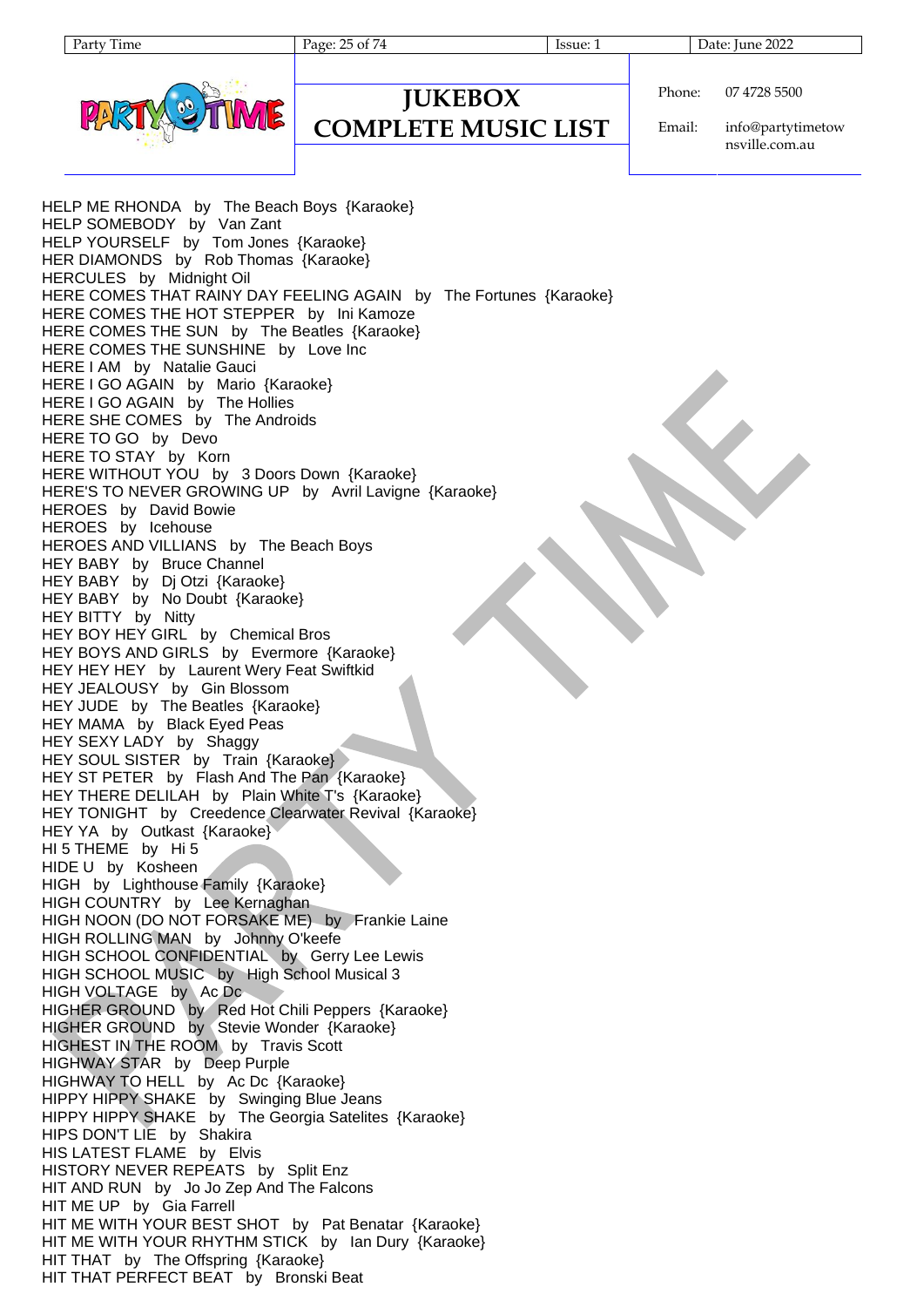Page: 26 of 74 Issue: 1 Issue: 1 Date: June 2022



**JUKEBOX COMPLETE MUSIC LIST** Phone: 07 4728 5500

Email: info@partytimetow nsville.com.au

HIT THE LIGHTS by Jay Sean Feat Lil Wayne HIT THE ROAD JACK by Ray Charles {Karaoke} HIT'EM UP ( OOPS ) by Blu Cantrell {Karaoke} HOBBLE CHAINS by Tania Kernaghan HOEDOWN THROWDOWN by Miley Cyrus HOKEY POKEY by Traditional HOLD BACK THE RIVER by James Bay HOLD IT AGAINST ME by Britney Spears {Karaoke} HOLD ME NOW by The Thompson Twins {Karaoke} HOLD ME THRILL ME KISS ME by Gloria Estefan {Karaoke} HOLD ME TIGHT by The Beatles HOLD MY HAND by Lady Gaga {Karaoke} HOLD ON TIGHT by ELO {Karaoke} HOLD THE LINE by Toto {Karaoke} HOLE IN MY HEAD by Dixie Chicks HOLE IN THE HEAD by Sugar Babes {Karaoke} HOLE IN THE WALL by Alan Jackson HOLIDAE IN by Chingy HOLIDAY by Dizzee Rascal HOLIDAY by Greenday {Karaoke} HOLIDAY by Madonna HOLIER THAN THOU by Metallica HOLLABACK GIRL by Gwen Stefani HOLLYWOOD by Kasey Chambers {Karaoke} HOLLYWOOD by Madonna {Karaoke} HOLLYWOOD NIGHTS by Bob Seger HOLY HOLY by Neil Diamond HOME by Topic HOME AMONG THE GUM TREES by Bullamakanka {Karaoke} HOME OF THE BLUES by Dwight Yoakam HOMOSAPIEN by Lavish HONEY COME BACK by Glen Campbell HONEY DON'T by The Beatles HONEY HONEY by Abba {Karaoke} HONEYCOMB by Jimmy Rodgers HONK IF YOU HONK TONK by George Strait HONKY CAT by Elton John {Karaoke} HONKY TONK MAN by Dwight Yoakam HONKY TONK TRUTH by Brooks And Dunn HONKYTONKVILLE by George Strait HOOK ME UP by The Veronicas {Karaoke} HOOKED ON A FEELING by Blue Suede {Karaoke} HOOKED ON CLASSICS by Royal Philharmonic Orchestra HOP HIPPITY HOP by Justine Clarke HOPELESSLY DEVOTED TO YOU by Grease {Karaoke} HOPPING SONG by Jay Laga'aia HORNY AS A DANDY by The Dandy Warhols HORROR MOVIE by Skyhooks {Karaoke} HORSE WITH NO NAME by America HOT by Avril Lavigne {Karaoke} HOT BLOODED by Foreigner HOT CHILLI WOMAN by Noiseworks HOT HOT HOT by Arrow HOT IN HERE by Nelly HOT IN THE CITY by Billy Idol {Karaoke} HOT LEGS by Rod Stewart {Karaoke} HOT LINE by The Sylvers HOT LOVE by T Rex {Karaoke} HOT N COLD by Katy Perry {Karaoke} HOT PATOOTIE - BLESS MY SOUL by Rocky Horror HOT POTATO by The Wiggles {Karaoke}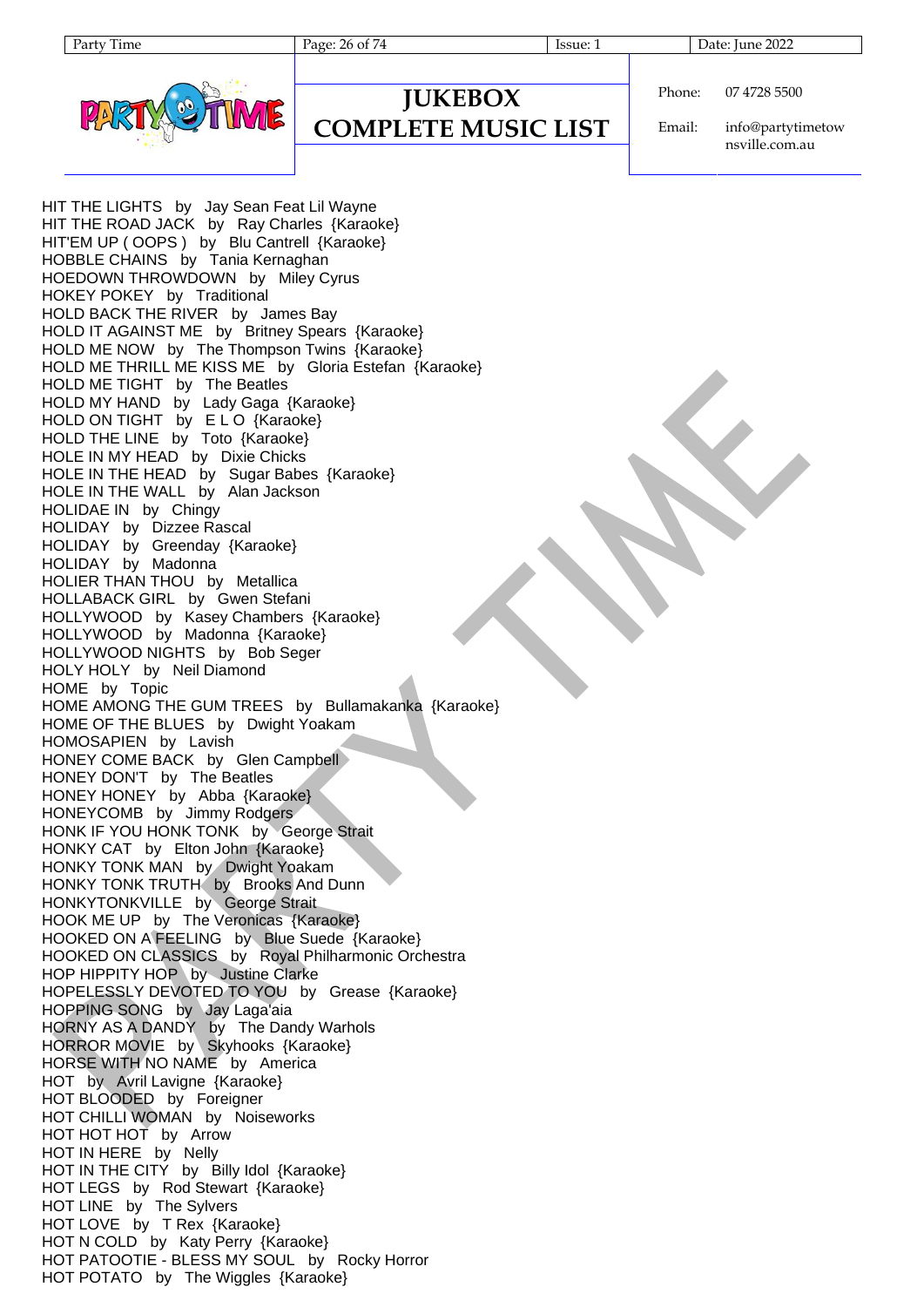Page: 27 of 74 Issue: 1 Date: June 2022



#### **JUKEBOX COMPLETE MUSIC LIST**

Phone: 07 4728 5500

Email: info@partytimetow nsville.com.au

HOT STUFF by Donna Summer {Karaoke} HOTEL CALIFORNIA by Eagles {Karaoke} HOTEL ROOM by Pitbull HOUND DOG by Elvis {Karaoke} HOUND DOG by Grease ( Sha Na Na ) HOUND DOG by Sherbet HOUSE OF THE RISING SUN by The Animals {Karaoke} HOW BAD DO YOU WANT IT by Tim Mc Graw HOW CAN WE BE LOVERS by Michael Bolton {Karaoke} HOW CAN YOU MEND A BROKEN HEART by Bee Gees {Karaoke} HOW COME by D12 HOW COULD YOU by Mario HOW DEEP IS YOUR LOVE by Bee Gees {Karaoke} HOW DEEP IS YOUR LOVE by Dru Hill HOW DO I LIVE WITHOUT YOU by Leann Rimes HOW DO YOU DO IT by Gerry And The Pacemakers {Karaoke} HOW FAR WE'VE COME by Matchbox 20 {Karaoke} HOW MANY LICKS by Lil' Kim HOW MUCH LOVE by Leo Sayer {Karaoke} HOW TO SAVE A LIFE by The Fray {Karaoke} HOW WE DO (PARTY) by Rita Ora HOW WILL I KNOW by Whitney Houston HOW WRONG IS IT by Beccy Cole HOW YOU GONNA SEE ME NOW by Alice Cooper {Karaoke} HOW YOU REMIND ME by Nickelback {Karaoke} HOWZAT by Sherbet {Karaoke} HUCKLEBERRY by Toby Keith HULA LOVE by Buddy Knox HUMPTY DUMPTY by Jay Laga'aia HUMUHUMUNUKUNUKUAPUA'S by High School Musical 2 HUNG UP by Madonna {Karaoke} HUNGRY EYES by Eric Carmen HUNGRY LIKE THE WOLF by Duran Duran {Karaoke} HURT by Christina Aguilera {Karaoke} HURTS SO BAD by Anthony Callea {Karaoke} HURTS SO GOOD by John Cougar {Karaoke} HUSH by Deep Purple HUSH HUSH by Pussycat Dolls I AIN'T THE ONE by The Angels I AIN'T WORRIED by Onerepublic I AM by Killing Heidi {Karaoke} I AM A - - - by Justine Clarke I AM I SAID by Neil Diamond {Karaoke} I AM WOMAN by Helen Reddy {Karaoke} I BEGIN TO WONDER by Dannii Minogue I BELIEVE by Diamond Rio I BELIEVE by Fantasia {Karaoke} I BELIEVE IN YOU by Kylie {Karaoke} I BET YOU LOOK GOOD ON THE DANCE FLOOR by Arctic Monkeys I CAN HEAR BELLS by Hairspray I CAN HEAR MUSIC by The Beach Boys {Karaoke} I CAN MAKE YOU A MAN by Rocky Horror {Karaoke} I CAN TRANSFORM YA by Chris Brown I CAN'T GET NO SATISFACTION by Devo I CAN'T GET NO SATISFACTION by The Rolling Stones {Karaoke} I CAN'T HELP MYSELF by Teen Queens I CAN'T HELP MYSELF by The Four Tops I CAN'T STAND THE RAIN by Eruption I CROSS MY HEART by George Straight I CRY by Flo Rida I DID WHAT by Adam Brand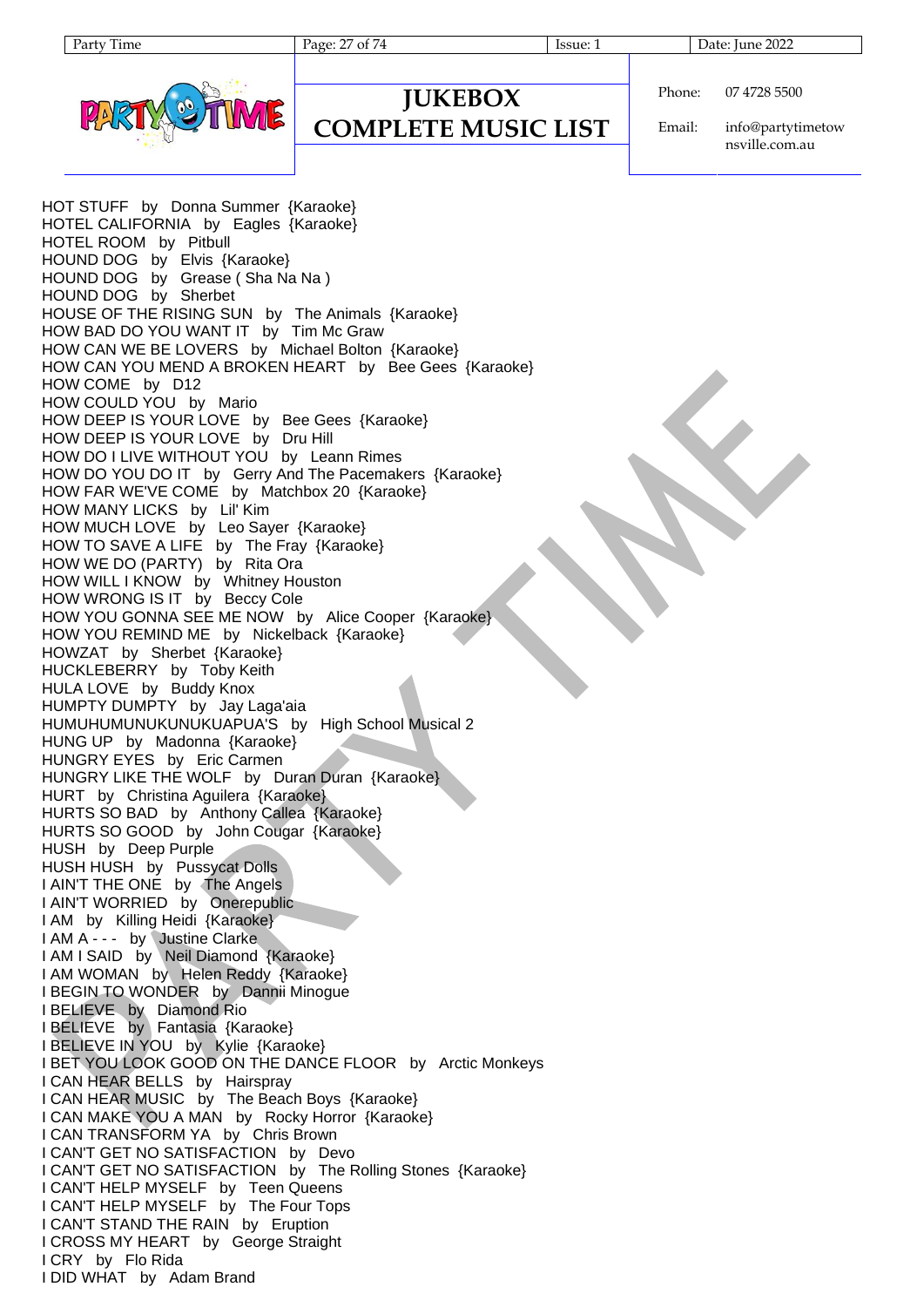| ume |
|-----|
|     |

Page: 28 of 74 Issue: 1 Issue: 1 Date: June 2022



#### **JUKEBOX COMPLETE MUSIC LIST**

Phone: 07 4728 5500

Email: info@partytimetow nsville.com.au

I DID WHAT I DID FOR MARIA by Tony Christie I DO by Toya {Karaoke} I DO I DO I DO I DO I DO by Abba {Karaoke} I DO CHERISH YOU by 98 Degrees I DO NOT HOOK UP by Kelly Clarkson {Karaoke} I DON'T CARE by Fall Out Boy I DON'T DANCE by High School Musical 2 I DON'T DO SURPRISES by Axle Whitehead {Karaoke} I DON'T FEEL LIKE DANCING by Scissor Sisters {Karaoke} I DON'T KNOW by Joanne I DON'T KNOW WHAT YOU WANT by Pet Shop Boys I DON'T LIKE MONDAYS by The Boomtown Rats {Karaoke} I DON'T LOVE YOU by My Chemical Romance I DON'T NEED A MAN by Pussycat Dolls I DON'T REMEMBER by Powderfinger {Karaoke} I DON'T WANNA DANCE by Eddie Grant I DON'T WANT A LOVER by Texas I DON'T WANT TO BE by Gavin De Graw {Karaoke} I DON'T WANT TO KNOW by Mario Winans {Karaoke} I DON'T WANT TO MISS A THING by Aerosmith {Karaoke} I DON'T WANT TO TALK ABOUT IT by Rod Stewart {Karaoke} I DRINK ALONE by George Thorogood I EAT CANNIBALS by Toto Coelo I FEEL FINE by The Beatles {Karaoke} I FEEL GOOD by James Brown I FEEL LIKE HANK WILLIAMS TONIGHT by Adam Harvey I FEEL LOVE by Donna Summer I FEEL THE EARTH MOVE by Martika I FINALLY FOUND SOMEONE by Barbara Streisand And Brian Adams I FOUND JESUS ON THE JAILHOUSE FLOOR by George Strait I GET A KICK OUT OF YOU by Frank Sinatra {Karaoke} I GET AROUND by The Beach Boys {Karaoke} I GO TO RIO by Peter Allen {Karaoke} I GOT A GIRL by Lou Bega I GOT IT FROM MY MOMMA by Will-i-am And Nicole Scherzinger I GOT YOU by Split Enz {Karaoke} I GOT YOU BABE by Ub40 {Karaoke} I GOTTA FEELING by Black Eyed Peas I HATE MONDAYS by Newton Faulkner {Karaoke} I HATE THE MUSIC by John Paul Young I HATE THIS PART by Pussycat Dolls {Karaoke} I HAVE CONFIDENCE by The Sound Of Music Sound Track I HEAR MOTION by The Models I HEAR THOSE CHURCH BELLS RINGING by Dusk I HEAR YOU KNOCKING by Dave Edmunds I HEARD IT THROUGH THE GRAPE VINE by Creedence I HEARD IT THROUGH THE GRAPE VINE by Marvin Gaye I JUST CALLED TO SAY I LOVE YOU by Stevie Wonder {Karaoke} I JUST WANNA LIVE by Good Charlotte {Karaoke} I KISS by Vengaboys {Karaoke} I KISSED A GIRL by Katy Perry {Karaoke} I KNEW I LOVED YOU by Savage Garden {Karaoke} I KNEW THE BRIDE by Nick Lowe I KNOW WHAT BOYS LIKE by The Waitresses {Karaoke} I KNOW WHAT YOU WANT by Busta Rhymes And Mariah Carey I KNOW WHERE I'VE BEEN by Hairspray {Karaoke} I KNOW WHERE IT'S AT by All Saints I KNOW YOU WANT ME by Pitbull {Karaoke} I LIKE CHINESE by Monte Python I LIKE IT by Enrique Iglesias I LIKE IT by Gerry And The Pacemakers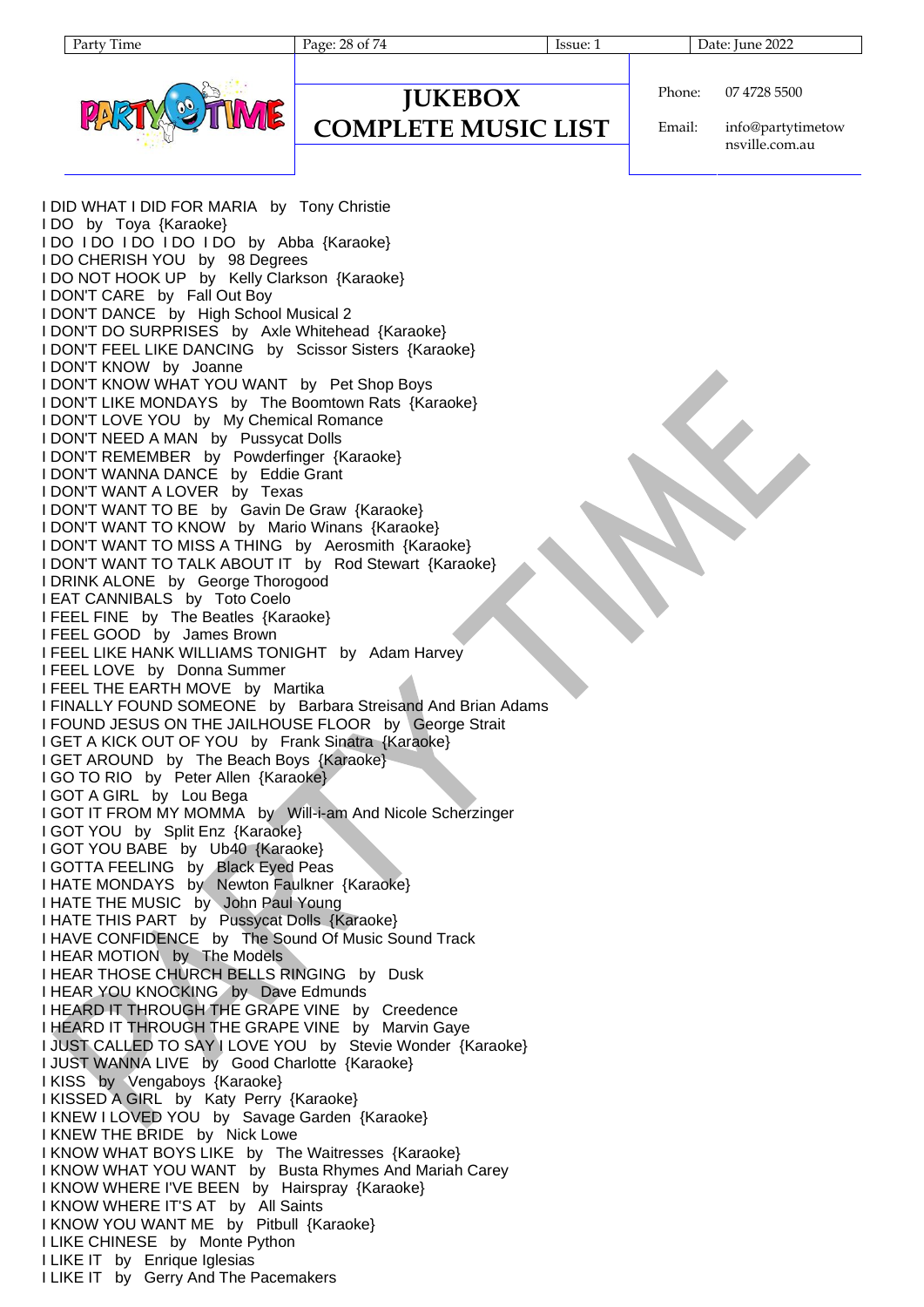Page: 29 of 74 Issue: 1 Date: June 2022



| Phone: | 07 4728 5500 |
|--------|--------------|
|--------|--------------|

**JUKEBOX COMPLETE MUSIC LIST**

Email: info@partytimetow nsville.com.au

I LIKE IT I LOVE IT by Tim Mc Graw I LIKE THAT by Houston I LIKE THAT by Richard Vission And Static Revenger {Karaoke} I LIKE THE WAY by Body Rockers {Karaoke} I LIKE TO MOVE IT by Reel To Real I LIKE TO SING by Justine Clarke I LIKE YOU by Post Malone - Doja Cat {Karaoke} I LIVE ON A STREET by Jay Laga'aia I LOVE A RAINY NIGHT by Eddie Rabbit {Karaoke} I LOVE MY CHICK by Busta Rhymes I LOVE ROCK AND ROLL by Joan Jett {Karaoke} I LOVE ROCK N ROLL by Britney Spears {Karaoke} I LOVE THE NIGHT LIFE by Alicia Bridges {Karaoke} I LOVE TO LOVE by Tina Charles I LOVE YOU SUZANNE by Lou Reed I MADE IT by Kevin Rudolf I MAY HATE MYSELF IN THE MORNING by Lee Ann Womack I MELT WITH YOU by Modern English I MISS YOU by Blink 182 {Karaoke} I MISS YOU by Jax Jones I MISS YOU by Miley Cyrus I NEED A DOCTOR by Dr. Dre Feat Eminem I NEED A DOLLAR by Aloe Blacc {Karaoke} I NEED A GIRL by P Diddy I NEED A LOVER by John Cougar I NEED SOMEBODY by Bardot {Karaoke} I NEVER CRY by Alice Cooper {Karaoke} I NEVER LIKED YOU by Rogue Traders {Karaoke} I ONLY WANT TO BE WITH YOU by Bay City Rollers {Karaoke} I ONLY WANT TO BE WITH YOU by Dusty Springfield {Karaoke} I RAN by Flock Of Seagulls I REMEMBER WHEN I WAS YOUNG by Matt Taylor I SANG DIXIE by Dwight Yoakam I SAW HER STANDING THERE by The Beatles {Karaoke} I SEE RED by Split Enz I SEE YOU BABY by Groove Amarda I SEND A MESSAGE by Inxs I SHOT THE SHERIFF by Eric Clapton {Karaoke} I SHOT THE SHERIFF by Warren G I SHOULD BE SO LUCKY by Kylie Minogue I SHOULD HAVE KNOWN BETTER by The Beatles {Karaoke} I STILL by Backstreet Boys {Karaoke} I STILL CALL AUSTRALIA HOME by Adam Brand I STILL HAVEN'T FOUND WHAT I'M LOOKING FOR by The Chimes {Karaoke} I STILL HAVEN'T FOUND WHAT I'M LOOKING FOR by U2 {Karaoke} I THANK YOU by Johnny O'keefe I THINK I'M IN LOVE WITH YOU by Jessica Simpson I THINK I'M PARANOID by Garbage {Karaoke} I TOOK A PILL IN IBIZA by Mike Posner I TURN TO YOU by Melanie C {Karaoke} I WALK THE LINE by Johnny Cash I WANNA by The All American Rejects I WANNA BE YOUR MAN by Keith Urban I WANNA DANCE by Melodie Mc I WANNA DO IT WITH YOU by John Paul Young I WANNA GO BACK by Troy Cassar Daley I WANNA LOVE MY LIFE AWAY by Gene Pitney I WANNA LOVE YOU by Akon I WANT A NEW DRUG by Huey Lewis And The News I WANT CANDY by Bow Wow Wow I WANT IT ALL by High School Musical 3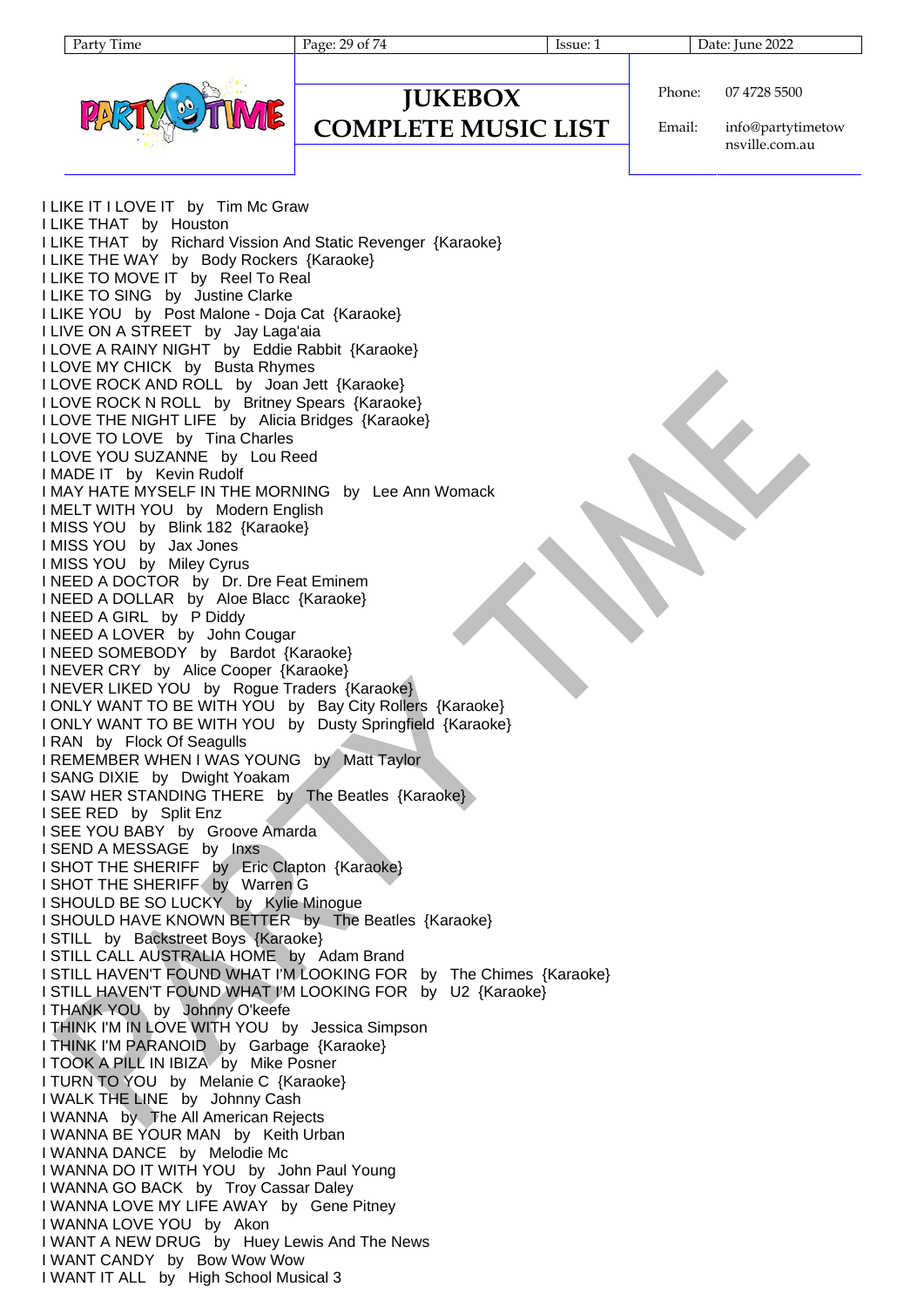Page: 30 of 74 Issue: 1 Issue: 1 Date: June 2022



#### **JUKEBOX COMPLETE MUSIC LIST**

Phone: 07 4728 5500

Email: info@partytimetow nsville.com.au

I WANT IT THAT WAY by Backstreet Boys I WANT THAT MAN by Deborah Harry I WANT TO BREAK FREE by Queen {Karaoke} I WANT TO HOLD YOUR HAND by The Beatles {Karaoke} I WANT TO SPEND MY LIFETIME LOVING YOU by Tina Arena I WANT YOU by Paris Avenue I WANT YOU by Savage Garden I WANT YOU by Thalia I WANT YOU BACK by Bananarama {Karaoke} I WANT YOU BACK by Hoodoo Gurus I WANT YOU BACK by Jackson 5 {Karaoke} I WANT YOU BACK by N Sync I WANT YOU TO WANT ME by Cheap Trick I WANT YOUR LOVE by Cherry I WANT YOUR SEX by George Michael I WAS MADE FOR DANCING by Leif Garrett I WAS MADE FOR LOVING YOU by Kiss {Karaoke} I WAS ONLY 19 by Red Gum I WILL ALWAYS LOVE YOU by Dolly Parton I WILL FOLLOW by U2 I WILL SURVIVE by Gloria Gaynor {Karaoke} I WISH I WAS A PUNK ROCKER by Sandi Thom {Karaoke} I WISH THAT WASN'T ALL by Joe Nichols I WON'T BACK DOWN by Tom Petty I WON'T LET YOU DOWN by Kate Ceberano I WON'T LET YOU GO by James Morrison {Karaoke} I WONDER WHY by Ol'55 {Karaoke} I WRITE SINS NOT TRADEGIES by Panic At The Disco {Karaoke} I'D COME FOR YOU by Nickelback {Karaoke} I'D DIE TO BE WITH YOU TONIGHT by Jimmy Barnes I'D DO ANYTHING FOR LOVE by Meatloaf {Karaoke} I'LL BE GONE by Tania Kernaghan I'LL BE MISSING YOU by Puff Daddy I'LL BE THERE by Gerry And The Pacemakers I'LL BE THERE by Jess Glynne {Karaoke} I'LL BE THERE FOR YOU by Bon Jovi I'LL GO ON LOVING YOU by Alan Jackson I'LL MAKE LOVE TO YOU by Boyz I I Men {Karaoke} I'LL NEVER FALL IN LOVE AGAIN by Elvis Costello And Burt Bacharach {Karaoke} I'LL TUMBLE 4 YA by Culture Club I'M A BELIEVER by Smash Mouth {Karaoke} I'M A BELIEVER by The Monkees {Karaoke} I'M A LOSER by The Beatles I'M A MESS by Bebe Rexha I'M A SLAVE FOR YOU by Britney Spears {Karaoke} I'M ALIVE by Celine Dion {Karaoke} I'M ALIVE by The Hollies I'M AN ALBATRAOZ by Aronchupa {Karaoke} I'M COUNTING ON YOU by Johnny O'keefe {Karaoke} I'M FROM THE COUNTRY by Lee Kernaghan I'M GOING HOME by Rocky Horror I'M GOING TO VENUS by Adam Brand I'M GONNA BE ALRIGHT by Jennifer Lopez I'M GONNA GETCHA GOOD by Shania Twain I'M HAPPY JUST TO DANCE WITH YOU by The Beatles {Karaoke} I'M INTO SOMETHING GOOD by Herman's Hermits {Karaoke} I'M JUST A SINGER IN A ROCK AND ROLL BAND by Moody Blues I'M LIKE A BIRD by Nellie Furtado {Karaoke} I'M MOVING ON by Scott Cain I'M NOT A GIRL...NOT YET A WOMAN by Britney Spears {Karaoke} I'M NOT IN LOVE by 10cc {Karaoke}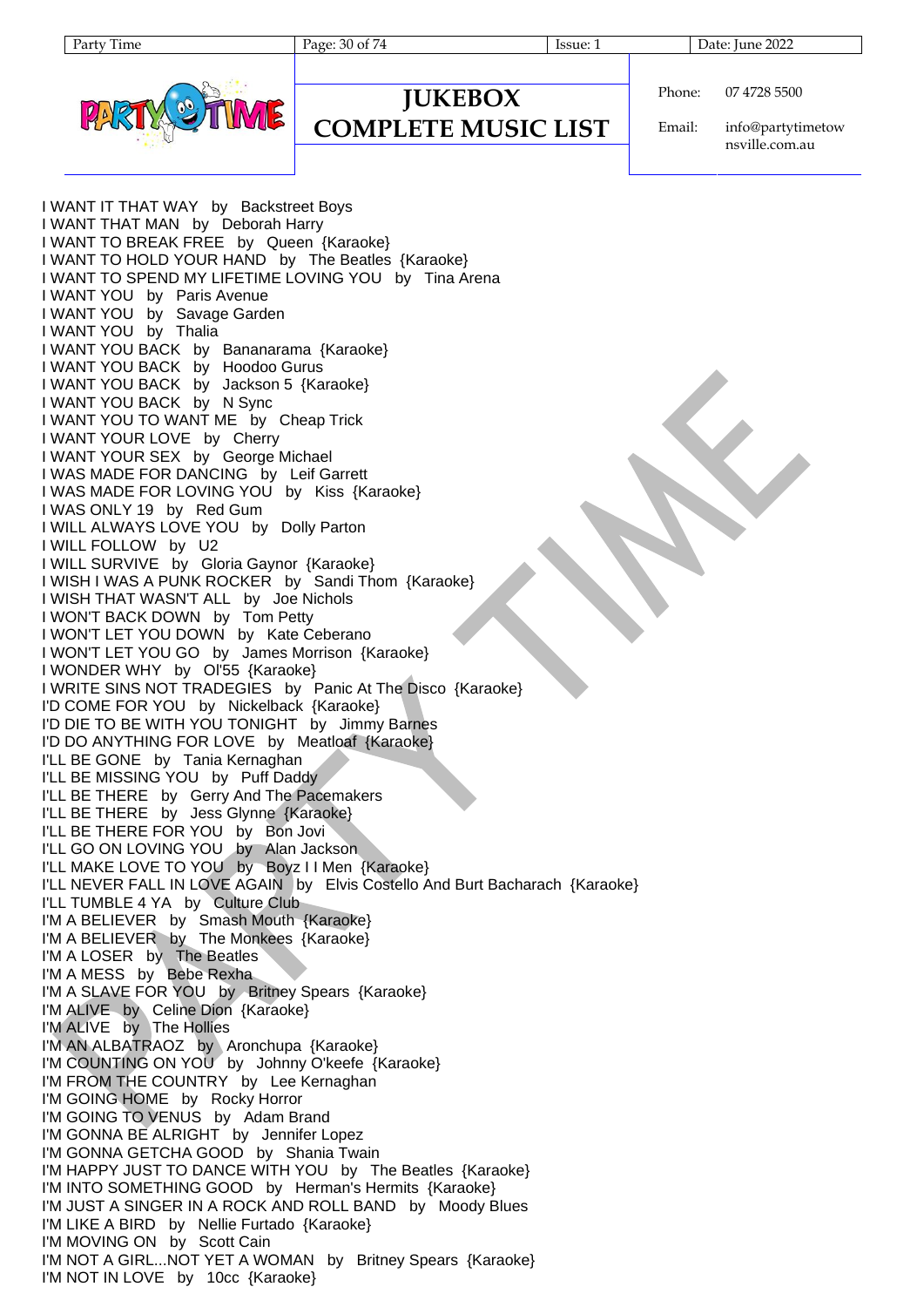Page: 31 of 74 Issue: 1 Issue: 1 Date: June 2022



Phone: 07 4728 5500

**COMPLETE MUSIC LIST**

**JUKEBOX**

Email: info@partytimetow nsville.com.au

I'M ON FIRE by 5000 Volts I'M ON MY WAY by The Proclaimers {Karaoke} I'M OUTA LOVE by Anastacia {Karaoke} I'M REAL by Jennifer Lopez {Karaoke} I'M REALLY HOT by Missy Elliott I'M SO EXCITED by Pointer Sisters {Karaoke} I'M SO EXCITED by Sara Marie And Sirens I'M STILL STANDING by Elton John I'M THE ONE by Dj Khaled Feat Justin Bieber {Karaoke} I'M TO SEXY by Right Said Fred {Karaoke} I'M WALKING by Fats Domino I'M WITH THE BAND by Little Big Town I'M YOUR BOOGIE MAN by K C And The Sunshine Band {Karaoke} I'M YOUR FUNNY BEAR by Gummi Bear I'M YOURS by Jason Mraz {Karaoke} I'VE BEEN THINKING ABOUT YOU by London Beat I'VE GOT YOU BABE by Cher {Karaoke} IF by Bread {Karaoke} IF FRENCH FRIES WERE FAT FREE by Alan Jackson IF I CAN'T by 50 Cent IF I CAN'T HAVE YOU by Kim Wilde IF I CAN'T HAVE YOU by Yvonne Elliman IF I COULD by 1927 {Karaoke} IF I COULD GO by Angie Martinez IF I COULD TURN BACK TIME by Cher {Karaoke} IF I DIDN'T LOVE YOU by Jason Aldean - Carrie Underwood {Karaoke} IF I EVER GET HER BACK by Joe Nichols IF I FALL YOU'RE GOING DOWN WITH ME by Dixie Chicks IF I FELL IN LOVE WITH YOU by The Beatles {Karaoke} IF I HAD AN AEROPLANE by Justine Clarke IF I HAD YOU by Adam Lambert {Karaoke} IF I NEVER SEE YOUR FACE AGAIN by Maroon 5 Feat Rihanna {Karaoke} IF I SAID YOU HAD A BEAUTIFUL BODY by The Bellamy Brothers {Karaoke} IF I WERE THE WOMAN by Tania Kernaghan IF I WERE YOU by Kasey Chambers {Karaoke} IF IT'S LOVE by Train {Karaoke} IF LOVE WAS A RIVER by Alan Jackson IF NOBODY BELIEVED IN YOU by Joe Nichols IF NOT YOU by Dr Hook {Karaoke} IF ONLY by Hanson IF THIS IS IT by Newton Faulkner {Karaoke} IF TODAY WAS YOUR LAST DAY by Nickelback {Karaoke} IF TOMORROW NEVER COMES (LIVE) by Garth Brooks IF U SEEK AMY by Britney Spears {Karaoke} IF WE EVER MEET AGAIN by Timbaland Feat Katy Perry IF YA GETTIN DOWN by Five IF YOU BUY THIS RECORD by The Tamperer IF YOU CAN'T GIVE ME LOVE by Suzi Quatro {Karaoke} IF YOU COME BACK by Blue {Karaoke} IF YOU COULD READ MY MIND by Stars On 54 {Karaoke} IF YOU DON'T MEAN IT by Dean Geyer {Karaoke} IF YOU EVER SAW HER by Ricky Martin IF YOU HAD MY LOVE by Jennifer Lopez {Karaoke} IF YOU LEAVE CAN I COME TOO by Mental As Anything {Karaoke} IF YOU LEAVE ME NOW by Chicago {Karaoke} IF YOU WANT ME by Michael Woods IF YOU WANT MY LOVE by Cheap Trick {Karaoke} IF YOU'RE GOING THROUGH HELL by Rodney Atkins IGNITION by R Kelly {Karaoke} IKO IKO by Justin Wellington {Karaoke} IMAGINE by John Lennon {Karaoke}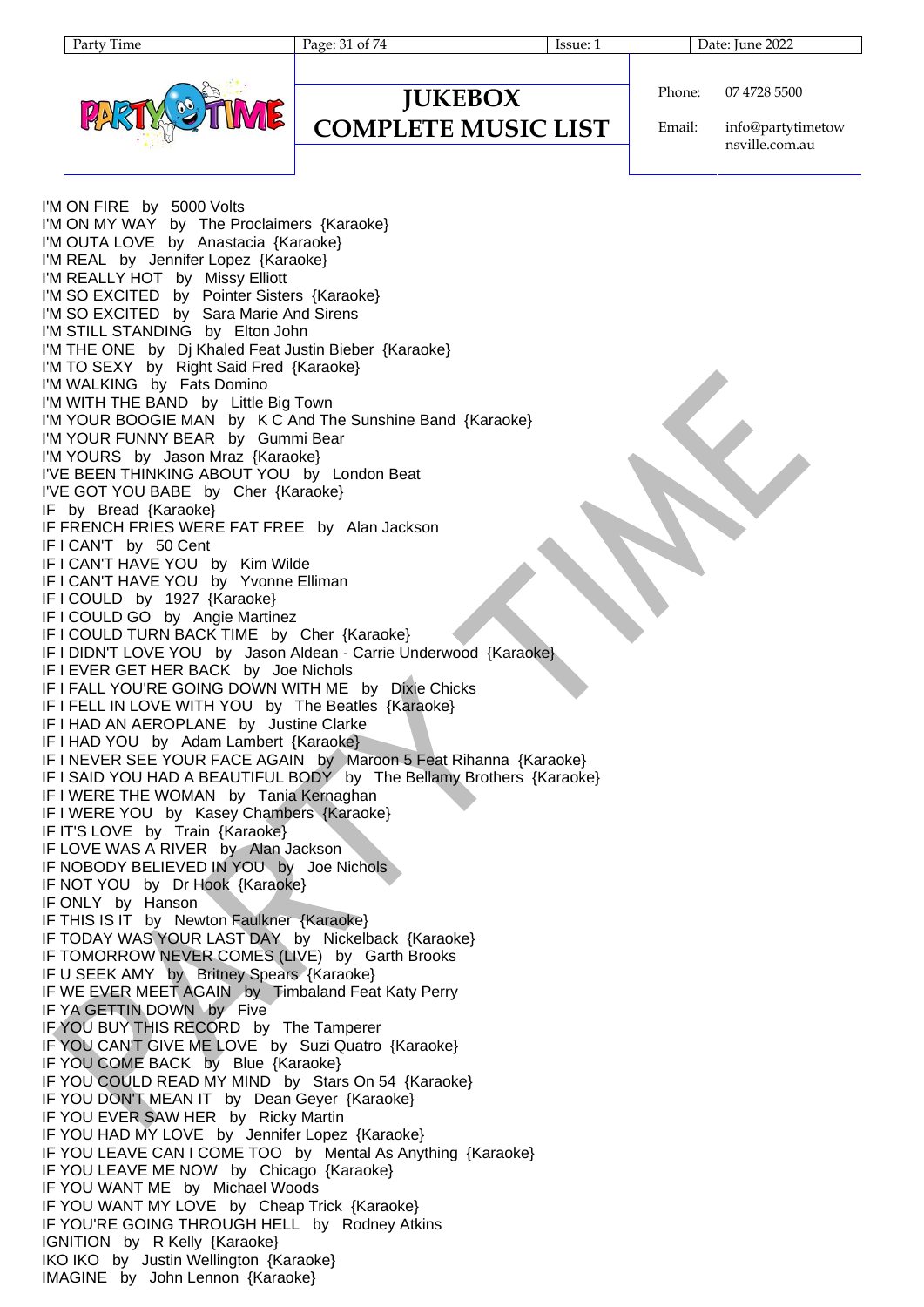| v<br>aтт | ume. |
|----------|------|
|          |      |



#### **JUKEBOX COMPLETE MUSIC LIST**

Phone: 07 4728 5500

Email: info@partytimetow nsville.com.au

IMMA BE by Black Eyed Peas IMMIGRANT SONG by Led Zeppelin IMMORTALITY by Pearl Jam IN AND OUT OF LOVE by Bon Jovi IN DA CLUB by 50 Cent IN DREAMS ( LIVE ) by Roy Orbison IN MY HEAD by Jason Derulo {Karaoke} IN MY HEAVEN by Blake Shelton IN MY LIFE by The Beatles {Karaoke} IN MY POCKET by Mandy Moore {Karaoke} IN TANGO by In - Grid IN THE AIR TONIGHT by Phil Collins {Karaoke} IN THE AYER by Flo Rida IN THE ISLANDS by Jay Laga'aia IN THE MIDDLE by Sugababes {Karaoke} IN THE NAVY by Village People {Karaoke} IN THE STARS by Benson Boone IN THE SUMMER TIME by Shaggy {Karaoke} IN THE SUMMER TIME by Thirsty Merc {Karaoke} IN THESE ARMS by Bon Jovi IN YOUR EYES by Kylie {Karaoke} INCOMPLETE by Back Street Boys {Karaoke} INDIAN OUTLAW by Tim Mc Graw INDUSTRIAL DISEASE by Dire Straits {Karaoke} INDUSTRY BABY by Lil Nas X - Jack Harlow INNER SMILE by Texas INNOCENT EYES by Delta Goodrem {Karaoke} INSANE IN THE MEMBRANE by Cypress Hill INSIDE OUT by Sophie Monk INSTANT REPLAY by Dan Hartman {Karaoke} INTERGALATIC by Beastie Boys INTERNATIONAL LOVE by Pitbull Feat Chris Brown INTO THE GROOVE by Madonna INTO THE NIGHT by Santana Feat Chad Kroeger {Karaoke} IRIDESCENT PINK SOCK BLUES by Ol'55 IRREPLACEABLE by Beyonce IRRESISTIBLE by The Corrs {Karaoke} IS THIS LOVE by Bob Marley {Karaoke} IS THIS THE PART by One Dollar Short IS THIS THE WAY TO AMARILLO by Tony Christie ISN'T SHE LOVELY by Stevie Wonder IT DOESN'T MATTER ANY MORE by Buddy Holly IT FEELS SO GOOD by Sonique IT GIRL by Jason Derulo {Karaoke} IT JUST WON'T DO by Tim Deluxe IT MIGHT AS WELL RAIN UNTIL SEPTEMBER by Carol King IT MUST BE LOVE by Alan Jackson IT MUST BE LOVE by Madness IT TAKES TWO by Hairspray {Karaoke} IT WASN'T ME by Shaggy {Karaoke} IT WON'T BE LONG by The Beatles IT'S A HEARTACHE by Bonnie Tyler {Karaoke} IT'S A LONG WAY TO THE TOP by Ac Dc {Karaoke} IT'S A LOVE THING by Keith Urban IT'S A MIRACLE by Culture Club IT'S A PARTY by Hi 5 IT'S A ROCKIN' WORLD by Joe Strummer IT'S ALL GOOD by Toby Keith IT'S ALL SO NICE IN THE NUTHOUSE by Chad Morgan {Karaoke} IT'S ALMOST SUMMER by Billy Thorp And The Aztecs {Karaoke} IT'S FIVE O'CLOCK SOMEWHERE by Alan Jackson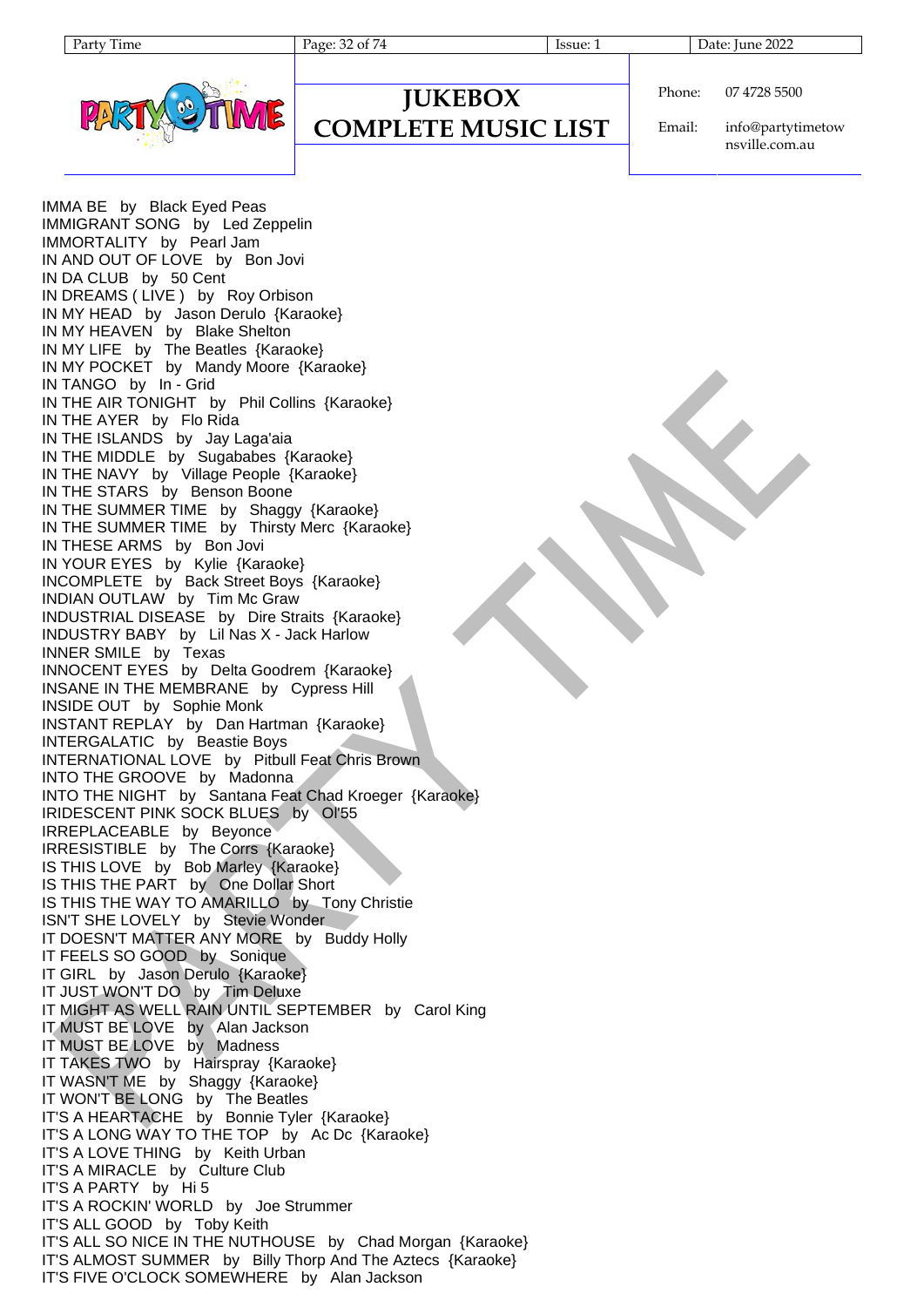| v<br>arг | 11me |
|----------|------|
|          |      |

Page: 33 of 74 Issue: 1 Date: June 2022



#### **JUKEBOX COMPLETE MUSIC LIST**

Phone: 07 4728 5500

Email: info@partytimetow nsville.com.au

IT'S GOTTA BE YOU by Isaiah Firebrace {Karaoke} IT'S HAIRSPRAY by Hairspray IT'S JUST PORN MUM by Trucks IT'S LIKE THAT by Run D M C IT'S LOVE by Goldtrix IT'S MY BIRTHDAY by Justine Clarke IT'S MY LIFE by Bon Jovi {Karaoke} IT'S MY LIFE by No Doubt {Karaoke} IT'S MY PARTY by Jessie J {Karaoke} IT'S MY PARTY by Lesley Gore {Karaoke} IT'S NOT OVER by Daughtry IT'S NOT UNUSUAL by Tom Jones {Karaoke} IT'S NOW OR NEVER by Elvis {Karaoke} IT'S OK by Atomic Kitten {Karaoke} IT'S ONLY MAKE BELIEVE by Glen Campbell {Karaoke} IT'S ONLY ROCK AND ROLL by Rolling Stones IT'S OVER by Kurupt IT'S OVER by Roy Orbison IT'S OVER ( LIVE ) by Roy Orbison IT'S RAINING MEN by Geri Halliwell {Karaoke} IT'S RAINING ON PROM NIGHT by Grease ( Cindy Bullens ) IT'S SO EASY by Buddy Holly IT'S STARTING TO RAIN by Justine Clarke IT'S STILL ROCK AND ROLL TO ME by Billy Joel IT'S YOUR LOVE by Tim Mc Graw IT'S YOUR SONG (LIVE) by Garth Brooks IYIYI by Cody Simpson IZZO HOVA by Jay - Z I'M ON A BOAT by The Lonely Island Feat T-pain JACK AND DIANE by John Cougar {Karaoke} JACKIE by Redbone JACKIE WILSON SAID by Van Morrison JACKSON by Johnny Cash {Karaoke} JADED by Aerosmith JAI HO - YOU ARE MY DESTINY by A R Rahman Feat The Pussycat Dolls JAILBREAK by Ac Dc {Karaoke} JAILBREAK by Thin Lizzy JAILHOUSE ROCK by Elvis {Karaoke} JAKE THE PEG by Rolf Harris {Karaoke} JAMBALAYA by Fats Domino JAMES DEAN by Daniel Bedingfield {Karaoke} JAMIES GOT A GUN by Aerosmith JANUARY by Pilot {Karaoke} JEALOUS by Labrinth {Karaoke} JEAN GENIE by David Bowie JEANS ON by David Dundas {Karaoke} JENNY FROM THE BLOCK by Jennifer Lopez JENNY JENNY by Little Richard JEREMY by Pearl Jam JESSE HOLD ON by B Witched JESSIE'S GIRL by Glee Cast {Karaoke} JESSIE'S GIRL by Rick Springfield JESUS OF SUBURBIA by Greenday {Karaoke} JET AIRLINER by Steve Miller Band {Karaoke} JET LAG by Simple Plan {Karaoke} JINDABYNE FAIR by Katie Brianna And The Stormwater Boys JIVE TALKIN' by Bee Gees {Karaoke} JOB DESCRIPTION by Alan Jackson JOHN I'M ONLY DANCING by David Bowie JOHNNY B GOODE by Chuck Berry {Karaoke} JOLENE by Dolly Parton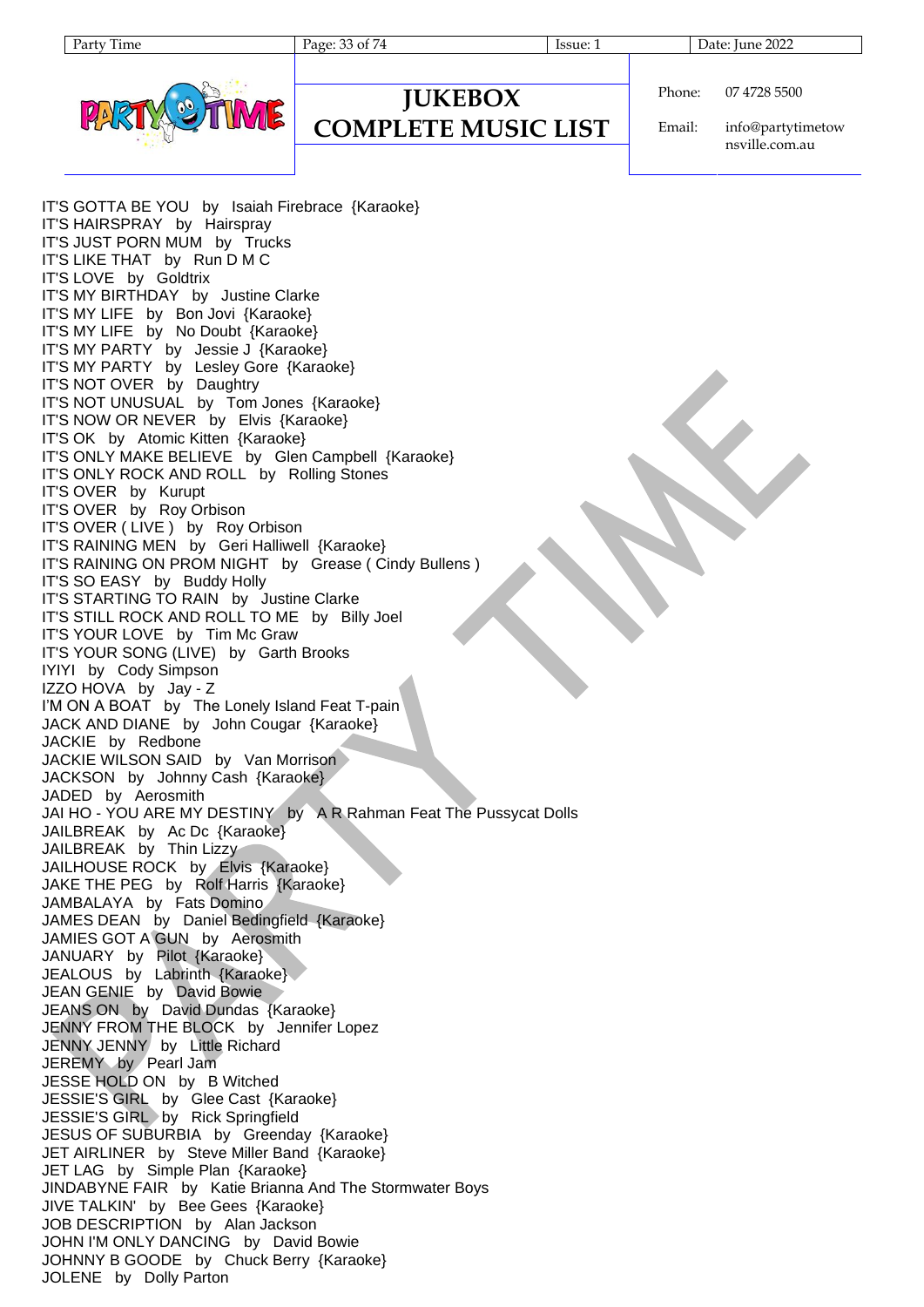Page: 34 of 74 Issue: 1 Issue: 1 Date: June 2022

**COMPLETE MUSIC LIST**



| <b>IUKEBOX</b> | Phone |
|----------------|-------|

 $\mathsf{e}:$ 07 4728 5500

Email: info@partytimetow nsville.com.au

JOY TO THE WORLD by Three Dog Night {Karaoke} JOYRIDE by Roxette {Karaoke} JUDY INDIGUISE by John Fred And His Playboy Band {Karaoke} JUMP by Flo Rida Feat Nelly Furtado JUMP by Pointer Sisters JUMP by Rihanna JUMP by Van Halen {Karaoke} JUMP IN MY CAR by The Ted Mulry Gang {Karaoke} JUMPIN JUMPIN by Destiny's Child {Karaoke} JUST A GIRL by No Doubt JUST A LITTLE by Libertyx JUST A LITTLE WHILE by Janet Jackson JUST A TOUCH OF LOVE by C And C Music Factory JUST ACE by Grinspoon JUST AROUND THE HILL by Sash & Tina Cousins JUST BE YOUR TEAR by Tim Mc Graw JUST CAN'T GET ENOUGH by Black Eyed Peas JUST CAN'T GET ENOUGH by Depeche Mode JUST DANCE by Lady Gaga JUST FEEL BETTER by Santana (feat Steven Tyler) {Karaoke} JUST LIKE YOU AND ME by Clint Black JUST LOSE IT by Eminem JUST ONE LOOK by The Hollies {Karaoke} JUST SAY SO by Brian Mc Fadden {Karaoke} JUST SHOOT ME by Beccy Cole JUST THE TWO OF US by Dr Evil JUST THE WAY YO ARE by Bruno Mars {Karaoke} JUST THE WAY YOU ARE by Milky JUST TO SEE YOU SMILE by Tim Mc Graw JUST WANNA BE WITH YOU by High School Musical 3 JUST WANT YOU TO KNOW by Backstreet Boys {Karaoke} JUST WHAT I NEEDED by The Cars KANSAS CITY by Sneaky Sound System KANSAS CITY - HEY HEY HEY HEY by The Beatles KARMA by 1200 Techniques KARMA by Alicia Keys KARMA CHAMELEON by Culture Club KASHMIR by Led Zeppelin KEEP A KNOCKING by Little Richard KEEP A KNOCKING by Suzi Quatro {Karaoke} KEEP IT COMIN' LOVE by K C And The Sunshine Band {Karaoke} KEEP ON MOVING by Five KEEP ON SMILING by John Paul Young KEEP THE FAITH by Bon Jovi KEEP YOUR HANDS OFF MY GIRL by Good Charlotte KENNY'S DEAD by Master P KENTUCKY WOMAN by Neil Diamond KEROSENE by Miranda Lambert KETCHUP SONG by Las Ketchup KEY LARGO by Bertie Higgins {Karaoke} KHE SANH by Cold Chisel {Karaoke} KICK by Inxs KICK START MY HEART by Motley Crue KIDS IN AMERICA by Kim Wilde KILL MYSELF by Tim Mc Graw KILLER 2000 by A T B {Karaoke} KILLER QUEEN by Queen {Karaoke} KILLING ME SOFTLY by Fugees KING OF THE MOUNTAIN by Midnight Oil KISS by Prince {Karaoke} KISS by Tom Jones {Karaoke}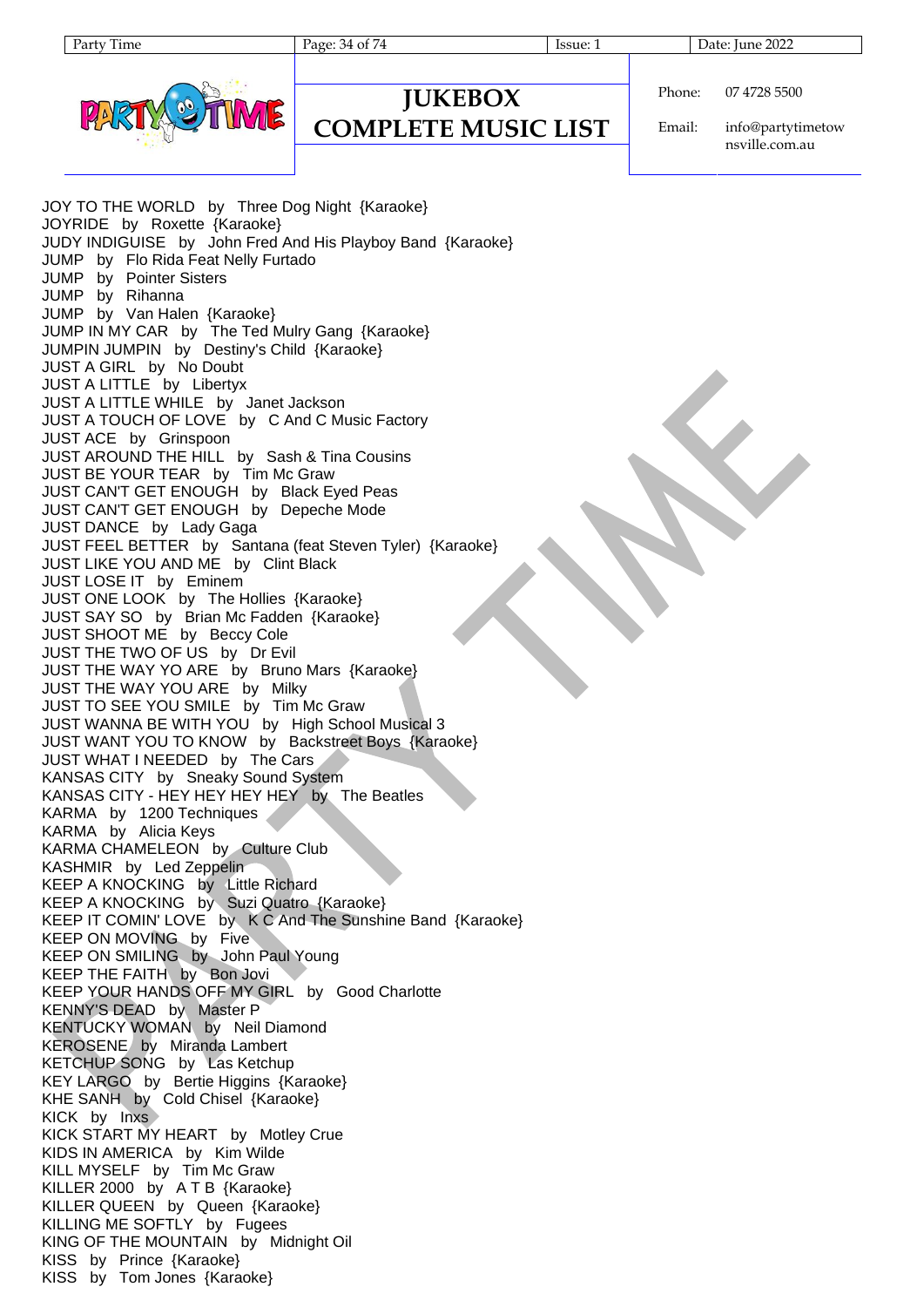Page: 35 of 74 Issue: 1 Issue: 1 Date: June 2022



**JUKEBOX COMPLETE MUSIC LIST**

Email: info@partytimetow nsville.com.au

KISS KISS by Chris Brown Feat T Pain KISS KISS by Holly Valance KISS ME by Sixpence None The Richer {Karaoke} KISS ME THRU THE PHONE by Soulja Boy KISS OFF by Violent Femmes KISS THE BRIDE by Elton John KISS YOU ALL OVER by Exile {Karaoke} KISSING IN THE BACK ROW OF THE MOVIES by The Drifters KNOCK ON WOOD by Amii Stewart {Karaoke} KNOCKIN' ON HEAVEN'S DOOR by Bob Dylan {Karaoke} KNOCKIN' ON HEAVEN'S DOOR by Guns And Roses KNOW YOUR ENEMY by Greenday {Karaoke} KNOWING ME KNOWING YOU by Abba KODACHROME by Simon And Garfunkle {Karaoke} KOKOMO by The Beach Boys {Karaoke} KOSCIUSKO by Midnight Oil KOSCIUSKO MOON by Georgie Parker And Martin Crewes KRYPTONITE by 3 Doors Down {Karaoke} KRYPTONITE by Guy Sebastian {Karaoke} KUNG FU FIGHTING by Bus Stop KUNG FU FIGHTING by Carl Douglas {Karaoke} L A INTERNATIONAL AIRPORT by Susan Raye {Karaoke} L O V E by Hi 5 LA BAMBA by Los Lobos LA BAMBA by Richie Valens LA BOMBA by Ricky Martin LA GRANGE by Z Z Top LA LA by Ashlee Simpson {Karaoke} LA WOMAN by The Doors LADIDI LADIDA by S O A P LADIES CHOICE by Hairspray {Karaoke} LADIES NIGHT by Atomic Kitten LADY by Modjo LADY MADONNA by The Beatles {Karaoke} LADY MARMALADE by All Saints LADY MARMALADE by Christina Aguilera - Lil' Kim - Pink - Mya {Karaoke} LADY MARMALADE by Labelle LADY WRITER by Dire Straits {Karaoke} LANA by Roy Orbison {Karaoke} LAND OF 1000 DANCES by Jimmy Barnes LANDSLIDE by Dixie Chicks {Karaoke} LANEWAY by Jay Laga'aia LARGER THAN LIFE by Back Street Boys LAST DANCE by Donna Summer {Karaoke} LAST FIRST KISS by Cat Southern LAST FRIDAY NIGHT by Katy Perry {Karaoke} LAST KISS by Pearl Jam {Karaoke} LAST NIGHT by Ian Carey Feat Snoop Dogg {Karaoke} LAST THING ON MY MIND by Steps LAST TO KNOW by Pink {Karaoke} LAST TRAIN TO CLARKSVILLE by The Monkees {Karaoke} LASTING LOVER by Sigala - James Arthur LATE NIGHT TALKING by Harry Styles {Karaoke} LAY DOWN YOUR GUNS by Jimmy Barnes LAY IT ALL ON ME by Rudimental Feat Ed Sheeran {Karaoke} LAY YOUR HANDS ON ME by Bon Jovi LAY YOUR LOVE ON ME by Racey {Karaoke} LAYLA by Eric Clapton LAZY by Deep Purple LE FREAK by Chic {Karaoke} LEADER OF THE PACK by Shangri Las {Karaoke}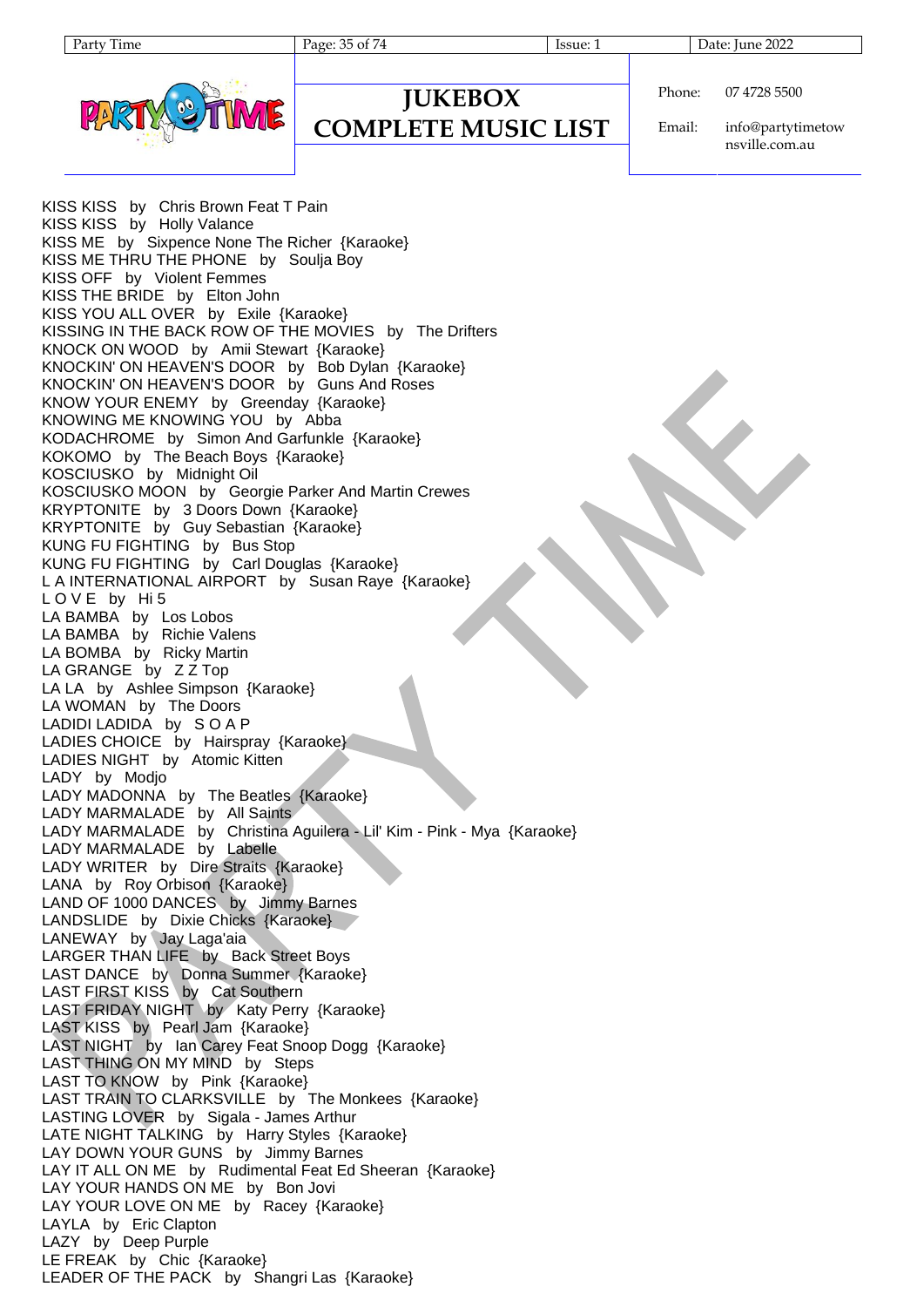Page: 36 of 74 Issue: 1 Issue: 1 Date: June 2022



#### **JUKEBOX COMPLETE MUSIC LIST**

Phone: 07 4728 5500

Email: info@partytimetow nsville.com.au

LEAH (LIVE) by Roy Orbison LEAN ON ME by Club Noveau {Karaoke} LEARN TO FLY by Foo Fighters LEARN TO FLY by Shannon Noll {Karaoke} LEATHER AND LACE by Stevie Nicks And Don Henley LEAVE GET OUT by Jo Jo {Karaoke} LEAVE LIKE A MAN by Tania Kernaghan LEAVE ME ALONE by Pink {Karaoke} LEAVING HOME by Jebediah {Karaoke} LEAVING ON A JET PLANE by John Denver {Karaoke} LEFT OUTSIDE ALONE by Anastacia {Karaoke} LEGEND OF A COWGIRL by Imani Coppola LEGS by Z Z Top {Karaoke} LEROY by Wheatus {Karaoke} LET HER CRY by Hootie And The Blow Fish {Karaoke} LET HIM FLY by Dixie Chicks LET IT BE by The Beatles {Karaoke} LET IT ROCK by Kevin Rudolf Feat Lil Wayne LET IT WHIP by C D B LET ME BE ME by Jessica Mauboy {Karaoke} LET ME BLOW YOUR MIND by Eve {Karaoke} LET ME LOVE YOU by Dj Snake Feat Justin Bieber {Karaoke} LET ME LOVE YOU by Mario {Karaoke} LET THE LITTLE GIRL DANCE by Billy Bland LET YOUR LOVE FLOW by Bellamy Brothers {Karaoke} LET'S ALL CHANT by Michael Zager Band LET'S DANCE by Chris Rea LET'S DANCE by David Bowie LET'S DANCE by Five {Karaoke} LET'S DANCE by Miley Cyrus LET'S DRESS UP by Justine Clarke LET'S GET BACK TO ME AND YOU by Alan Jackson LET'S GET DOWN by Supafly Vs Fishbowl LET'S GET IT STARTED by Black Eyed Peas {Karaoke} LET'S GET LOUD by Jennifer Lopez {Karaoke} LET'S GET RETARDED by Black Eyed Peas LET'S GO by The Cars LET'S GO CRAZY by Prince LET'S GO TO PARADISE (by Mental As Anything {Karaoke} LET'S GROOVE by Cdb LET'S HANG ON by Frankie Valli And The Four Seasons LET'S HAVE A PARTY by Elvis LET'S HAVE A PARTY by Wanda Jackson {Karaoke} LET'S HEAR IT FOR THE BOY by Deniece Williams {Karaoke} LET'S MAKE LOVE by Tim Mc Graw LET'S SPEND THE NIGHT TOGETHER by The Rolling Stones {Karaoke} LET'S STICK TOGETHER by Bryan Ferry {Karaoke} LET'S TWIST AGAIN by Chubby Checker {Karaoke} LETS GROOVE by Earth Wind And Fire LETS TALK ABOUT SEX by Salt N Pepa LIDO SHUFFLE by Boz Scaggs LIE TO ME by 5 Seconds Of Summer {Karaoke} LIE TO ME by Silverchair LIFE by Des'ree LIFE IN THE FAST LANE by Eagles LIFE IS A HIGHWAY by Tom Cochrane LIFE IS A ROLLERCOASTER by Ronan Keating {Karaoke} LIFE WILL BRING YOU HOME by Adam Brand LIFE'S BEEN GOOD by Joe Walsh {Karaoke} LIFE'S WHAT YOU MAKE IT by Hannah Montana LIFESTYLES OF THE RICH AND FAMOUS by Good Charlotte {Karaoke}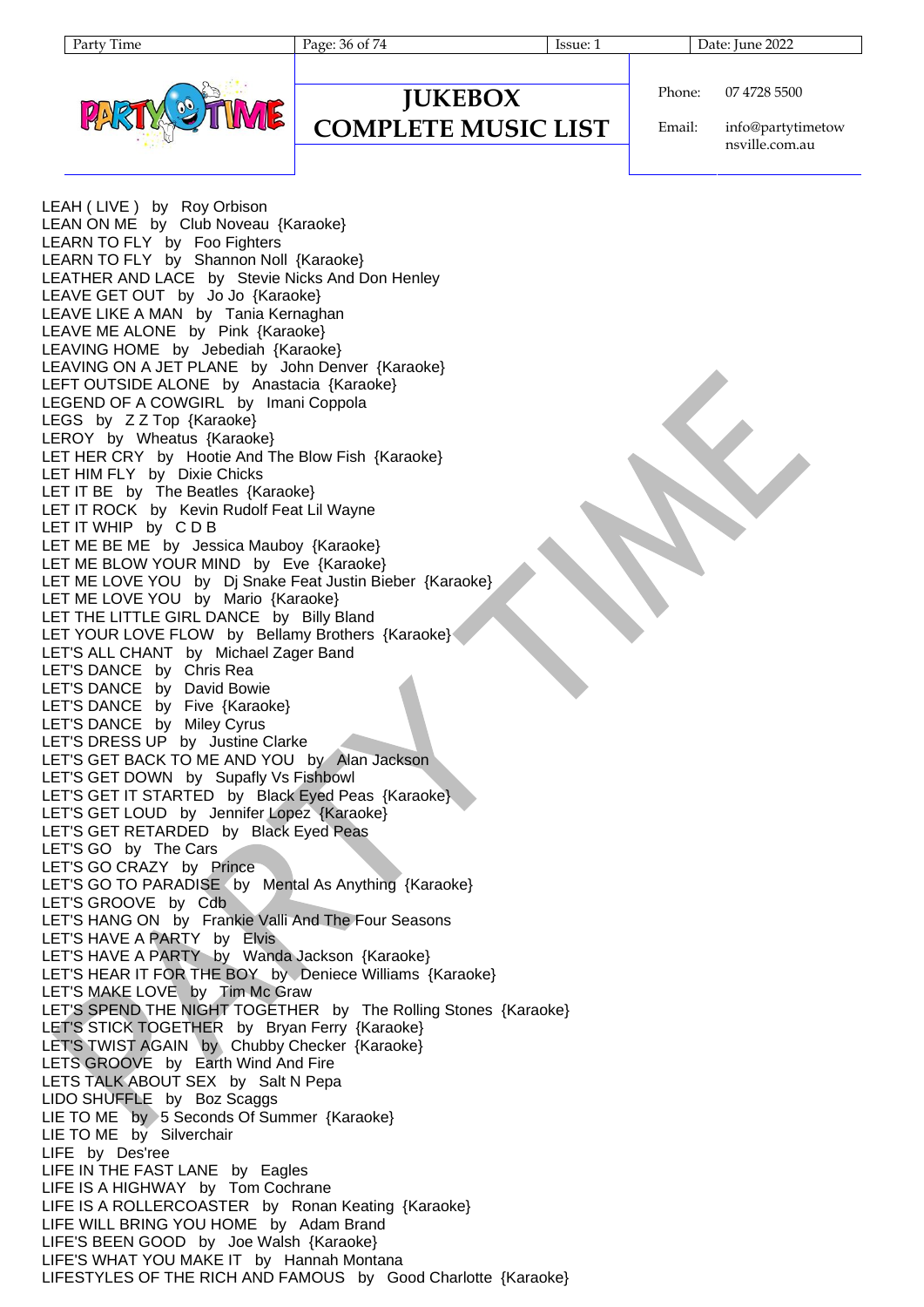**JUKEBOX COMPLETE MUSIC LIST**

Page: 37 of 74 Issue: 1 Date: June 2022



Phone: 07 4728 5500

Email: info@partytimetow nsville.com.au

LIFT by Shannon Noll {Karaoke} LIGHT MY FIRE by Jos'e Feliciano {Karaoke} LIGHT MY FIRE by The Doors {Karaoke} LIGHT SURROUNDING YOU by Evermore {Karaoke} LIGHTNING STRIKES AGAIN by Lou Christie LIGHTS UP by Harry Styles {Karaoke} LIKE A DOG by Powderfinger {Karaoke} LIKE A G6 by Far East Movement LIKE A PRAYER by Madonna {Karaoke} LIKE A VIRGIN by Madonna {Karaoke} LIKE I WOULD by Zayn {Karaoke} LIKE I'M GONNA LOSE YOU by Meghan Trainor Feat John Legend {Karaoke} LIKE IT LIKE THAT by Guy Sebastian {Karaoke} LIKE IT LOUD by Cassie Davis LIKE IT'S HER BIRTHDAY by Good Charlotte {Karaoke} LIKE ONLY A WOMAN CAN by Brian Mc Fadden {Karaoke} LIKE THIS by Kelly Rowland LIKE TOYS SOLDIERS by Eminem LIKE WOW WIPEOUT by Hoodoo Gurus {Karaoke} LIMBO ROCK by Chubby Checker LIPS OF AN ANGEL by Hinder {Karaoke} LISTEN LIKE THIEVES by Inxs {Karaoke} LISTEN TO THE MUSIC by Doobie Brothers {Karaoke} LISTEN TO THE RADIO by Lee Kernaghan LISTEN WITH YOUR HEART by Casey Donovan {Karaoke} LITHIUM by Evanescence LITTLE BITTY by Alan Jackson LITTLE BITTY PRETTY ONE by Bobby Day LITTLE BITTY THING CALLED LOVE by Adam Harvey LITTLE BY LITTLE by Oasis LITTLE DARLIN' by The Diamonds LITTLE DEUCE COUPE by The Beach Boys {Karaoke} LITTLE L by Jamiroquai LITTLE LESS CONVERSATION by Elvis Vs Jxl LITTLE LIES by Fleetwood Mac {Karaoke} LITTLE LION MAN by Mumford And Sons {Karaoke} LITTLE MAN by Alan Jackson LITTLE MISS CAN'T BE WRONG by Spin Doctors {Karaoke} LITTLE MISS HONKY TONK by Brooks And Dunn LITTLE RED CORVETTE by Prince {Karaoke} LITTLE SISTER by Elvis {Karaoke} LITTLE SISTER by Ry Cooder LITTLE TALKS by Of Monsters And Men {Karaoke} LITTLE TOWN FLIRT by Del Shannon {Karaoke} LITTLE WONDERS by Rob Thomas {Karaoke} LIVE IT UP by Mental As Anything {Karaoke} LIVE LIKE YOU WERE DYING by Tim Mc Graw LIVE TO LOVE ANOTHER DAY by Keith Urban LIVE WHILE WE'RE YOUNG by One Direction {Karaoke} LIVE YOUR LIFE by T I Feat Rihanna LIVIN' IT UP by Ja Rule LIVIN' LA VIDA LOCA by Ricky Martin {Karaoke} LIVIN' ON A PRAYER by Bon Jovi LIVIN' ON THE EDGE by Aerosmith LIVING DOLL by Cliff Richard {Karaoke} LIVING IN THE 70'S by Skyhooks {Karaoke} LIVING NEXT DOOR TO ALICE by Smokie {Karaoke} LIVING ON THE CEILING by Blancmange {Karaoke} LIVING THING by E L O {Karaoke} LOCOMOTION by Kylie Minogue {Karaoke} LOCOMOTION by Little Eva {Karaoke}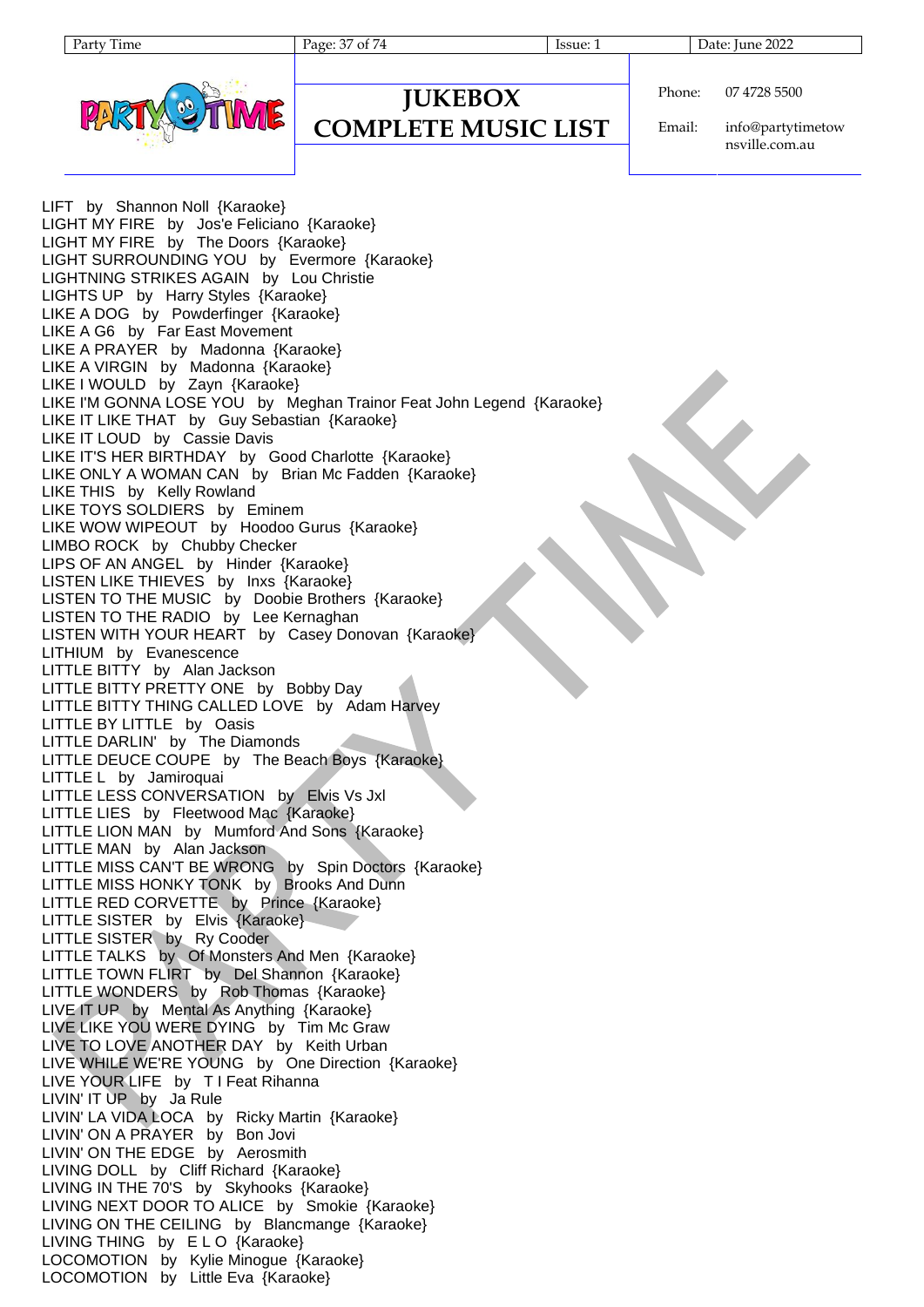### **JUKEBOX COMPLETE MUSIC LIST**

Page: 38 of 74 Issue: 1 Issue: 1 Date: June 2022

Phone: 07 4728 5500

Email: info@partytimetow nsville.com.au

LOCOMOTION by O M D LODI by Creedence Clearwater Revival LOLA by The Kinks {Karaoke} LOLLYPOP by Aqua LONDON BRIDGE by Fergie LONELY by Akon LONELY by Diplo - Jonas Brothers {Karaoke} LONELY by Shannon Noll {Karaoke} LONELY DAYS by Bee Gees {Karaoke} LONELY GIRL by Felicity Urquhart LONESOME BUT FREE by Troy Cassar Daley LONG COOL WOMAN IN A BLACK DRESS by The Hollies {Karaoke} LONG TALL GLASSES by Leo Sayer LONG TALL SALLY by Little Richard {Karaoke} LONGNECK BOTTLE (LIVE) by Garth Brooks LOOK AT ME I'M SANDRA DEE by Grease ( Stockard Channing ) LOOK THROUGH ANY WINDOW by The Hollies {Karaoke} LOOK WHAT YOU'VE DONE by Jet {Karaoke} LOOK WHO'S BACK FROM TOWN by George Strait LOOK WOT YOU DUN by Slade LOOKIN' OUT MY BACK DOOR by Creedence Clearwater Revival {Karaoke} LOOKING FOR AN ECHO by Ol'55 {Karaoke} LOOKING FORWARD LOOKING BACK by Slim Dusty LOSE by Ksi - Lil Wayne LOSE CONTROL by Meduza - Becky Hill - Goodboys {Karaoke} LOSE MY BREATH by Destiny's Child LOSE YOU TO LOVE ME by Selena Gomez LOSE YOURSELF by Eminem LOSIN' MY BLUES TONIGHT by Slim Dusty LOSING IT by Fisher LOST AND RUNNING by Powderfinger {Karaoke} LOST IN LOVE by Air Supply {Karaoke} LOST IN THIS MOMENT by Big And Rich LOST WITHOUT YOU by Delta Goodrem {Karaoke} LOTTA LOVE by Nicolette Larson {Karaoke} LOUIE LOUIE by Australian Crawl LOUISVILLE by Dwight Yoakam LOVE by Ashlee Simpson {Karaoke} LOVE ACTION by Human League LOVE AND DEVOTION by Michael Bow LOVE AND DEVOTION by Real Mc Coy LOVE AND HATE by Jimmy Barnes LOVE AND MARRIAGE by Frank Sinatra {Karaoke} LOVE AT FIRST SIGHT by Kim Hart LOVE AT FIRST SIGHT by Kylie LOVE CATS by The Cure {Karaoke} LOVE DON'T COST A THING by Jennifer Lopez {Karaoke} LOVE DON'T LET ME GO by David Guetta Vs The Egg LOVE FOOLOSOPHY by Jamiroquai LOVE GAME by Lady Gaga {Karaoke} LOVE GENERATION by Bob Sinclar LOVE HER MADLY by The Doors {Karaoke} LOVE HURTS by Nazareth {Karaoke} LOVE HURTS by Roy Orbison {Karaoke} LOVE IN AN ELEVATOR by Aerosmith LOVE IN THE AIR by John Paul Young {Karaoke} LOVE IS A BRIDGE by Little River Band {Karaoke} LOVE IS A DRUG by Eskimo Joe {Karaoke} LOVE IS A MANY SPLENDORED THING by Grease LOVE IS ALIVE by Kate Ceberano LOVE IS ALL AROUND by The Troggs {Karaoke}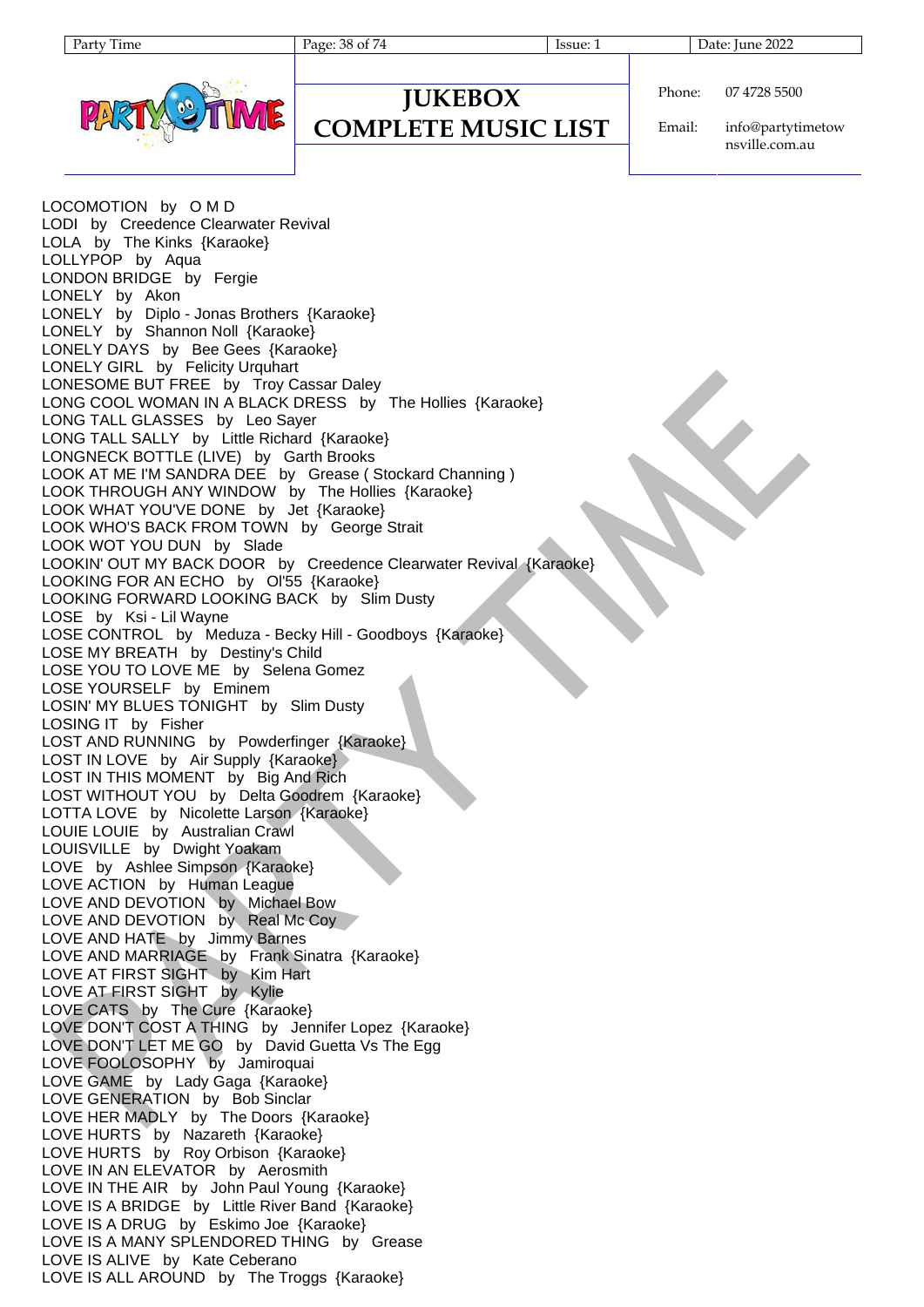| 1 O 6 |
|-------|
|       |

Page: 39 of 74 Issue: 1 Date: June 2022



### **JUKEBOX COMPLETE MUSIC LIST**

Phone: 07 4728 5500

Email: info@partytimetow nsville.com.au

LOVE LOCKDOWN by Kanye West LOVE LOST by The Temper Trap LOVE ME by Eminem - Obie Trice - 50 Cent LOVE ME DO by The Beatles {Karaoke} LOVE ME TENDER by Elvis {Karaoke} LOVE ME TONIGHT by Tom Jones {Karaoke} LOVE ME TWO TIMES by The Doors LOVE MY WAY by Psychedelic Furs LOVE NOT WAR by Jason Derulo - Nuka {Karaoke} LOVE PLUS ONE by Haircut 100 LOVE POTION NO 9 by The Searchers {Karaoke} LOVE REALLY HURTS WITHOUT YOU by Billy Ocean {Karaoke} LOVE ROLLER COASTER by Red Hot Chili Peppers LOVE SEX MAGIC by Ciara Feat Justin Timberlake LOVE SHACK by B52's {Karaoke} LOVE SHACK (URBAN MIX) by Lee Kernaghan LOVE SONG by Amiel {Karaoke} LOVE SONG by Sara Bareilles {Karaoke} LOVE STONED by Justin Timberlake LOVE STORY by Taylor Swift LOVE STRUCK BABY by Stevie Ray Vaughan LOVE THE FALL by Michael Paynter LOVE THE WAY YOU LIE by Eminem Feat Rihanna LOVE TO LOVE YOU BABY by Donna Summer LOVE TODAY by Mika LOVE WILL KEEP US TOGETHER by Captain And Tennille {Karaoke} LOVE YOU RIGHT by Euphoria LOVE YOU STILL ABCDEFU by Tyler Shaw {Karaoke} LOVE YOUR WAY by Powderfinger {Karaoke} LOVE YOURSELF by Justin Bieber {Karaoke} LOVE'S GOT A HOLD OF MY HEART by Steps LOVEFOOL by The Cardigans LOVELIGHT by Robbie Williams LOVER LOVER by Jimmy Barnes LOVERBOY by Billy Ocean LOVES ME LIKE A ROCK by Simon And Garfunkle {Karaoke} LOVIN' EACH DAY by Ronan Keating {Karaoke} LOW by Flo Rida Feat T-pain LOW by Foo Fighters LUCILLE by Kenny Rogers {Karaoke} LUCILLE by Little Richard {Karaoke} LUCILLE by The Everly Brothers {Karaoke} LUCKY LIPS by Cliff Richard {Karaoke} LUCKY ME by Bachelor Girl LUCY IN THE SKY WITH DIAMONDS by The Beatles {Karaoke} LUMBERJACK SONG by Monte Python {Karaoke} LUMP by The Presidents Of The United States Of America LUV ME LUV ME by Shaggy {Karaoke} LUV YA by J Wess LYIN' EYES by Eagles {Karaoke} LYING by Amy Meredith {Karaoke} MACARENA by Los Del Rio MACHO MAN by Village People {Karaoke} MADAME HELGA by Stereophonics MAGIC by B O B Feat Rivers Cuomo MAGIC by Pilot MAGIC CARPET RIDE by Steppenwolf {Karaoke} MAGICAL MYSTERY TOUR by The Beatles {Karaoke} MAI TAIS by Train - Skylar Grey MAIN STREET by Bob Seger {Karaoke} MAKE LOVE TO ME by Kelly Marie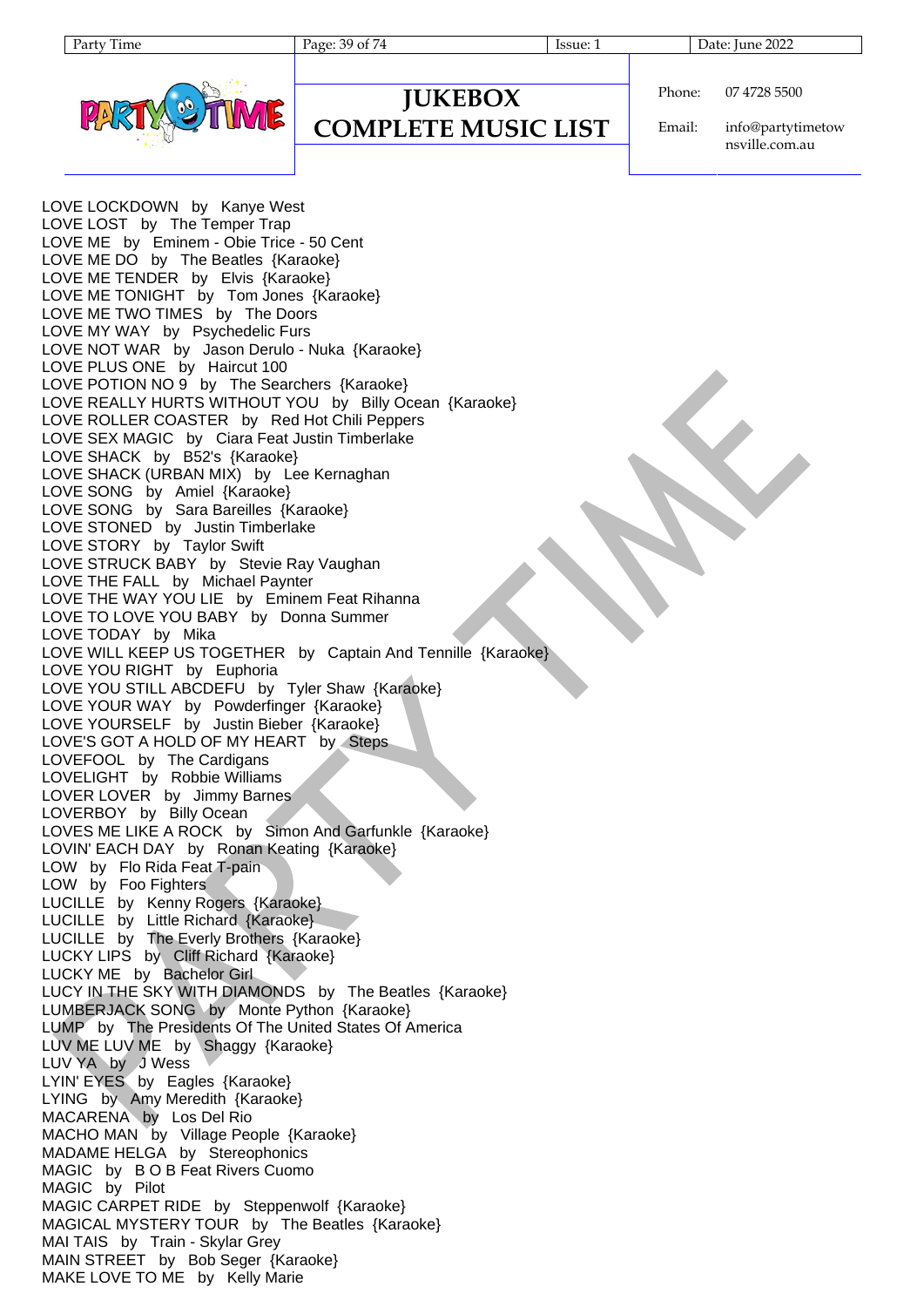Page: 40 of 74 Issue: 1 Issue: 1 Date: June 2022



### **JUKEBOX COMPLETE MUSIC LIST**

Phone: 07 4728 5500

Email: info@partytimetow nsville.com.au

MAKE ME SMILE by Steve Harley And The Cockney Rebel {Karaoke} MAKE SOME NOISE by Hannah Montana MAKES ME WONDER by Maroon 5 {Karaoke} MAKING MEMORIES OF US by Keith Urban MAKING YOUR MIND UP by Bucks Fizz {Karaoke} MALIBU by Miley Cyrus {Karaoke} MAMA by Jonas Blue {Karaoke} MAMA DON'T by J J Cale {Karaoke} MAMA DON'T GET DRESSED UP FOR NOTHING by Brooks And Dunn MAMA I'M A BIG GIRL NOW by Hairspray MAMA WEER ALL CRAZEE NOW by Slade MAMBO ITALIANO by Dean Martin MAMBO ITALIANO by Shaft MAMBO NO 5 by Lou Bega {Karaoke} MAMBO NUMBER 5 by Bob The Builder {Karaoke} MAMBO ROCK by Bill Haley And The Comets MAMMA MIA by A Teens {Karaoke} MAMMA MIA by Abba {Karaoke} MAN I FEEL LIKE A WOMAN by Shania Twain {Karaoke} MAN OVERBOARD by Blink 182 {Karaoke} MAN OVERBOARD by Do-re-mi MAN TRAP by Sara Storer MANEATER by Nelly Furtado {Karaoke} MANIAC by Michael Sembello MARIA by Blondie MARIA by Ricky Martin MARIA by The Sound Of Music Sound Track MARRY YOU by Bruno Mars {Karaoke} MARSEILLES by The Angels MARY CALLED HIM MISTER by Tania Kernaghan MASCARA by Killing Heidi MASTER BLASTER by Stevie Wonder MATERIAL GIRL by Madonna {Karaoke} MATILDA NO MORE by Slim Dusty MAXWELL'S SILVER HAMMER by The Beatles {Karaoke} MAYBE BABY by Buddy Holly MAYBE TONIGHT by Kate De Araugo {Karaoke} MAYBE WE SHOULD JUST SLEEP ON IT by Tim Mc Graw ME AGAINST THE MUSIC by Britney Spears And Madonna ME AND U by Cassie ME JULIE by Ali G Featuring Shaggy ME LOVE by Sean Kingston {Karaoke} ME MYSELF AND I by Scandal'us {Karaoke} ME TOO by Meghan Trainor {Karaoke} MEAN TO ME by Crowded House MEAN WOMAN BLUES by Roy Orbison {Karaoke} MEAN WOMAN BLUES ( LIVE ) by Roy Orbison MEANING OF LIFE by Monte Python {Karaoke} MEET ME HALFWAY by Black Eyed Peas MEMORIES by David Guetta {Karaoke} MEMORIES ARE MADE OF THIS by Dean Martin MEN DON'T DANCE ANYMORE by Beccy Cole MEN IN BLACK by Will Smith MERCY by Duffy {Karaoke} MESS AROUND by Ray Charles MESSAGE IN A BOTTLE by The Police {Karaoke} METAL GURU by T Rex MI CHICO LATINO by Geri Halliwell MICHELLE by The Beatles {Karaoke} MICKEY by Toni Basil {Karaoke} MIDNIGHT AT THE OASIS by Maria Muldaur {Karaoke}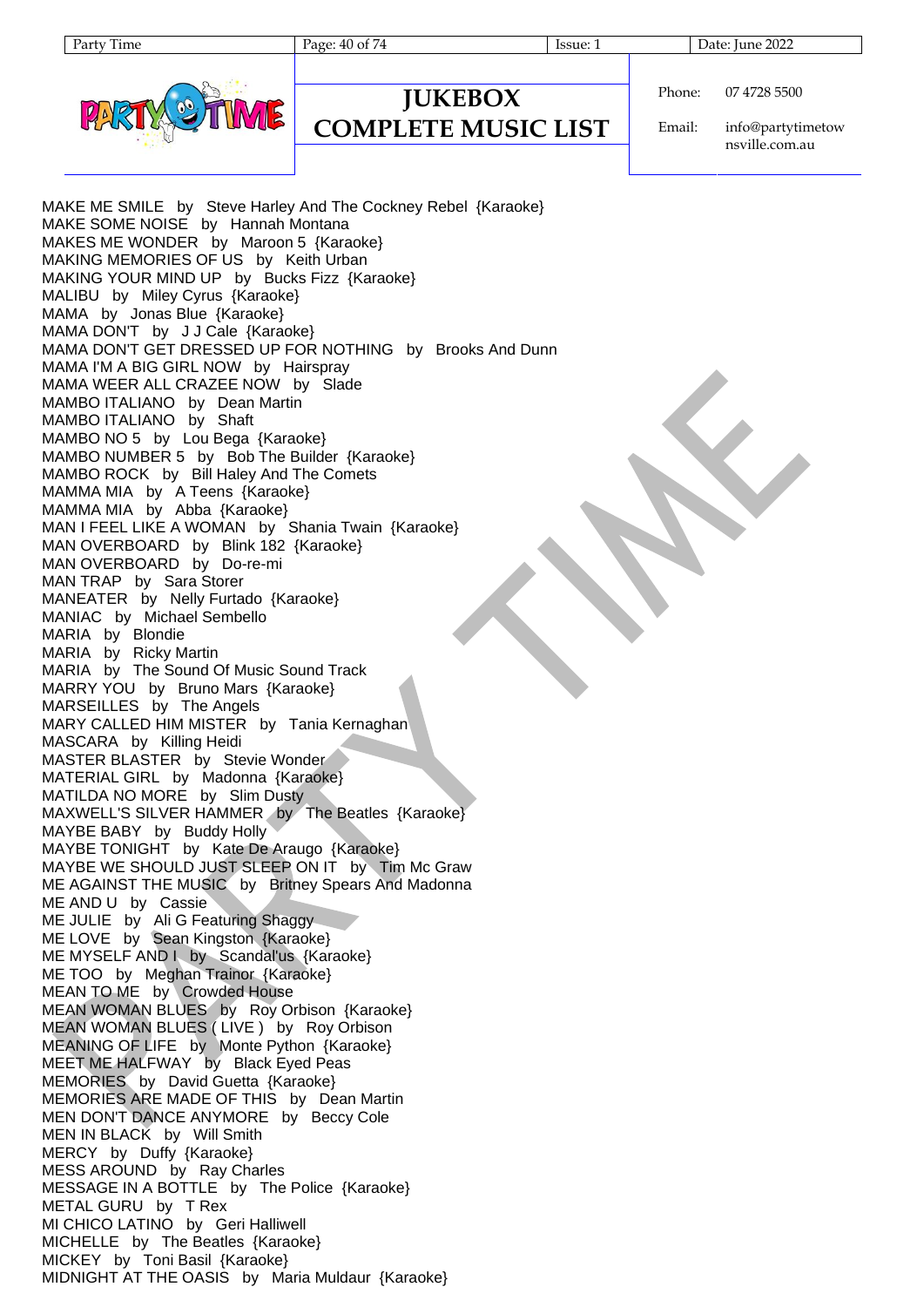Page: 41 of 74 Issue: 1 Issue: 1 Date: June 2022



### **JUKEBOX COMPLETE MUSIC LIST**

Phone: 07 4728 5500

Email: info@partytimetow nsville.com.au

MIGHTY MIGHTY LOVE by Aleyce Simmonds MILKSHAKE by Kelis MILLION DOLLAR RIFF by Skyhooks MILLIONAIRE by Kelis MINE by Bazzi {Karaoke} MINE by Taylor Swift {Karaoke} MINNIE THE MOOCHER by Cab Calloway (blues Brothers) MINORITY by Greenday {Karaoke} MIRROR MAN by Human League MIRRORS by Justin Timberlake MISERY by The Beatles {Karaoke} MISS CALIFORNIA by Dante Thomas {Karaoke} MISS ME BLIND by Culture Club MISS YOU by Rolling Stones {Karaoke} MISSING by Everthing But The Girl MISSING YOU by John Waite {Karaoke} MISSIONARY MAN by Eurythmics {Karaoke} MISTAKE by Stephanie Mc Intosh MISTAKEN IDENTITY by Delta Goodrem {Karaoke} MISTER JONES by Counting Crows {Karaoke} MISTY by Ray Stevens {Karaoke} MIXED EMOTIONS by Rolling Stones {Karaoke} MIXED UP WORLD by Sophie Ellis Bextor MMMBOP by Hanson MOCKING BIRD by Eminem MOCKING BIRD by Johnny O'keefe MOCKING BIRD by Rob Thomas {Karaoke} MODERN GIRL by James Freud MODERN LOVE by David Bowie MOFO by U2 MOMENTS by Bliss N Eso MONDAY MORNING CHURCH by Alan Jackson MONEY by Flying Lizards MONEY by Pink Floyd MONEY by The Beatles MONEY by The Searchers {Karaoke} MONEY FOR NOTHING by Dire Straits {Karaoke} MONEY HONEY by Bay City Rollers MONEY MAKER by Throttle Feat Lunchmoney Lewis {Karaoke} MONEY MONEY MONEY by Abba {Karaoke} MONEY TALKS by Ac Dc MONKEES THEME by The Monkees MONKEY WRENCH by Foo Fighters MONSTER by Shawn Mendes - Justin Bieber {Karaoke} MONSTER MASH by Bobby ( Boris ) Pickett {Karaoke} MONTEGO BAY by Bobby Bloom {Karaoke} MONY MONY by Billy Idol {Karaoke} MOONING by Grease ( Louis St Louis And Cindy Bullens ) MOONSHADOW by Cat Stevens {Karaoke} MORE by Usher MORE MORE MORE by Andrea True Convention MORE THAN A FEELING by Boston MORE THAN A WOMAN by Bee Gees MORE THAN I CAN SAY by Leo Sayer {Karaoke} MORE THAN YOU ARE by Grinspoon MORNING AFTER DARK by Timbaland Feat Nelly Furtado And So Shy MORNING HAS BROKEN by Cat Stevens {Karaoke} MORNING TRAIN ( NINE TO FIVE ) by Sheena Easton {Karaoke} MORNINGTOWN RIDE by The Seekers {Karaoke} MOSCOW by Genghis Khan {Karaoke} MOST GIRLS by Pink {Karaoke}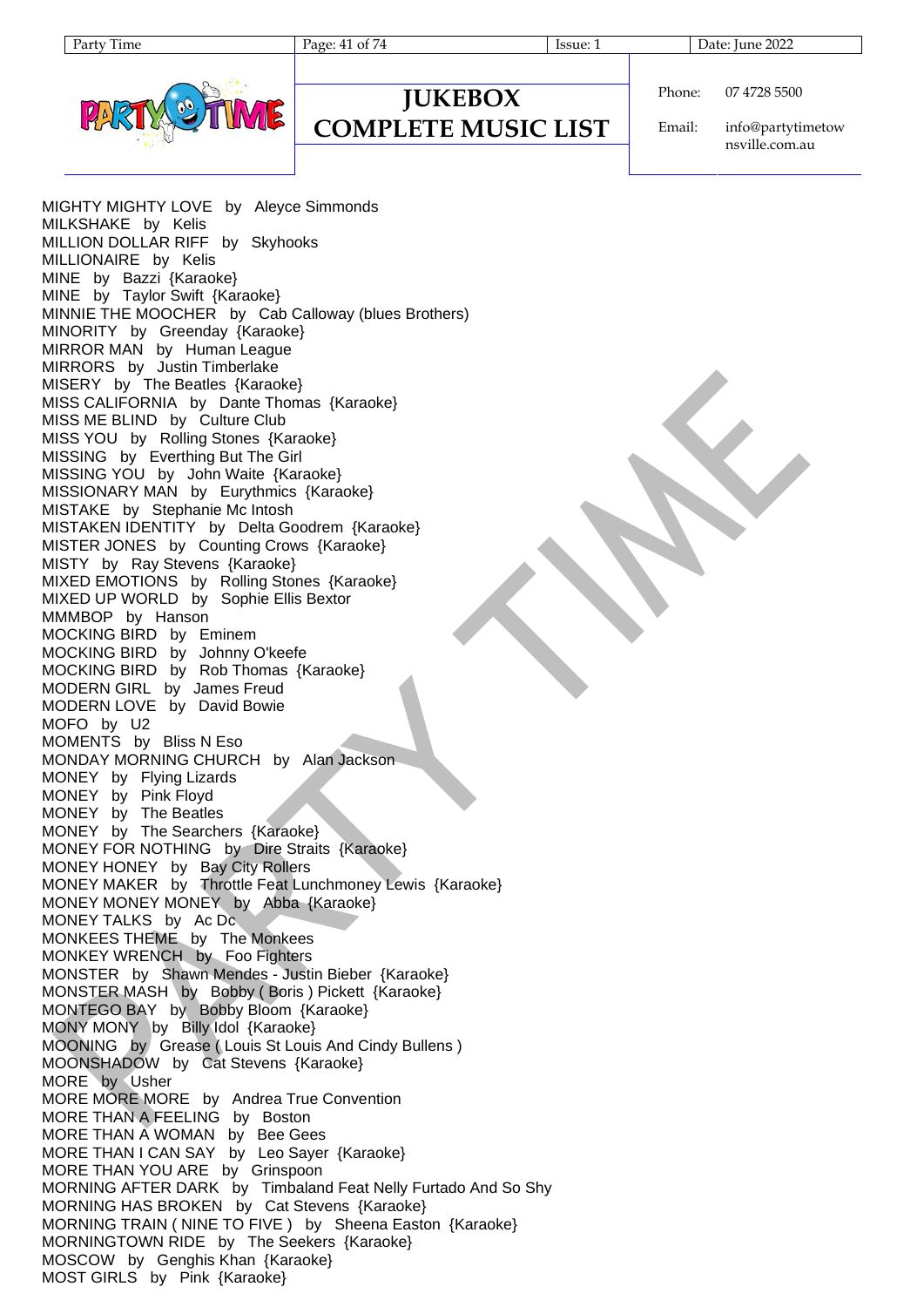Page: 42 of 74 Issue: 1 Issue: 1 Date: June 2022



### **JUKEBOX COMPLETE MUSIC LIST**

Phone: 07 4728 5500

Email: info@partytimetow nsville.com.au

MOST PEOPLE I KNOW by Billy Thorpe {Karaoke} MOTHER'S LITTLE HELPER by The Rolling Stones MOTLEY CREW by Post Malone MOUSE TRAP HEART by Thirsty Merc {Karaoke} MOUTH by Merril Bainbridge MOVE BABY MOVE by Johnny O'keefe MOVE IN MY DIRECTION by Bananarama MOVE IT by Cliff Richard MOVE YOUR BODY by Eiffel 65 MOVE YOUR BODY by Hi 5 MOVE YOUR FEET by Junior Senior {Karaoke} MOVIE STAR by Harpo MOVING ON UP by M - People {Karaoke} MOVING UP by Dreamworld MR BASS MAN by Johnny Cymbal MR BLUE SKY by ELO {Karaoke} MR BO JANGLES by The Nitty Gritty Dirt Band {Karaoke} MR KNOW IT ALL by Kelly Clarkson MR MYSTERIOUS by Vanessa Amorosi {Karaoke} MR TAMBOURINE MAN by The Byrds MR VAIN by Culture Beat MRS ROBINSON by Simon And Garfunkle MS JACKSON by Outkast MS VANITY by Rob Mills {Karaoke} MUCH TOO YOUNG (LIVE) by Garth Brooks MULE TRAIN by Frankie Laine MULL OF KINTYRE by Paul Mc Cartney {Karaoke} MULTIPLY by Xzibit MURDER ON THE DANCE FLOOR by Sophie Ellis Bextor {Karaoke} MUSIC by Madonna {Karaoke} MUSIC GETS THE BEST OF ME by Sophie Ellis Bextor {Karaoke} MUSIC SOUNDS BETTER WITH YOU by Stardust MUSICOLOGY by Prince MUSTANG SALLY by Commitments MY BABY by Cold Chisel {Karaoke} MY BABY LOVES LOVIN' by White Plains MY BAND by D12 MY BEST FRIEND by Tim Mc Graw MY BOY LOLLY POP by Millie {Karaoke} MY BOYFRIEND'S BACK by Spazzys {Karaoke} MY BOYFRIEND'S BACK by The Angels {Karaoke} MY COO CA CHOO by Alvin Stardust {Karaoke} MY DELIRIUM by Ladyhawke {Karaoke} MY FAVORITE THINGS by The Sound Of Music Sound Track MY FAVOURITE GAME by The Cardigans MY FIRST KISS by 3oh!3 Feat Kesha MY FRIEND OF MISERY by Metallica MY GENERATION by The Who MY GIRL by Hoodoo Gurus {Karaoke} MY GUY by Mary Wells {Karaoke} MY HAPPINESS by Powderfinger {Karaoke} MY HAPPY ENDING by Avril Lavigne {Karaoke} MY HEAD AND MY HEART by Ava Max MY HEART BEATS LIKE A DRUM by A T C {Karaoke} MY HEART BELONGS TO ONLY YOU by Bobby Vinton {Karaoke} MY HEART WILL GO ON by Celine Dion MY HUMPS by The Black Eyed Peas MY INFINITE LOVE by George Strait MY LIFE WOULD SUCK WITHOUT YOU by Kelly Clarkson MY LITTLE ANGEL by William Shakespeare {Karaoke} MY LOVE by Justin Timberlake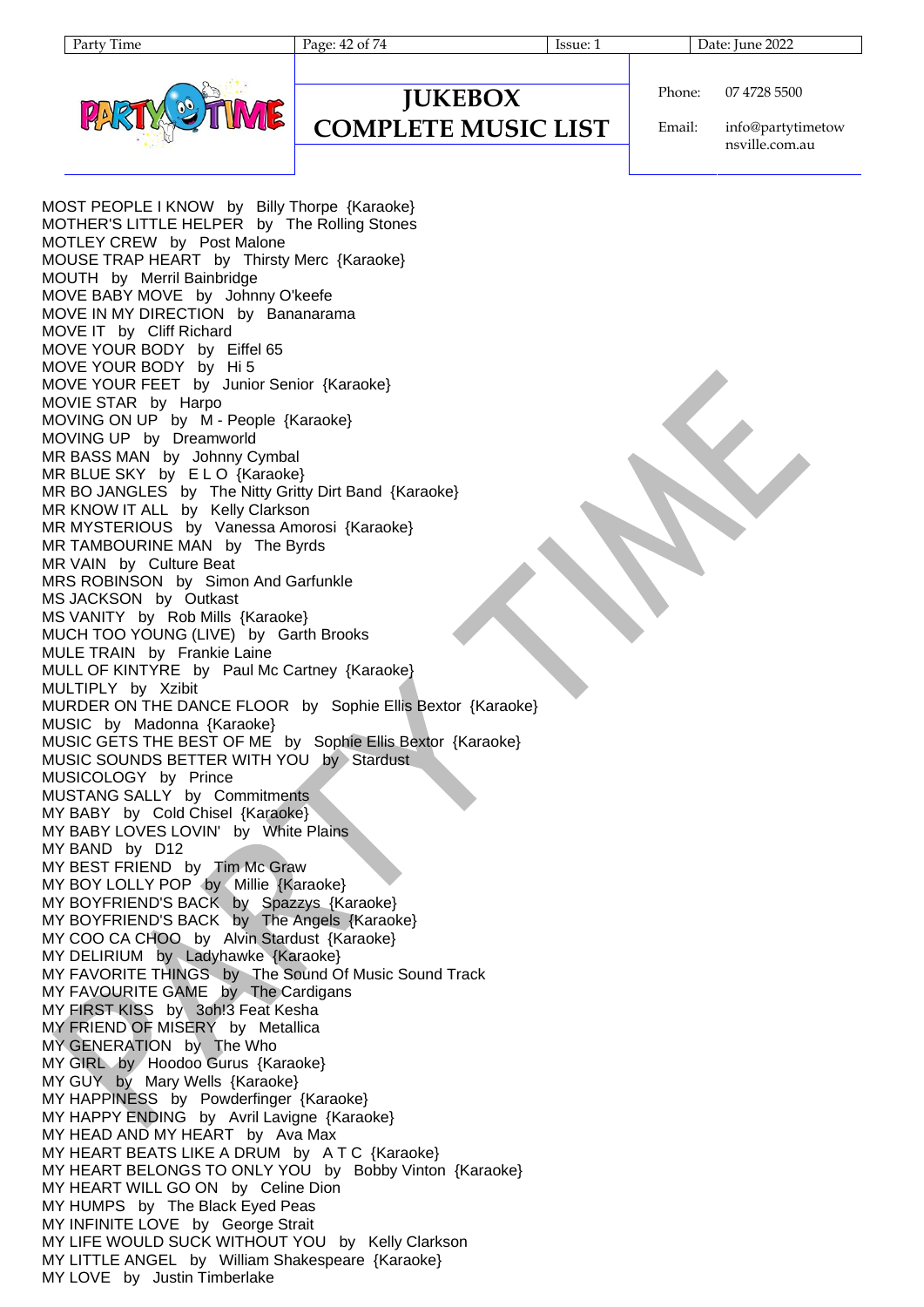Page: 43 of 74 Issue: 1 Issue: 1 Date: June 2022



### **JUKEBOX COMPLETE MUSIC LIST**

Phone: 07 4728 5500

Email: info@partytimetow nsville.com.au

MY MISTAKE by Split Enz MY MY MY by Armand Van Helden MY NAME IS by Eminem MY NEXT BROKEN HEART by Brooks And Dunn MY NEXT THIRTY YEARS by Tim Mc Graw MY OH MY by Aqua MY OLD FRIEND by Tim Mc Graw MY OLD MAN'S A DUSTMAN by Lonnie Donegan {Karaoke} MY PEOPLE by The Presets {Karaoke} MY PLACE by Nelly {Karaoke} MY PRAYER by The Platters {Karaoke} MY SHARONA by The Knack {Karaoke} MY WAY by Calvin Harris {Karaoke} MY WAY by Frank Sinatra {Karaoke} MY WORLD by Bee Gees {Karaoke} MYSTERIOUS GIRL by Peter Andre MYSTERY TRAIN by Dwight Yoakam N DEY SAY by Nelly NA NA HEY HEY KISS HIM GOODBYE by Bananarama NA NA HEY HEY KISS HIM GOODBYE by Steam NASTY GIRL by Destiny's Child NASTY GIRL by Inaya Day NASTY GIRL by Nitty {Karaoke} NATURAL by Imagine Dragons NAUGHTY GIRL by Beyonce NAUGHTY GIRL by Mr G {Karaoke} NEED ME TO STAY by Tommy Trash NEED TO KNOW by Doja Cat NEED YOU NOW by Lady Antebellum {Karaoke} NEED YOU TONIGHT by Inxs NEEDLES AND PINS by The Searchers {Karaoke} NESSAJA by Scooter NEUTRON DANCE by Pointer Sisters {Karaoke} NEVER BE THE SAME by Jessica Mauboy NEVER CAN SAY GOODBYE by Communards NEVER CAN SAY GOODBYE by Gloria Gaynor {Karaoke} NEVER ENDING STORY by Limahl NEVER EVER by The Rubens Feat Sarah NEVER GONNA DIE by Choir Boys NEVER GONNA GIVE UP ON YOU BABY by Rick Astley {Karaoke} NEVER LET ME GO by Florence And The Machine {Karaoke} NEVER LET ME GO by The Black Sorrows NEVER LET YOU GO by Third Eye Blind NEVER SAY GOODBYE by Bon Jovi NEVER SAY NEVER by Justin Bieber Feat Jaden Smith {Karaoke} NEVER SAY NEVER by Vandalism NEVER THE SAME AGAIN by Melanie C {Karaoke} NEVER WANTED NOTHING MORE by Kenny Chesney NEVER WAS IT ALL by Slim Dusty NEW DIVIDE by Linkin Park {Karaoke} NEW GIRL IN SCHOOL by Ol'55 NEW ROMANTICS by Taylor Swift {Karaoke} NEW SENSATION by Inxs {Karaoke} NEW YEAR'S DAY by U2 NEW YORK by Eskimo Joe {Karaoke} NEW YORK NEW YORK by Frank Sinatra {Karaoke} NICE TO MEET YA by Niall Horan {Karaoke} NIGHT CHANGES by One Direction {Karaoke} NIGHT FEVER by Bee Gees {Karaoke} NIGHT MOVES by Bob Seger {Karaoke} NIGHT OF MY LIFE by Damien Leith {Karaoke}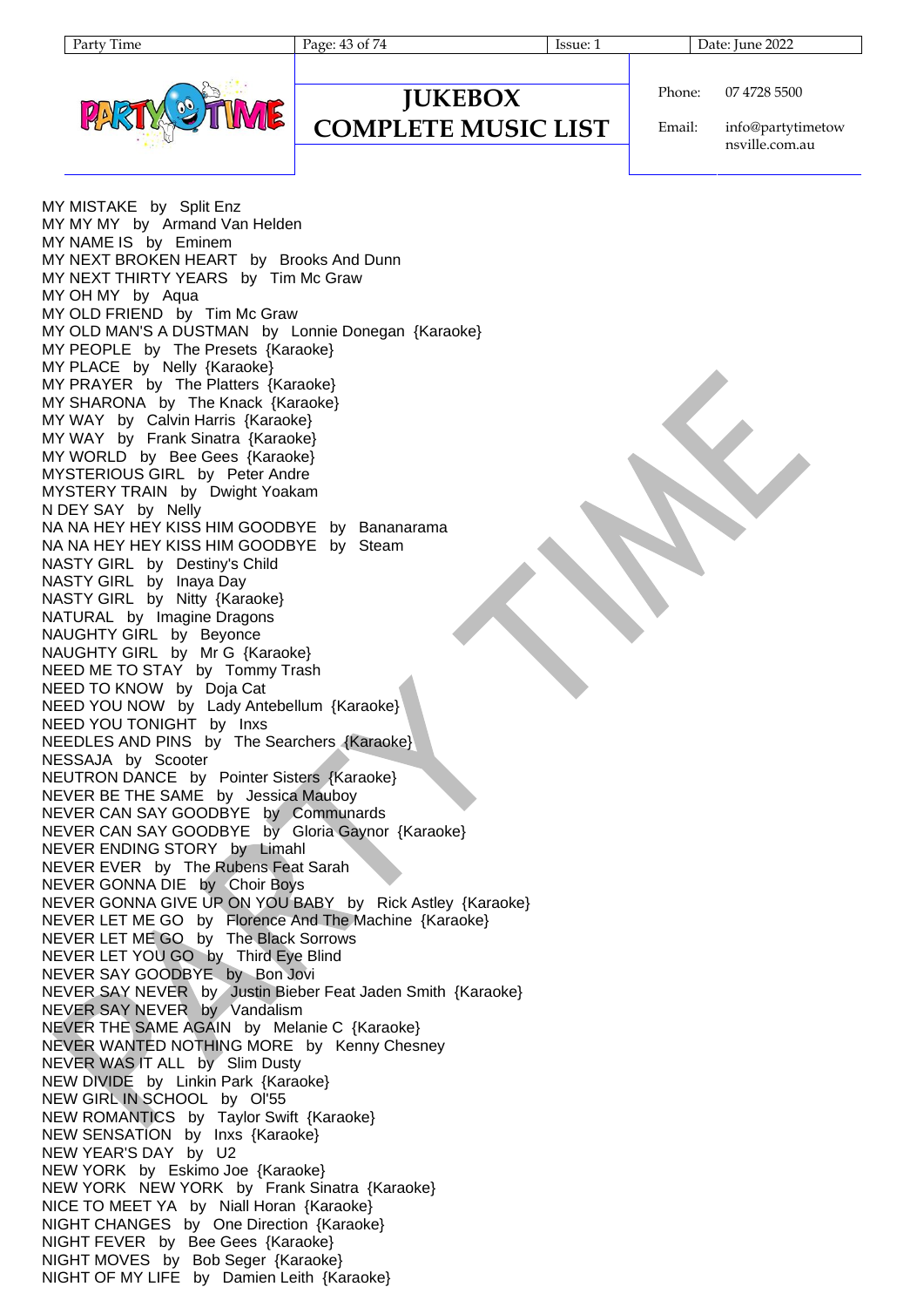| arty<br>11me |
|--------------|
|--------------|

Page: 44 of 74 Issue: 1 Issue: 1 Date: June 2022

Phone:



OFF TO THE LIBRARY by Justine Clarke

# **JUKEBOX**

**COMPLETE MUSIC LIST**

Email: info@partytimetow

07 4728 5500

nsville.com.au

NIGHTFALLS by Keith Urban {Karaoke} NIGHTS IN WHITE SATIN by Moody Blues {Karaoke} NINE IN THE MORNING by Panic At The Disco {Karaoke} NINE MILE RUN by Tania Kernaghan NINE TO FIVE by Dolly Parton NINETEEN EIGHTIES BUSHMAN ON THE MOVE by Slim Dusty NO by Meghan Trainor {Karaoke} NO 1 by Nelly NO END IN SIGHT by Katrina Elam NO LIES by Noiseworks NO MONEY by Galantis {Karaoke} NO MORE MR NICE GUY by Alice Cooper NO MORE TEARS by Modjo NO MORE TEARS ( ENOUGH IS ENOUGH ) by Donna Summer And Barbra Streisand {Karaoke} NO ONE by Alicia Keys {Karaoke} NO PARTICULAR PLACE TO GO by Chuck Berry NO REPLY by The Beatles NO SECOND PRIZE by Jimmy Barnes NO SECRETS by The Angels {Karaoke} NO SENSE by Cold Chisel {Karaoke} NO TIME FOR GAMES by Midnight Oil NO TIME TO CRY by Joe Nichols NOBODY CAN FREAK YOU by Ll Cool J NOBODY KNOWS by Pink {Karaoke} NOBODY'S PERFECT by Hannah Montana NORTH SOUTH EAST AND WEST by Hi 5 NORTH TO ALASKA by Dwight Yoakam NORWEGIAN WOOD by The Beatles NOT AFRAID by Eminem NOT FADE AWAY by Buddy Holly NOT FAIR by Lily Allen {Karaoke} NOT FOR YOU by Pearl Jam NOT IN LOVE by Enrique Iglesias {Karaoke} NOT LETTING GO by Tinie Tempah Feat Jess Glynne NOT MANY by Scribe NOT ME NOT I by Delta Goodrem {Karaoke} NOT PRETTY ENOUGH by Kasey Chambers {Karaoke} NOT READY TO MAKE NICE by Dixie Chicks {Karaoke} NOT SOBER by The Kid Laroi NOT THAT KIND by Anastacia NOTHIN' BETTER TO DO by Leann Rimes NOTHING LASTS FOREVER by Jebediah NOTHING ON YOU by B O B Feat Bruno Mars NOTHING'S REAL BUT LOVE by Rebecca Ferguson {Karaoke} NOVEMBER RAIN by Guns And Roses NOW I RUN by Shannon Noll {Karaoke} NOW OR NEVER by High School Musical 3 NOW THAT WE FOUND LOVE by Heavy D And The Boyz NOWHERE MAN by The Beatles {Karaoke} NU FLOW by Big Brovaz NUMB by Linkin Park NUTBUSH CITY LIMITS by Ike And Tina Turner {Karaoke} O YEAH by End Of Fashion OB-LA-DI OB-LA-DA by The Beatles {Karaoke} OBJECTION (TANGO) by Shakira OBSESSION by Frankie J OCTOBER GREY by Screaming Jets {Karaoke} OCTOPUS'S GARDEN by The Beatles {Karaoke} ODE TO MY FAMILY by The Cranberries {Karaoke} OF WOLF AND MAN by Metallica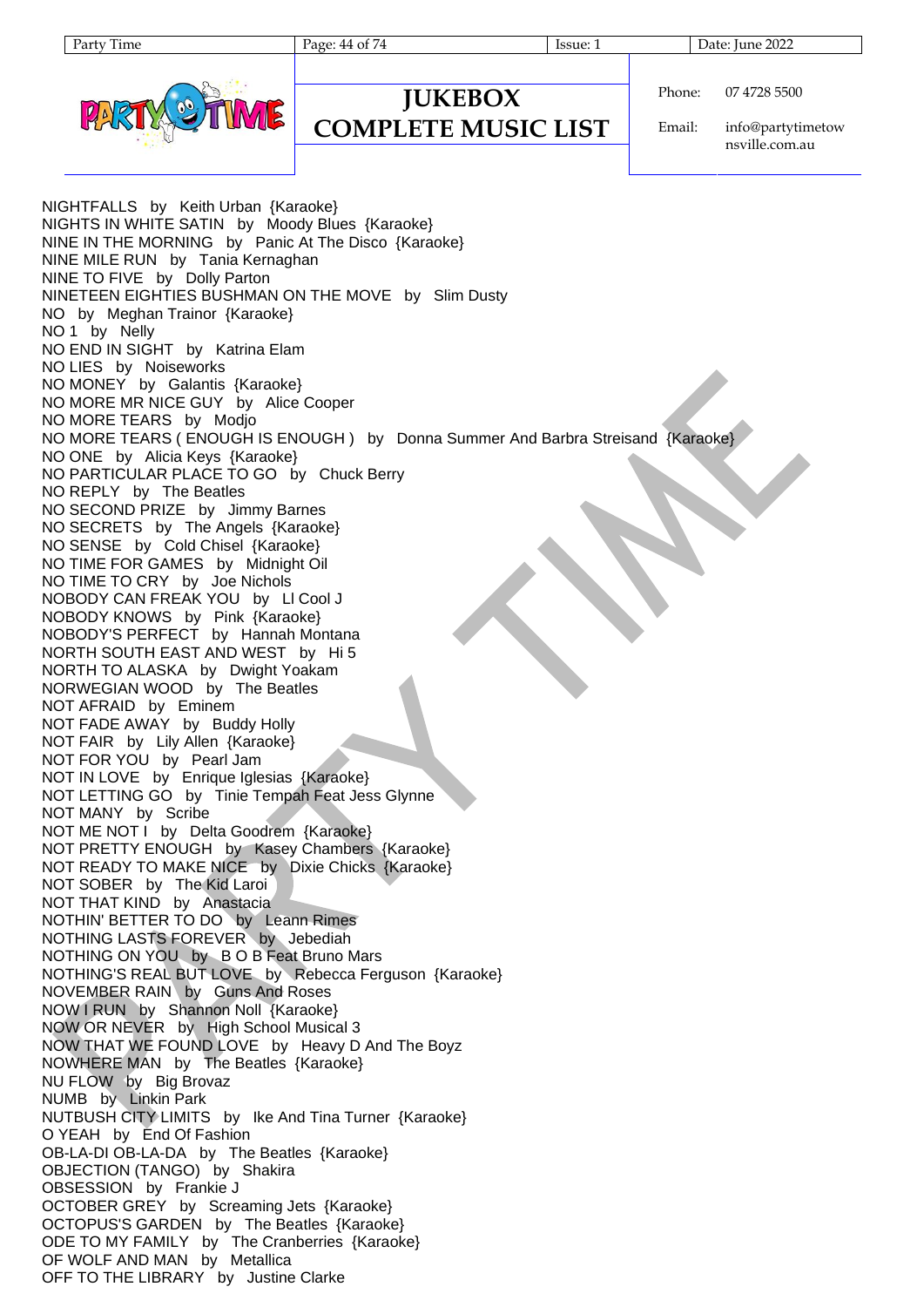| v<br>ı ime<br>arг |
|-------------------|
|-------------------|

Page: 45 of 74 Issue: 1 Issue: 1 Date: June 2022

**JUKEBOX COMPLETE MUSIC LIST** Phone: 07 4728 5500

Email: info@partytimetow nsville.com.au

OH by Ciara OH BOY by Buddy Holly {Karaoke} OH CAROL by Neil Sedaka {Karaoke} OH CAROL by Smokie {Karaoke} OH JULIE by Shakin' Stevens OH LONESOME ME by Dwight Yoakam OH LONESOME ME by Johnny Cash {Karaoke} OH OH by Guy Sebastian {Karaoke} OH PRETTY WOMAN by Roy Orbison {Karaoke} OH PRETTY WOMAN (LIVE ) by Roy Orbison OH SANTA by Mariah Carey - Ariana Grande - Jennifer Hudson OH YEAH by Yello {Karaoke} OK by Big Brovaz OKIE FROM MUSKOGEE by George Jones OLD BLUE CHAIR by Kenny Chesney OLD BLUE JEANS by Hannah Montana OLD MAN EMU by John Williamson {Karaoke} OLD SCARS by Ryan Keen {Karaoke} OLD TIME ROCK AND ROLL by Bob Seger {Karaoke} OLD TOWN NEW by Tim Mc Graw OLIVER'S ARMY by Elvis Costello {Karaoke} OMG by Usher Feat Will I Am ON A MISSION by Gabriella Cilmi ON A NIGHT LIKE THIS by Kylie {Karaoke} ON MY KNEES by Charlie Rich ON MY MIND by Powderfinger ON THE FLOOR by Jennifer Lopez Feat Pitbull ON THE PROWL by Ol'55 {Karaoke} ON THE RADIO by Donna Summer ON THE ROAD AGAIN by Willie Nelson {Karaoke} ON TOP OF THE WORLD by Imagine Dragons {Karaoke} ONCE by Pearl Jam ONE AND ONE AND ONE by Adam Harvey ONE BUD WISER by Gretchen Wilson ONE CALL AWAY by Charlie Puth {Karaoke} ONE CALL AWAY by Chingy ONE DAY IN YOUR LIFE by Anastacia ONE HEART by Celine Dion ONE IN A MILLION by Hannah Montana ONE LAST TIME by Glen Campbell ONE LOVE by Bob Marley ONE MAN BAND by Leo Sayer {Karaoke} ONE MINUTE by Kelly Clarkson ONE MORE TIME by Daft Punk ONE MORE TIME by Real Mc Coy ONE MORE TIME ( THE SUNSHINE SONG ) by Groove Terminator ) ONE NIGHT by Elvis ONE OF MY KIND by Rogue Traders Vs Inxs ONE PERFECT DAY by Little Heroes {Karaoke} ONE STEP FORWARD by Hi 5 ONE WAY ROAD by John Butler Trio ONE WAY TICKET by Eruption ONLY FOR SHEEP by Bureau ONLY SIXTEEN by Ol'55 ONLY THE LONELY by Roy Orbison {Karaoke} ONLY THE LONELY ( LIVE ) by Roy Orbison {Karaoke} ONLY WOMEN BLEED by Alice Cooper {Karaoke} ONLY YOU by The Platters {Karaoke} OOBY DOOBY by Creedence Clearwater Revival {Karaoke} OOBY DOOBY ( LIVE ) by Roy Orbison OOH AAH AAH by Jay Laga'aia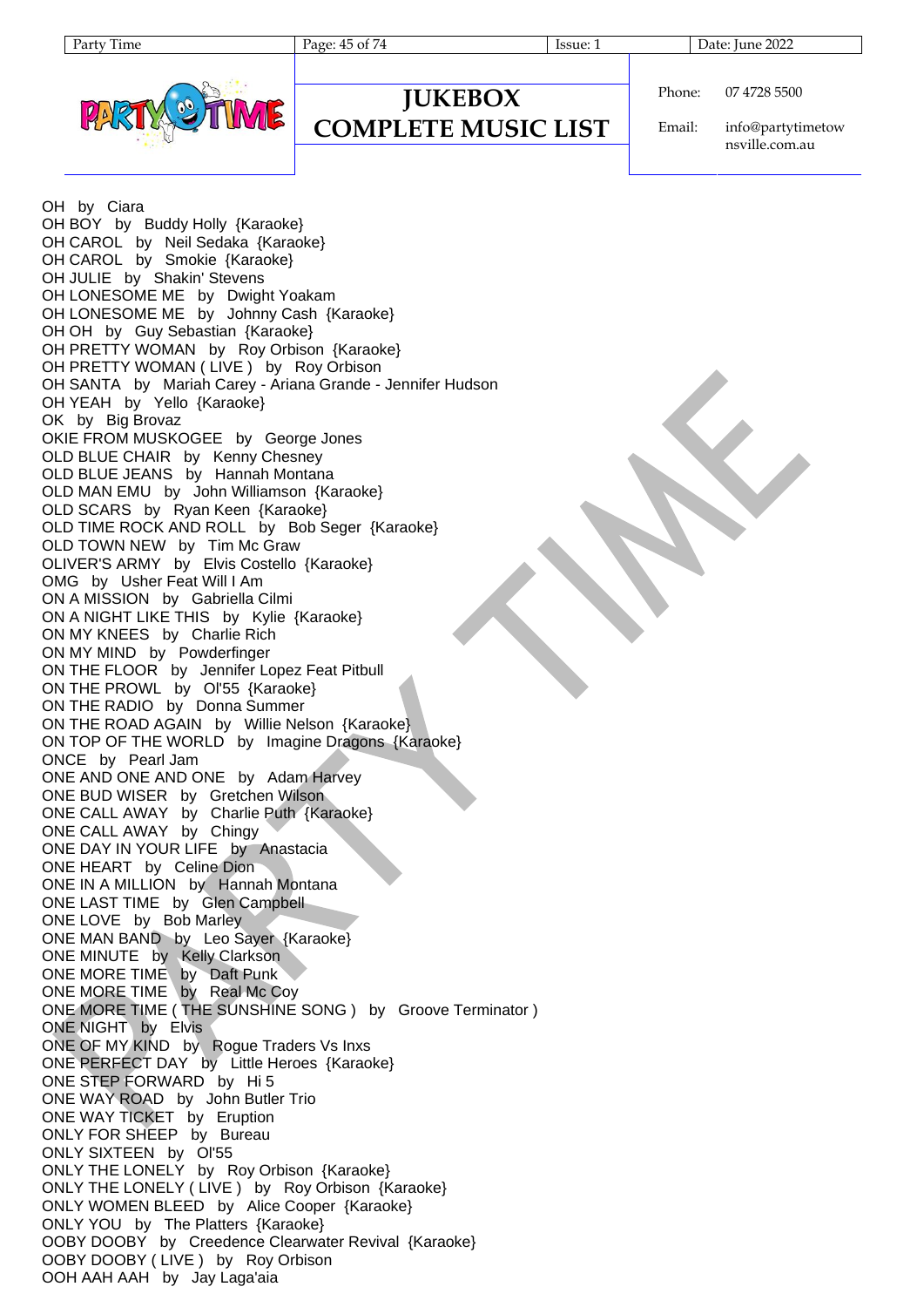| 1 une<br>aг |  |
|-------------|--|
|-------------|--|

**JUKEBOX COMPLETE MUSIC LIST**

Page: 46 of 74 Issue: 1 Issue: 1 Date: June 2022



Phone: 07 4728 5500

Email: info@partytimetow nsville.com.au

OOH AHH by Tamara {Karaoke} OOPS I DID IT AGAIN by Britney Spears {Karaoke} OOPS OH MY by Tweet OPEN SEASON ON MY HEART by Tim Mc Graw OPEN YOUR HEART by Human League OPERATION BLADE by Public Domain {Karaoke} OPPORTUNITY by Pete Murray {Karaoke} OPPOSITES ATTRACT by Hi 5 ORANGE BLOSSOM SPECIAL by Johnny Cash {Karaoke} ORANGE CRUSH by R E M ORDINARY GIRL by Jackson Mendoza ORIGINAL SIN by Inxs OUR HOUSE by Madness OUR LIPS ARE SEALED by Hilary And Haylie Duff {Karaoke} OUR LIPS ARE SEALED by The Go Go's OUR LOVE by Donna Summer OUR TIME NOW by Plain White T's {Karaoke} OUT OF MY MIND by Pearl Jam OUT OF SIGHT OUT OF MIND by The Models OUT OF THE BLUE by Delta Goodrem {Karaoke} OUT ON MY OWN by Keith Urban OUT WITH MY BABY by Guy Sebastian {Karaoke} OUTSIDE OF ME by Killing Heidi OUTTA MY HEAD by Ashlee Simpson {Karaoke} OVER AND OVER by Nelly {Karaoke} OVER AT THE FRANKENSTEIN PLACE by Rocky Horror OVER PROTECTED by Britney Spears OVERLOAD by Sugababes {Karaoke} P I M P by 50 Cent P S I LOVE YOU by The Beatles {Karaoke} PAID MY DUES by Anastacia PAINT IT BLACK by The Rolling Stones PAPA LOVES MAMA by Garth Brooks PAPARAZZI by Lady Gaga PAPER IN FIRE by John Cougar Mellencamp PAPPA DON'T PREACH by Kelly Osbourne PARADISE by Meduza PARADISE BY THE DASHBOARD LIGHT by Meatloaf {Karaoke} PARALLEL LINE by Keith Urban PARANOID by Black Sabbath PART TIME LOVER by Stevie Wonder {Karaoke} PARTY DOLL by Buddy Knox PARTY FOR TWO by Shania Twain And Mark Mc Grath PARTY IN THE U S A by Miley Cyrus {Karaoke} PARTY PEOPLE by Nelly Feat Fergie PARTY ROCK ANTHEM by Lmfao PASS THE DUTCHIE by Musical Youth PASSADENA by John Paul Young {Karaoke} PAYPHONE by Maroon 5 {Karaoke} PE 2000 by Puff Daddy PEACE TRAIN by Cat Stevens {Karaoke} PEACEFUL EASY FEELING by Eagles {Karaoke} PEAL OF BELLS by Traditional PEANUT BUTTER JELLY by Galantis PEEK - A - BOO by Devo PEGGY SUE by Buddy Holly PENNY ARCADE by Roy Orbison PENNY LANE by The Beatles {Karaoke} PEOPLE by Misex PEOPLE HELP THE PEOPLE by Birdy {Karaoke} PEPPERMINT TWIST by The Sweet {Karaoke}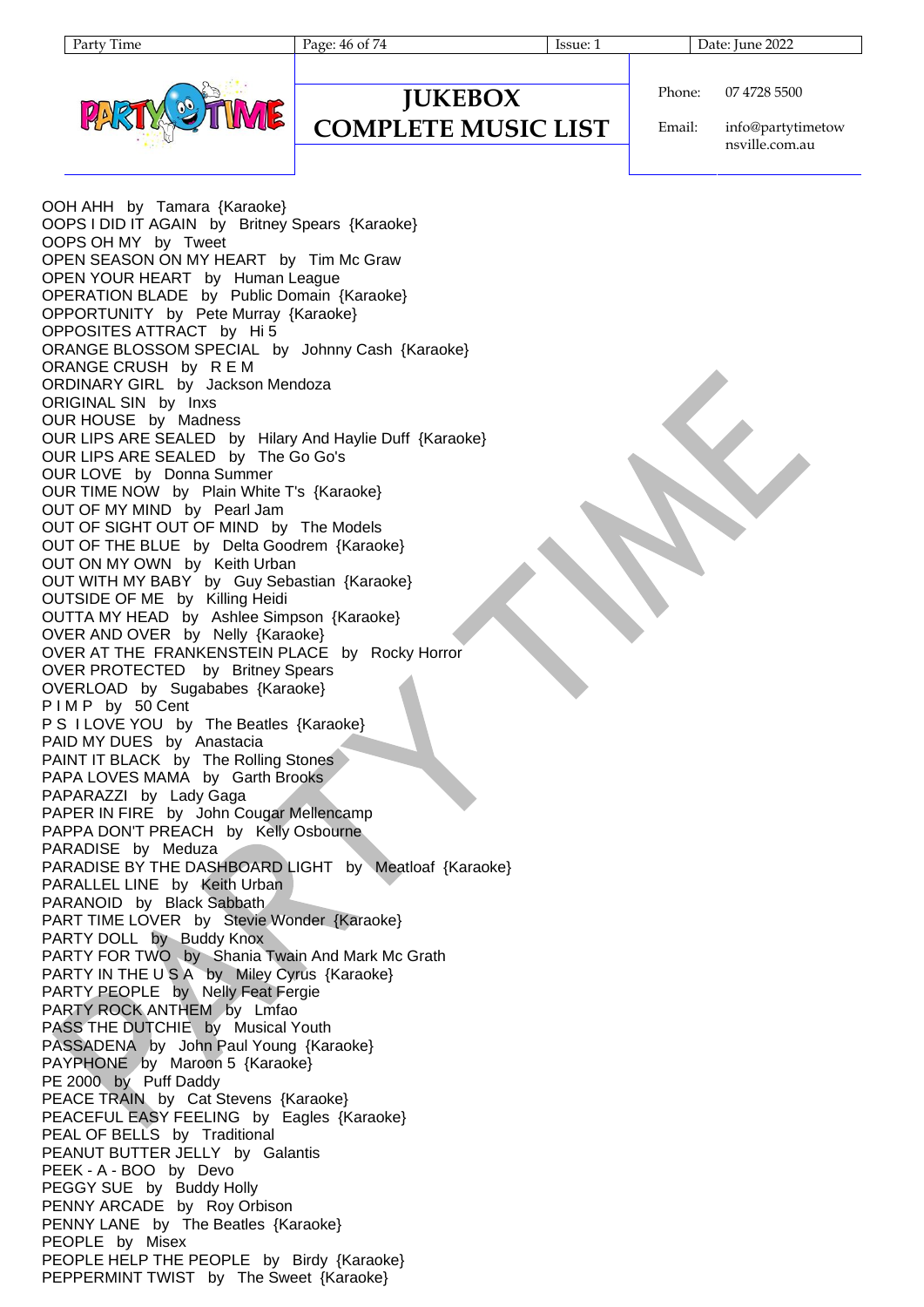Page: 47 of 74 Issue: 1 Date: June 2022



### **JUKEBOX COMPLETE MUSIC LIST**

Phone: 07 4728 5500

Email: info@partytimetow nsville.com.au

PERFECT by Fairground Attraction {Karaoke} PERFECT by Simple Plan {Karaoke} PERFECTION by Danni Minogue PERSONALITY by Lloyd Price {Karaoke} PETER GUN by Duane Eddy PETER GUN THEME by Blues Brothers PHILADELPHIA FREEDOM by Elton John {Karaoke} PHOTOGRAPH by Nickelback {Karaoke} PHYSICAL by Olivia Newton-john {Karaoke} PIANO MAN by Billy Joel {Karaoke} PICTURES by Sneaky Sound System PICTURES IN THE MIRROR by The Living End {Karaoke} PICTURES OF YOU by The Last Goodnight {Karaoke} PIECES OF ME by Ashlee Simpson {Karaoke} PILLOWTALK by Zayn {Karaoke} PINBALL WIZARD by Elton John PINBALL WIZARD by The Who {Karaoke} PINK by Aerosmith PINK CADILLAC by Natalie Cole {Karaoke} PIPELINE by The Astronauts PLACE YOUR HANDS by Reef PLACES TO GO by 50 Cent PLANET CLAIRE by B52's {Karaoke} PLANET EARTH by Duran PLANS by Birds Of Tokyo PLAY HARD by David Guetta Feat Ne-yo And Akon PLAY ME by Neil Diamond PLAY SOMETHING COUNTRY by Brooks And Dunn PLAY THAT FUNKY MUSIC by Wild Cherry {Karaoke} PLAYBOY by Dwight Yoakam PLAYBOYS OF THE SOUTHWESTERN WORLD by Blake Shelton PLEASE DON'T GO by K C And The Sunshine Band {Karaoke} PLEASE DON'T LEAVE ME by Pink PLEASE DON'T TEASE by Cliff Richard {Karaoke} PLEASE ME by Cardi B - Bruno Mars PLEASE MISTER POSTMAN by The Beatles {Karaoke} PLEASE MR POSTMAN by The Carpenters {Karaoke} PLEASE PLEASE ME by The Beatles {Karaoke} PLEASE REMEMBER ME by Tim Mc Graw PLEASE STAY by Kylie PLEASURE AND PAIN by Divinyls PLUG IT IN by Basement Jaxx POETRY IN MOTION by Johnny Tillotson {Karaoke} POISON by Alice Cooper POISON by Bardot POISON by Rita Ora {Karaoke} POISON ARROW by A B C {Karaoke} POISON IVY by Billy Thorpe And The Aztecs {Karaoke} POISON IVY by The Coasters {Karaoke} POKER FACE by Lady Gaga POLYESTER GIRL by Regurgitator {Karaoke} POMPEII by Bastille {Karaoke} PON DE REPLAY by Rihanna PONY by Kasey Chambers {Karaoke} PONY TIME by Chubby Checker {Karaoke} POP by N Sysnc POP A TOP by Alan Jackson POP MUZIK ( REMIX) by M {Karaoke} POP YA COLLAR by Usher POP!ULAR by Darren Hayes {Karaoke} POST MALONE by Rani And Sam Feldt {Karaoke}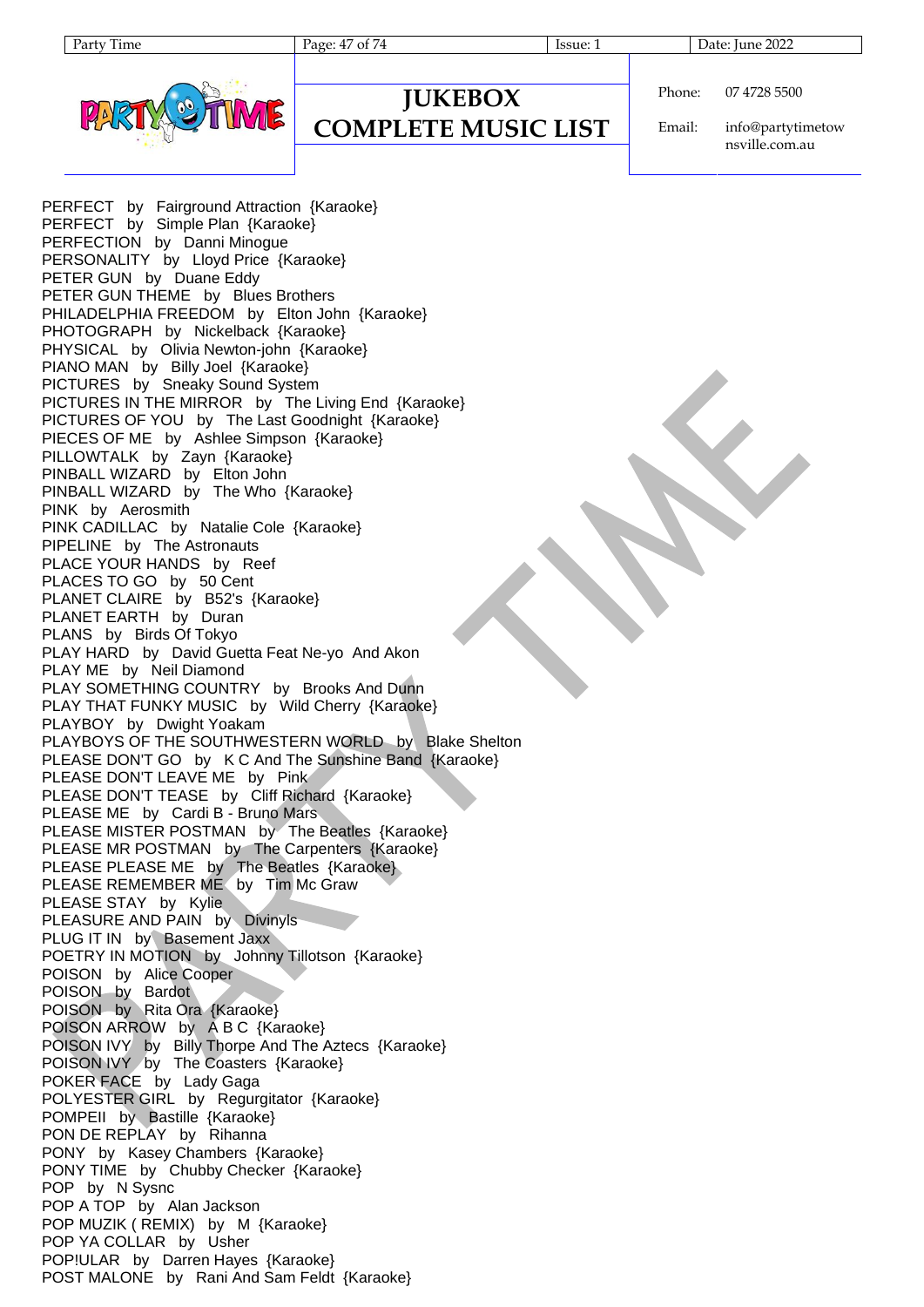| artv | 11me |
|------|------|
|------|------|

**JUKEBOX COMPLETE MUSIC LIST**

Page: 48 of 74 Issue: 1 Issue: 1 Date: June 2022



Phone: 07 4728 5500

Email: info@partytimetow nsville.com.au

POSTER GIRL by Beccy Cole POTION by Calvin Harris - Dua Lipa - Young Thug POUR SOME SUGAR ON ME by Def Leppard POWER AND THE PASSION by Midnight Oil POWER OF LOVE by Huey Lewis And The News {Karaoke} POWERFUL by Major Lazer Feat Ellie Goulding And Tarrus Riley PRAISE YOU by Fat Boy Slim PRAY by Tina Cousins PRAY TO GOD by Calvin Harris PRECIOUS TO ME by Phil Seymour PREDICTABLE by Delta Goodrem {Karaoke} PRELUDE AND THE SOUND OF MUSIC by The Sound Of Music Sound Track PRESSURE DOWN by John Farnham PRETEND by Gerry And The Pacemakers {Karaoke} PRETTY FLY by The Offspring {Karaoke} PRETTY VACANT by Sex Pistols PRICE OF LOVE by Roxy Music PRICE TAG by Jessie J Feat B O B {Karaoke} PRIDE by U2 PRINCESS by Short Stack PRISIONER OF SOCIETY by The Living End PRISONER by Miley Cyrus {Karaoke} PRIVATE IDAHO by B52's {Karaoke} PROFESSIONAL WIDOW by Tori Amos PROMISCUOUS by Nelly Furtado PROPER EDUCATION by Eric Prydz Vs Floyd {Karaoke} PROUD MARY by Creedence Clearwater Revival {Karaoke} PROUD OF THE HOUSE WE BUILT by Brooks In Dunn PUB WITH NO BEER by Slim Dusty {Karaoke} PULL THE OTHER ONE MATE by Lee Kernaghan And The Riders PULL UP TO THE BUMPER by Deni Hines PUMP IT by Black Eyed Peas PUMP UP THE JAM by Technotronic {Karaoke} PUMP UP THE VOLUME by Marrs PUMPIN BLOOD by Nonono {Karaoke} PUPPET ON A STRING by Jo Jo Zep And The Falcons PURPLE HAZE by Jimi Hendrix PURPLE PEOPLE EATER by Sheb Wooley {Karaoke} PURPLE PILLS by D - 12 {Karaoke} PUSH IT by Garbage PUSH IT by Salt N Pepa PUSH THE BUTTON by Sugababes {Karaoke} PUSH UP by Freestylers {Karaoke} PUSSYCAT by Wyclef Jean PUT IT IN A LOVE SONG by Alicia Keys PUT THE NEEDLE ON IT by Dannii Minogue PUT YOUR HANDS UP by Random PUT YOUR HANDS UP FOR DETROIT by Fedde Le Grand QUE SERA MI VIDA by The Gibson Brothers QUEEN OF HEARTS by Juice Newton QUESTION by Moody Blues {Karaoke} RAKIM by Rakim R O C K by Bill Haley And The Comets R O C K IN THE USA by John Cougar RABBIT RUN by Eminem RADAR LOVE by Golden Earring RADIO by Robbie Williams {Karaoke} RADIO GA GA by Queen {Karaoke} RADIOACTIVE by Rita Ora {Karaoke} RAG DOLL by Frankie Valli And The Four Seasons RAIN by Anthony Callea {Karaoke}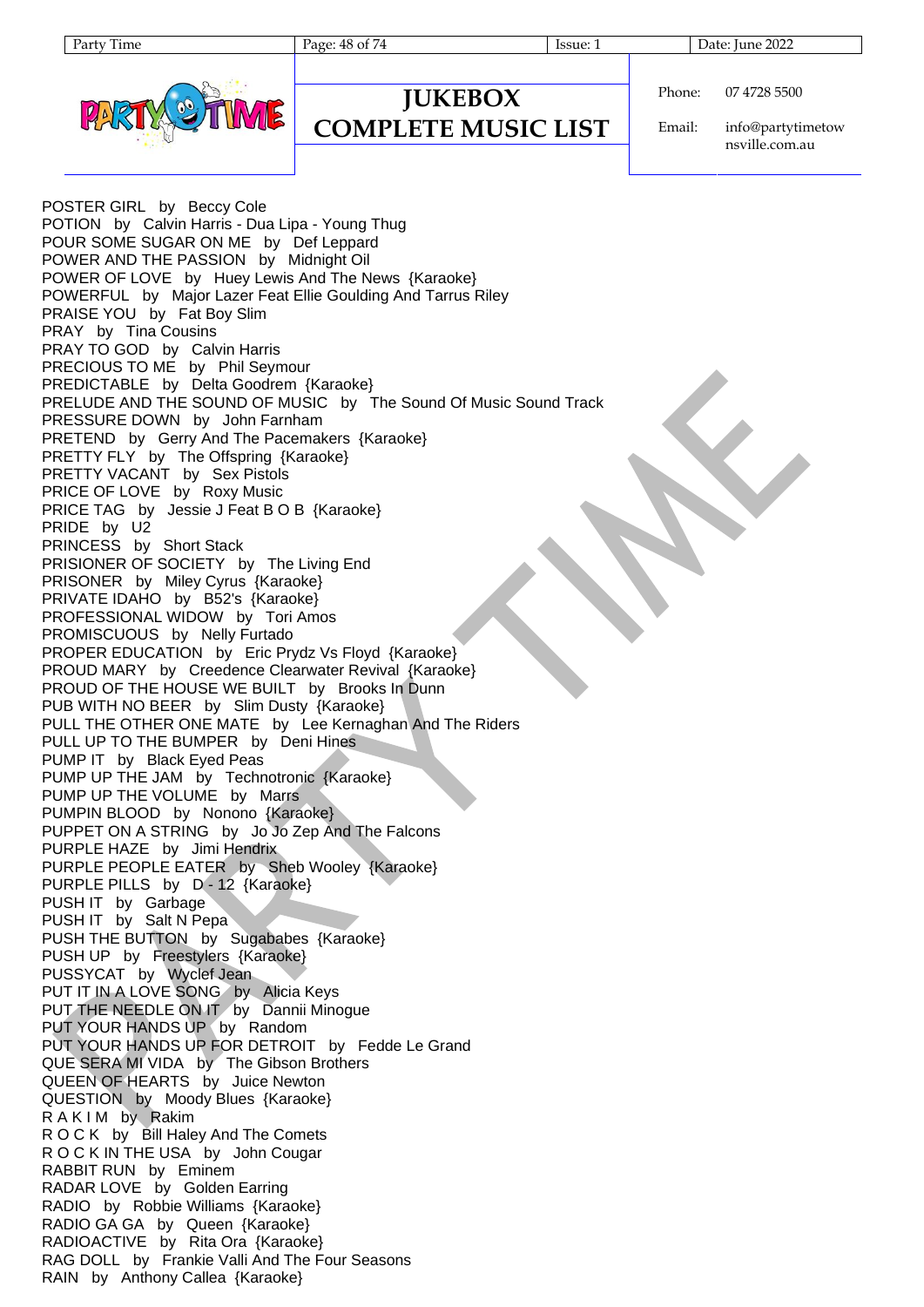| aтт | i ime |
|-----|-------|
|     |       |

Page: 49 of 74 Issue: 1 Issue: 1 Date: June 2022



| <b>IUKEBOX</b> | Phone: |
|----------------|--------|
|----------------|--------|

Email: info@partytimetow

07 4728 5500

nsville.com.au

RAIN by Dragon {Karaoke} RAIN by Jos'e Feliciano {Karaoke} RAIN ON THE SCARECROW by John Cougar RAINBOWS by Justine Clarke RAINDROPS KEEP FALLIN' ON MY HEAD by B J Thomas {Karaoke} RAINDROPS KEEP FALLING ON MY HEAD by Johnny Farnham {Karaoke} RAINING IN MY HEART by Buddy Holly RAINING IN MY HEART by Leo Sayer {Karaoke} RAINY DAY IN JUNE by Alan Jackson RAINY DAY WOMEN by Bob Dylan RAMBLIN' MAN by The Allman Brothers RAMBLIN' ROSE by Nat King Cole {Karaoke} RAP GAME by D12 RAPPER'S DELIGHT by The Sugar Hill Gang RAPTURE by Iio {Karaoke} RASPBERRY BERET by Prince RASPUTIN by Boney M RATHER BE by Clean Bandit Feat Jess Glynne {Karaoke} RATTLESNAKE SHAKE by Motley Crue RAVE ON by Buddy Holly {Karaoke} RAVE ON by John Cougar Mellencamp {Karaoke} RAWHIDE by Frankie Laine RAY OF LIGHT by Madonna {Karaoke} RAZZLE - DAZZLE by Bill Haley And The Comets RE-REWIND THE CROWD SAY BO SELECTA by The Artful Dodger REACH by S Club 7 READ ABOUT IT by Midnight Oil READ MY LIPS by Melissa READY OR NOT by Hi 5 READY TO RUN by Dixie Chicks REAL LOVE by Clean Bandit REAL WILD CHILD by Iggy Pop REALITY by Lost Frequencies Feat Janieck Devy {Karaoke} REBEL REBEL by David Bowie REBEL ROUSER by Duane Eddy REBEL YELL by Billy Idol {Karaoke} RED ALERT by Basement Jaxx RED BLOODED WOMAN by Kylie Minogue {Karaoke} RED DRESS by Sugababes RED RED WINE by Ub40 {Karaoke} RED RIVER ROCK by Johnny And The Hurricanes REDNECK WOMAN by Gretchen Wilson {Karaoke} REELIN' AND ROCKIN' by Chuck Berry REIGN by Ja Rule REJECTED by Lee Kernaghan RELAX by Frankie Goes To Hollywood RELEASE ME by Agnes {Karaoke} RELEASE ME by Engelbert Humperdinck {Karaoke} REMEMBER ME by Blueboy REMEMBER WHEN by Alan Jackson REPLAY by Iyaz RESCUE ME by Fontella Bass RESPECT by Aretha Franklin {Karaoke} RESPECTABLE by Mel And Kim RESPESTABLE by Rolling Stones {Karaoke} RESURECTION by P P K RETURN TO SENDER by Elvis {Karaoke} REVELATION by Joe Nichols REVOLUTION by The Beatles {Karaoke} REVOLUTION by The Veronicas {Karaoke} RHINESTONE COWBOY by Glen Campbell {Karaoke}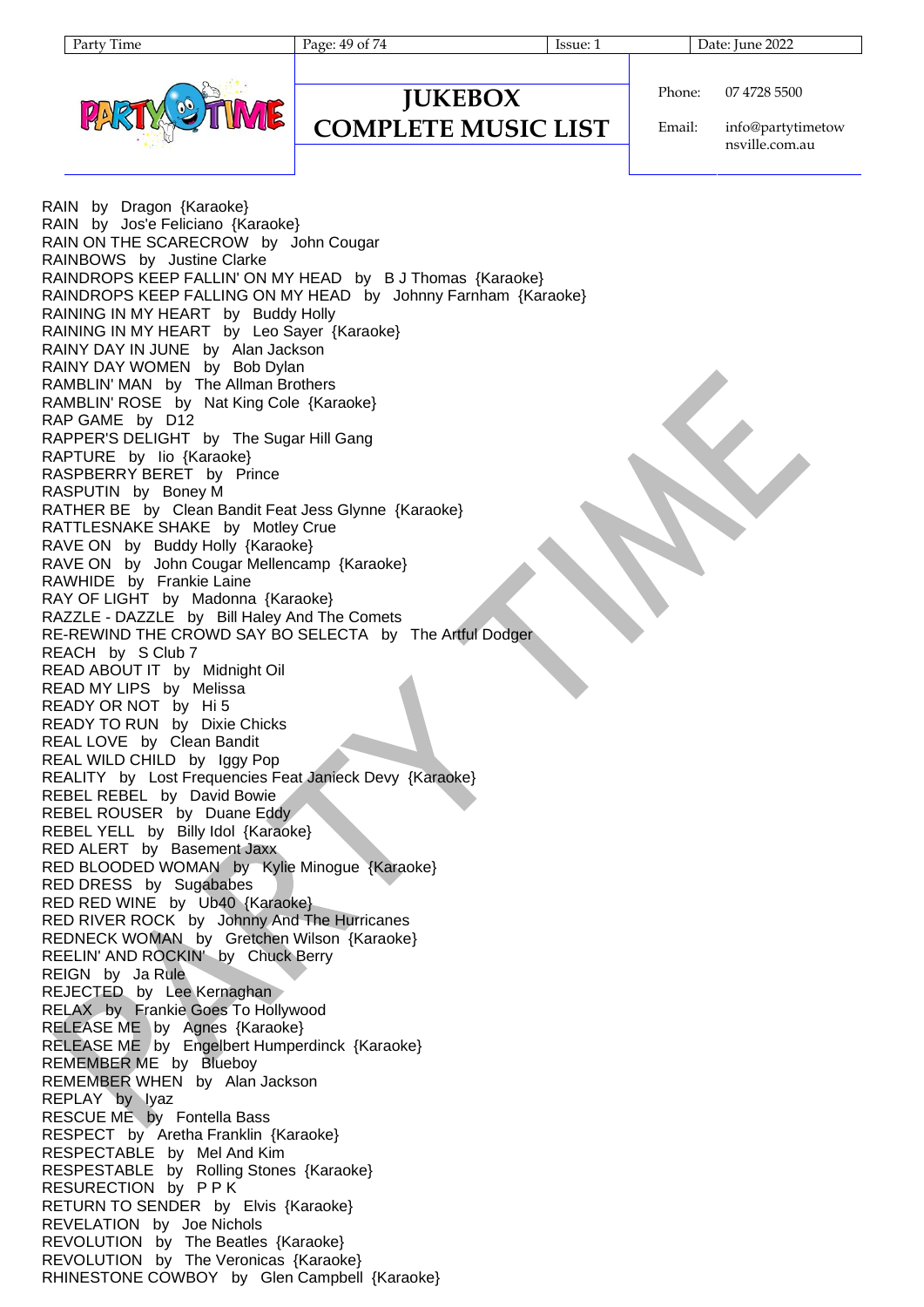Page: 50 of 74 Issue: 1 Issue: 1 Date: June 2022



### **JUKEBOX COMPLETE MUSIC LIST**

Phone: 07 4728 5500

Email: info@partytimetow nsville.com.au

RHYTHM BANDITS by Junior Senior RHYTHM DIVINE by Enrique Iglesias RHYTHM IS A DANCER by Snap RHYTHM IS GONNA GET YOU by Gloria Estefan RHYTHM OF THE NIGHT by Debarge RICH GIRL by Gwen Stefani {Karaoke} RIDE by The Vines RIDE ON TIME by Black Box RIDE THE NIGHT AWAY by Jimmy Barnes RIDE WITH ME by Nelly RIDERS IN THE SKY by Frankie Laine RIDERS IN THE SKY by Johnny Cash {Karaoke} RIDERS ON THE STORM by The Doors RIDIN by Chamillionaire RIDIN' SOLO by Jason Derulo {Karaoke} RIGHT ABOUT NOW by Mousse T RIGHT BACK WHERE WE STARTED FROM by Maxine Nightingale RIGHT HERE by Miley Cyrus RIGHT HERE RIGHT NOW by Fatboy Slim RIGHT HERE RIGHT NOW by High School Musical 3 RIGHT NOW by Atomic Kitten RIGHT NOW by Johnny O'keefe RIGHT NOW ( NA NA NA ) by Akon RIGHT ON THE MONEY by Alan Jackson RIGHT ROUND by Flo Rida RIGHT THURR by Chingy RING MY BELL by Anita Ward {Karaoke} RING MY BELL by Ann Lee RING OF FIRE by Dwight Yoakam RING OF FIRE by Johnny Cash {Karaoke} RING RING by Abba {Karaoke} RIP IT UP by Bill Haley And The Comets RIP IT UP by James Reyne RIP IT UP by Jet RISE AND FALL by Craig David RISING SUN by Cold Chisel {Karaoke} RIVER by Eminem Feat Ed Sheeran {Karaoke} RIVERS OF BABYLON by Boney M RIVERSIDE by Sidney Samson ROAD HOUSE BLUES by The Doors {Karaoke} ROAD TO NOWHERE by Talking Heads {Karaoke} ROAM by B52's {Karaoke} ROAR by Katy Perry ROCK 'N' ROLL LOVE LETTER by Bay City Rollers {Karaoke} ROCK 'N' ROLL OUTLAW by Rose Tattoo ROCK A BEATIN' BOOGIE by Bill Haley And The Comets ROCK AND A HARD PLACE by Rolling Stones ROCK AND ROLL by Eric Hutchinson {Karaoke} ROCK AND ROLL by Led Zeppelin {Karaoke} ROCK AND ROLL ALL NITE by Kiss {Karaoke} ROCK AND ROLL IS HERE TO STAY by Danny And The Juniors ROCK AND ROLL IS HERE TO STAY by Grease ( Sha Na Na) ROCK AND ROLL MUSIC by The Beatles ROCK AND ROLL PART 2 by Gary Glitter ROCK AND ROLL PARTY QUEEN by Grease ( Louis St Louis ) ROCK AROUND THE CLOCK by Bill Haley And The Comets {Karaoke} ROCK D J by Robbie Williams {Karaoke} ROCK HARD by Suzi Quatro ROCK IN THE USA by John Cougar Mellencamp ROCK LOBSTER by B52's {Karaoke} ROCK ME by Abba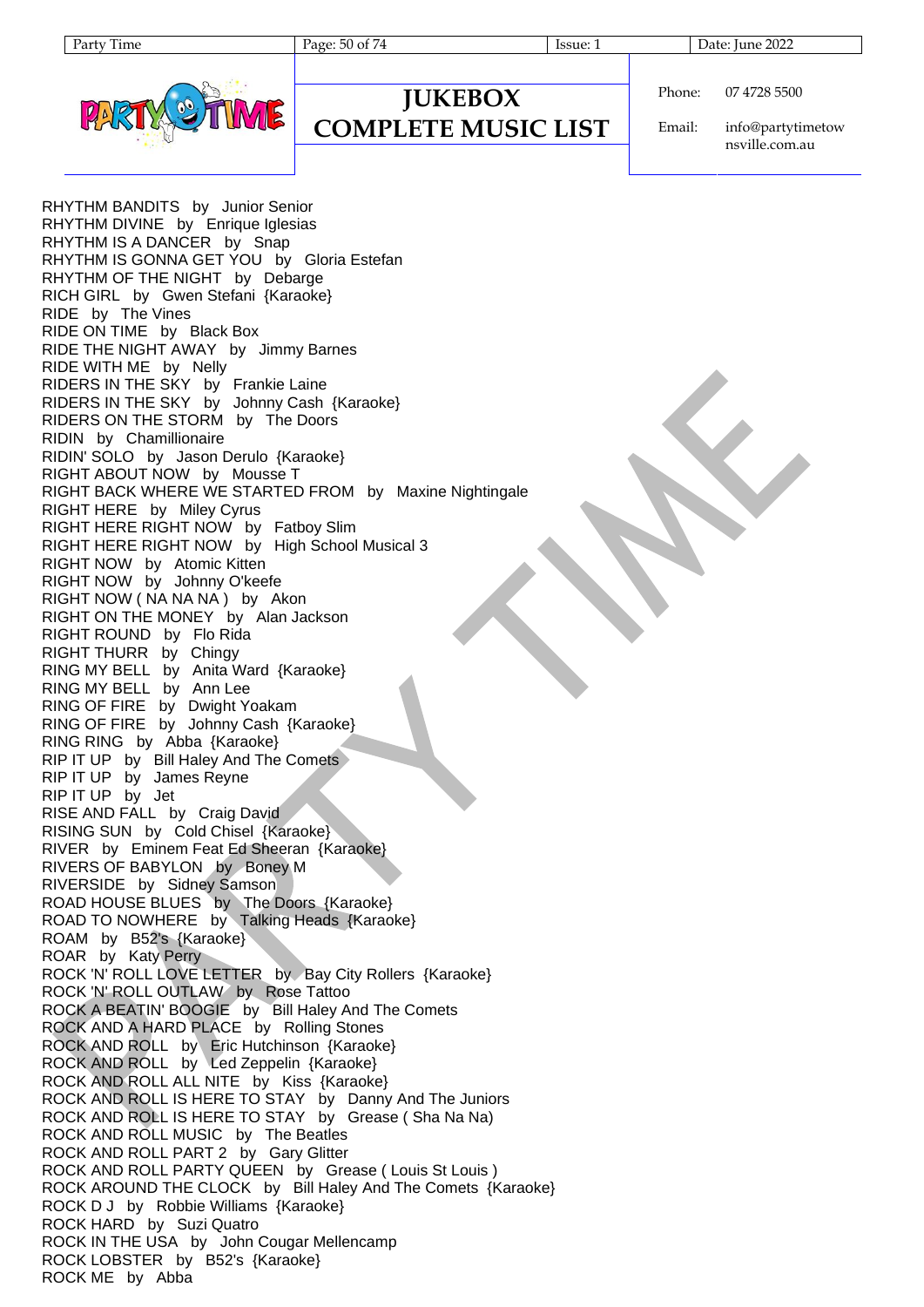Page: 51 of 74 Issue: 1 Issue: 1 Date: June 2022



| <b>JUNEDUA</b>             |  |
|----------------------------|--|
| <b>COMPLETE MUSIC LIST</b> |  |

**JUKEBOX**

Phone: 07 4728 5500

Email: info@partytimetow nsville.com.au

ROCK N ROLL by Avril Lavigne ROCK N ROLL AIN'T NOISE POLLUTION by Ac Dc {Karaoke} ROCK N ROLL MUSIC by Mental As Anything {Karaoke} ROCK OF AGES by Def Leppard ROCK SHOW by Blink 182 ROCK SHOW by Grinspoon ROCK STAR by Hannah Montana ROCK THAT BODY by Black Eyed Peas ROCK THE BOAT by Hues Corporation {Karaoke} ROCK THE PARTY by Five ROCK THIS PARTY by Bob Sinclar And Cutee - B ROCK WITH YOU by Michael Jackson {Karaoke} ROCK YOU BABY by Toby Keith ROCK YOUR BABY by George Mc Crae {Karaoke} ROCK YOUR BODY by Justin Timberlake ROCK' N ROLL TRAIN by Ac Dc ROCKABILLY REBEL by Major Matchbox {Karaoke} ROCKARIA by ELO {Karaoke} ROCKET MAN by Elton John ROCKETEER by Far East Movement {Karaoke} ROCKIN' ALL OVER THE WORLD by Status Quo {Karaoke} ROCKIN' ROBIN by Bobby Day ROCKIN' THE SUBURBS by Ben Folds Five ROCKIT by Herbie Hancock ROCKY MOUNTAIN HIGH by John Denver ROCKY MOUNTAIN WAY by Joe Walsh {Karaoke} RODEO (LIVE) by Garth Brooks ROLL ON by The Living End ROLL OVER BEETHOVEN by E L O {Karaoke} ROLL OVER BEETHOVEN by The Beatles ROLL OVER LAY DOWN by Status Quo ROLL WITH IT by Oasis ROLLERCOASTER by Keith Urban ROLLERCOASTER by Mgf ROLLIN' by Josh Abrahams ROLLIN' ( AIR RAID VEHICLE ) by Limp Biskit ROLLIN' WITH THE FLOW by Charlie Rich {Karaoke} ROLLING IN THE DEEP by Adele {Karaoke} ROLLING ON DOWN THE HIGHWAY by Bachman Turner Overdrive ROLLOVER D J by Jet {Karaoke} ROME WASN'T BUILT IN A DAY by Morcheeba {Karaoke} ROMEO by Basement Jaxx ROMEO AND JULIET by Dire Straits {Karaoke} ROMEO AND JULIET by Mental As Anything ROSE GARDEN by Lynn Anderson {Karaoke} ROSES by Outkast {Karaoke} ROSES by Silverchair ROUGH BOY by Z Z Top ROUND ROUND by Sugababes ROXANNE by The Police {Karaoke} RUBBER BALL by Bobby Vee RUBBER BULLETS by 10cc {Karaoke} RUBY BABY by Dion {Karaoke} RUBY DON'T TAKE YOUR LOVE TO TOWN by Kenny Rogers {Karaoke} RUBYLOVE by Cat Stevens {Karaoke} RUDE BOY by Rihanna RUMORS by Lizzo {Karaoke} RUMOURS by Lindsay Lohan RUN AND TELL THAT by Hairspray RUN FOR YOUR LIFE by The Beatles RUN IT by Chris Brown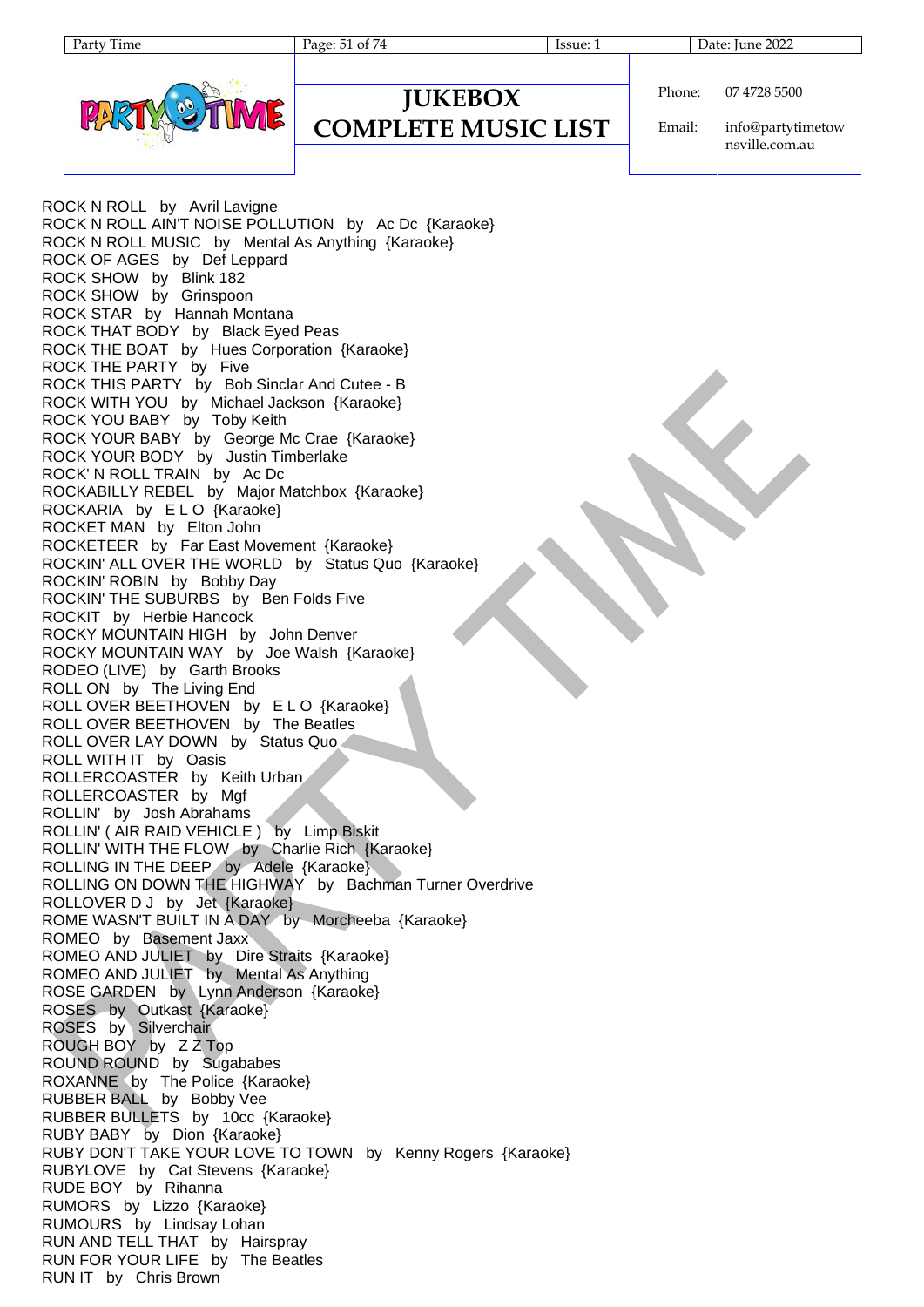Page: 52 of 74 Issue: 1 Issue: 1 Date: June 2022



Phone: 07 4728 5500

**COMPLETE MUSIC LIST**

**JUKEBOX**

Email: info@partytimetow nsville.com.au

RUN RUN AWAY by Slade RUN THIS TOWN by Jay-z Feat Rihanna And Kanye West RUN THROUGH THE JUNGLE by Creedence Clearwater Revival RUN TO ME by Bee Gees {Karaoke} RUN TO YOU by Bryan Adams {Karaoke} RUNAROUND SUE by Dion {Karaoke} RUNAWAY by Bon Jovi RUNAWAY by Del Shannon {Karaoke} RUNAWAY TRAIN by Soul Asylum {Karaoke} RUNNING BEAR by Johnny Preston RUSH by Big Audio Dynamite RUSH YOU by Baby Animals RUSSIAN ROULETTE by Rihanna {Karaoke} S AND M by Rihanna S CLUB PARTY by S Club 7 SOS by Abba {Karaoke} S O S by Cherry S O S by Rihanna {Karaoke} S S SINGLE BED by Fox {Karaoke} SABBATH BLOODY SABBATH by Black Sabbath SAD BUT TRUE by Metallica SAD EYES by Enrique {Karaoke} SAD SONGS by Elton John {Karaoke} SAFETY DANCE by Men Without Hats SAILING by Rod Stewart {Karaoke} SALUTE TO ABBA by Norman Gunston SAME OL' SITUATION by Motley Crue SAN FRANCISCO by Village People SANDY by Grease {Karaoke} SANTA MARIA by Tatjana SARA by Fleetwood Mac {Karaoke} SARAH by Eskimo Joe {Karaoke} SATISFY YOU by Puff Daddy SATURDAY NIGHT by Bay City Rollers SATURDAY NIGHT FEAT. LUDACRIS by Jessica Mauboy SATURDAY NIGHT'S ALRIGHT FOR FIGHTING by Elton John SAVE THE LAST DANCE FOR ME by The Drifters {Karaoke} SAVE TONIGHT by Eagle Eye Cherry SAVED BY THE BELL by Bee Gees {Karaoke} SAVIN' ME by Nickelback {Karaoke} SAY I LOVE YOU by Renee Geyer SAY IT ONCE by Ultra SAY SOMETHING by Justin Timberlake Feat Chris Stapleton {Karaoke} SAY WHAT YOU SAY by Eminem SAY YOU LOVE ME by Fleetwood Mac {Karaoke} SAY YOU'LL BE MINE by Steps SCAR by Missy Higgins {Karaoke} SCAR TISSUE by Red Hot Chili Peppers SCHOOL DAY by Chuck Berry SCHOOL'S OUT by Alice Cooper {Karaoke} SCIENCE FICTION by Divinyls SCIENCE FICTION - DOUBLE FEATURE by Rocky Horror SCOTS OF THE RIVERINA by Lee Kernaghan SCREAM by High School Musical 3 SCREAM by Timbaland SCREAM by Usher {Karaoke} SEA OF LOVE by The Honeydrippers {Karaoke} SEARCH MY HEAVEN by Aleesha Rome SEARCHIN' by The Coasters SEARCHIN' by Young Divas {Karaoke} SEARCHIN' FOR ANOTHER YOU by Lee Kernaghan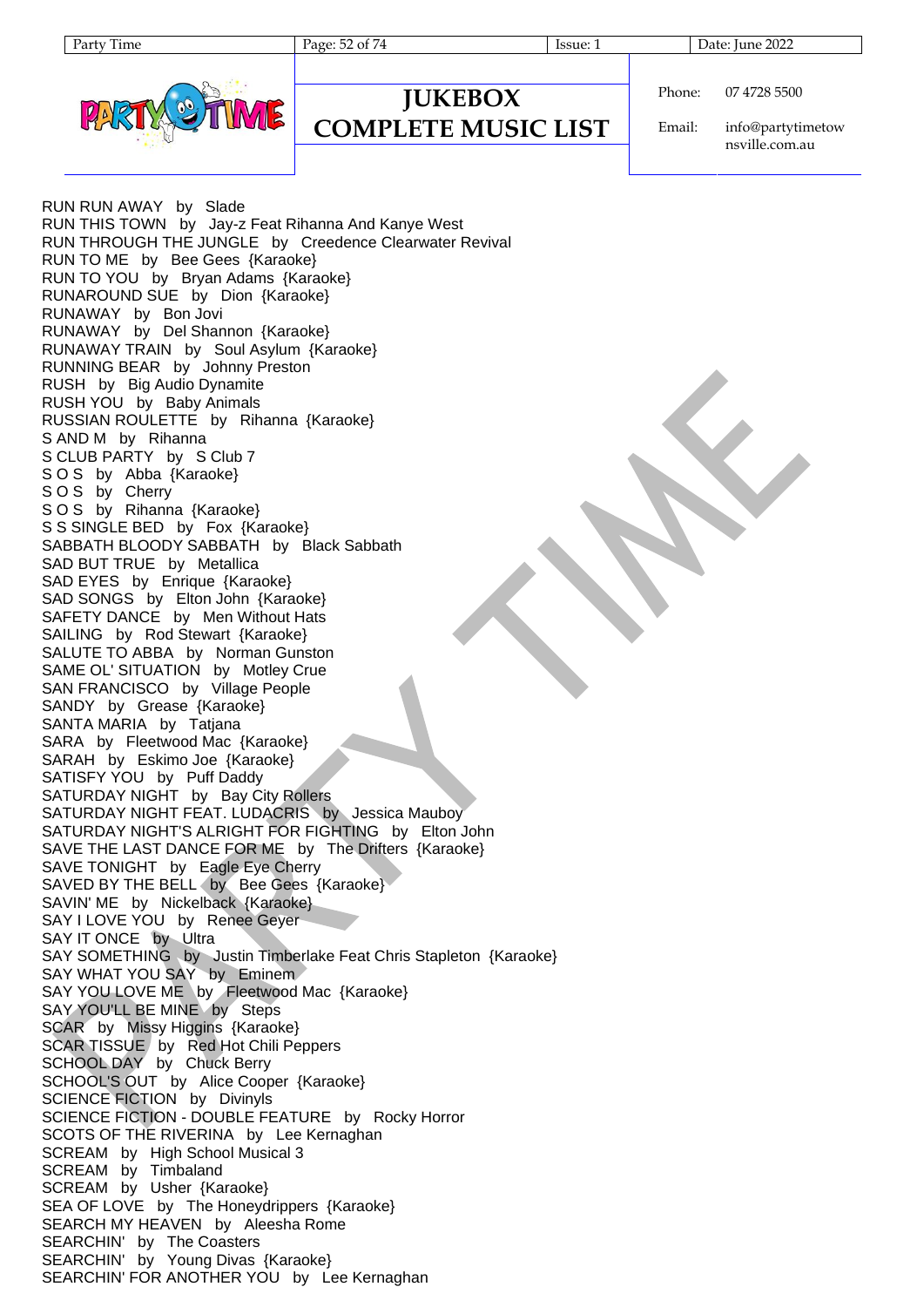| aг | 11me |
|----|------|
|----|------|

Page: 53 of 74 Issue: 1 Date: June 2022



### **JUKEBOX COMPLETE MUSIC LIST**

Phone: 07 4728 5500

Email: info@partytimetow nsville.com.au

SECOND CHANCE by Shinedown SECOND HAND NEWS by Fleetwood Mac {Karaoke} SECOND SOLUTION by The Living End SECRET LOVE SONG by Little Mix Feat Jason Derulo SECURITY by Jo Jo Zep And The Falcons SEDONA SUNRISE by Aerosmith SEE MY BABY JIVE by Wizzard SEE YOU AGAIN by Miley Cyrus {Karaoke} SEE YOU AGAIN by Wiz Khalifa Feat Charlie Puth {Karaoke} SEE YOU LATER ALLIGATOR by Bill Haley And The Comets {Karaoke} SEEK BROMANCE by Tim Berg SELFIE by The Chainsmokers SEMI - CHARMED LIFE by Third Eye Blind SEND ME AN ANGEL by Real Life SENIOR YEAR SPRING MUSICAL by High School Musical 3 SENORITA by Justine Timberlake {Karaoke} SENSES WORKING OVERTIME by X T C {Karaoke} SEPTEMBER by Earth Wind And Fire SET FIRE TO THE RAIN by Adele {Karaoke} SETTLIN' by Sugarland SEVEN SPANISH ANGELS by Ray Charles And Willie Nelson SEVEN WONDERS by Fleetwood Mac {Karaoke} SEX by Cheat Codes SEX BOMB by Tom Jones And Mousse T {Karaoke} SEX ON FIRE by Kings Of Leon {Karaoke} SEX ON THE BEACH by T Spoon SEX ON THE RADIO by Good Charlotte {Karaoke} SEXUAL by Amber SEXUAL HEALING by Marvin Gaye {Karaoke} SEXUAL REVOLUTION by Macy Gray SEXY BACK by Justin Timberlake SEXY BITCH by David Guetta Feat Akon SEXY EYES by Whigfield SEXY IS THE WORD by Melissa SGT PEPPER'S LONELY HEARTS CLUB BAND by The Beatles {Karaoke} SH-BOOM by The Crew Cuts SHADDUP YOU FACE by Joe Dolce {Karaoke} SHADOW by Ashlee Simpson {Karaoke} SHADOW BOXER by The Angels SHADOW OF THE DAY by Linkin Park {Karaoke} SHAKE BABY SHAKE by Johnny O'keefe SHAKE IT by Metro Station SHAKE IT UP by The Cars {Karaoke} SHAKE RATTLE AND ROLL by Bill Haley And The Comets {Karaoke} SHAKE THAT by Scooter SHAKE YA TAIL FEATHER by P Diddy - Nelly - Murphy Lee SHAKE YOUR BON BON by Ricky Martin SHAKE YOUR BOOTY by K C And The Sunshine Band {Karaoke} SHAKE YOUR GROOVE THING by Peaches And Herb SHAKE YOUR TAILFEATHER by Blues Brothers {Karaoke} SHALALALA LALA by Vengaboys {Karaoke} SHAME SHAME SHAME by Shirley And Company SHAMELESS by Garth Brooks SHANG-A-LANG by Bay City Rollers {Karaoke} SHAPE I'M IN by Jo Jo Zep And The Falcons SHARK ATTACK by Split Enz SHARP DRESSED MAN by Z Z Top {Karaoke} SHAZAM by Spiderbait SHE AIN'T YOU by Chris Brown SHE BANGS by Ricky Martin {Karaoke} SHE BANGS by William Hung {Karaoke}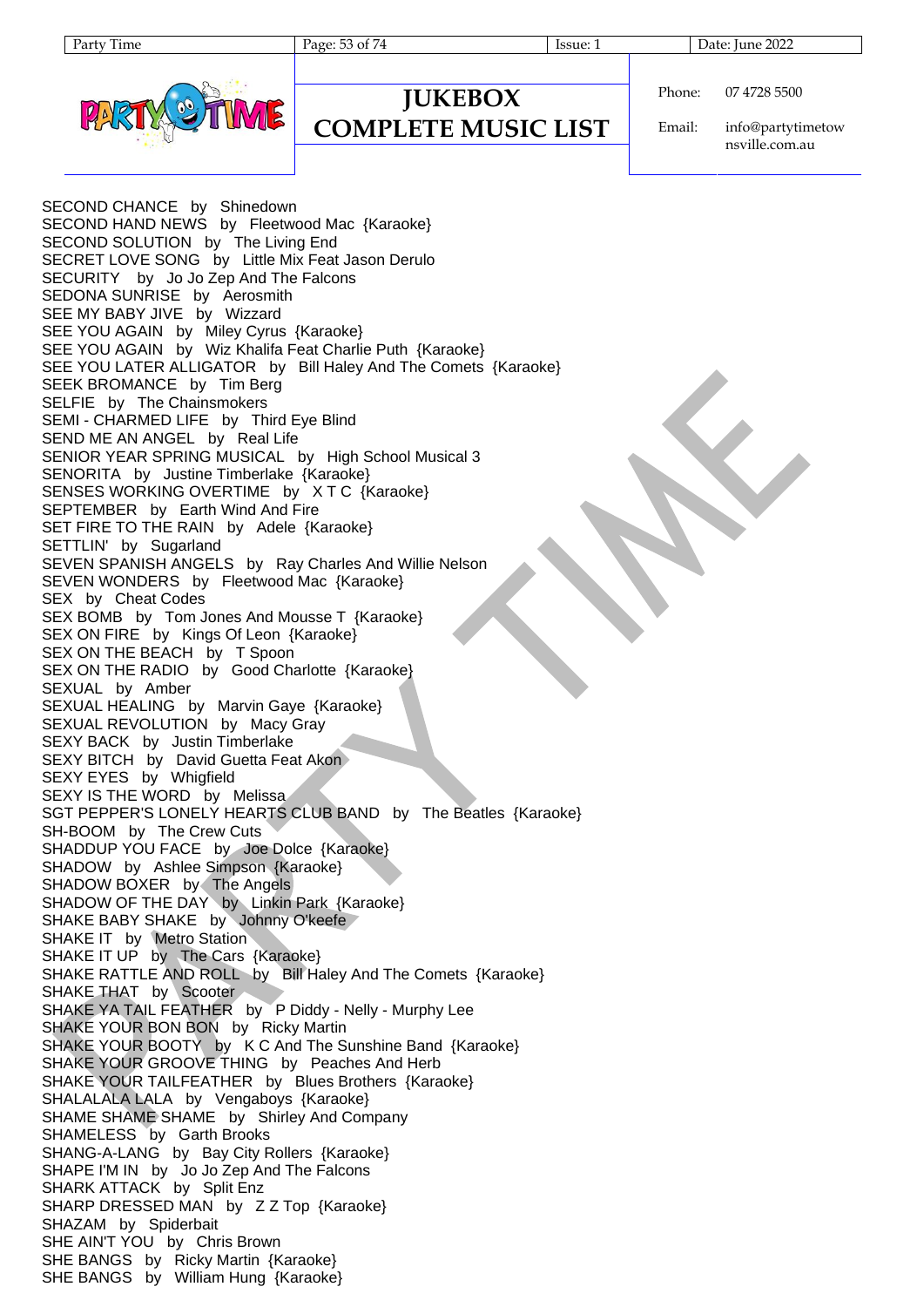Page: 54 of 74 Issue: 1 Issue: 1 Date: June 2022



### Phone: 07 4728 5500

**COMPLETE MUSIC LIST**

**JUKEBOX**

Email: info@partytimetow nsville.com.au

SHE CAME IN THROUGH THE BATHROOM WINDOW by Joe Cocker SHE DRIVES ME CRAZY by Fine Young Cannibals SHE GOES DOWN by Motley Crue SHE IS by The Fray {Karaoke} SHE LOOKS SO PERFECT by 5 Seconds Of Summer SHE LOVES YOU by The Beatles {Karaoke} SHE NEVER LETS IT GO TO HER HEART by Tim Mc Graw SHE USED TO BE MINE by Brooks And Dunn SHE USED TO SAY THAT TO ME by George Strait SHE WAITS BY THE SLIPRAILS by Lee Kernaghan SHE WANTS YOU by Billie SHE WEARS MY RING by Johnny O'keefe {Karaoke} SHE WILL BE LOVED by Maroon 5 {Karaoke} SHE WOLF by David Guetta Feat Sia SHE WOLF by Shakira {Karaoke} SHE WORKS HARD FOR THE MONEY by Donna Summer SHE'S A GENIUS by Jet SHE'S GONE, GONE, GONE by Adam Harvey SHE'S LEAVING by Clint Black SHE'S MY BABY by Johnny O'keefe {Karaoke} SHE'S NOT THE CHEATIN' KIND by Brooks And Dunn SHE'S NOT THERE by Santana SHE'S SO FINE by Easybeats SHE'S SO HIGH by Tal Bachman SHE'S THE ONE by The Cockroaches SHERRY by Frankie Valli And The Four Seasons SHILO by Neil Diamond {Karaoke} SHINE by Shannon Noll {Karaoke} SHINY DISCO BALLS by Who Da Funk SHIVER by Natalie Imbruglia {Karaoke} SHOCKED by Kylie Minogue SHOOP SHOOP by Monte Video SHOOT THE DOG by George Michael SHORT MEMORY by Midnight Oil SHORT SKIRT - LONG JACKET by Cake SHOT ME DOWN by David Guetta Feat Skylar Grey {Karaoke} SHOTGUN by George Ezra {Karaoke} SHOUT by Johnny O'keefe {Karaoke} SHOUT by Tears For Fears SHOUT IT OUT LOUD by Kiss SHOUT OUT TO MY EX by Little Mix {Karaoke} SHOUT SHOUT by Rocky Sharp And The Replays SHOW ME THE WAY by Peter Frampton {Karaoke} SHOWMAN'S DAUGHTER by Anne Kirkpatrick SHUT IT DOWN by Pitbull SHUT UP by Black Eyed Peas {Karaoke} SHUT UP by Kelly Osbourne SHUT UP by Simple Plan {Karaoke} SHUT UP AND DRIVE by Rihanna SHUT UP AND LET ME GO by The Ting Tings {Karaoke} SHUTDOWN by Australian Crawl SHY BOY by Bananarama SHY GUY by Diana King SICK AND TIRED by Anastacia {Karaoke} SIGNAL FIRE by Snow Patrol SIGNED SEALED DELIVERED I'M YOUR by Stevie Wonder {Karaoke} SIGNS by Snoop Dog SILENCE by Delerium SILVERY MOON by Sherbet {Karaoke} SIMPLE by Florida Georgia Line {Karaoke} SIMPLE SIMON SAYS by 1910 Fruitgum Co {Karaoke}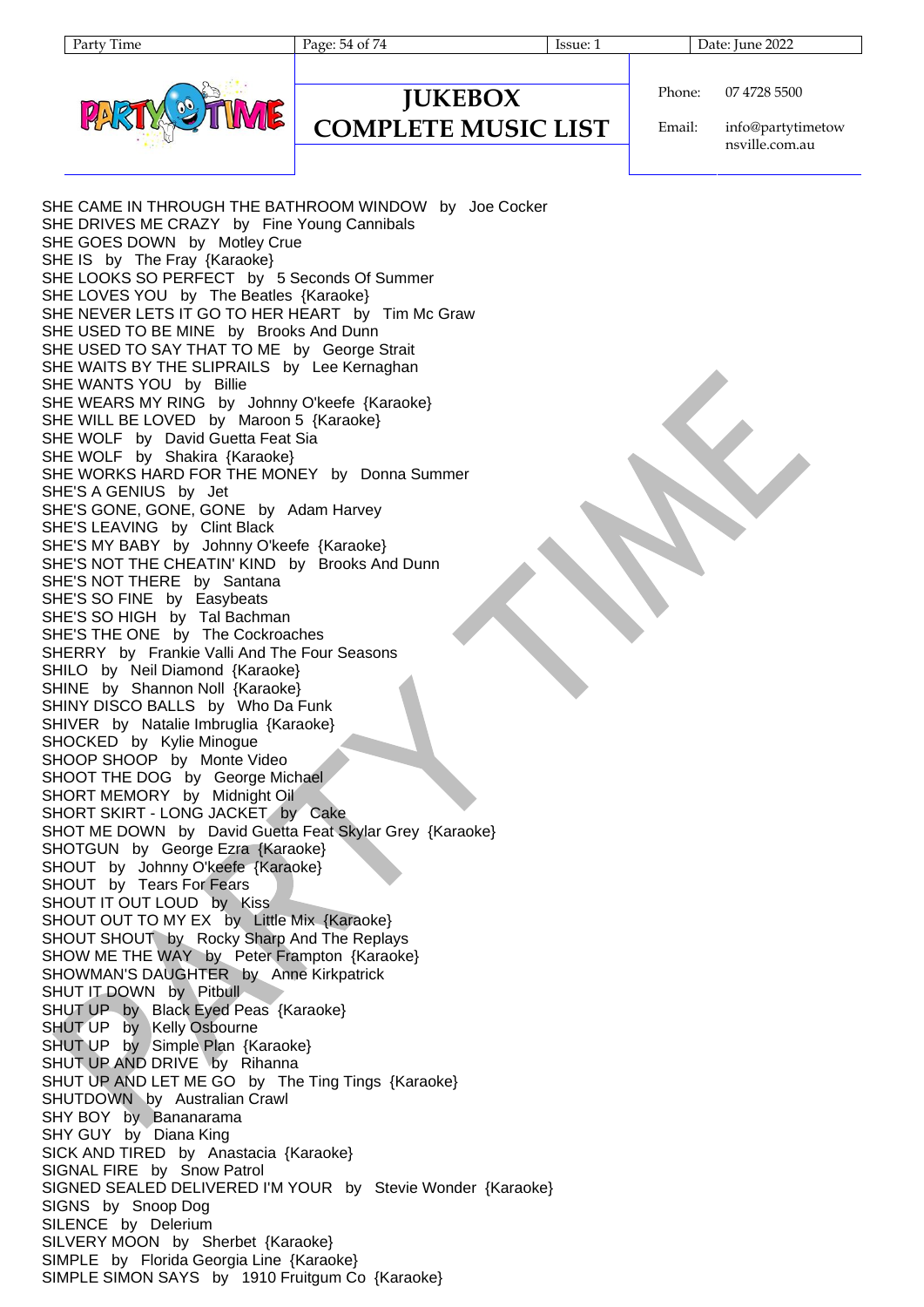| ٦<br>г |
|--------|
|        |



## **JUKEBOX COMPLETE MUSIC LIST**

Page: 55 of 74 Issue: 1 Date: June 2022

Phone: 07 4728 5500

Email: info@partytimetow nsville.com.au

SIMPLY IRRESISTIBLE by Robert Palmer {Karaoke} SIMPLY THE BEST by Jimmy Barnes And Tina Turner SIMULTAEOUS by Chef SIN SIN SIN by Robbie Williams {Karaoke} SIN WAGON by Dixie Chicks SINCE I DON'T HAVE YOU by Don Mc Lean {Karaoke} SINCE U BEEN GONE by Kelly Clarkson {Karaoke} SINCE YOU'VE BEEN GONE by Powderfinger {Karaoke} SING by Johnny O'keefe {Karaoke} SING FOR THE MOMENT by Eminem SING IT BACK by Moloko SINGER IN A BAND by Joe Nichols SINGING IN MY SLEEP by Semi Sonic SINGLE by Popsie SINGLE GIRL by Sandy Posey SINGLE GIRL BLUES by Beccy Cole SINGLE LADIES ( PUT A RING ON IT ) by Beyonce SINGLE WHITE FEMALE by Chely Wright SIREN ( NEVER LET YOU GO ) by Divinyls {Karaoke} SISTER by S 2 S SISTER GOLDEN HAIR by America {Karaoke} SISTER JANE by New World {Karaoke} SISTERS ARE DOING IT FOR THEMSELVES by Eurythimics {Karaoke} SIT NEXT TO ME by Foster The People {Karaoke} SIT ON MY FACE by Monte Python {Karaoke} SITTIN' ON THE DOCK OF THE BAY by Otis Redding {Karaoke} SIX MONTHS IN A LEAKY BOAT by Split Enz {Karaoke} SIX PACK SHORT by The Sunny Cowgirls SK8ER BOI by Avril Lavigne {Karaoke} SKATE by Bruno Mars - Silk Sonic {Karaoke} SKATEBOARD THRILLS by Ol'55 SKIN DEEP by The Stranglers SKINNY GIRLS by Alan O'day SKIPPY THE BUSH KANGAROO by Tv {Karaoke} SKWEEZE ME PLEEZE ME by Slade SKY by Sonique SKY HIGH by Jigsaw SLEDGEHAMMER by Peter Gabriel {Karaoke} SLEEPING BAG by Z Z Top SLEEPING IN MY CAR by Roxette SLICE OF HEAVEN by Dave Dobbyn {Karaoke} SLICE OF YOUR PIE by Motley Crue SLIDE by Goo Goo Dolls {Karaoke} SLIPPING AWAY by Max Merrit And The Meteors {Karaoke} SLIPSTEAM by Sherbet SLOOP JOHN B by The Beach Boys SLOW by Kylie {Karaoke} SLOW HANDS by Niall Horan SLOW JAMZ by Twista SMACK THAT by Akon Featuring Eminem SMALLTOWN BOY by Bronski Beat SMILE by Lily Allen {Karaoke} SMILE by Uncle Kracker {Karaoke} SMILE 'N' SHINE by Pandora SMOKE ALONG THE TRACK by Dwight Yoakam SMOKE GETS IN YOUR EYES by The Platters {Karaoke} SMOKE ON THE WATER by Deep Purple {Karaoke} SMOKIN' IN THE BOYS ROOM by Motley Crue SMOOTH by Santana SMOOTH CRIMINAL by Alien Ant Farm {Karaoke} SMOOTH CRIMINAL by Michael Jackson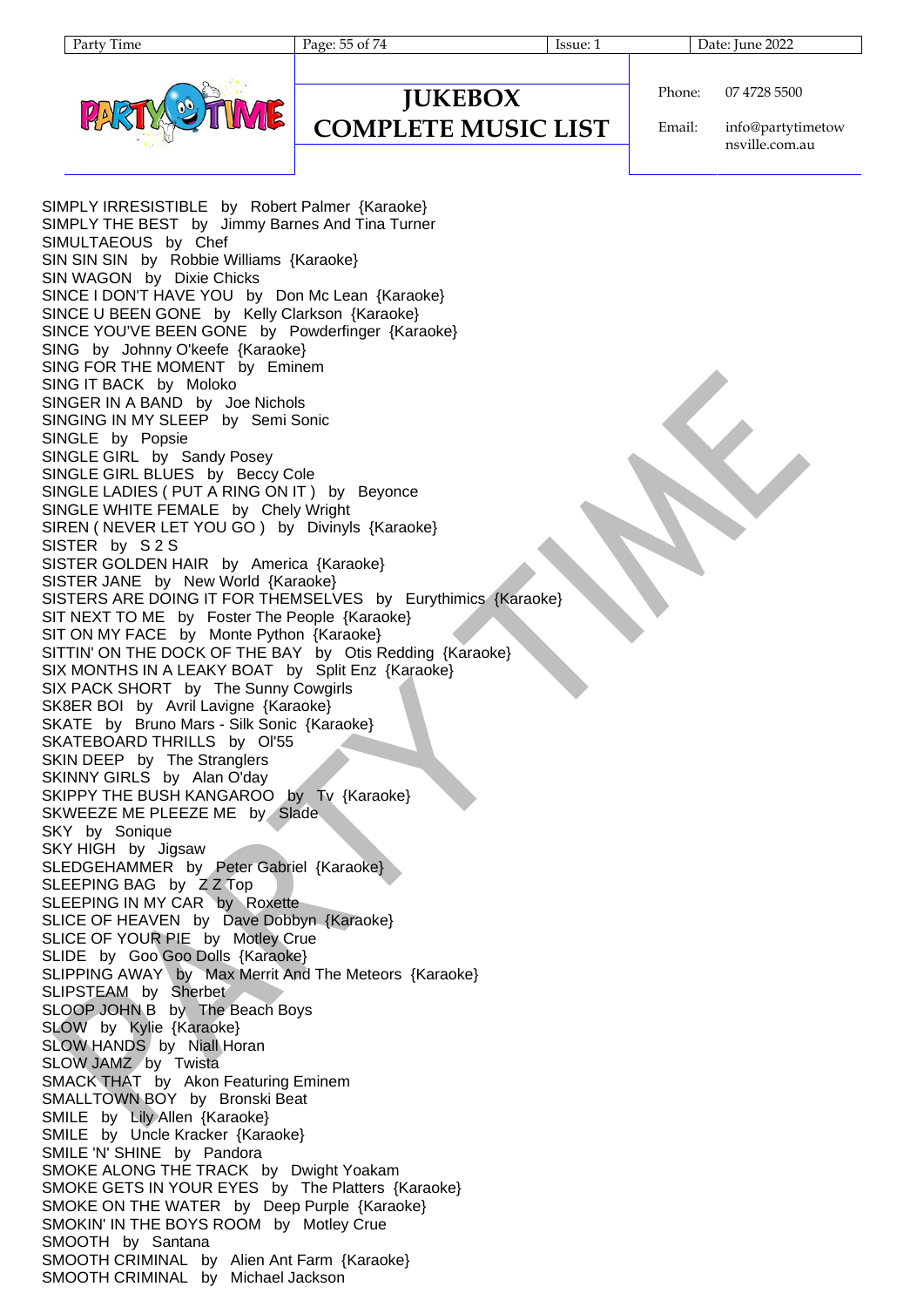Page: 56 of 74 Issue: 1 Date: June 2022



| Phone: | 07 4728 5500 |
|--------|--------------|

### **JUKEBOX COMPLETE MUSIC LIST**

Email:

info@partytimetow nsville.com.au

SMUT by Skyhooks SNOWY MOUNTAINS BUCK JUMP by Lee Kernaghan SO BEAUTIFUL by Darren Hayes {Karaoke} SO DAMN FINE by Joanne SO DONE by The Kid Laroi {Karaoke} SO FAR AWAY by Dire Straits {Karaoke} SO FRESH SO CLEAN by Outcast SO GLAD YOU'RE MINE by Sherbet SO LONG by Fischer Z SO LONG FAREWELL by The Sound Of Music Sound Track SO MANY ANIMALS by Hi 5 SO TOUGH by Johnny O'keefe {Karaoke} SO UNDER PRESSURE by Dannii Minogue SO WHAT by Pink {Karaoke} SOBER by Pink SOLITARY MAN by Neil Diamond {Karaoke} SOLO DANCE by Martin Jensen SOME DAYS ARE DIAMONDS by John Denver SOME DAYS YOU GOTTA DANCE by Dixie Chicks SOME GIRLS DO by Racey {Karaoke} SOME KIND OF GIRL by The Cockroaches SOMEBODY TO LOVE by Boogie Pimps SOMEBODY TO LOVE by Justin Bieber Feat Usher {Karaoke} SOMEBODY TO LOVE by Queen {Karaoke} SOMEBODY TOLD ME by The Killers {Karaoke} SOMEBODYS CRYING by Chris Isaak {Karaoke} SOMEDAY I'LL BE SATURDAY NIGHT by Bon Jovi SOMEDAY SOON by Natalie Bassingthwaighte {Karaoke} SOMEDAYS YOU GOTTA DANCE by Dixie Chicks SOMEONE LIKE ME by Atomic Kitten SOMETHIN' ABOUT YOU BABY I LIKE by Tom Jones {Karaoke} SOMETHING by The Beatles {Karaoke} SOMETHING ABOUT YOU by Jamelia SOMETHING DEEP INSIDE by Billie Piper {Karaoke} SOMETHING GOOD by The Sound Of Music Sound Track SOMETHING IN THE AIR by Thunderclap Newman {Karaoke} SOMETHING IN THE WATER by Lee Kernaghan SOMETHING JUST LIKE THIS by The Chainsmokers Feat Coldplay {Karaoke} SOMETHING LIKE THAT by Tim Mc Graw SOMETHING THAT MY HEART DOES by The Mc Clymonts SOMETHING TO BE PROUD OF by Montgomery Gentry SOMETHING'S BROKEN by Tim Mc Graw SOMETIMES by Britney Spears {Karaoke} SOMETIMES IT TAKES BALLS TO BE A WOMAN by Melinda Schneider SOMEWHERE IN THE WORLD by Altiyan Childs SOMEWHERE OVER THE RAINBOW by Billy Thorpe SOMEWHERE OVER THE RAINBOW by Israel Kamakawiwo'ole SON OF A GUN by Janet Jackson SONG 2 by Blur SONG FORMERLY KNOWN AS by Regurgitator SONG SUNG BLUE by Neil Diamond {Karaoke} SOOLAIMON by Neil Diamond SORRY by Easybeats SORRY by Madonna {Karaoke} SORRY I ASKED by Beccy Cole SORRY SUZANNE by The Hollies {Karaoke} SOUL BOSSA NOVA ( AUSTN POWERS THEME ) by Quincy Jones SOUL MAN by Blues Brothers SOUL MAN by Sam And Dave SOUND OF FREEDOM by Bob Sinclar SOUND OF SILENCE by Disturbed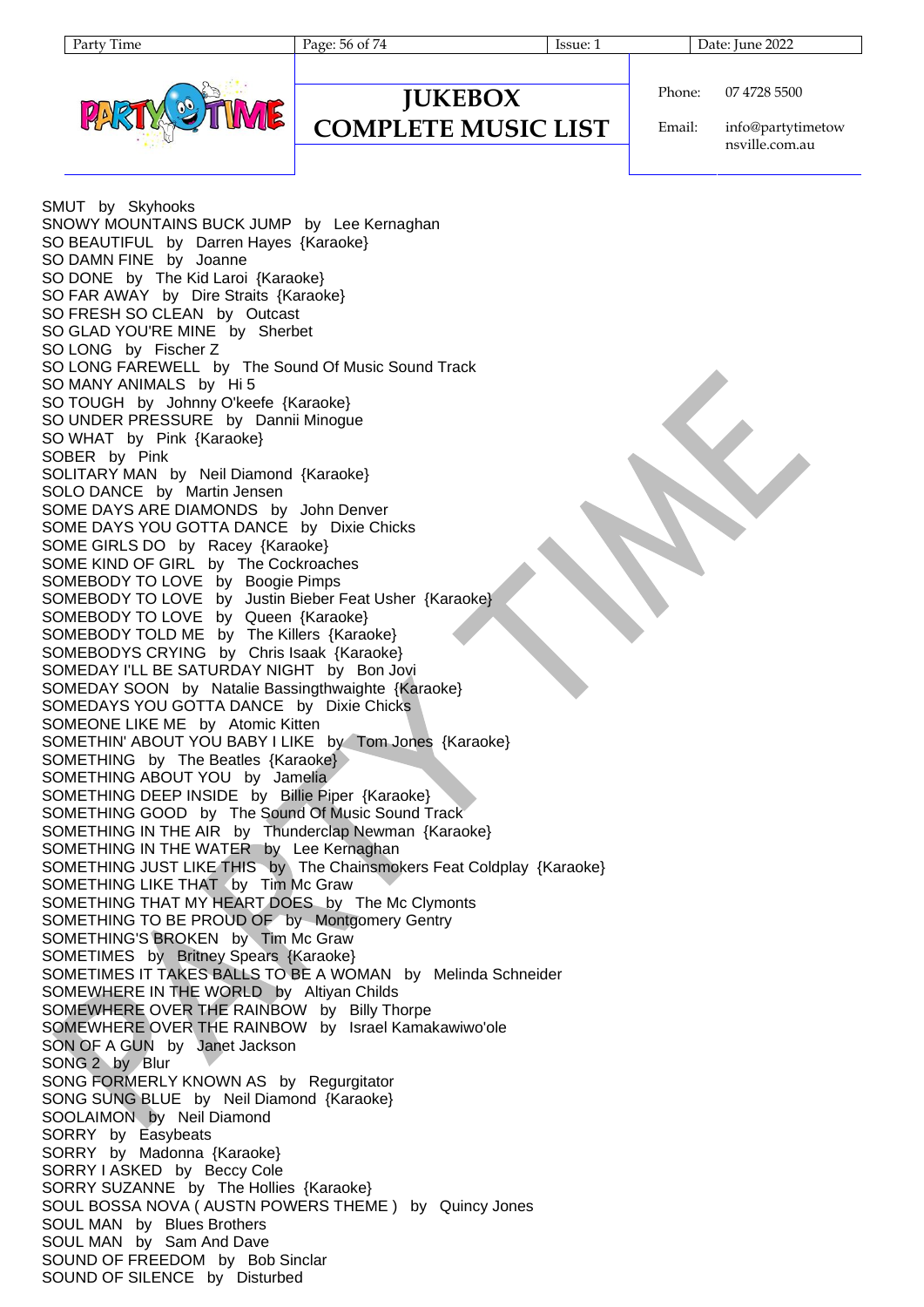| ume |
|-----|
|     |

Page: 57 of 74 Issue: 1 Date: June 2022

### **JUKEBOX COMPLETE MUSIC LIST**

Phone: 07 4728 5500

Email: info@partytimetow nsville.com.au

SOUND OF SILENCE by Simon And Garfunkle {Karaoke} SOUTHERN SON by Maritn Crewes SPACE MAN by Sam Ryder SPACE ODDITY by David Bowie SPACE TRUCKING by Deep Purple SPAM SONG by Monte Python SPANISH by Craig David SPANISH EYES by Charlie Rich SPANISH HARLEM by Ben E King SPARE ME THE DETAILS by The Offspring {Karaoke} SPEAK TO THE SKY by Rick Springfield {Karaoke} SPECIAL by Garbage SPECTRUM (SAY MY NAME) by Florence And The Machine SPEED OF SOUND by Coldplay {Karaoke} SPEND MY TIME by Clint Black SPICE UP YOUR LIFE by The Spice Girls SPICKS AND SPECKS by Bee Gees {Karaoke} SPIDER MAN THEME by Michael Buble {Karaoke} SPIDERSONG by Jay Laga'aia SPIN by Lifehouse SPIN by Vanessa Amorosi SPIN THE BLACK CIRCLE by Pearl Jam SPINNING AROUND by Kylie Minogue {Karaoke} SPIRIT IN THE SKY by Norman Greenbaum {Karaoke} SPIRIT OF THE HIGH COUNTRY by Lee Kernaghan SPIT SHINE by Xzibit SPLISH SPLASH by Bobby Darin STACEY'S MOM by Fountains Of Wayne {Karaoke} STAGGER LEE by Lloyd Price STAIRWAY TO HEAVEN by Led Zeppelin {Karaoke} STAIRWAY TO HEAVEN by Rolf Harris {Karaoke} STAIRWAY TO HEAVEN by The Fargone Beauties STAN by Eminem STAND BY ME by 4 The Cause {Karaoke} STAND BY ME by Ben E King {Karaoke} STAND BY ME by John Lennon STAND BY YOUR MAN by Lynn Anderson {Karaoke} STAND BY YOUR MAN by Tammy Wynette {Karaoke} STAND TOUGH by Point Break STAND UP by Scribe STAND UP NEXT TO ME by Popstars Live STANDING IN THE RAIN by John Paul Young STANDING ON THE OUTSIDE by Cold Chisel STANDING OUTING THE FIRE (LIVE) by Garth Brooks STAR TREKKIN' by The Firm STARLIGHT by Superman Lovers {Karaoke} STARS ARE BLIND by Paris Hilton {Karaoke} STARS ON 45 by Stars On 45 STARSTRUKK by 3oh!3 Feat Katy Perry START AGAIN by Conrad Sewell START ALL OVER by Miley Cyrus START MAKING SENSE by Area 7 START ME UP by Rolling Stones {Karaoke} START OF SOMETHING NEW by High School Musical START THE CAR by Travis Collins STATE OF MIND by Holly Valance STAY by Maurice Williams And The Zodiacs STAY by Roque Traders STAY by The Kid Laroi - Justin Bieber {Karaoke} STAY by Zedd {Karaoke} STAY AWHILE by Dusty Springfield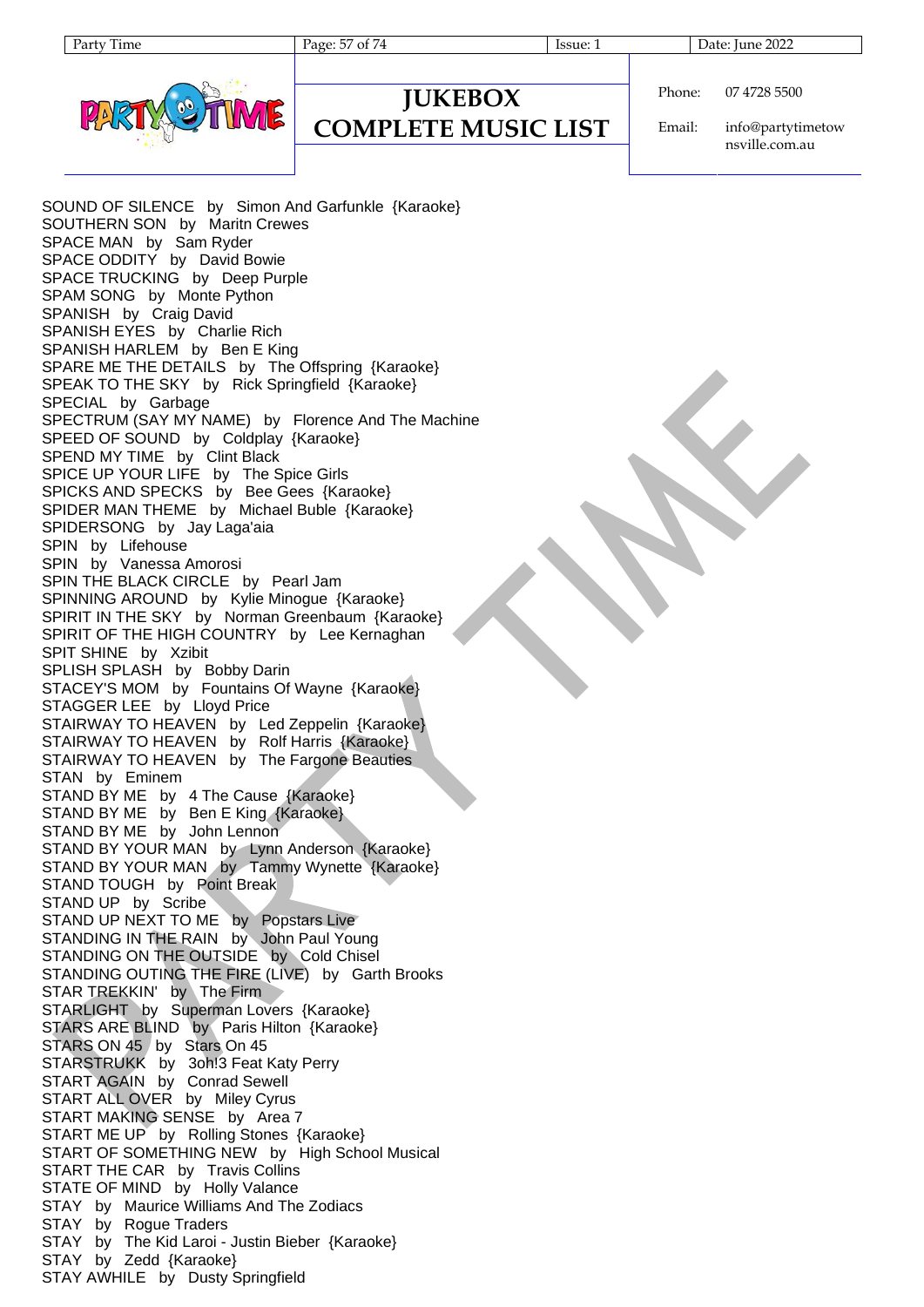Page: 58 of 74 Issue: 1 Date: June 2022



### **JUKEBOX COMPLETE MUSIC LIST**

Phone: 07 4728 5500

Email: info@partytimetow nsville.com.au

STAY THE NIGHT by James Blunt {Karaoke} STAYING ALIVE by The Bee Gees {Karaoke} STEADY AT THE WHEEL by Shooter Jennings STEAL MY SUNSHINE by Len STEER by Missy Higgins {Karaoke} STEP BACK IN TIME by Kylie STEP BY STEP by New Kids On The Block {Karaoke} STEREO HEARTS by Gym Class Heroes Feat Adam Levine STEVIE WONDER MEDLEY by Stars On 45 STICK TO THE STATUS QUO by High School Musical STICKY SWEET by Motley Crue STIFF UPPER LIP by Ac Dc STILL INTO YOU by Paramore {Karaoke} STOMP by Steps STOP AND STARE by One Republic {Karaoke} STOP DRAGGING MY HEART AROUND by Tom Petty And Stevie Nicks STOP STOP STOP by The Hollies STORM IN A TEACUP by The Fortunes {Karaoke} STRAIGHT LINES by Silverchair {Karaoke} STRANGE KIND OF WOMAN by Deep Purple STRANGE MAGIC by ELO {Karaoke} STRAWBERRY KISSES by Nikki Webster STREETS OF BAKERSFIELD by Dwight Yoakam STRENGTH OF A WOMAN by Shaggy STROKIN' by Clarence Carter STRONG ENOUGH by Alan Jackson STRONG ENOUGH by Cher STRONGER by Britney Spears {Karaoke} STRONGER by Kanye West STRONGER by Kelly Clarkson {Karaoke} STUCK ON YOU by Elvis {Karaoke} STUMBLIN' IN by Suzi Quatro STUPID BOY by Keith Urban {Karaoke} STUPID GIRLS by Pink {Karaoke} STUPID LOVE by Jason Derulo STUTTER by Joe STYLE by Taylor Swift {Karaoke} SUBSTITUTE by The Who SUBURBAN BOY by Dave Warner SUCKER by 28 Days SUCKER by Jonas Brothers {Karaoke} SUCKER DJ by Dimples SUDDENLY I SEE by K T Tunstall {Karaoke} SUFFRAGETTE CITY by David Bowie SUGA SUGA by Baby Bash {Karaoke} SUGAR ( GIMME SOME ) by Trick Daddy SUGAR AND SPICE by The Searchers SUGAR BABY LOVE by The Rubbettes SUGAR MAN by Yolanda Be Cool And Dcup {Karaoke} SUGAR SHACK by Jimmy Gilmer {Karaoke} SUGAR SUGAR by The Archies {Karaoke} SUICIDE BLONDE by Inxs SULTANS OF SWING by Dire Straits {Karaoke} SUMMER HOLIDAY by Cliff Richard {Karaoke} SUMMER LOVE by Sherbet SUMMER NIGHTS by Grease {Karaoke} SUMMER OF 69 by Bryan Adams {Karaoke} SUMMER PARADISE by Simple Plan {Karaoke} SUMMER RAIN by Slinkee Mink {Karaoke} SUMMER SON by Texas SUMMERTIME by Kenny Chesney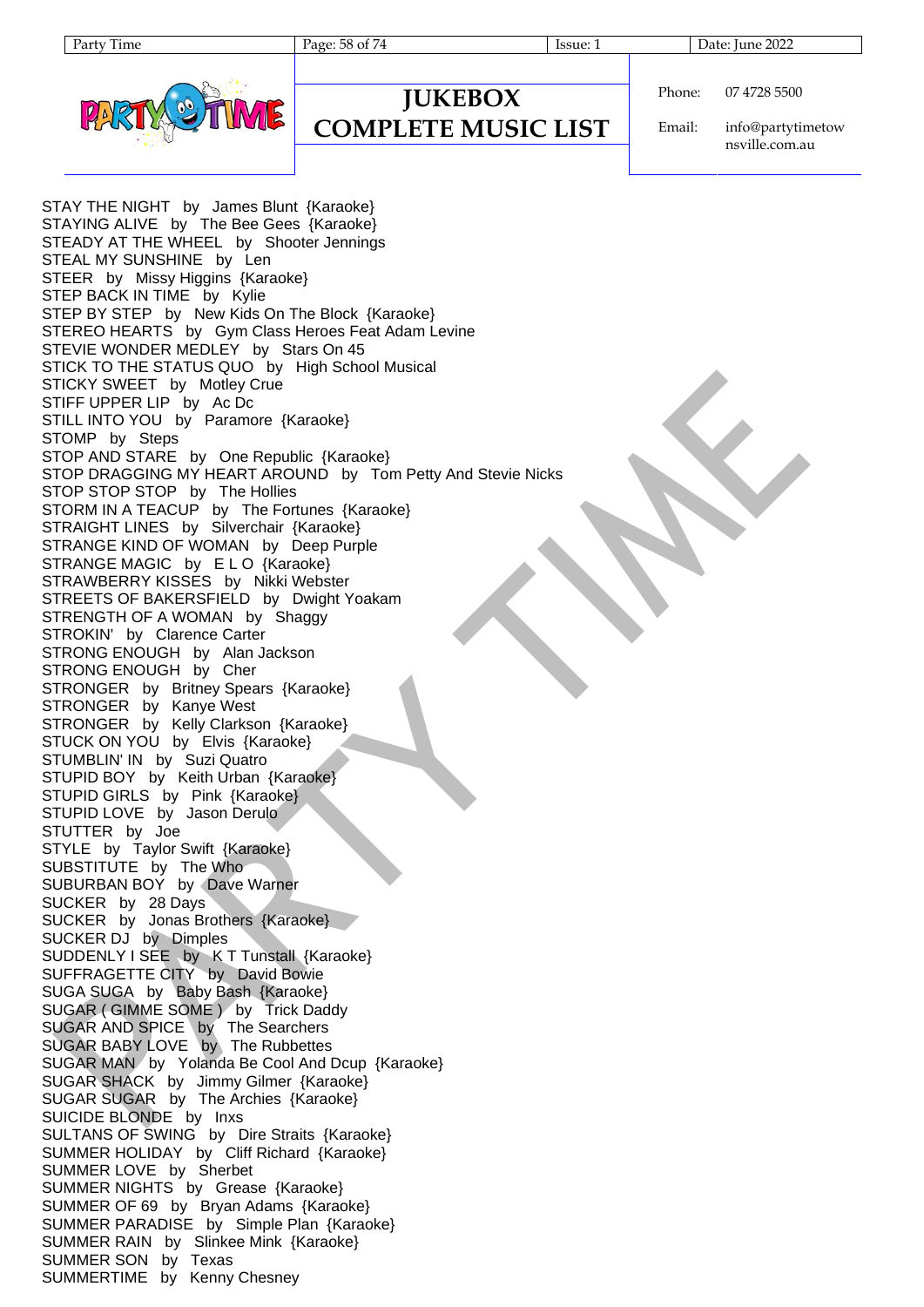Page: 59 of 74 Issue: 1 Date: June 2022

### **JUKEBOX COMPLETE MUSIC LIST**

Phone: 07 4728 5500

Email: info@partytimetow nsville.com.au

SUMMERTIME BLUES by Alan Jackson SUMMERTIME BLUES by Eddie Cochran SUMMERTIME SADNESS by Lana Del Rey Vs Cedric Gervais SUN GOES DOWN by Robin Schulz SUN IS SHINING by Bob Marley Vs Funkstar SUNDAY BLOODY SUNDAY by U2 SUNGLASSES AT NIGHT by Corey Hart {Karaoke} SUNNY by Boogie Pimps SUNRISE by Simply Red SUNSET PEOPLE by Donna Summer SUNSETS by Powderfinger {Karaoke} SUNSHINE by Ricki - Lee {Karaoke} SUNSHINE by Twista SUNSHINE OF YOUR LIFE by Cream Vs The Hoxtons SUNSHINE OF YOUR LOVE by Cream SUNSHINE ON A RAINY DAY by Christine Anu {Karaoke} SUNSHINE ON MY SHOULD by John Denver SUPER BASS by Nicki Minaj SUPER FREAK by Rick James SUPER SEX WORLD by One Ton SUPER TROUPER by Abba SUPERMAN by Eminem SUPERSTAR by Jamelia {Karaoke} SUPERSTITION by Stevie Wonder {Karaoke} SURE KNOW SOMETHING by Kiss SURF CITY by Jan And Dean {Karaoke} SURFER GIRL by The Beach Boys SURFIN' by The Beach Boys SURFIN' IN THE SUMMERTIME by Ronny And The Daytonas SURFIN' SAFARI by The Beach Boys {Karaoke} SURFIN' U S A by The Beach Boys {Karaoke} SURRENDER by Elvis SURRENDER by Laura Pausini SUSPICION by Elvis {Karaoke} SUSPICIOUS MINDS by Elvis {Karaoke} SUSPICIOUS MINDS by Fine Young Cannibals SWAY by Michael Buble {Karaoke} SWAY (MUCHO MAMBO) by Shaft SWEAT by Inner Circle SWEAT by Snoop Dogg Feat David Guetta {Karaoke} SWEET ABOUT ME by Gabriella Cilmi {Karaoke} SWEET CAROLINE by Neil Diamond {Karaoke} SWEET CHILD O'MINE by Guns And Roses SWEET DISPOSITION by The Temper Trap {Karaoke} SWEET DREAMS by Beyonce SWEET DREAMS by La Bouche {Karaoke} SWEET DREAMS by The Eurythmics SWEET EMOTION by Aerosmith SWEET HITCH-HIKER by Creedence Clearwater Revival SWEET HOME ALABAMA by Lynyrd Skynyrd {Karaoke} SWEET HOME CHICAGO by Blues Brothers SWEET LIKE CHOCOLATE by Shanks And Big Foot SWEET LOVIN by Sigala SWEET SPOT by Flo Rida Feat Jennifer Lopez SWEET TALKIN WOMAN by ELO {Karaoke} SWEET TRANSVESTITE by Rocky Horror {Karaoke} SWEETS FOR MY SWEET by C J Lewis SWEETS FOR MY SWEET by The Searchers SWINGIN' DOOR by Catherine Britt SWINGING by Justine Clarke SWINGTOWN by Steve Miller Band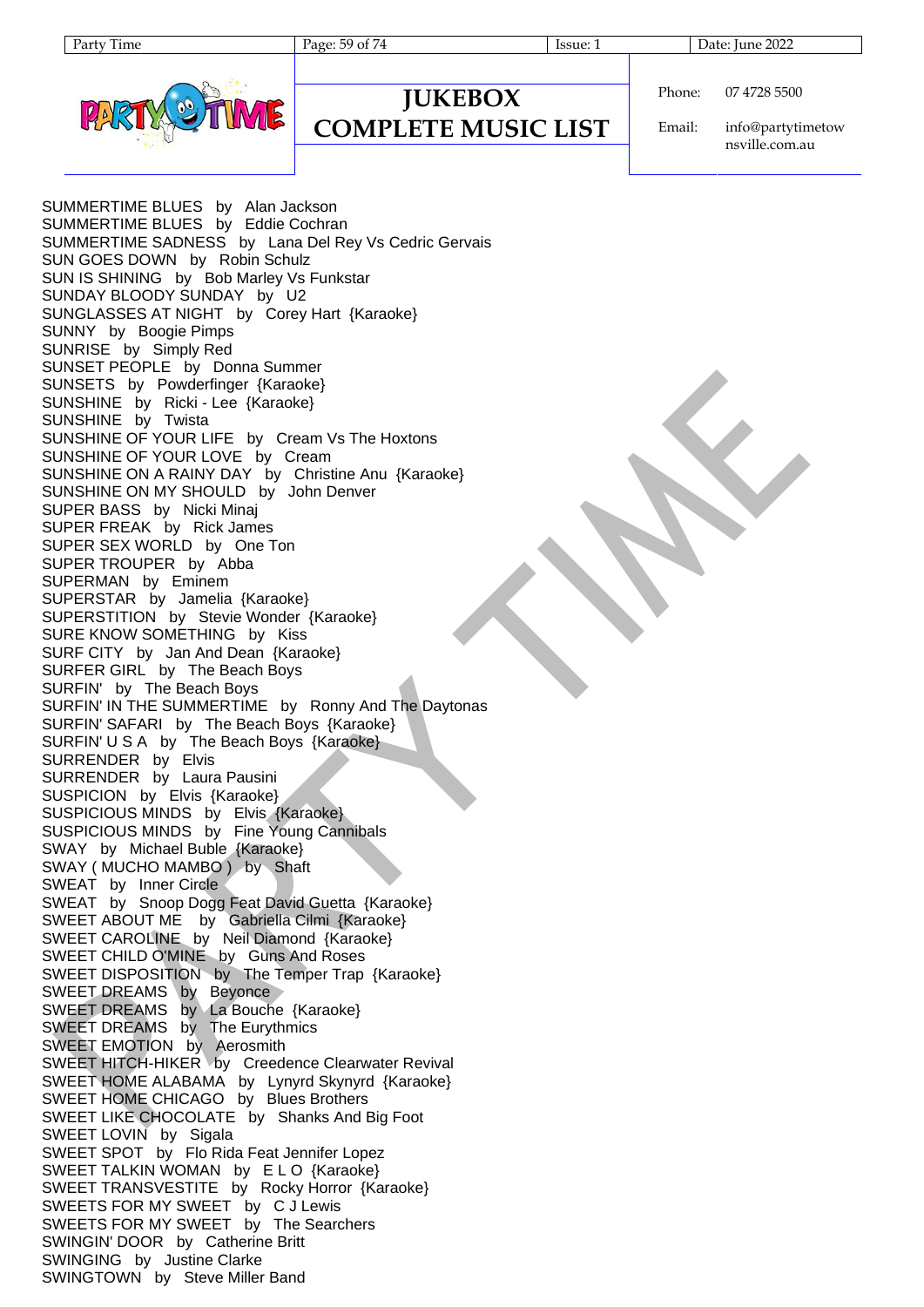| aтт | i ime |
|-----|-------|
|     |       |



### **JUKEBOX COMPLETE MUSIC LIST**

Phone: 07 4728 5500

Email: info@partytimetow nsville.com.au

SWITCH by Will Smith SWITCH ME ON by Shannon Noll TNT by Ac Dc {Karaoke} T S O P (THE SOUND OF PHILADLPHIA by M F S B TAINTED LOVE by Soft Cell {Karaoke} TAKE A BOW by Rihanna {Karaoke} TAKE A CHANCE ON ME by Abba TAKE A LETTER MARIA by R B Greaves TAKE A LONG LINE by The Angels TAKE BACK THE CITY by Snow Patrol {Karaoke} TAKE CARE by Drake TAKE IT EASY by Eagles {Karaoke} TAKE IT OFF by Kesha TAKE ME AWAY by Marvin Priest Feat Wynter Gordon TAKE ME HOME by Cash Cash Feat Bebe Rexha {Karaoke} TAKE ME HOME by Sophie Ellis Bextor TAKE ME HOME COUNTRY ROADS by John Denver {Karaoke} TAKE ME IN YOUR ARMS by Doobie Brothers TAKE ME ON THE FLOOR by The Veronicas {Karaoke} TAKE ME OUT by Franz Ferdinand {Karaoke} TAKE ME TO CHURCH by Hozier TAKE ME TO THE CLOUDS ABOVE by L M C {Karaoke} TAKE MY BREATH by The Weeknd {Karaoke} TAKE MY BREATH AWAY by Berlin {Karaoke} TAKE ON ME by A-ha TAKE ON ME by A1 TAKE OVER CONTROL by Afrojack {Karaoke} TAKE THE LONG WAY HOME by Supertramp {Karaoke} TAKE YOU THERE by Sean Kingston TAKIN' BACK WHAT'S MINE by Leah Haywood TAKIN' CARE OF BUISINESS by Bachman Turner Overdrive {Karaoke} TALK by Coldplay {Karaoke} TALK by Khalid {Karaoke} TALK ABOUT by Rain Radio - Dj Craig Gorman TALK DIRTY by Jason Derulo Feat 2 Chainz TALK LIKE THAT by The Presets {Karaoke} TALK OF THE TOWN by John Farnham {Karaoke} TALK TO YOU LATER by The Tubes TALKIN' BOUT A REVOLUTION by Tracey Chapman {Karaoke} TALL TALL TREES by Alan Jackson TALLAROOK by Lee Kernaghan TARANTELLA 2000 by Linguini Brothers TAXI MARY by Jo Jo Zep And The Falcons TAXMAN by The Beatles TEAR ME APART by Suzi Quatro TEARDROPS by Womack And Womack TEARIN' IT UP (LIVE) by Garth Brooks TEARS ON MY PILLOW by Grease (Sha Na Na) TEARY EYED by Missy Elliott TEDDY BEAR by Elvis {Karaoke} TEEN ANGEL by Mark Dinning TEENAGE DIRTBAG by Wheatus {Karaoke} TEENAGE DREAM by Katy Perry {Karaoke} TEENAGER OF THE YEAR by Lo-tel {Karaoke} TEETH AND HAIR by Jay Laga'aia TELEGRAM SAM by T Rex TELEPHONE by Lady Gaga {Karaoke} TELEPHONE LINE by E L O {Karaoke} TELL HER ABOUT IT by Billy Joel TELL HIM by The Exciters {Karaoke} TELL LAURA I LOVE HER by Ray Paterson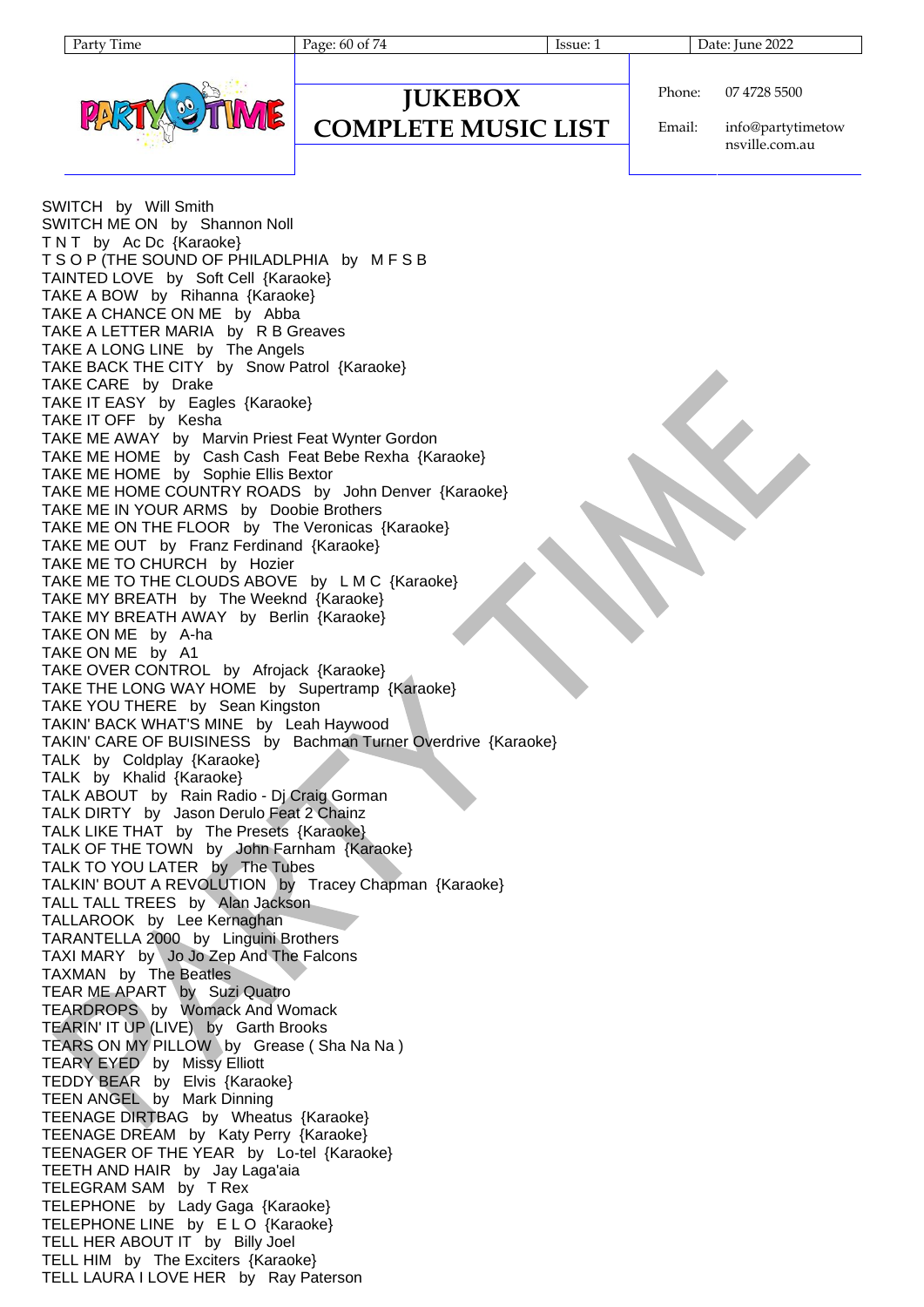Page: 61 of 74 Issue: 1 Date: June 2022



### **JUKEBOX COMPLETE MUSIC LIST**

Phone: 07 4728 5500

Email: info@partytimetow nsville.com.au

TELL ME BABY by Red Hot Chili Peppers {Karaoke} TELL ME IF YOU LIKE IT by Danielle TELL ME SOMETHING BAD ABOUT TULSA by George Strait TELL ME WHY by The Beatles {Karaoke} TEMPERATURE by Sean Paul TEN DAYS by Missy Higgins {Karaoke} TENTERFIELD SADDLER by Peter Allen TEQUILA by The Champs {Karaoke} TEQUILA SUNRISE by Eagles TEXAS QLD 4385 by Lee Kernaghan THANK GOD I'M A COUNTRY BOY by Hampton The Hampster THANK GOD I'M A COUNTRY BOY by John Denver {Karaoke} THANK THE LORD FOR THE NIGHT TIME by Neil Diamond THANK U by Alanis Morissette {Karaoke} THANK YOU by Jamelia {Karaoke} THAT DON'T IMPRESS ME MUCH by Shania Twain THAT POWER by Will-i-am Feat Justin Bieber THAT SUMMER (LIVE) by Garth Brooks THAT WORD LOVE by Rockmelons THAT'LL BE THE DAY by Buddy Holly {Karaoke} THAT'S ALL RIGHT by Elvis THAT'S AMORE by Dean Martin THAT'S GOOD by Devo {Karaoke} THAT'S JUST HOW SHE GETS by Adam Harvey THAT'S LIFE by Frank Sinatra {Karaoke} THAT'S MY NXXX FO' RENT by Young Zee THAT'S NOT HOW IT IS by Toby Keith THAT'S NOT MY NAME by The Ting Tings THAT'S ROCK AND ROLL by Shaun Cassidy THAT'S THE WAY A COWBOY ROCKS AND ROLLS by Charlie Rich THAT'S THE WAY I LIKE IT by K C And The Sunshine Band {Karaoke} THAT'S WHAT FRIENDS ARE FOR by Dionne Warwick {Karaoke} THAT'S WHEN I THINK OF YOU by 1927 THE ADDAMS FAMILY by Tv {Karaoke} THE AIR THAT I BREATHE by The Hollies {Karaoke} THE ANIMAL SONG by Savage Garden THE BABY by Blake Shelton THE BALLAD OF MONA LISA by Panic At The Disco {Karaoke} THE BEACHES OF CHEYENNE (LIVE) by Garth Brooks THE BEAUTIFUL PEOPLE by Marilyn Manson THE BITCH IS BACK by Elton John THE BLUES MAN by Alan Jackson THE BOXER by Simon And Garfunkle {Karaoke} THE BOY DOES NOTHING by Alesha Dixon {Karaoke} THE BOYS ARE BACK by High School Musical 3 THE BOYS ARE BACK IN TOWN by Thin Lizzy THE BREAKUP SONG by Greg Kihn THE CAPTAIN by Kasey Chambers THE CLIMB by Miley Cyrus THE COVER OF THE ROLLING STONES by Dr Hook {Karaoke} THE CURE by Lady Gaga {Karaoke} THE DANCE (LIVE) by Garth Brooks THE DANCING CHICKEN by Justine Clarke THE DEVIL WENT DOWN TO GEORGIA by The Charlie Daniels Band THE EDGE OF GLORY by Lady Gaga {Karaoke} THE FALLEN by Franz Ferdinand THE FEAR by Lily Allen {Karaoke} THE FEVER (LIVE) by Garth Brooks THE FIGHTER by Gym Class Heroes Feat Ryan Tedder {Karaoke} THE FIGHTER by Keith Urban {Karaoke} THE FIXER by Pearl Jam {Karaoke}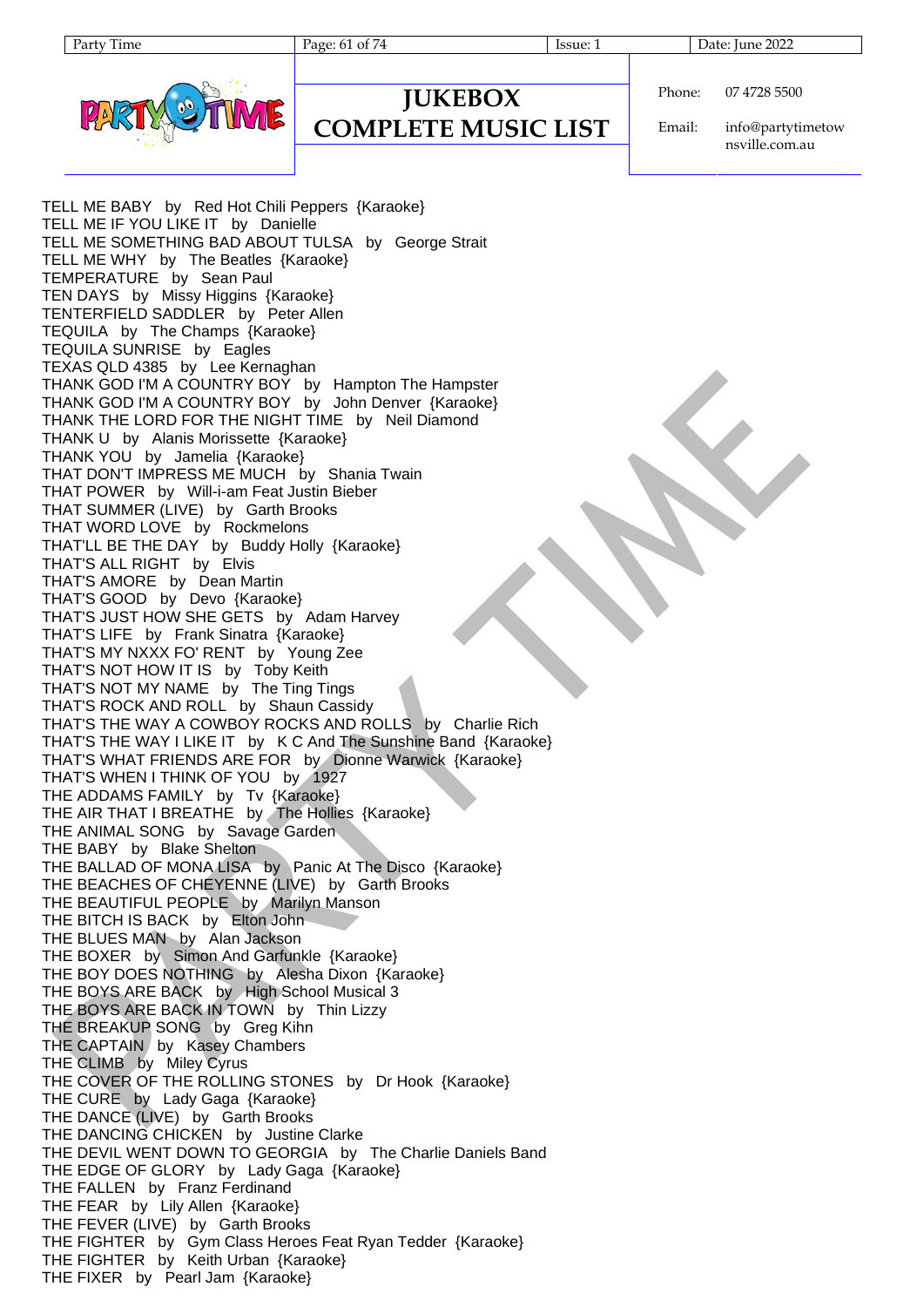Page: 62 of 74 Issue: 1 Date: June 2022

### **JUKEBOX COMPLETE MUSIC LIST**

Phone: 07 4728 5500

Email: info@partytimetow nsville.com.au

THE GAMBLER by Kenny Rogers {Karaoke} THE GIRL IS MINE by 99 Souls Feat Destinys Child And Brandy THE GLOBE by Big Audio Dynamite THE GOD THAT FAILED by Metallica THE GREAT PRETENDER by The Platters {Karaoke} THE GUMTREE FAMILY by Justine Clarke THE HAMPSTERDANCE by Hampton The Hampster THE HEAT IS ON by Glenn Frey THE HUCKLEBUCK by Chubby Checker THE IMPRESSION THAT I GET by The Mighty Mighty Bosstones THE ITCH by Vitamin C {Karaoke} THE LAST DAY ON EARTH by Kate Miller - Heidke {Karaoke} THE LAST POST ( BUGGLE CALL ) by Traditional THE LAST THING ON MY MIND by Glen Campbell THE LAST WALTZ by Englebert Humperdinck {Karaoke} THE LAZY SONG by Bruno Mars {Karaoke} THE LEGEND OF MISS BALTIMORE CRABS by Hairspray THE LETTER by Box Tops THE LETTER by Joe Cocker {Karaoke} THE LIVING YEARS by Mike And The Mechanics THE LOGICAL SONG by Supertramp {Karaoke} THE LONELY GOATHERD by The Sound Of Music Sound Track THE LONG AND WINDING ROAD by The Beatles {Karaoke} THE LONG RUN by Eagles {Karaoke} THE LOOK by Roxette THE LOVE GAME by John Paul Young THE LUCKY ONE by Faith Hill THE MACK by Fetty Wap Feat Nevada THE MAN WHO SHOT LIBERTY VALENCE by Gene Pitney THE MIDDLE by Jimmy Eat World THE MIDDLE by Zedd - Maren Morris - Grey {Karaoke} THE MIDNIGHT SPECIAL by Creedence Clearwater Revival THE MONKEY DANCE by The Wiggles THE MORE I SEE YOU by Peter Allen {Karaoke} THE MOST BEAUTIFUL GIRL by Charlie Rich THE MUNSTERS by Tv THE NEW GIRL IN TOWN by Hairspray THE NEWCASTLE SONG by Bob Hudson THE NICEST KIDS IN TOWN by Hairspray THE NIGHT BEFORE by The Beatles {Karaoke} THE NIGHT HAS A THOUSAND EYES by Bobby Vee THE NIPS ARE GETTING BIGGER by Mental As Anything {Karaoke} THE ONE by Backstreet Boys THE ONE by Foo Fighters {Karaoke} THE ONLY EXCEPTION by Paramore {Karaoke} THE ONLY WAY IS UP by Yazz THE OPPOSITE SONG by Justine Clarke THE OTHER SIDE by Aerosmith THE POLITICS OF DANCING by Re-flex THE POWER OF LOVE by Gabrielle Aplin {Karaoke} THE PRAYER by Anthony Callea {Karaoke} THE PUSHBIKE SONG by The Mixtures {Karaoke} THE REAL SLIM SHADY by Eminen THE REAL THING by Russel Morris THE REAPER by Blue Oyster Cult THE REASON by Hoobastank {Karaoke} THE REASON WHY by Vince Gill THE REFLEX by Duran Duran THE REMEDY (I WON'T WORRY ) by Jason Mraz THE RHYTHM OF THE NIGHT by Corona THE RIVER by Garth Brooks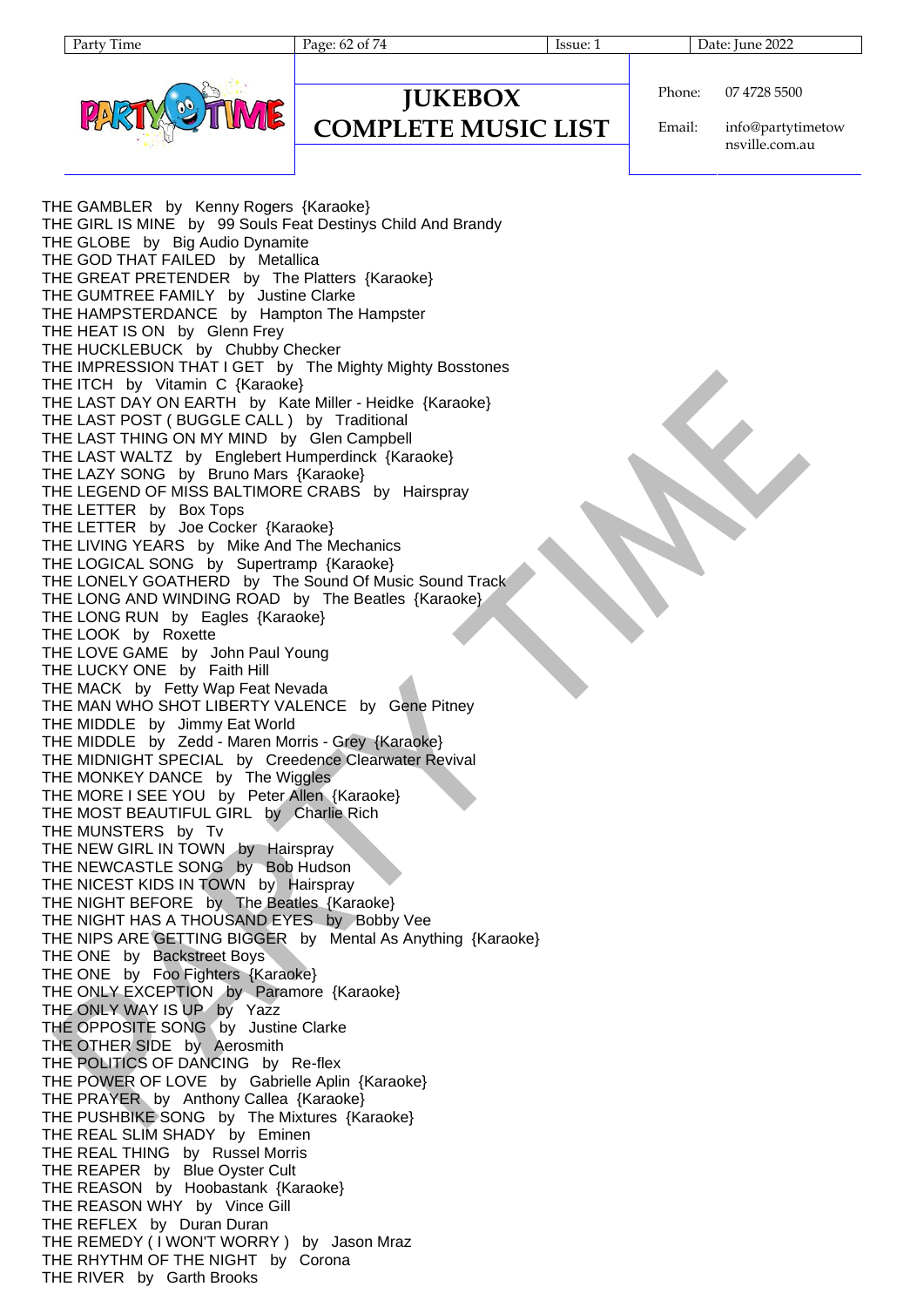| artv<br>11me |
|--------------|
|--------------|

Page: 63 of 74 Issue: 1 Date: June 2022



**JUKEBOX COMPLETE MUSIC LIST** Phone: 07 4728 5500

Email: info@partytimetow nsville.com.au

THE ROCKA FELLER SKANK by Fatboy Slim THE ROPE THAT PULLS THE WIND by Martin Crewes THE ROSE by Bette Midler {Karaoke} THE SAINTS ARE COMING by Greenday THE SHADE by Joe Nichols THE SHAKE OF A HAND by Adam Harvey THE SHOOP SHOOP SONG by Cher {Karaoke} THE SHOW GOES ON by Lupe Fiasco {Karaoke} THE SHOW MUST GO ON by Leo Sayer {Karaoke} THE SOUND by Alan Jackson THE SOUND OF MUSIC by The Sound Of Music Sound Track THE SPECIAL TWO by Missy Higgins {Karaoke} THE STRAWBERRY ROAN by Marty Robbins THE STRIPPER by Joe Loss And His Orchestra THE STROKE by Billy Squire {Karaoke} THE STROLL by Diamonds THE STRUGGLE WITHIN by Metallica THE SUN AIN'T GONNA SHINE ANYMORE by The Walker Brothers THE SUN'S GONNA SHINE TOMORROW by Johnny O'keefe THE SUNSHINE AFTER THE RAIN by Berri THE SWEET ESCAPE by Gwen Stefani {Karaoke} THE TALKIN' SONG REPAIR BLUES by Alan Jackson THE THUNDER ROLLS by Garth Brooks THE TIDE IS HIGH by Atomic Kitten {Karaoke} THE TIDE IS HIGH by Blondie {Karaoke} THE TIME (DIRTY BIT) by Black Eyed Peas THE TIME OF MY LIFE by Bill Medley And Jennifer Warnes THE TIME WARP by Rocky Horror {Karaoke} THE TWIST by Chubby Checker THE UNFORGIVEN by Metallica THE VERANDAH by Tania Kernaghan THE VOICE WITHIN by Christina Aguilera {Karaoke} THE WANDERER by Dion {Karaoke} THE WARRIOR by Scandle(with Patty Smyth) THE WAY I AM by Eminem THE WAY I ARE by Timberland THE WAY IT IS by Lee Kernaghan THE WAY THAT YOU DO IT by Pussyfoot {Karaoke} THE WAY YOU LOVE ME by Faith Hill THE WAY YOU MAKE ME FEEL by Michael Jackson {Karaoke} THE WAY YOU MAKE ME FEEL by Shakaya THE WAY YOU MOVE by Outkast {Karaoke} THE WEEKEND by Michael Gray {Karaoke} THE WILD ONE by Suzi Quatro THE WINGS OF AN EAGLE by Russel Morris {Karaoke} THE WINNER TAKES IT ALL by Abba THE WONDER OF YOU by Elvis Presley {Karaoke} THE YOUNG ONES by Cliff Richard {Karaoke} THE ZEPHYR SONG by Red Hot Chili Peppers {Karaoke} THEME FROM RAWHIDE by Blues Brothers {Karaoke} THEN HE KISSED ME by The Crystals THEN I KISSED HER by The Beach Boys THEN THE MORNING COMES by Smash Mouth THERE ARE WORSE THINGS I COULD by Grease ( Stockard Channing ) THERE GOES by Alan Jackson THERE SHE GOES by Sixpence Non The Richer THERE YA GO by Alan Jackson THERE YOU GO by Pink THERE'S A KIND OF HUSH by Herman's Hermits {Karaoke} THERE'S NOTHING HOLDIN' ME BACK by Shawn Mendes {Karaoke} THEREFORE I AM by Billie Eilish {Karaoke}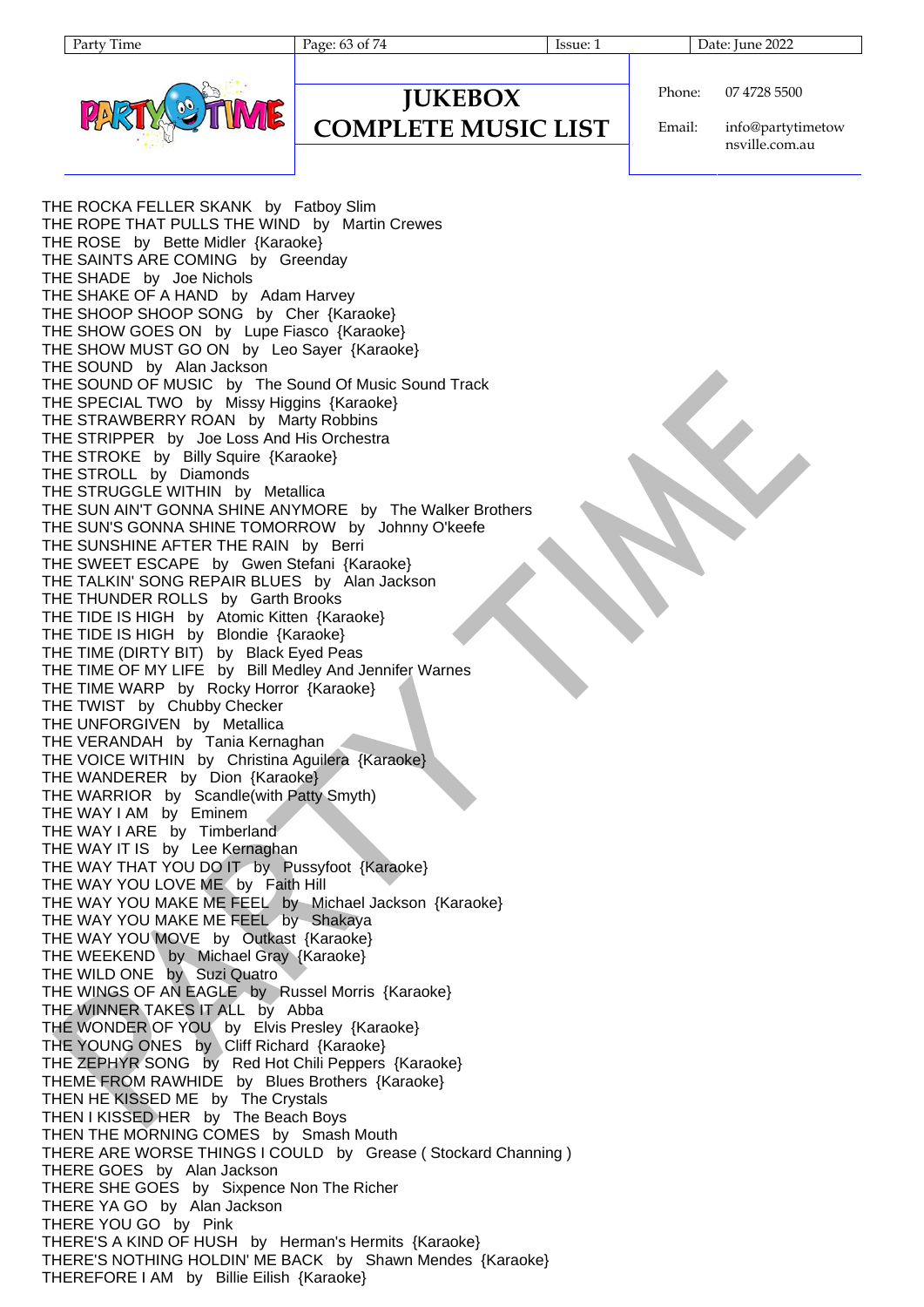Page: 64 of 74 Issue: 1 Issue: 1 Date: June 2022



```
Phone:
07 4728 5500
```
**COMPLETE MUSIC LIST**

**JUKEBOX**

Email: info@partytimetow nsville.com.au

THESE ARMS by Dwight Yoakam THESE BOOTS ARE MADE FOR WALKING by Jessica Simpson THESE BOOTS ARE MADE FOR WALKING by Nancy Sinatra {Karaoke} THESE WORDS by Natasha Bedingfield {Karaoke} THEY'RE COMING TO TAKE ME AWAY by Napoleon X I V THINGS DON'T SEEM by Australian Crawl THINGS LIKE THAT by Joe Nichols THINGS THAT MAKE YOU GO HMMM by C And C Music Factory THINGS WE SAID TODAY by The Beatles {Karaoke} THINK by Aretha Franklin (blues Brothers) {Karaoke} THINK IT OVER by Buddy Holly THINK IT OVER by Ol'55 {Karaoke} THINKING ABOUT YOU by Calvin Harris Feat Ayah Marar {Karaoke} THIS AIN'T A SCENE by Fall Out Boy {Karaoke} THIS AINT A LOVE SONG by Scouting For Girls {Karaoke} THIS COULD BE HEAVEN by Pandora THIS DIAMOND RING by Gary Lewis THIS GIRL by Kungs THIS GUYS IN LOVE by The Reels {Karaoke} THIS HEART ATTACK by Faker {Karaoke} THIS IS AUSTRALIA by Gangajang THIS IS HOW A HEART BREAKS by Rob Thomas {Karaoke} THIS IS HOW WE PARTY by S O A P THIS IS IT by Dannii THIS IS ME by Dream THIS IS MY CITY by Skyhooks THIS IS MY SONG by Petula Clark {Karaoke} THIS IS WHO I AM by Vanessa Amorosi {Karaoke} THIS LITTLE GIRL by Ol'55 {Karaoke} THIS LOVE by The Veronicas {Karaoke} THIS MAGIC MOMENT by Jay And The Americans {Karaoke} THIS OLE HOUSE by Shakin' Stevens {Karaoke} THIS TIME by Inxs THIS TIME I KNOW IT'S FOR REAL by Young Divas {Karaoke} THNKS FR TH MMRS by Fall Out Boy {Karaoke} THONG SONG by Sisqo THORN IN MY SIDE by Eurythmics {Karaoke} THOSE MAGIC CHANGES by Grease ( Sha Na Na ) THOUSAND MILES by The Kid Laroi {Karaoke} THREE DAYS DRIVING by Jake Nickolai THRILLER by Michael Jackson {Karaoke} THROUGH BEING COOL by Devo THROUGH THE NEVER by Metallica THROUGH THE YEARS by Kenny Rogers {Karaoke} THROW YOUR ARMS AROUND ME by Hunters And Collectors {Karaoke} THROWING IT ALL AWAY by Genesis {Karaoke} THUGGIN by Fat Joe THUGS MANSION by 2pac THUNDERSTRUCK by Ac Dc {Karaoke} THUNDERSTRUCK by Blizzard Bros TI AMO by Umberto Tozzi TICKET TO RIDE by The Beatles {Karaoke} TICKS by Brad Paisley TIE A YELLOW RIBBON ROUND THE OAK TREE by Tony Orlando And Dawn {Karaoke} TIE ME KANGAROO DOWN SPORT by Rolf Harris {Karaoke} TIGHTROPE by Stephanie Mcintosh {Karaoke} TIK TOK by Kesha {Karaoke} TIL I KISSED YOU by The Everly Brothers {Karaoke} TILL THE WORLD ENDS by Britney Spears {Karaoke} TILT YA HEAD BACK by Nelly And Christina Aguilera TIME by Culture Club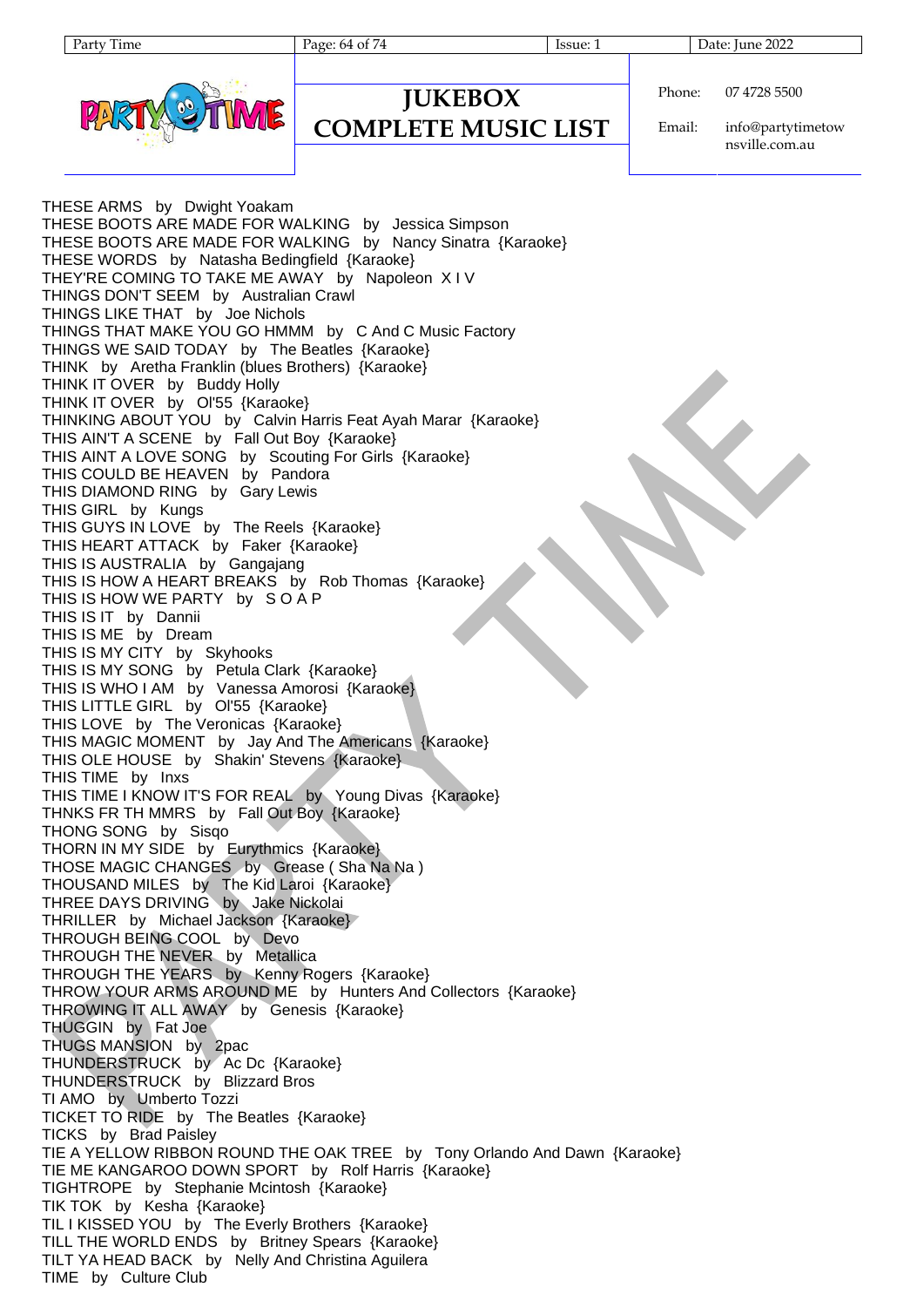Page: 65 of 74 Issue: 1 Issue: 1 Date: June 2022



### **JUKEBOX COMPLETE MUSIC LIST**

Phone: 07 4728 5500

Email: info@partytimetow nsville.com.au

TIME AFTER TIME by Cyndi Lauper {Karaoke} TIME FOR A CHANGE by Motley Crue TIME OF MY LIFE by Bill Medley And Jennifer Warnes TIME OF MY LIFE by Macy Gray TIME OF OUR LIVES by Marcia Hines TIME OF YOUR LIFE by Greenday {Karaoke} TIME TO SAY GOODBYE by Troy Cassar Daley And Gina Jeffreys TIMES LIKE THESE by Foo Fighters TINY DANCER by Elton John {Karaoke} TIRED OF TOEIN' THE LINE by Rocky Burnette TO ALL THE GIRLS I'VE LOVED BEFORE by Julio Iglesias {Karaoke} TO BE A LOVER by Billy Idol TO BE OR NOT TO BE ( THE HITLER RAP ) by Mel Brookes TO CUT A LONG STORY SHORT by Spandau Ballet TO DO WHAT I DO by Alan Jackson TO HER DOOR by Paul Kelly {Karaoke} TO KNOW HIM IS TO LOVE HIM by The Teddy Bears TO LOVE SOMEBODY by Bee Gees {Karaoke} TO MAKE YOU FEEL MY LOVE (LIVE) by Garth Brooks TO THE END OF THE EARTH by Jessica Mauboy {Karaoke} TO THE MOON AND BACK by Savage Garden {Karaoke} TOCA'S MIRACLE by Fragma TODAY I STARTED LOVING YOU AGAIN by Dwight Yoakam TODAY WAS A FAIRYTALE by Taylor Swift {Karaoke} TOGETHER FOREVER by Daze TOGETHER IN ELECTRIC DREAMS by Phil Oakey TOGETHER WE ARE ONE by Delta Goodrem {Karaoke} TONGUE TIED by Grouplove {Karaoke} TONIGHT I CELEBRATE MY LOVE by Peabo Bryson And Roberta Flack TONIGHT I WANNA CRY by Keith Urban TONIGHT SHE COMES by The Cars TONIGHT TONIGHT by Hot Chelle Rae TONIGHT'S THE NIGHT by Rod Stewart {Karaoke} TOO DRUNK TO DRIVE by Bodyjar TOO FAR GONE by Catherine Britt TOO FUNKY by George Michael TOO MANY TIMES by Mental As Anything {Karaoke} TOO MANY TIMES by S2s TOO MUCH OF A GOOD THING by Alan Jackson TOO MUCH TOO LITTLE TOO LATE by Johnny Mathis {Karaoke} TOO SHY by Kajagoogoo TOO YOUNG FOR PROMISES by Koo De Tah TOP OF THE WORLD by The Carpenters {Karaoke} TOTAL CONTROL by The Motels TOUCH by Noiseworks TOUCH A TOUCH A TOUCH ME by Rocky Horror TOUCH IT by Monifah TOUCH ME by Rui Da Silva TOUCH ME by The Doors TOXIC by Britney Spears {Karaoke} TRAGEDY by Bee Gees TRAGEDY by Steps TRAIN IN VAIN by Dwight Yoakam TRAVELIN' BAND by Creedence Clearwater Revival TRAVELLING SOLDIER by Dixie Chicks TREAT HER RIGHT by Roh Head And The Traits TREAT YOU BETTER by Shawn Mendes TREMOR CHRIST by Pearl Jam TRIBUTE by Tenacious TRICK ME by Kelis {Karaoke} TRICKY TRICKY by Lou Bega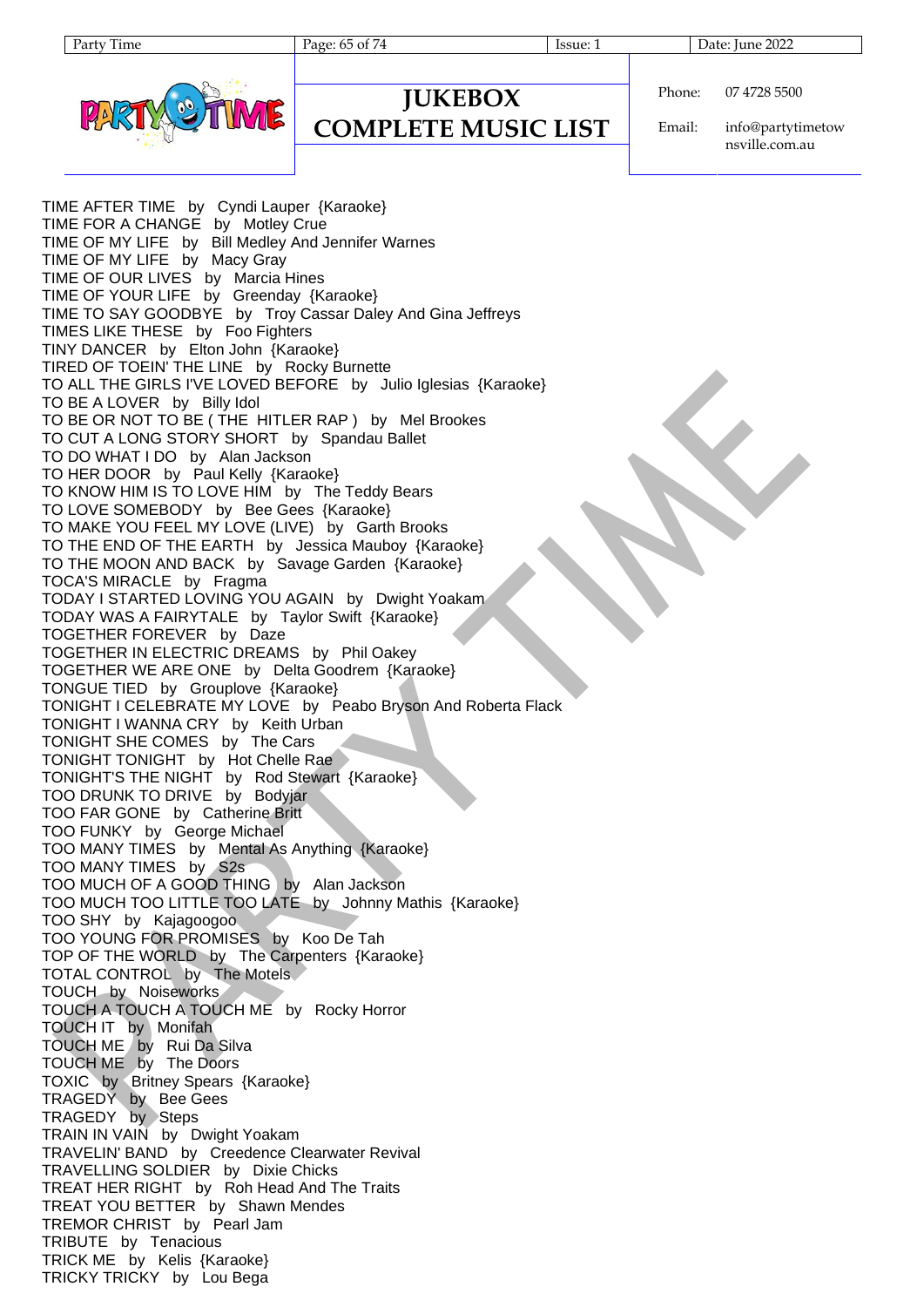Page: 66 of 74 Issue: 1 Date: June 2022



### **JUKEBOX COMPLETE MUSIC LIST**

Phone: 07 4728 5500

Email: info@partytimetow nsville.com.au

TRIGGER by Major Lazer And Khalid TRIPPING by Robbie Williams {Karaoke} TROPICAL DEPRESSION by Alan Jackson TROUBLE by Pink {Karaoke} TROUBLE by Tania Kernaghan TRUE by Spandau Ballet {Karaoke} TRUE COLORS by Kasey Chambers {Karaoke} TRUE FRIEND by Hannah Montana TRUE LOVE WAYS by Buddy Holly TRUE ROMANTIC by Kate Ceberano TRULY MADLY DEEPLY by Savage Garden {Karaoke} TRUMPET VOLUNTARY by Jeremiah Clarke TRY by Pink {Karaoke} TRY A LITTLE KINDNESS by Glen Campbell {Karaoke} TRY AGAIN by Aaliyah {Karaoke} TUBTHUMPING by Chumbawamba TUMBLING DICE by Rolling Stones TUNNEL OF LOVE by Dire Straits TURN AROUND (5,4,3,2,1) by Flo Rida TURN ME LOOSE by Loverboy {Karaoke} TURN ME LOOSE by Young Divas {Karaoke} TURN ME ON by David Guetta Feat Nicki Minaj {Karaoke} TURN ME ON by Kevin Lyttle TURN TO STONE by ELO {Karaoke} TURNING JAPANESE by The Vapours {Karaoke} TUSH by Z Z Top TUSK by Fleetwood Mac TUTTI FRUTTI by Little Richard TWENTY ONE TODAY by Traditional TWILIGHT TIME by The Platters TWIST AND SHOUT by Chaka And Pliers TWIST AND SHOUT by The Beatles {Karaoke} TWIST AND SHOUT by The Searchers {Karaoke} TWISTING BY THE POOL by Dire Straits {Karaoke} TWO - STEPPIN' FOOL by Adam Harvey TWO OF A KIND, WORKING ON A HOUSE (LIVE) by Garth Brooks TWO OF HEARTS by Stacey Q TWO OUT OF THREE AIN'T BAD by Meatloaf {Karaoke} TWO PINA COLADAS (LIVE) by Garth Brooks TWO WRONGS by Wyclef Jean U + U R HAND by Pink {Karaoke} U - TURN by Usher U CAN'T TOUCH THIS by M C Hammer U DON'T KNOW ME by Armand Van Helden U F O by Sneaky Sound System {Karaoke} U R THE BEST THING by D Ream U S A TODAY by Alan Jackson U SURE DO by Strike U TALKIN TO ME by Disco Montego U WANNA BE ME by Nas UH LA LA LA by Alexia UMBRELLA by Rihanna UNA NOCHE by Pnau UNANSWERED PRAYERS (LIVE) by Garth Brooks UNBELIEVABLE by Emf UNCHAIN MY HEART by Joe Cocker {Karaoke} UNCHAINED MELODY by The Righteous Brothers {Karaoke} UNDER PRESSURE by Queen And David Bowie {Karaoke} UNDER THE BOARDWALK by The Drifters {Karaoke} UNDERCOVER OF THE NIGHT by Rolling Stones {Karaoke} UNDERNEATH THE RADAR by Underworld {Karaoke}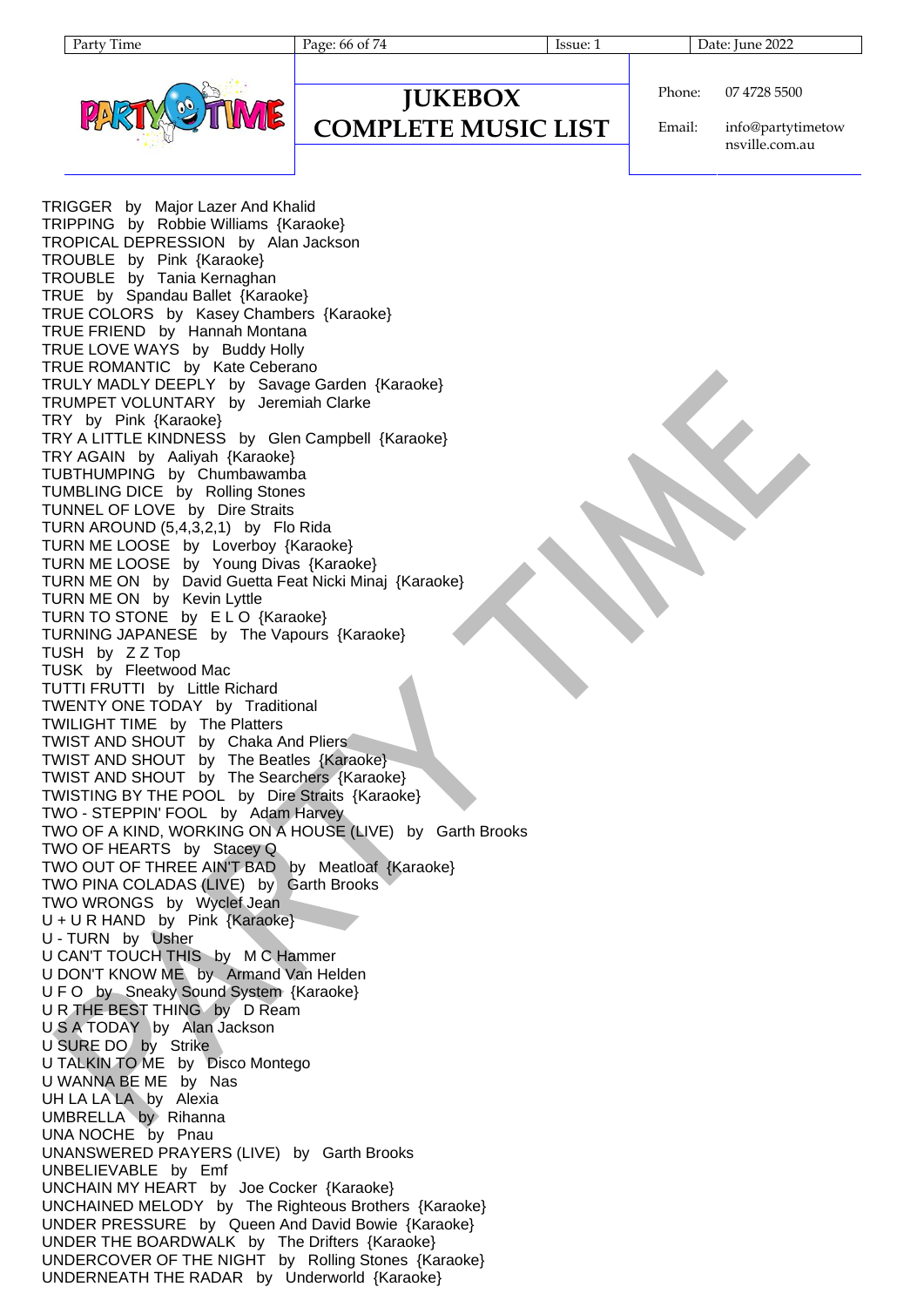Page: 67 of 74 Issue: 1 Date: June 2022



### **JUKEBOX COMPLETE MUSIC LIST**

Phone: 07 4728 5500

Email: info@partytimetow nsville.com.au

UNDERNEATH THE SAME MOON by Blake Shelton UNDERNEATH YOUR CLOTHES by Shakira {Karaoke} UNDERWEAR GOES INSIDE THE PANTS by Lazyboy {Karaoke} UNDISCLOSED DESIRES by Muse {Karaoke} UNDO IT by Carrie Underwood {Karaoke} UNFAITHFUL by Rihanna {Karaoke} UNFORGIVEN I I by Metallica UNITED STATES OF WHATEVER by Liam Lynch {Karaoke} UNLEASH THE DRAGON by Sisqo UNTITLED by Simple Plan {Karaoke} UNTOUCHED by The Veronicas {Karaoke} UNWELL by Matchbox 20 {Karaoke} UP by Shania Twain UP - DOWN by Jessica Mauboy UP AROUND THE BEND by Creedence Clearwater Revival UP ON THE ROOF by The Drifters UP WHERE WE BELONG by Joe Cocker {Karaoke} UPRISING by Muse UPTOWN FESTIVAL by Shalamar UPTOWN GIRL by Westlife URGENT by Foreigner US FORCES by Midnight Oil USE SOMEBODY by Kings Of Leon {Karaoke} V A C A T I O N by Connie Francis {Karaoke} VENUS by Bananarama VENUS by Frankie Avalon {Karaoke} VENUS by Shocking Blue VENUS OR MARS by Jackson Mendoza VERTIGO by U2 VIDEO KILLED THE RADIO STAR by The Buggles {Karaoke} VINCENT by Don Mc Lean {Karaoke} VOGUE by Madonna VOLARE by Dean Martin VOLARE by Gypsy Kings VOODOO CHILD by Rogue Traders {Karaoke} WAIT A MINUTE by Pussycat Dolls WAIT UP by The Cockroaches {Karaoke} WAITING FOR LOVE by Avicii {Karaoke} WAITING FOR TONIGHT by Jennifer Lopez WAKE ME UP BEFORE YOU GO GO by Wham {Karaoke} WAKE ME UP WHEN SEPTEMBER ENDS by Greenday {Karaoke} WAKE UP by The Living End {Karaoke} WAKE UP JEFF by The Wiggles {Karaoke} WAKE UP LITTLE SUSIE by Suzi Quatro WAKE UP LITTLE SUSIE by The Everly Brothers WAKE UP OLDER by Julie Roberts WAKING UP IN VEGAS by Kate Perry {Karaoke} WALK by The Wiggles WALK AWAY by Donna Summer WALK AWAY by High School Musical 3 WALK AWAY by Kelly Clarkson {Karaoke} WALK DON'T RUN by The Ventures WALK LIKE A MAN by Tim Mc Graw WALK LIKE AN EGYPTIAN by The Bangles WALK ME HOME by Pink {Karaoke} WALK OF LIFE by Dire Straits {Karaoke} WALK ON THE WILD SIDE by Lou Reed {Karaoke} WALK RIGHT BACK by The Everly Brothers {Karaoke} WALK RIGHT IN by Dr Hook {Karaoke} WALK THE DINOSAUR by Was Not Was WALK THIS WAY by Run D M C Featuring Aerosmith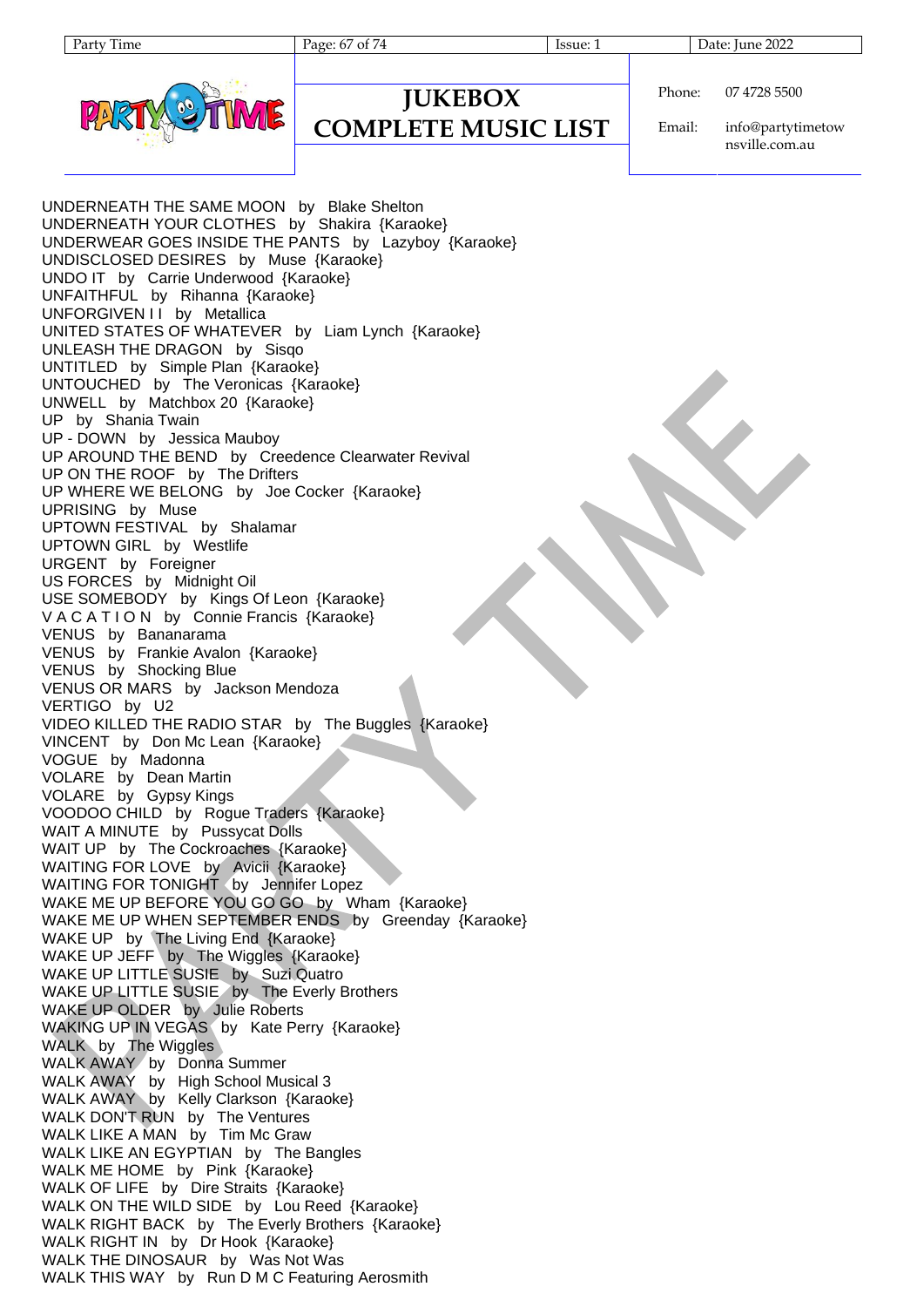Party Time Page: 68 of 74 Issue: 1 Date: June 2022



### **JUKEBOX COMPLETE MUSIC LIST**

Phone: 07 4728 5500

Email: info@partytimetow nsville.com.au

WALKIN' OUT WEST by Lee Kernaghan WALKING AWAY by Craig David {Karaoke} WALKING ON A DREAM by Empire Of The Sun {Karaoke} WALKING ON SUNSHINE by Katrina And The Waves {Karaoke} WALKING ON THE MOON by The Police {Karaoke} WALKING ON THE SUN by Smash Mouth WALTZING MATILDA by Rolf Harris WALTZING MATILDA by Traditional WANKSTA by 50 Cent WANNA BE STARTIN' SOMETHIN' by Michael Jackson WANNA BE STARTIN' SOMETHIN' 2008 by Michael Jackson Feat Akon WANNABE by Spice Girls WANTED DEAD OR ALIVE by Bon Jovi WAS ABI by Lee Harding {Karaoke} WASH by Pearl Jam WASSUP by Da Muttz WASTING MY TIME by Boomkat WATCH ME by Silento WATCH OVER ME by Bernard Fanning {Karaoke} WATCHING YOU by Rogue Traders {Karaoke} WATER ME by Lizzo {Karaoke} WATERLOO by Abba {Karaoke} WATERMELON by Justine Clarke WATERMELON SUGAR by Harry Styles WAY LOVES SUPPOSE TO BE by Selwyn WAY OUT WEST by James Blundell WAY OUT WEST by The Dingoes {Karaoke} WAY TO GO by Rogue Traders {Karaoke} WE ALL FALL DOWN by Clint Black WE ARE FAMILY by Jay Laga'aia WE ARE FAMILY by Sister Sledge WE ARE GOLDEN by Mika WE ARE SAILING by Jay Laga'aia WE ARE THE CHAMPIONS by Queen {Karaoke} WE ARE THE PEOPLE by Empire In The Sun {Karaoke} WE B COOL by Real Blondes WE BELONG TOGETHER by Mariah Carey {Karaoke} WE BUILT THIS CITY by Starship {Karaoke} WE CAN GET TOGETHER by Flowers - Ice House WE CAN WORK IT OUT by The Beatles {Karaoke} WE CAN'T BE BEATEN by Rose Tatoo WE CARRY ON by Tim Mc Graw WE CLOSE OUR EYES by Go West WE DON'T TALK ANYMORE by Charlie Puth {Karaoke} WE GO TOGETHER by Grease WE GOT THE BEAT by The Go Go's WE GOT THE PARTY by Hannah Montana WE LIKE TO PARTY by Vengaboys WE MADE YOU by Eminem WE NO SPEAK AMERICANO by Yolanda Be Cool And Dcup WE R WHO WE R by Kesha {Karaoke} WE RUN THIS by Missy Elliot WE SHALL BE FREE (LIVE) by Garth Brooks WE WANT FUN by Andrew W K WE WILL ROCK YOU by Five {Karaoke} WE WILL ROCK YOU by Queen {Karaoke} WE WILL TOGETHER by The Eurogliders WE'LL BURN THAT BRIDGE by Brooks And Dunn WE'RE ALL IN THIS TOGETHER by High School Musical WE'RE ALL IN THIS TOGETHER by High School Musical 3 WE'RE COMING HOME by Rogue Traders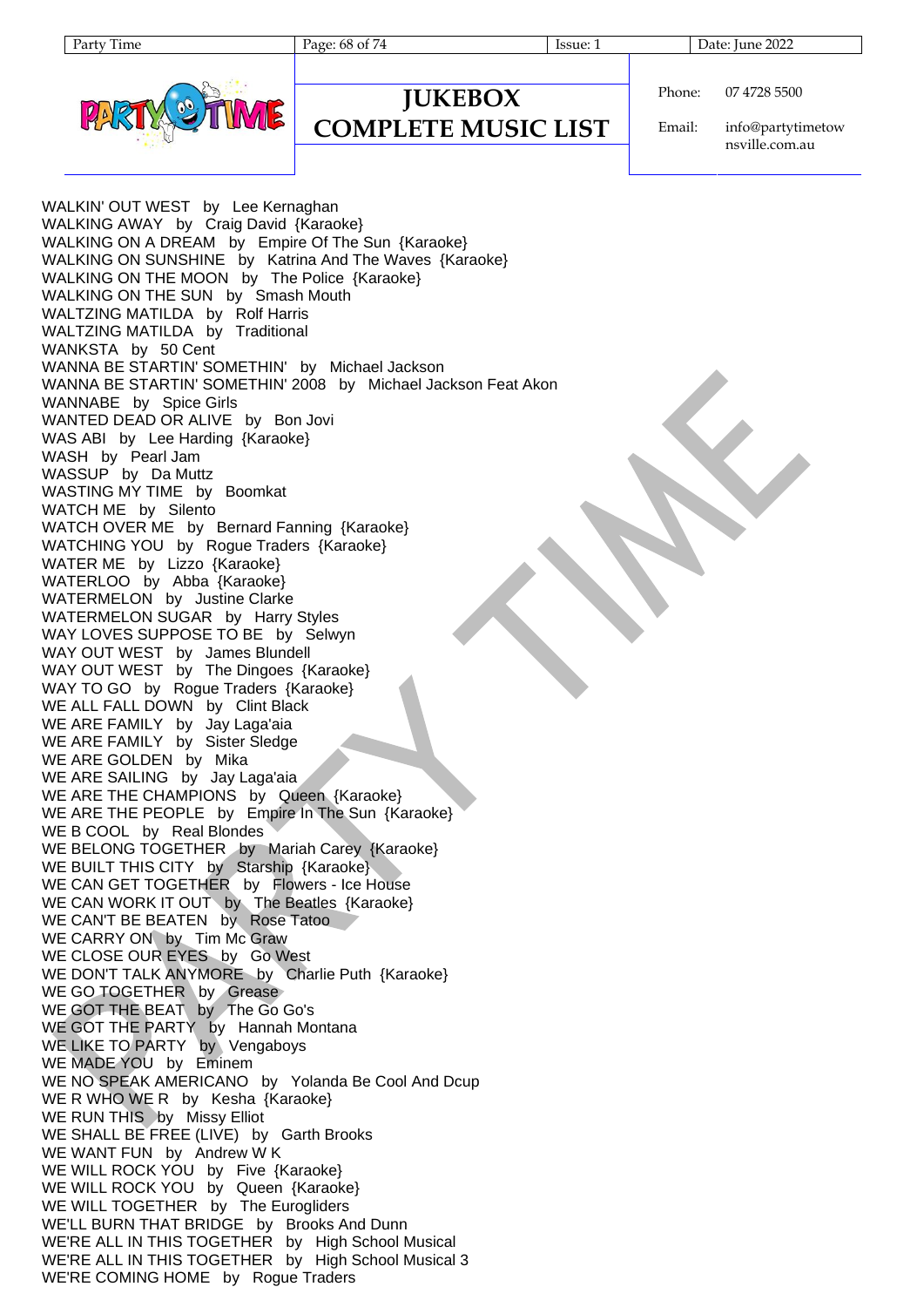Page: 69 of 74 Issue: 1 Date: June 2022



### **JUKEBOX COMPLETE MUSIC LIST**

Phone: 07 4728 5500

Email: info@partytimetow nsville.com.au

WE'RE GOING TO IBIZA by Vengaboys WE'RE MAKIN' UP by Hot Apple Pie WE'RE NOT GOING TO TAKE IT by Twisted Sister WE'VE GOT TO GET OUT OF THIS PLACE by The Animals WE'VE ONLY JUST BEGUN by The Carpenters {Karaoke} WEAPON OF CHOICE by Fatboy Slim WEAR MY RING AROUND YOUR NECK by Elvis WEARING WHITE by Martina Mc Bride WEDDING MARCH by Traditional WEDDING MARCH FROM A MIDNIGHTSUMMER DREAM by Mendelssohn WEDDING MARCH FROM LOHENGRIN by R Wagner WEEKEND by Kane Brown WEEKEND by Scooter WEIR by Killing Heidi WELCOME by Jay Laga'aia WELCOME TO MY LIFE by Simple Plan {Karaoke} WELCOME TO MY NIGHTMARE by Alice Cooper WELCOME TO THE 60'S by Hairspray WELCOME TO THE BLACK PARADE by My Chemical Romance WELCOME TO THE JUNGLE by Guns And Roses WELL ALL RIGHT by Blind Faith WELL ALL RIGHT by Santana {Karaoke} WHAM BAM by Candy Girls WHAT A FEELING by Irene Cara WHAT A FEELING by Macia Hines WHAT A FOOL BELIEVES by Doobie Brothers {Karaoke} WHAT A GIRL WANTS by Christina Aquilera WHAT A WONDERFUL WORLD by Louis Armstrong {Karaoke} WHAT ABOUT ME by Shannon Noll {Karaoke} WHAT CHU WANT by J Wess WHAT DO I HAVE TO DO by Kylie WHAT DO YA THINK ABOUT THAT by Montgomery Gentry WHAT DO YOU WANT by City High WHAT EVER YOU WANT by Status Quo {Karaoke} WHAT HAPPENED TO US by Jessica Mauboy Feat Jay Sean {Karaoke} WHAT I LIKE ABOUT YOU by The Romantics {Karaoke} WHAT I'VE BEEN LOOKING FOR by High School Musical WHAT I'VE BEEN LOOKING FOR (REPRISE) by High School Musical WHAT THE HELL by Avril Lavigne WHAT TIME IS IT by High School Musical 2 WHAT U DO TO ME by Boomkat WHAT YOU NEED by Inxs WHAT YOU WAITING FOR by Gwen Stefani {Karaoke} WHAT YOU'RE PROPOSING by Status Quo WHAT YOUR ON by Rogue Traders {Karaoke} WHAT'S A GIRL TO DO by S 2 S WHAT'S A GUY GOTTA DO by Joe Nichols WHAT'S GOING ON by Casey Donovan {Karaoke} WHAT'S LEFT OF ME by Nick Lachey {Karaoke} WHAT'S LUV by Fat Joe WHAT'S MY AGE by Blink 182 WHAT'S MY NAME by Rihanna {Karaoke} WHAT'S MY SCENE by Hoodoo Gurus WHAT'S UP by Zander WHATAYA WANT FROM ME by Adam Lambert {Karaoke} WHATCHA SAY by Jason Derulo WHATTA MAN by Salt N Pepa WHEELS by Foo Fighters {Karaoke} WHEN A MAN LOVES A WOMAN by Percy Sledge {Karaoke} WHEN DOVES CRY by Prince WHEN EVER GOD SHINES HIS LIGHT by Van Morrison {Karaoke}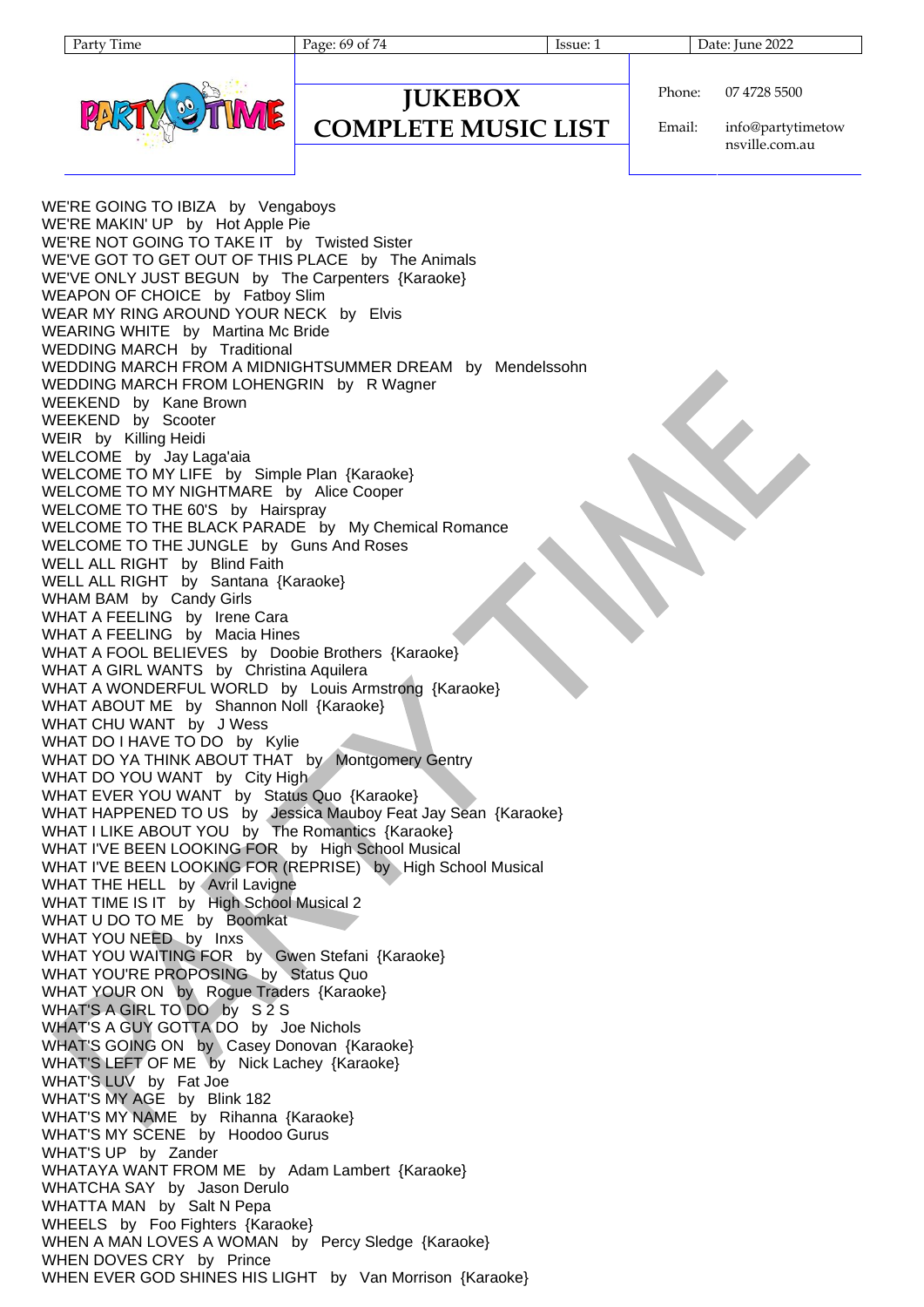

### **JUKEBOX COMPLETE MUSIC LIST**

Phone: 07 4728 5500

Email: info@partytimetow nsville.com.au

WHEN I GET YOU ALONE by Thicke {Karaoke} WHEN I GROW UP by Garbage {Karaoke} WHEN I GROW UP by Pussycat Dolls WHEN I SEE YOU by Macey Gray WHEN I THINK ABOUT CHEATIN' by Gretchen Wilson WHEN I'M GONE by Eminem WHEN I'M GONE by Simple Plan {Karaoke} WHEN I'M SIXTY-FOUR by The Beatles {Karaoke} WHEN IT ALL FALLS APART by The Veronicas WHEN IT'S SPRINGTIME IN ALASKA by Johnny Horton WHEN LOVE COMES AROUND by Alan Jackson WHEN LOVE COMES TO TOWN by U2 WHEN LOVE TAKES OVER by David Guetta Feat Kelly Rowland WHEN SOMEBODY LOVES YOU by Alan Jackson WHEN THE GENERALS TALK by Midnight Oil {Karaoke} WHEN THE GOING GETS TOUGH by Billy Ocean {Karaoke} WHEN THE LIGHTS GO OUT by Five WHEN THE RIVER RUNS DRY by Hunters And Collectors WHEN THE WAR IS OVER by Cold Chisel {Karaoke} WHEN THERE WAS ME AND YOU by High School Musical {Karaoke} WHEN TOMORROW COMES by Eurythmics {Karaoke} WHEN WE WERE KIDS by The Galvatrons WHEN WILL I BE FAMOUS by Bros WHEN WILL I BE LOVED by Linda Ronstadt {Karaoke} WHEN YOU LOOK AT ME by Christina Milian {Karaoke} WHEN YOU LOOK ME IN THE EYES by Jonas Brothers {Karaoke} WHEN YOU SAY YOU LOVE ME by Human Nature {Karaoke} WHEN YOU WALK IN THE ROOM by The Searchers WHEN YOU WALK INTO THE ROOM by Paul Carrack WHEN YOU WERE MINE by Taylor Henderson {Karaoke} WHEN YOU WERE YOUNG by The Killers WHEN YOU'RE GONE by Avril Lavigne {Karaoke} WHEN YOU'RE GONE by Bryan Adams {Karaoke} WHENEVER WHEREVER by Shakira {Karaoke} WHERE ARE WE RUNNIN' by Lenny Kravitz {Karaoke} WHERE DID OUR LOVE GO by Diana Ross And The Supremes {Karaoke} WHERE DO YOU GO by Hunters And Collectors WHERE DO YOU GO by No Mercy WHERE I COME FROM by Alan Jackson WHERE I STOOD by Missy Higgins {Karaoke} WHERE IS THE LOVE by Black Eyed Peas WHERE THE GREEN GRASS GROWS by Tim Mc Graw WHERE THE MURRAY MEETS by Tania Kernaghan WHERE THE PARTY'S AT by Jagged Edge WHERE THEM GIRLS AT by David Guetta {Karaoke} WHERE WERE YOU by Alan Jackson WHEREVER I MAY ROAM by Metallica WHEREVER YOU WILL GO by The Calling {Karaoke} WHINE UP by Kat De Luna WHIP IT by Devo {Karaoke} WHIP MY HAIR by Willow {Karaoke} WHISKEY IN THE JAR by Metallica WHISKEY UNDER THE BRIDGE by Brooks And Dunn WHISTLE by Flo Rida {Karaoke} WHITE FLAG by Dido {Karaoke} WHITE LINES by Grandmaster Flash WHITE NOISE by The Living End {Karaoke} WHITE UNICORN by Wolfmother WHITE WEDDING by Billy Idol {Karaoke} WHO ARE YOU by The Who WHO CAN IT BE NOW by Men At Work {Karaoke}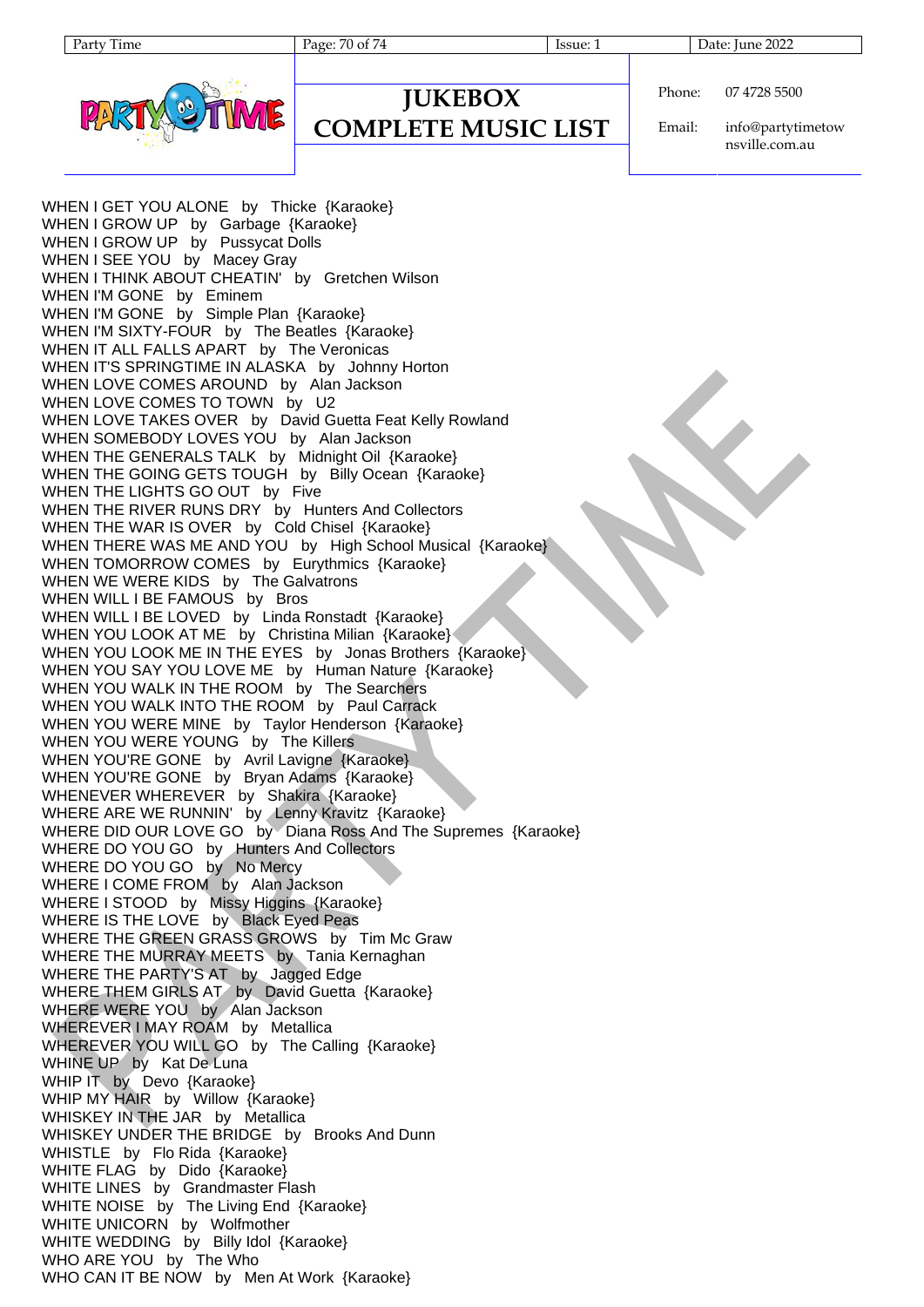Page: 71 of 74 Issue: 1 Issue: 1 Date: June 2022



### **JUKEBOX COMPLETE MUSIC LIST**

Phone: 07 4728 5500

Email: info@partytimetow nsville.com.au

WHO DAT GIRL by Flo Rida Feat Akon WHO DO YOU LOVE NOW by Danni Minogue WHO LET THE DOGS OUT by Baha Men {Karaoke} WHO LISTENS TO THE RADIO by The Sports WHO MADE WHO by Ac Dc {Karaoke} WHO SAID by Planet Funk WHO THE HELL ARE YOU by Madison Avenue WHO'LL STOP THE RAIN by Creedence Clearwater Revival {Karaoke} WHO'S CHEATIN' WHO by Alan Jackson WHO'S THAT GIRL by Guy Sebastian {Karaoke} WHOLE AGAIN by Atomic Kitten {Karaoke} WHOLE LOTTA LOVE by Led Zeppelin {Karaoke} WHOLE LOTTA SHAKIN' GOING ON by Jerry Lee Lewis WHY by Bronski Beat WHY CAN'T THIS BE LOVE by Van Halen WHY DO FOOLS FALL IN LOVE by Frankie Valli And The Four Seasons {Karaoke} WHY DON'T YOU GET A JOB by The Offspring {Karaoke} WHY WAS HE BORN SO BEAUTIFUL by Traditional WICHITA LINESMAN by Glen Campbell {Karaoke} WILD AS THE WIND (LIVE) by Garth Brooks WILD AT HEART by Beccy Cole WILD ONE by Bobby Rydell {Karaoke} WILD ONE by Gerry Lee Lewis WILD ONE by Johnny O'keefe {Karaoke} WILD ONES by Flo Rida Feat Sia WILD THING by The Troggs {Karaoke} WILD THINGS by Alessia Cara WILD TURKEY by Beccy Cole WILD WILD LIFE by Talking Heads WILD WILD LOVE by Pitbull Feat G R L WILD WILD WEST by The Escape Club {Karaoke} WILD WORLD by Cat Stevens {Karaoke} WILL I EVER by Alice D J {Karaoke} WIMOWEH by Tight Fit {Karaoke} WIND IT UP by Gwen Stefani WIPE OUT by Safaris WISH I WAS A TRAIN by Troy Cassar Daley WITCH QUEEN by Chantoozies WITH A GIRL LIKE YOU by The Troggs {Karaoke} WITH A LITTLE HELP FROM MY FRIENDS by Joe Cocker WITH A LITTLE HELP FROM MY FRIENDS by The Beatles {Karaoke} WITH ARMS WIDE OPEN by Creed {Karaoke} WITH OR WITHOUT YOU by U2 {Karaoke} WITH UR LOVE by Cher Lloyd Feat Mike Posner {Karaoke} WITH YOU by Chris Brown {Karaoke} WITH YOU by Jessica Simpson {Karaoke} WITHOUT LOVE by Hairspray WITHOUT ME by Eminem WITHOUT YOU by Dixie Chicks WITHOUT YOU by Motley Crue WOMAN (YOU MAKE ME FEEL ALRIGHT) by Easybeats WOMAN FROM TOKYO by Deep Purple WOMANIZER by Britney Spears {Karaoke} WOMEN IN UNIFORM by Skyhooks WON'T GO HOME WITHOUT YOU by Maroon 5 {Karaoke} WON'T KEEP A GOOD GIRL DOWN by Marie Wilson WONDERFUL by Ja Rule WONDERFUL by R Kelly And Ashanti WONDERFUL WORLD by Herman's Hermits WONDERWALL by Oasis WOODEN HEART by Elvis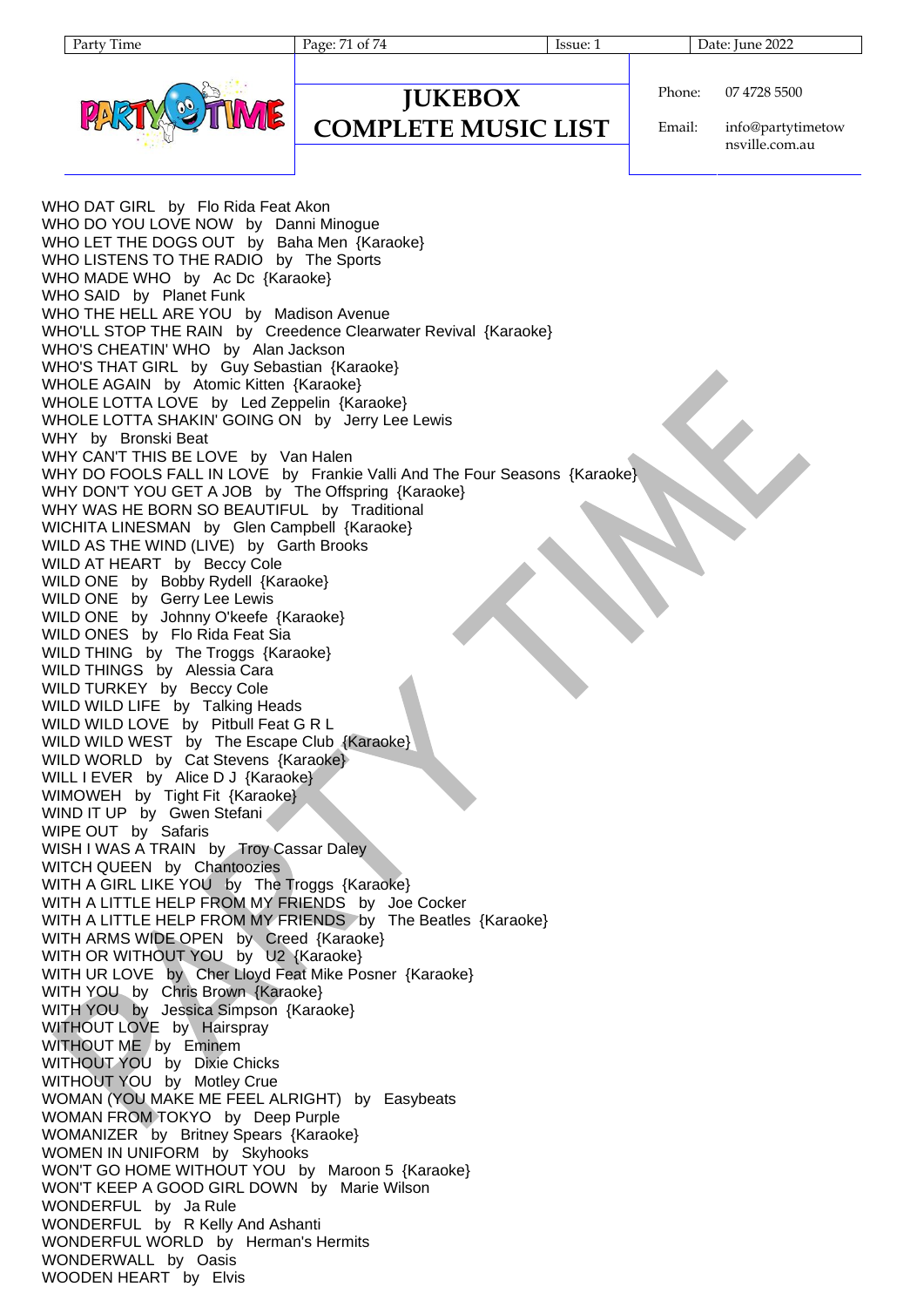Page: 72 of 74 Issue: 1 Issue: 1 Date: June 2022



### **JUKEBOX COMPLETE MUSIC LIST**

Phone: 07 4728 5500

Email: info@partytimetow nsville.com.au

WOOLY BULLY by Sam The Sham {Karaoke} WORD UP by Melanie G WORDS by Bee Gees {Karaoke} WORDS by F R David {Karaoke} WORK by Kelly Rowland WORK FROM HOME by Fifth Harmony WORK IT by Missy Elliott WORK IT by Nelly WORK IT OUT by Beyonce {Karaoke} WORK THIS OUT by High School Musical 2 WORKING CLASS MAN by Jimmy Barnes WORKING FOR THE MAN by Mental As Anything WORKING FOR THE MAN by Roy Orbison WORKING IN A COAL MINE by Devo WORKING MY WAY BACK TO YOU by Spinners WORKING MY WAY BACK TO YOU GIRL by Frankie Valli And The Four Seasons WORKING WITH FIRE AND STEEL by China Crisis WORLD HOLD ON by Bob Sinclar WORTH IT by Fifth Harmony WOT by Captain Sensible {Karaoke} WOULD I LIE TO YOU by Eurythmics WOULDN'T IT BE NICE by The Beach Boys WOW by Kylie Minogue WRONG IMPRESSION by Natalie Imbruglia WWW - MEMORY by Alan Jackson XANADU by Olivia Newton-john And E L O Y M C A by Village People {Karaoke} YA MAMMA by Fat Boy Slim YAKETY YAK by The Coasters YEAH by Usher {Karaoke} YEAH 3X by Chris Brown YEAH YEAH YEAH by Uncle Kracker YEARS MAY COME YEARS MAY GO by Herman's Hermits {Karaoke} YELLOW by Coldplay {Karaoke} YELLOW LEDBETTER by Pearl Jam YELLOW SUBMARINE by The Beatles {Karaoke} YES SIR I CAN BOOGIE by Baccara YESTER-ME YESTER-YOU YESTERDAY by Stevie Wonder {Karaoke} YESTERDAY by The Beatles {Karaoke} YESTERDAY ONCE MORE by The Carpenters {Karaoke} YESTERDAY'S HERO by John Paul Young YOU by Wes Carr {Karaoke} YOU AIN'T SEEN NOTHING YET by Bachman Turner Overdrive {Karaoke} YOU ALL DAT by Baha Men {Karaoke} YOU AND I by Lady Gaga YOU AND ME by Alice Cooper {Karaoke} YOU AND ME TOGETHER by Hannah Montana YOU ARE ALIVE by Fragma YOU ARE SO BEAUTIFUL by Joe Cocker {Karaoke} YOU ARE THE MUSIC IN ME by High School Musical 2 YOU ARE THE MUSIC IN ME (SHARPAY VERSION) by High School Musical 2 YOU ARE THE SUNSHINE OF MY LIFE by Stevie Wonder {Karaoke} YOU BELONG WITH ME by Taylor Swift {Karaoke} YOU BETTER THINK TWICE by Vince Gill YOU BETTER YOU BET by The Who YOU CAN CALL ME AL by Paul Simon {Karaoke} YOU CAN LEAVE YOUR HAT ON by Joe Cocker {Karaoke} YOU CAN NEVER TELL by Chuck Berry YOU CAN'T DO THAT by The Beatles {Karaoke} YOU CAN'T GIVE UP ON LOVE by Alan Jackson YOU CAN'T HURRY LOVE by Phil Collins {Karaoke}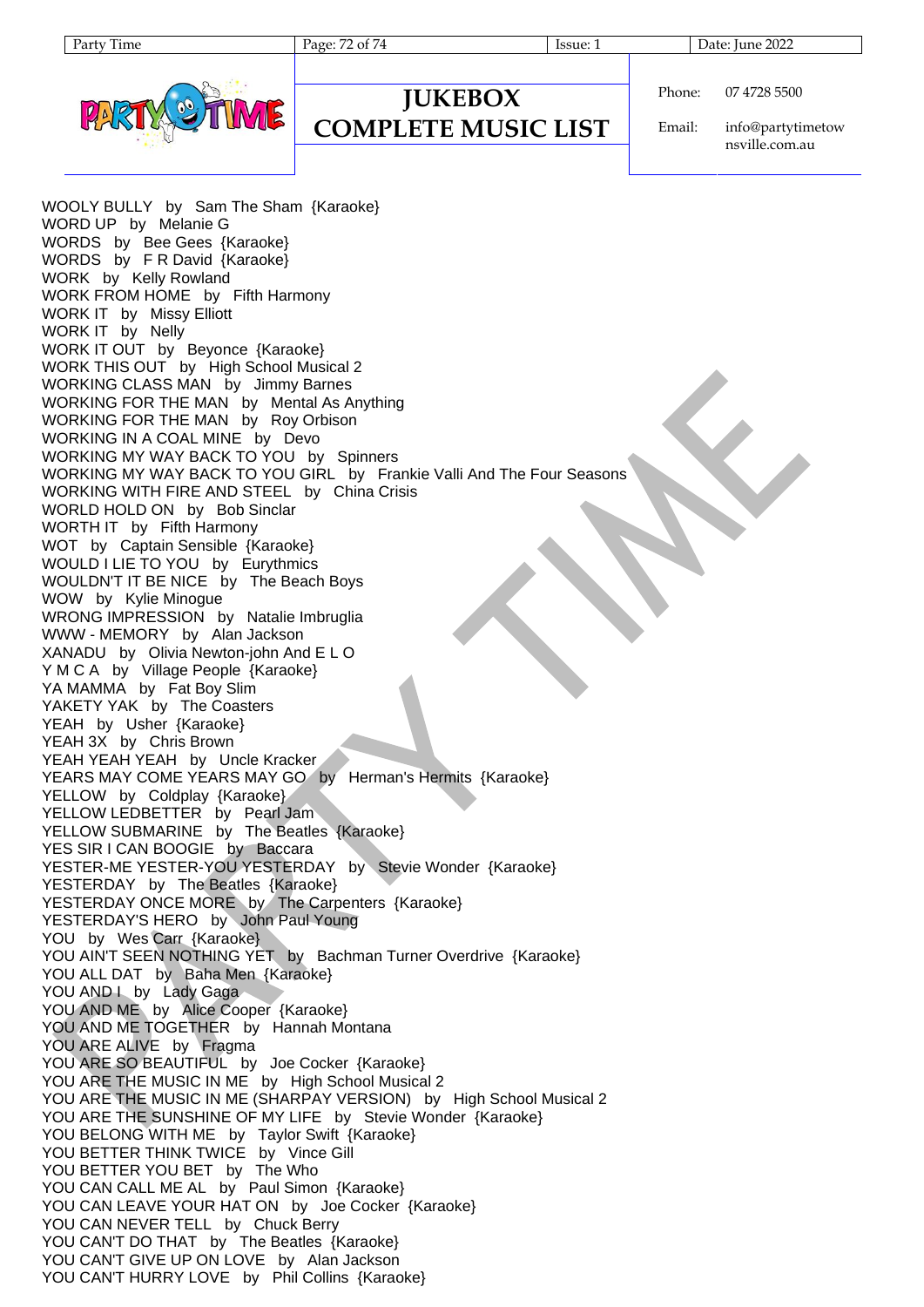Party Time Page: 73 of 74 Issue: 1 Date: June 2022



## **JUKEBOX COMPLETE MUSIC LIST**

Phone: 07 4728 5500

Email: info@partytimetow nsville.com.au

YOU CAN'T SEE by Groove Terminator YOU CAN'T STOP THE BEAT by Hairspray YOU CAN'T STOP THE MUSIC by Village People YOU DON'T HAVE TO GO TO MEMPHIS by Lee Kernaghan YOU DON'T HAVE TO PAINT ME A PICTURE by Alan Jackson YOU DON'T KNOW ME by Ray Charles YOU FOUND ME by The Fray {Karaoke} YOU GET WHAT YOU WANT by New Radicals {Karaoke} YOU GIVE LOVE A BAD NAME by Bon Jovi YOU GIVE ME SOMETHING by James Morrison {Karaoke} YOU GIVE ME SOMETHING by Jamiroquai YOU GOT IT by New Kids On The Block YOU GOT ME by Christian Fry YOU GOT NOTHING I WANT by Cold Chisel YOU GOT TO ME by Neil Diamond YOU JUST LIKE ME 'COS I'M GOOD IN BED by Skyhooks {Karaoke} YOU KEEP ME HANGING ON by Kim Wilde YOU MAKE LOVING FUN by Fleetwood Mac {Karaoke} YOU MAKE ME FEEL by Cobra Starship Feat Sabi {Karaoke} YOU MAKE ME FEEL by Sylvester YOU MAKE ME SICK by Pink YOU MAY BE RIGHT by Billy Joel YOU MIGHT THINK by The Cars YOU PROMISED ME by In - Grid YOU REALLY GOT A HOLD ON ME by The Beatles YOU REALLY GOT ME by The Kinks YOU ROCK MY WORLD by Michael Jackson YOU SEND ME by Sam Cooke {Karaoke} YOU SEXY THING by Hot Chocolate {Karaoke} YOU SEXY THING by T - Shirt YOU SHOOK ME ALL NIGHT LONG by Ac Dc {Karaoke} YOU SHOULD BE DANCING by Bee Gees {Karaoke} YOU SPIN ME AROUND by Dead Or Alive {Karaoke} YOU TO ME ARE EVERYTHING by The Real Thing {Karaoke} YOU TOOK THE WORDS RIGHT OUT OF MY MOUTH by Meatloaf YOU WERE RIGHT by Rufus {Karaoke} YOU WON'T FORGET ABOUT ME by Danni Minogue {Karaoke} YOU'LL NEVER WALK ALONE by Gerry And The Pacemakers {Karaoke} YOU'RE ALL WOMAN by Sherbet YOU'RE BEAUTIFUL by James Blunt {Karaoke} YOU'RE BEAUTIFUL by Nathaniel {Karaoke} YOU'RE IN MY HEART by Rod Stewart {Karaoke} YOU'RE LIKE COMIN' HOME by Lonestar YOU'RE MY BEST FRIEND by Queen {Karaoke} YOU'RE MY BETTER HALF by Keith Urban YOU'RE MY GIRL by Roy Orbison YOU'RE MY WORLD by Daryl Braithwaite {Karaoke} YOU'RE SO VAIN by Chocolate Starfish {Karaoke} YOU'RE STILL THE ONE by Shania Twain YOU'RE THE FIRST THE LAST THE EVERYTHING by Barry White {Karaoke} YOU'RE THE ONE THAT I WANT by Grease {Karaoke} YOU'RE THE ONLY ONE by Keith Urban YOU'RE THE REASON I NEVER SAW HANK JNR PLAY by Lee Kernaghan YOU'RE THE VOICE by John Farnham YOU'RE TIMELESS TO ME by Hairspray YOU'VE GOT A WAY by Shania Twain YOU'VE GOT THE GUN by Sherbet YOU'VE GOT THE LOVE by Florence And The Machine YOU'VE GOTTA GET UP AND DANCE by Supercharge YOU'VE LOST THAT LOVIN' FEELING by Long John Baldry {Karaoke} YOU'VE LOST THAT LOVING FEELING by The Righteous Brothers {Karaoke}